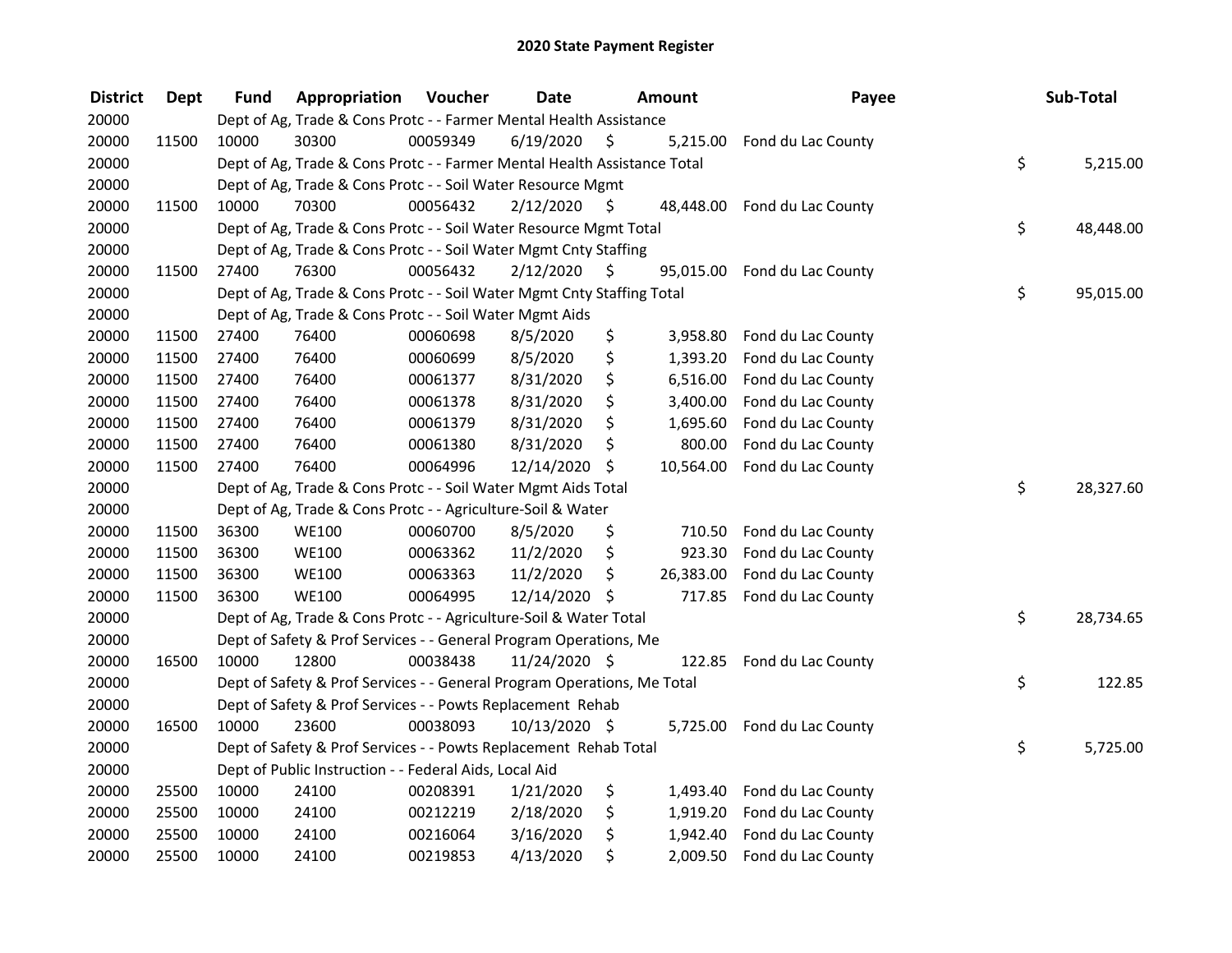| <b>District</b> | <b>Dept</b> | <b>Fund</b> | Appropriation                                                   | Voucher  | <b>Date</b>   | <b>Amount</b>   | Payee              | Sub-Total        |
|-----------------|-------------|-------------|-----------------------------------------------------------------|----------|---------------|-----------------|--------------------|------------------|
| 20000           | 25500       | 10000       | 24100                                                           | 00224492 | 5/18/2020     | \$<br>1,598.20  | Fond du Lac County |                  |
| 20000           | 25500       | 10000       | 24100                                                           | 00230081 | 6/15/2020     | \$<br>2,191.90  | Fond du Lac County |                  |
| 20000           | 25500       | 10000       | 24100                                                           | 00233536 | 7/20/2020     | \$<br>1,833.20  | Fond du Lac County |                  |
| 20000           | 25500       | 10000       | 24100                                                           | 00236147 | 8/17/2020     | \$<br>1,925.26  | Fond du Lac County |                  |
| 20000           | 25500       | 10000       | 24100                                                           | 00240104 | 9/21/2020     | \$<br>2,098.80  | Fond du Lac County |                  |
| 20000           | 25500       | 10000       | 24100                                                           | 00242706 | 10/13/2020    | \$<br>1,740.42  | Fond du Lac County |                  |
| 20000           | 25500       | 10000       | 24100                                                           | 00247024 | 11/16/2020    | \$<br>1,258.56  | Fond du Lac County |                  |
| 20000           | 25500       | 10000       | 24100                                                           | 00251110 | 12/21/2020 \$ | 1,719.24        | Fond du Lac County |                  |
| 20000           |             |             | Dept of Public Instruction - - Federal Aids, Local Aid Total    |          |               |                 |                    | \$<br>21,730.08  |
| 20000           |             |             | Dept of Natural Resources - - Res Maint & Dev - State           |          |               |                 |                    |                  |
| 20000           | 37000       | 10000       | 71100                                                           | 00427045 | 7/31/2020     | \$<br>431.64    | Fond du Lac County |                  |
| 20000           |             |             | Dept of Natural Resources - - Res Maint & Dev - State Total     |          |               |                 |                    | \$<br>431.64     |
| 20000           |             |             | Dept of Natural Resources - - GPO - Federal Funds               |          |               |                 |                    |                  |
| 20000           | 37000       | 10000       | 94100                                                           | 00394527 | 3/6/2020      | \$<br>45,000.00 | Fond du Lac County |                  |
| 20000           | 37000       | 10000       | 94100                                                           | 00423410 | 7/10/2020     | \$<br>24,500.00 | Fond du Lac County |                  |
| 20000           | 37000       | 10000       | 94100                                                           | 00444966 | 11/20/2020    | \$<br>42,900.00 | Fond du Lac County |                  |
| 20000           | 37000       | 10000       | 94100                                                           | 00445591 | 11/9/2020     | \$<br>21,420.00 | Fond du Lac County |                  |
| 20000           |             |             | Dept of Natural Resources - - GPO - Federal Funds Total         |          |               |                 |                    | \$<br>133,820.00 |
| 20000           |             |             | Dept of Natural Resources - - Gen Program Ops-State Funds       |          |               |                 |                    |                  |
| 20000           | 37000       | 21200       | 16100                                                           | 00381036 | 1/7/2020      | \$<br>441.77    | Fond du Lac County |                  |
| 20000           | 37000       | 21200       | 16100                                                           | 00393731 | 3/3/2020      | \$<br>1,189.63  | Fond du Lac County |                  |
| 20000           | 37000       | 21200       | 16100                                                           | 00393733 | 3/3/2020      | \$<br>519.66    | Fond du Lac County |                  |
| 20000           | 37000       | 21200       | 16100                                                           | 00410809 | 5/21/2020     | \$<br>513.00    | Fond du Lac County |                  |
| 20000           | 37000       | 21200       | 16100                                                           | 00410810 | 5/21/2020     | \$<br>454.00    | Fond du Lac County |                  |
| 20000           | 37000       | 21200       | 16100                                                           | 00411270 | 5/26/2020     | \$<br>237.00    | Fond du Lac County |                  |
| 20000           | 37000       | 21200       | 16100                                                           | 00421251 | 7/6/2020      | \$<br>437.26    | Fond du Lac County |                  |
| 20000           | 37000       | 21200       | 16100                                                           | 00444419 | 10/30/2020    | \$<br>1,838.27  | Fond du Lac County |                  |
| 20000           |             |             | Dept of Natural Resources - - Gen Program Ops-State Funds Total |          |               |                 |                    | \$<br>5,630.59   |
| 20000           |             |             | Dept of Natural Resources - - GPO -Federal Funds                |          |               |                 |                    |                  |
| 20000           | 37000       | 21200       | 38100                                                           | 00393975 | 3/6/2020      | \$<br>6,040.43  | Fond du Lac County |                  |
| 20000           |             |             | Dept of Natural Resources - - GPO -Federal Funds Total          |          |               |                 |                    | \$<br>6,040.43   |
| 20000           |             |             | Dept of Natural Resources - - Venison Processing                |          |               |                 |                    |                  |
| 20000           | 37000       | 21200       | 54900                                                           | 00394794 | 3/10/2020     | \$<br>390.00    | Fond du Lac County |                  |
| 20000           | 37000       | 21200       | 54900                                                           | 00396872 | 3/20/2020     | \$<br>2,275.00  | Fond du Lac County |                  |
| 20000           | 37000       | 21200       | 54900                                                           | 00433739 | 9/25/2020     | \$<br>250.00    | Fond du Lac County |                  |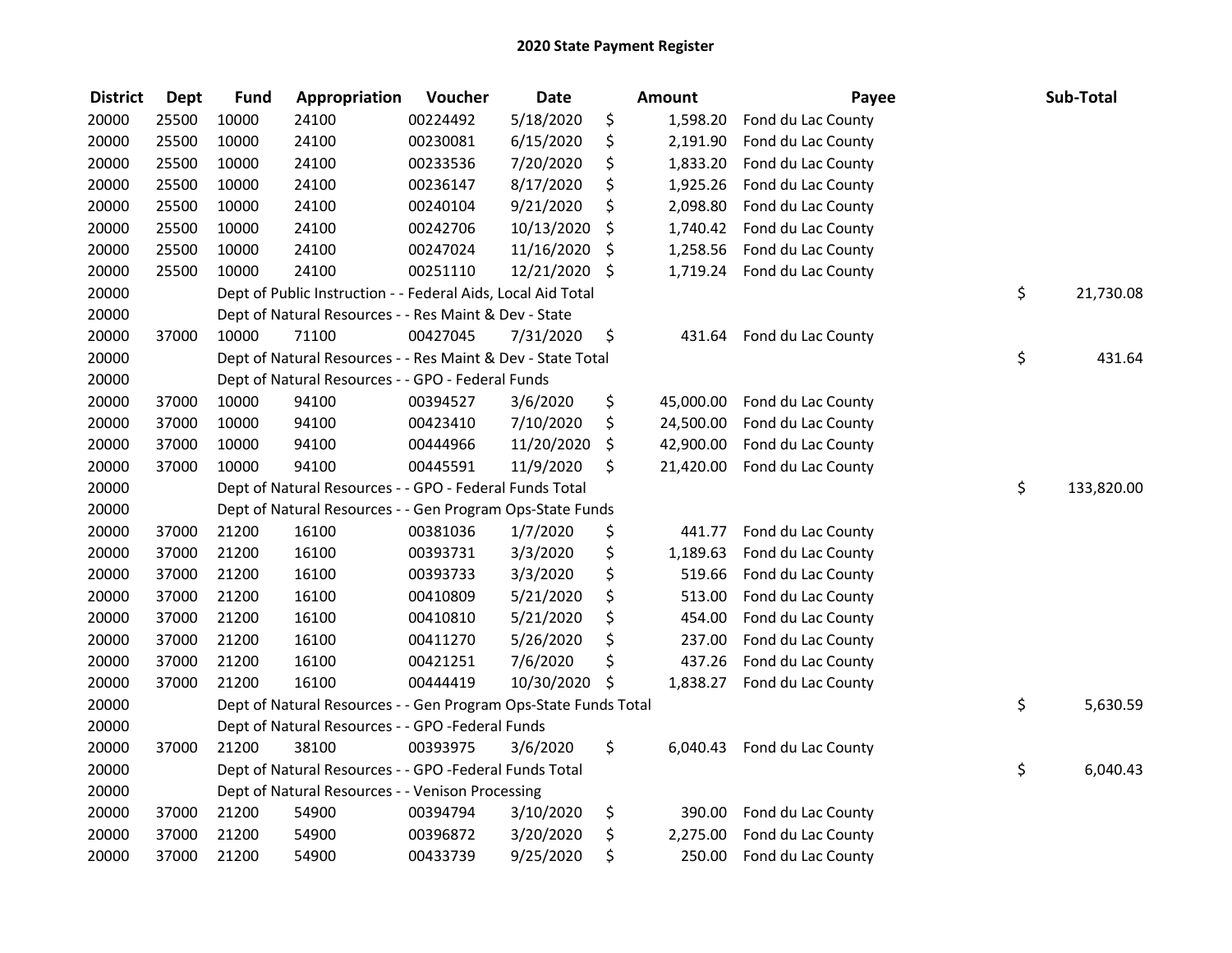| <b>District</b> | <b>Dept</b> | Fund  | Appropriation                                                      | Voucher  | <b>Date</b>   | Amount           | Payee                        | Sub-Total        |
|-----------------|-------------|-------|--------------------------------------------------------------------|----------|---------------|------------------|------------------------------|------------------|
| 20000           |             |       | Dept of Natural Resources - - Venison Processing Total             |          |               |                  |                              | \$<br>2,915.00   |
| 20000           |             |       | Dept of Natural Resources - - Enf A - Boating Enforcement          |          |               |                  |                              |                  |
| 20000           | 37000       | 21200 | 55000                                                              | 00393975 | 3/6/2020      | \$               | 12,375.51 Fond du Lac County |                  |
| 20000           |             |       | Dept of Natural Resources - - Enf A - Boating Enforcement Total    |          |               |                  |                              | \$<br>12,375.51  |
| 20000           |             |       | Dept of Natural Resources - - Wildlife Damage Claims & Abat        |          |               |                  |                              |                  |
| 20000           | 37000       | 21200 | 55300                                                              | 00394794 | 3/10/2020     | \$               | 1,460.58 Fond du Lac County  |                  |
| 20000           | 37000       | 21200 | 55300                                                              | 00428797 | 8/13/2020     | \$<br>2,960.44   | Fond du Lac County           |                  |
| 20000           | 37000       | 21200 | 55300                                                              | 00433739 | 9/25/2020     | \$<br>6,783.39   | Fond du Lac County           |                  |
| 20000           | 37000       | 21200 | 55300                                                              | 00451354 | 12/10/2020 \$ | 3,164.03         | Fond du Lac County           |                  |
| 20000           |             |       | Dept of Natural Resources - - Wildlife Damage Claims & Abat Total  |          |               |                  |                              | \$<br>14,368.44  |
| 20000           |             |       | Dept of Natural Resources - - Ra- Suppl Snow Trail Aids            |          |               |                  |                              |                  |
| 20000           | 37000       | 21200 | 56900                                                              | 00410412 | 5/22/2020     | \$               | 26,325.15 Fond du Lac County |                  |
| 20000           |             |       | Dept of Natural Resources - - Ra- Suppl Snow Trail Aids Total      |          |               |                  |                              | \$<br>26,325.15  |
| 20000           |             |       | Dept of Natural Resources - - Ra- Cnty Snow Trail & Area Aid       |          |               |                  |                              |                  |
| 20000           | 37000       | 21200 | 57400                                                              | 00393857 | 3/5/2020      | \$<br>111,500.00 | Fond du Lac County           |                  |
| 20000           | 37000       | 21200 | 57400                                                              | 00442899 | 10/22/2020 \$ | 492.42           | Fond du Lac County           |                  |
| 20000           |             |       | Dept of Natural Resources - - Ra- Cnty Snow Trail & Area Aid Total |          |               |                  |                              | \$<br>111,992.42 |
| 20000           |             |       | Dept of Natural Resources - - Ra- Snowmobile Trail Areas           |          |               |                  |                              |                  |
| 20000           | 37000       | 21200 | 57500                                                              | 00388692 | 2/10/2020     | \$<br>89,040.00  | Fond du Lac County           |                  |
| 20000           | 37000       | 21200 | 57500                                                              | 00442899 | 10/22/2020 \$ |                  | 88,590.00 Fond du Lac County |                  |
| 20000           |             |       | Dept of Natural Resources - - Ra- Snowmobile Trail Areas Total     |          |               |                  |                              | \$<br>177,630.00 |
| 20000           |             |       | Dept of Natural Resources - - Ra- Atv Prj Aids, Gas Tax Pymt       |          |               |                  |                              |                  |
| 20000           | 37000       | 21200 | 57600                                                              | 00441786 | 10/19/2020 \$ | 1,200.00         | Fond du Lac County           |                  |
| 20000           |             |       | Dept of Natural Resources - - Ra- Atv Prj Aids, Gas Tax Pymt Total |          |               |                  |                              | \$<br>1,200.00   |
| 20000           |             |       | Dept of Natural Resources - - GPO-Environmental Fund               |          |               |                  |                              |                  |
| 20000           | 37000       | 27400 | 46100                                                              | 00402967 | 4/16/2020     | \$<br>30.00      | Fond du Lac County           |                  |
| 20000           |             |       | Dept of Natural Resources - - GPO-Environmental Fund Total         |          |               |                  |                              | \$<br>30.00      |
| 20000           |             |       | Dept of Natural Resources - - Land Acquisition                     |          |               |                  |                              |                  |
| 20000           | 37000       | 36300 | <b>TA100</b>                                                       | 00451587 | 12/11/2020 \$ | 8,500.00         | Fond du Lac County           |                  |
| 20000           |             |       | Dept of Natural Resources - - Land Acquisition Total               |          |               |                  |                              | \$<br>8,500.00   |
| 20000           |             |       | Dept of Natural Resources - - GPO - Sd Water Loan Prog, Fed        |          |               |                  |                              |                  |
| 20000           | 37000       | 57300 | 48200                                                              | 00383410 | 1/17/2020     | \$               | 10,503.50 Fond du Lac County |                  |
| 20000           | 37000       | 57300 | 48200                                                              | 00400371 | 4/8/2020      | \$<br>6,590.50   | Fond du Lac County           |                  |
| 20000           | 37000       | 57300 | 48200                                                              | 00418829 | 7/16/2020     | \$<br>6,590.50   | Fond du Lac County           |                  |
| 20000           | 37000       | 57300 | 48200                                                              | 00436785 | 10/21/2020    | \$<br>6,590.50   | Fond du Lac County           |                  |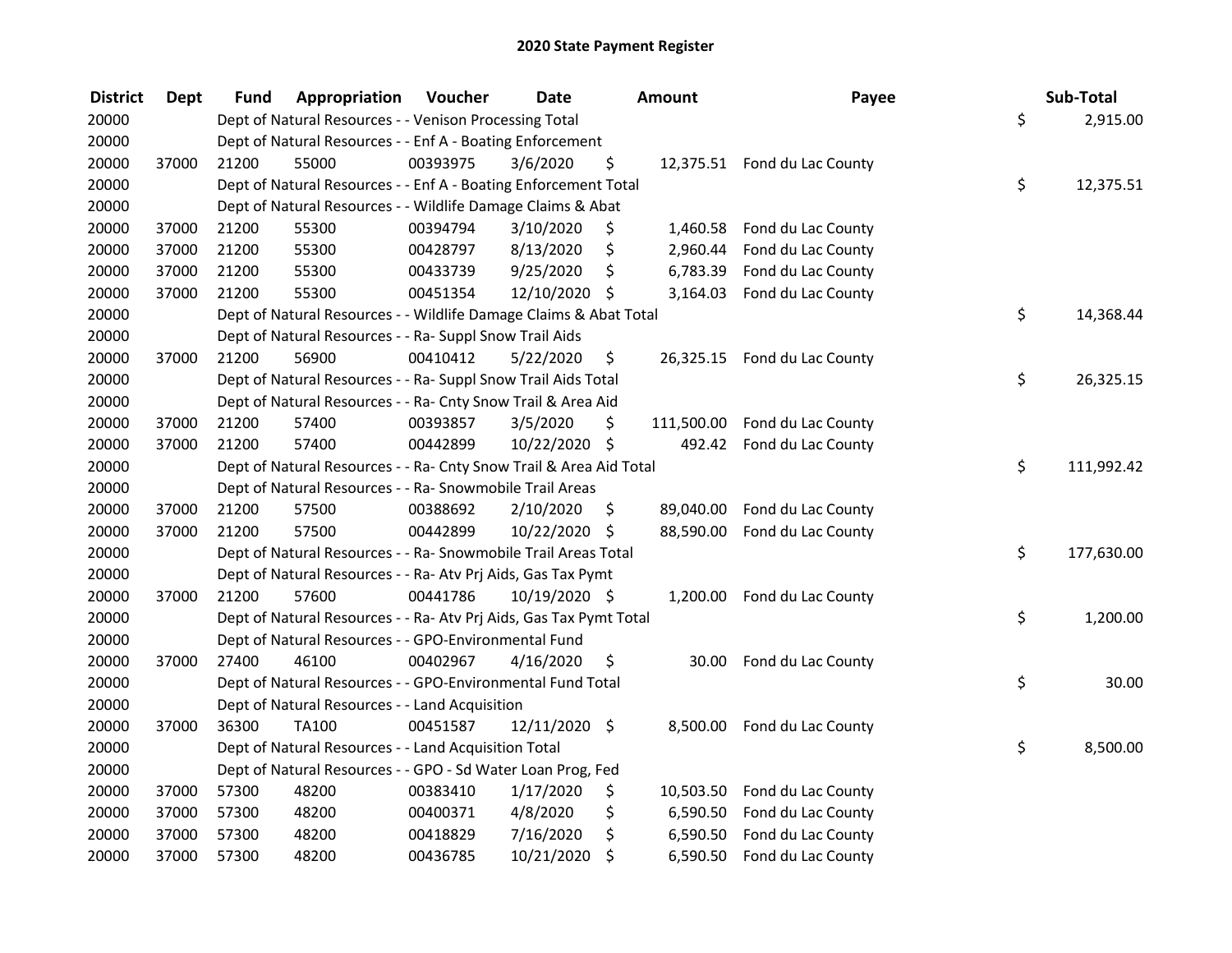| <b>District</b> | <b>Dept</b> | <b>Fund</b> | Appropriation                                                     | Voucher  | <b>Date</b> | Amount           | Payee              | Sub-Total        |
|-----------------|-------------|-------------|-------------------------------------------------------------------|----------|-------------|------------------|--------------------|------------------|
| 20000           |             |             | Dept of Natural Resources - - GPO - Sd Water Loan Prog, Fed Total |          |             |                  |                    | \$<br>30,275.00  |
| 20000           |             |             | WI Dept of Transportation - - Rpd Slvg Veh Exm Sf                 |          |             |                  |                    |                  |
| 20000           | 39500       | 10000       | 52300                                                             | 00478897 | 1/6/2020    | \$<br>60.00      | Fond du Lac County |                  |
| 20000           | 39500       | 10000       | 52300                                                             | 00483651 | 1/21/2020   | \$<br>60.00      | Fond du Lac County |                  |
| 20000           | 39500       | 10000       | 52300                                                             | 00488426 | 2/3/2020    | \$<br>60.00      | Fond du Lac County |                  |
| 20000           | 39500       | 10000       | 52300                                                             | 00496259 | 2/24/2020   | \$<br>60.00      | Fond du Lac County |                  |
| 20000           | 39500       | 10000       | 52300                                                             | 00498651 | 3/4/2020    | \$<br>60.00      | Fond du Lac County |                  |
| 20000           | 39500       | 10000       | 52300                                                             | 00500928 | 3/10/2020   | \$<br>60.00      | Fond du Lac County |                  |
| 20000           | 39500       | 10000       | 52300                                                             | 00503213 | 3/16/2020   | \$<br>120.00     | Fond du Lac County |                  |
| 20000           | 39500       | 10000       | 52300                                                             | 00505343 | 3/23/2020   | \$<br>60.00      | Fond du Lac County |                  |
| 20000           | 39500       | 10000       | 52300                                                             | 00509566 | 3/31/2020   | \$<br>60.00      | Fond du Lac County |                  |
| 20000           | 39500       | 10000       | 52300                                                             | 00512171 | 4/7/2020    | \$<br>60.00      | Fond du Lac County |                  |
| 20000           | 39500       | 10000       | 52300                                                             | 00519644 | 4/29/2020   | \$<br>120.00     | Fond du Lac County |                  |
| 20000           | 39500       | 10000       | 52300                                                             | 00551411 | 7/13/2020   | \$<br>300.00     | Fond du Lac County |                  |
| 20000           | 39500       | 10000       | 52300                                                             | 00553786 | 7/21/2020   | \$<br>120.00     | Fond du Lac County |                  |
| 20000           | 39500       | 10000       | 52300                                                             | 00560401 | 8/3/2020    | \$<br>240.00     | Fond du Lac County |                  |
| 20000           | 39500       | 10000       | 52300                                                             | 00568203 | 8/17/2020   | \$<br>60.00      | Fond du Lac County |                  |
| 20000           | 39500       | 10000       | 52300                                                             | 00573123 | 8/25/2020   | \$<br>60.00      | Fond du Lac County |                  |
| 20000           | 39500       | 10000       | 52300                                                             | 00591822 | 9/29/2020   | \$<br>60.00      | Fond du Lac County |                  |
| 20000           | 39500       | 10000       | 52300                                                             | 00594922 | 10/5/2020   | \$<br>60.00      | Fond du Lac County |                  |
| 20000           | 39500       | 10000       | 52300                                                             | 00598435 | 10/13/2020  | \$<br>60.00      | Fond du Lac County |                  |
| 20000           | 39500       | 10000       | 52300                                                             | 00602474 | 10/19/2020  | \$<br>60.00      | Fond du Lac County |                  |
| 20000           | 39500       | 10000       | 52300                                                             | 00613268 | 11/10/2020  | \$<br>120.00     | Fond du Lac County |                  |
| 20000           | 39500       | 10000       | 52300                                                             | 00616449 | 11/17/2020  | \$<br>180.00     | Fond du Lac County |                  |
| 20000           | 39500       | 10000       | 52300                                                             | 00621722 | 12/4/2020   | \$<br>60.00      | Fond du Lac County |                  |
| 20000           | 39500       | 10000       | 52300                                                             | 00627222 | 12/15/2020  | \$<br>60.00      | Fond du Lac County |                  |
| 20000           | 39500       | 10000       | 52300                                                             | 00630486 | 12/23/2020  | \$<br>120.00     | Fond du Lac County |                  |
| 20000           |             |             | WI Dept of Transportation - - Rpd Slvg Veh Exm Sf Total           |          |             |                  |                    | \$<br>2,340.00   |
| 20000           |             |             | WI Dept of Transportation - - Eldly&Disa Co/Aid Sf                |          |             |                  |                    |                  |
| 20000           | 39500       | 21100       | 16800                                                             | 00481675 | 1/15/2020   | \$<br>269,404.00 | Fond du Lac County |                  |
| 20000           | 39500       | 21100       | 16800                                                             | 00529377 | 5/22/2020   | \$<br>1,249.63   | Fond du Lac County |                  |
| 20000           |             |             | WI Dept of Transportation - - Eldly&Disa Co/Aid Sf Total          |          |             |                  |                    | \$<br>270,653.63 |
| 20000           |             |             | WI Dept of Transportation - - Hwy Sfty Loc Aid Ffd                |          |             |                  |                    |                  |
| 20000           | 39500       | 21100       | 18500                                                             | 00484114 | 1/23/2020   | \$<br>5,454.06   | Fond du Lac County |                  |
| 20000           | 39500       | 21100       | 18500                                                             | 00485719 | 1/28/2020   | \$<br>1,000.00   | Fond du Lac County |                  |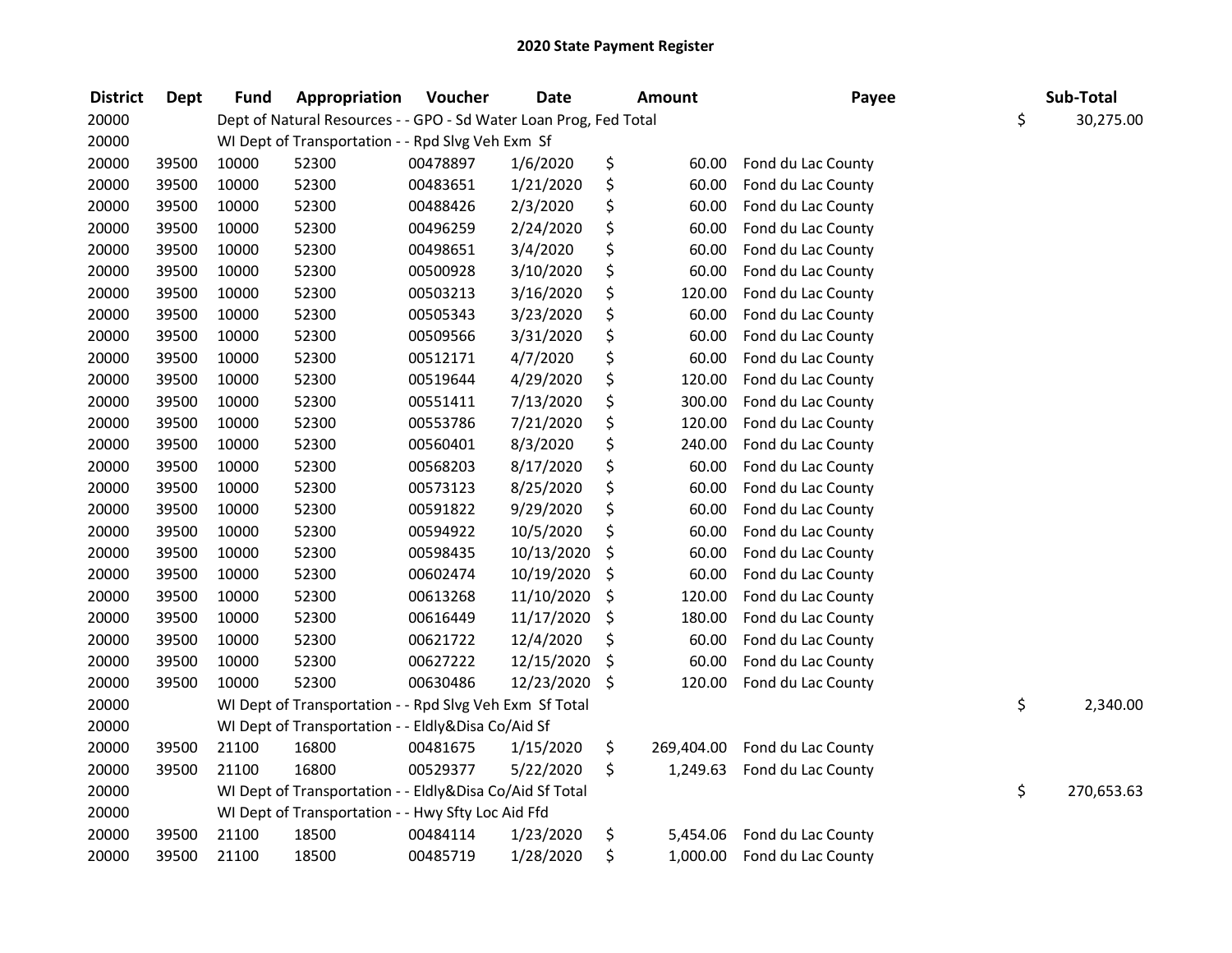| <b>District</b> | <b>Dept</b> | <b>Fund</b> | Appropriation                                            | Voucher  | <b>Date</b> | <b>Amount</b>      | Payee              | Sub-Total          |
|-----------------|-------------|-------------|----------------------------------------------------------|----------|-------------|--------------------|--------------------|--------------------|
| 20000           | 39500       | 21100       | 18500                                                    | 00493615 | 2/20/2020   | \$<br>3,570.00     | Fond du Lac County |                    |
| 20000           | 39500       | 21100       | 18500                                                    | 00503717 | 3/19/2020   | \$<br>5,197.96     | Fond du Lac County |                    |
| 20000           | 39500       | 21100       | 18500                                                    | 00516269 | 4/16/2020   | \$<br>3,167.30     | Fond du Lac County |                    |
| 20000           | 39500       | 21100       | 18500                                                    | 00541858 | 6/25/2020   | \$<br>8,785.17     | Fond du Lac County |                    |
| 20000           | 39500       | 21100       | 18500                                                    | 00557108 | 7/29/2020   | \$<br>9,419.36     | Fond du Lac County |                    |
| 20000           | 39500       | 21100       | 18500                                                    | 00557110 | 7/29/2020   | \$<br>12,381.70    | Fond du Lac County |                    |
| 20000           | 39500       | 21100       | 18500                                                    | 00566937 | 8/14/2020   | \$<br>15,885.03    | Fond du Lac County |                    |
| 20000           | 39500       | 21100       | 18500                                                    | 00567501 | 8/17/2020   | \$<br>7,822.49     | Fond du Lac County |                    |
| 20000           | 39500       | 21100       | 18500                                                    | 00581236 | 9/11/2020   | \$<br>12,229.55    | Fond du Lac County |                    |
| 20000           | 39500       | 21100       | 18500                                                    | 00581241 | 9/11/2020   | \$<br>17,644.31    | Fond du Lac County |                    |
| 20000           | 39500       | 21100       | 18500                                                    | 00597120 | 10/9/2020   | \$<br>12,645.89    | Fond du Lac County |                    |
| 20000           | 39500       | 21100       | 18500                                                    | 00597123 | 10/9/2020   | \$<br>23,922.83    | Fond du Lac County |                    |
| 20000           | 39500       | 21100       | 18500                                                    | 00597909 | 10/13/2020  | \$<br>4,000.00     | Fond du Lac County |                    |
| 20000           | 39500       | 21100       | 18500                                                    | 00627312 | 12/15/2020  | \$<br>5,440.33     | Fond du Lac County |                    |
| 20000           | 39500       | 21100       | 18500                                                    | 00627313 | 12/15/2020  | \$<br>5,643.16     | Fond du Lac County |                    |
| 20000           |             |             | WI Dept of Transportation - - Hwy Sfty Loc Aid Ffd Total |          |             |                    |                    | \$<br>154,209.14   |
| 20000           |             |             | WI Dept of Transportation - - Trans Aids To Co.-Sf       |          |             |                    |                    |                    |
| 20000           | 39500       | 21100       | 19000                                                    | 00475443 | 1/6/2020    | \$<br>718,479.01   | Fond du Lac County |                    |
| 20000           | 39500       | 21100       | 19000                                                    | 00542290 | 7/6/2020    | \$<br>1,436,958.02 | Fond du Lac County |                    |
| 20000           | 39500       | 21100       | 19000                                                    | 00585116 | 10/5/2020   | \$<br>718,479.03   | Fond du Lac County |                    |
| 20000           |             |             | WI Dept of Transportation - - Trans Aids To Co.-Sf Total |          |             |                    |                    | \$<br>2,873,916.06 |
| 20000           |             |             | WI Dept of Transportation - - Loc Rd Imp Prg St Fd       |          |             |                    |                    |                    |
| 20000           | 39500       | 21100       | 27800                                                    | 00508222 | 3/25/2020   | \$<br>140,549.24   | Fond du Lac County |                    |
| 20000           | 39500       | 21100       | 27800                                                    | 00555834 | 7/31/2020   | \$<br>4,962.05     | Fond du Lac County |                    |
| 20000           | 39500       | 21100       | 27800                                                    | 00613977 | 11/12/2020  | \$<br>277,490.74   | Fond du Lac County |                    |
| 20000           |             |             | WI Dept of Transportation - - Loc Rd Imp Prg St Fd Total |          |             |                    |                    | \$<br>423,002.03   |
| 20000           |             |             | WI Dept of Transportation - - St Hwy Rehab, Sf           |          |             |                    |                    |                    |
| 20000           | 39500       | 21100       | 36300                                                    | 00482234 | 1/17/2020   | \$<br>17,117.71    | Fond du Lac County |                    |
| 20000           | 39500       | 21100       | 36300                                                    | 00550278 | 7/10/2020   | \$<br>6,057.36     | Fond du Lac County |                    |
| 20000           | 39500       | 21100       | 36300                                                    | 00560578 | 8/5/2020    | \$<br>33.00        | Fond du Lac County |                    |
| 20000           | 39500       | 21100       | 36300                                                    | 00562073 | 8/5/2020    | \$<br>17,318.84    | Fond du Lac County |                    |
| 20000           | 39500       | 21100       | 36300                                                    | 00577033 | 9/1/2020    | \$<br>4,172.14     | Fond du Lac County |                    |
| 20000           | 39500       | 21100       | 36300                                                    | 00593149 | 10/2/2020   | \$<br>909.99       | Fond du Lac County |                    |
| 20000           |             |             | WI Dept of Transportation - - St Hwy Rehab, Sf Total     |          |             |                    |                    | \$<br>45,609.04    |
| 20000           |             |             | WI Dept of Transportation - - Hwy Mgmt & Opers Sf        |          |             |                    |                    |                    |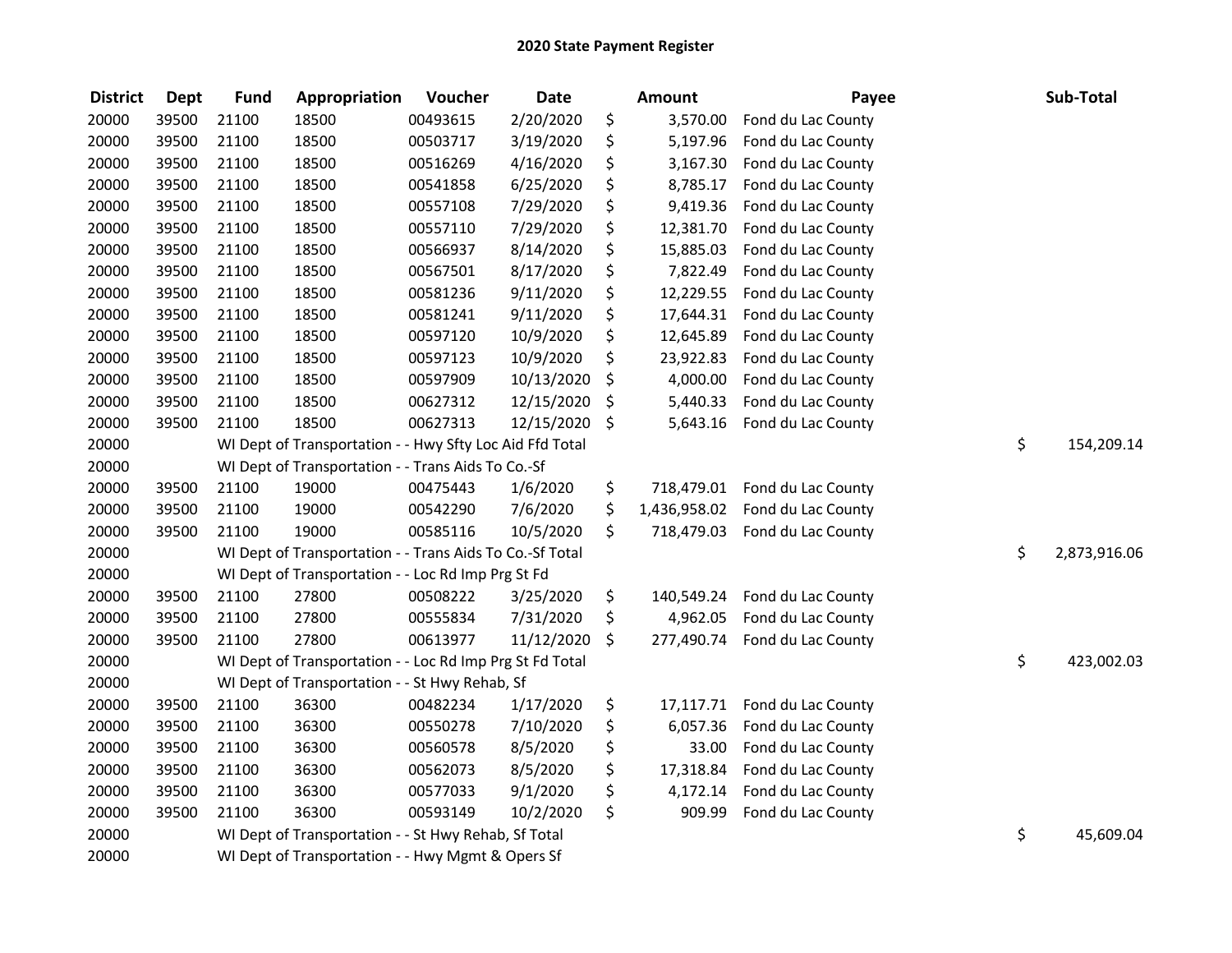| <b>District</b> | <b>Dept</b> | <b>Fund</b> | Appropriation                                           | Voucher  | <b>Date</b> | <b>Amount</b>    | Payee              | Sub-Total       |
|-----------------|-------------|-------------|---------------------------------------------------------|----------|-------------|------------------|--------------------|-----------------|
| 20000           | 39500       | 21100       | 36500                                                   | 00482234 | 1/17/2020   | \$<br>1,595.35   | Fond du Lac County |                 |
| 20000           | 39500       | 21100       | 36500                                                   | 00492467 | 2/13/2020   | \$<br>1,037.02   | Fond du Lac County |                 |
| 20000           | 39500       | 21100       | 36500                                                   | 00510191 | 4/2/2020    | \$<br>1,842.97   | Fond du Lac County |                 |
| 20000           | 39500       | 21100       | 36500                                                   | 00511579 | 4/3/2020    | \$<br>918.00     | Fond du Lac County |                 |
| 20000           | 39500       | 21100       | 36500                                                   | 00533905 | 6/4/2020    | \$<br>918.00     | Fond du Lac County |                 |
| 20000           | 39500       | 21100       | 36500                                                   | 00535756 | 6/11/2020   | \$<br>972.00     | Fond du Lac County |                 |
| 20000           | 39500       | 21100       | 36500                                                   | 00550276 | 7/10/2020   | \$<br>864.00     | Fond du Lac County |                 |
| 20000           | 39500       | 21100       | 36500                                                   | 00562073 | 8/5/2020    | \$<br>945.00     | Fond du Lac County |                 |
| 20000           | 39500       | 21100       | 36500                                                   | 00577033 | 9/1/2020    | \$<br>945.00     | Fond du Lac County |                 |
| 20000           | 39500       | 21100       | 36500                                                   | 00593149 | 10/2/2020   | \$<br>945.00     | Fond du Lac County |                 |
| 20000           | 39500       | 21100       | 36500                                                   | 00611345 | 11/5/2020   | \$<br>1,026.00   | Fond du Lac County |                 |
| 20000           | 39500       | 21100       | 36500                                                   | 00625023 | 12/9/2020   | \$<br>1,026.00   | Fond du Lac County |                 |
| 20000           |             |             | WI Dept of Transportation - - Hwy Mgmt & Opers Sf Total |          |             |                  |                    | \$<br>13,034.34 |
| 20000           |             |             | WI Dept of Transportation - - Routine Maint Sf          |          |             |                  |                    |                 |
| 20000           | 39500       | 21100       | 36800                                                   | 00482234 | 1/17/2020   | \$<br>132,753.61 | Fond du Lac County |                 |
| 20000           | 39500       | 21100       | 36800                                                   | 00492467 | 2/13/2020   | \$<br>234,895.23 | Fond du Lac County |                 |
| 20000           | 39500       | 21100       | 36800                                                   | 00492555 | 2/20/2020   | \$<br>88,028.78  | Fond du Lac County |                 |
| 20000           | 39500       | 21100       | 36800                                                   | 00492556 | 2/20/2020   | \$<br>13,893.65  | Fond du Lac County |                 |
| 20000           | 39500       | 21100       | 36800                                                   | 00499601 | 3/5/2020    | \$<br>351,012.10 | Fond du Lac County |                 |
| 20000           | 39500       | 21100       | 36800                                                   | 00509608 | 3/30/2020   | \$<br>296,812.63 | Fond du Lac County |                 |
| 20000           | 39500       | 21100       | 36800                                                   | 00509724 | 3/31/2020   | \$<br>2,606.30   | Fond du Lac County |                 |
| 20000           | 39500       | 21100       | 36800                                                   | 00510191 | 4/2/2020    | \$<br>97,226.56  | Fond du Lac County |                 |
| 20000           | 39500       | 21100       | 36800                                                   | 00510272 | 4/1/2020    | \$<br>3,019.66   | Fond du Lac County |                 |
| 20000           | 39500       | 21100       | 36800                                                   | 00511579 | 4/3/2020    | \$<br>18,898.91  | Fond du Lac County |                 |
| 20000           | 39500       | 21100       | 36800                                                   | 00520334 | 4/29/2020   | \$<br>135,130.96 | Fond du Lac County |                 |
| 20000           | 39500       | 21100       | 36800                                                   | 00521926 | 5/4/2020    | \$<br>54,533.00  | Fond du Lac County |                 |
| 20000           | 39500       | 21100       | 36800                                                   | 00533534 | 6/4/2020    | \$<br>108,137.71 | Fond du Lac County |                 |
| 20000           | 39500       | 21100       | 36800                                                   | 00533905 | 6/4/2020    | \$<br>1,525.08   | Fond du Lac County |                 |
| 20000           | 39500       | 21100       | 36800                                                   | 00535438 | 6/10/2020   | \$<br>98,132.00  | Fond du Lac County |                 |
| 20000           | 39500       | 21100       | 36800                                                   | 00535756 | 6/11/2020   | \$<br>3,824.51   | Fond du Lac County |                 |
| 20000           | 39500       | 21100       | 36800                                                   | 00548621 | 7/8/2020    | \$<br>70,442.94  | Fond du Lac County |                 |
| 20000           | 39500       | 21100       | 36800                                                   | 00548625 | 7/8/2020    | \$<br>48,070.85  | Fond du Lac County |                 |
| 20000           | 39500       | 21100       | 36800                                                   | 00550276 | 7/10/2020   | \$<br>3,464.26   | Fond du Lac County |                 |
| 20000           | 39500       | 21100       | 36800                                                   | 00557964 | 7/30/2020   | \$<br>31,208.97  | Fond du Lac County |                 |
| 20000           | 39500       | 21100       | 36800                                                   | 00562073 | 8/5/2020    | \$<br>1,815.92   | Fond du Lac County |                 |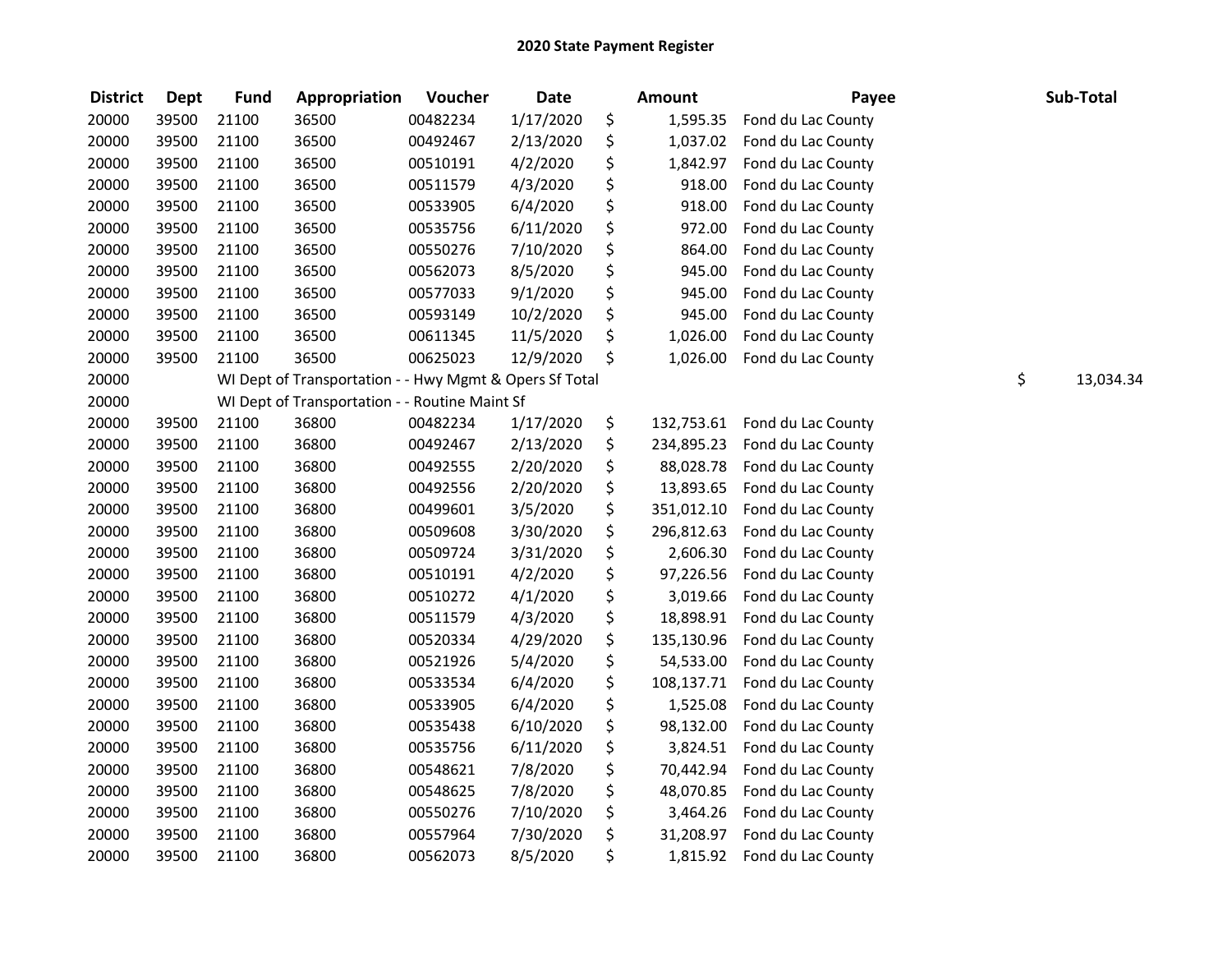| <b>District</b> | <b>Dept</b> | Fund  | Appropriation                                            | Voucher  | <b>Date</b> | Amount           | Payee                       | Sub-Total          |
|-----------------|-------------|-------|----------------------------------------------------------|----------|-------------|------------------|-----------------------------|--------------------|
| 20000           | 39500       | 21100 | 36800                                                    | 00562961 | 8/7/2020    | \$<br>10,395.60  | Fond du Lac County          |                    |
| 20000           | 39500       | 21100 | 36800                                                    | 00572476 | 8/24/2020   | \$<br>96,012.15  | Fond du Lac County          |                    |
| 20000           | 39500       | 21100 | 36800                                                    | 00576563 | 9/1/2020    | \$<br>488.16     | Fond du Lac County          |                    |
| 20000           | 39500       | 21100 | 36800                                                    | 00576568 | 9/1/2020    | \$<br>144,040.59 | Fond du Lac County          |                    |
| 20000           | 39500       | 21100 | 36800                                                    | 00577033 | 9/1/2020    | \$<br>11,067.69  | Fond du Lac County          |                    |
| 20000           | 39500       | 21100 | 36800                                                    | 00593149 | 10/2/2020   | \$<br>1,562.61   | Fond du Lac County          |                    |
| 20000           | 39500       | 21100 | 36800                                                    | 00596511 | 10/8/2020   | \$<br>84,484.51  | Fond du Lac County          |                    |
| 20000           | 39500       | 21100 | 36800                                                    | 00597317 | 10/13/2020  | \$<br>66,648.16  | Fond du Lac County          |                    |
| 20000           | 39500       | 21100 | 36800                                                    | 00611345 | 11/5/2020   | \$<br>5,696.96   | Fond du Lac County          |                    |
| 20000           | 39500       | 21100 | 36800                                                    | 00611511 | 11/5/2020   | \$<br>7,164.34   | Fond du Lac County          |                    |
| 20000           | 39500       | 21100 | 36800                                                    | 00611512 | 11/5/2020   | \$<br>100,860.36 | Fond du Lac County          |                    |
| 20000           | 39500       | 21100 | 36800                                                    | 00624627 | 12/8/2020   | \$<br>129,798.88 | Fond du Lac County          |                    |
| 20000           | 39500       | 21100 | 36800                                                    | 00625023 | 12/9/2020   | \$<br>9,304.02   | Fond du Lac County          |                    |
| 20000           |             |       | WI Dept of Transportation - - Routine Maint Sf Total     |          |             |                  |                             | \$<br>2,462,957.66 |
| 20000           |             |       | WI Dept of Transportation - - Major Hwy Dev Fed Fd       |          |             |                  |                             |                    |
| 20000           | 39500       | 21100 | 38200                                                    | 00482234 | 1/17/2020   | \$<br>1,582.93   | Fond du Lac County          |                    |
| 20000           | 39500       | 21100 | 38200                                                    | 00511579 | 4/3/2020    | \$<br>266.65     | Fond du Lac County          |                    |
| 20000           |             |       | WI Dept of Transportation - - Major Hwy Dev Fed Fd Total |          |             |                  |                             | \$<br>1,849.58     |
| 20000           |             |       | WI Dept of Transportation - - St Hwy Rehab Fed Fd        |          |             |                  |                             |                    |
| 20000           | 39500       | 21100 | 38300                                                    | 00577033 | 9/1/2020    | \$<br>4,999.00   | Fond du Lac County          |                    |
| 20000           |             |       | WI Dept of Transportation - - St Hwy Rehab Fed Fd Total  |          |             |                  |                             | \$<br>4,999.00     |
| 20000           |             |       | WI Dept of Transportation - - Maj Hwy Dev Bond Fnd       |          |             |                  |                             |                    |
| 20000           | 39500       | 21100 | 39200                                                    | 00492467 | 2/13/2020   | \$<br>4,331.94   | Fond du Lac County          |                    |
| 20000           | 39500       | 21100 | 39200                                                    | 00510191 | 4/2/2020    | \$               | (341.91) Fond du Lac County |                    |
| 20000           |             |       | WI Dept of Transportation - - Maj Hwy Dev Bond Fnd Total |          |             |                  |                             | \$<br>3,990.03     |
| 20000           |             |       | WI Dept of Transportation - - Transpor Safety Ff         |          |             |                  |                             |                    |
| 20000           | 39500       | 21100 | 58200                                                    | 00503328 | 3/17/2020   | \$<br>35.07      | Fond du Lac County          |                    |
| 20000           | 39500       | 21100 | 58200                                                    | 00503354 | 3/17/2020   | \$<br>116.89     | Fond du Lac County          |                    |
| 20000           | 39500       | 21100 | 58200                                                    | 00503357 | 3/18/2020   | \$<br>122.41     | Fond du Lac County          |                    |
| 20000           | 39500       | 21100 | 58200                                                    | 00510133 | 4/17/2020   | \$<br>64.76      | Fond du Lac County          |                    |
| 20000           | 39500       | 21100 | 58200                                                    | 00533076 | 6/26/2020   | \$<br>145.71     | Fond du Lac County          |                    |
| 20000           | 39500       | 21100 | 58200                                                    | 00608314 | 10/29/2020  | \$<br>114.97     | Fond du Lac County          |                    |
| 20000           | 39500       | 21100 | 58200                                                    | 00608319 | 10/29/2020  | \$<br>91.98      | Fond du Lac County          |                    |
| 20000           |             |       | WI Dept of Transportation - - Transpor Safety Ff Total   |          |             |                  |                             | \$<br>691.79       |
| 20000           |             |       | Department of Corrections - - General Program Operations |          |             |                  |                             |                    |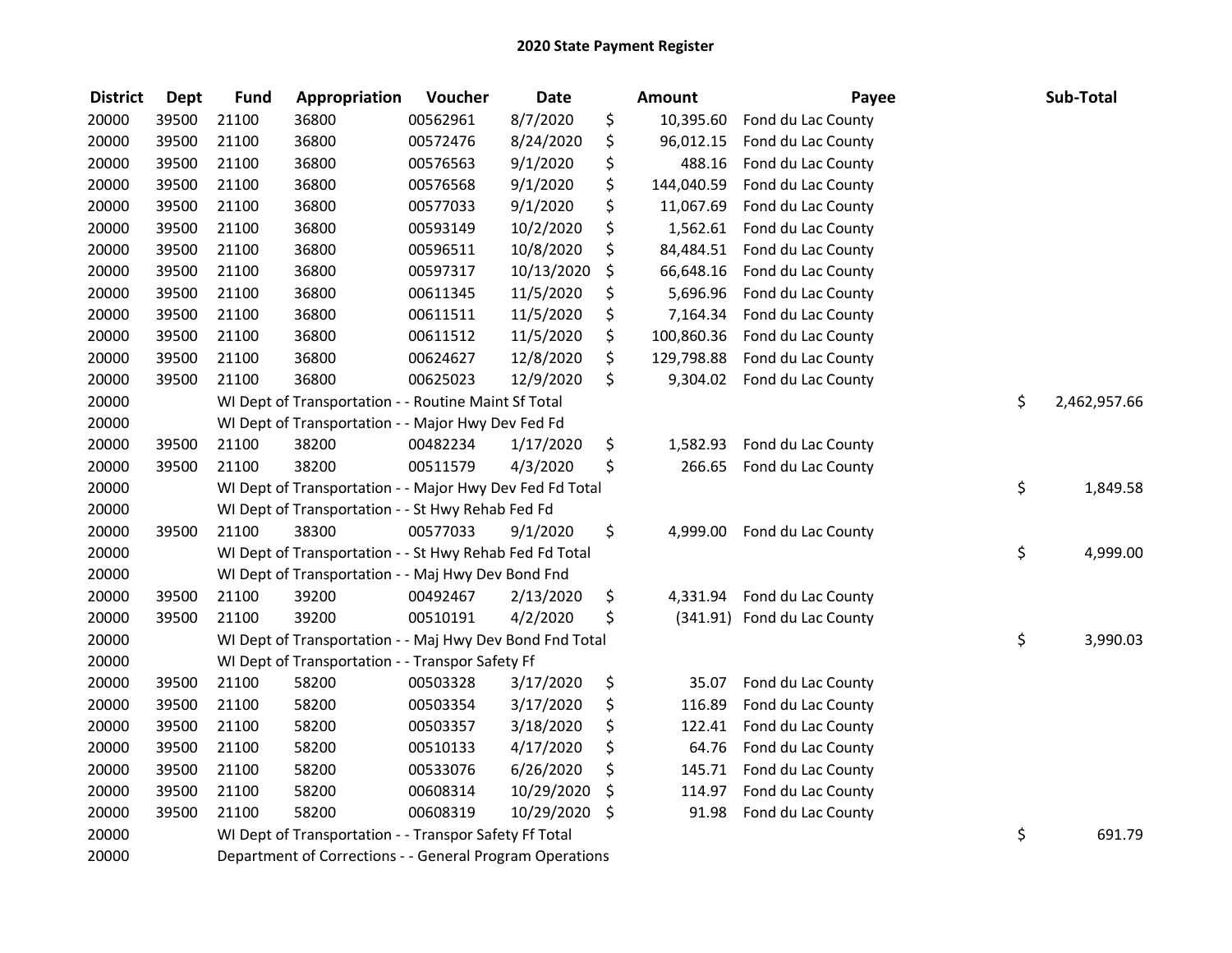| <b>District</b> | <b>Dept</b> | <b>Fund</b> | Appropriation                                                  | Voucher  | <b>Date</b> | <b>Amount</b>   | Payee              | Sub-Total      |
|-----------------|-------------|-------------|----------------------------------------------------------------|----------|-------------|-----------------|--------------------|----------------|
| 20000           | 41000       | 10000       | 10100                                                          | 00334618 | 1/31/2020   | \$<br>1,552.38  | Fond du Lac County |                |
| 20000           | 41000       | 10000       | 10100                                                          | 00341291 | 3/5/2020    | \$<br>255.10    | Fond du Lac County |                |
| 20000           | 41000       | 10000       | 10100                                                          | 00361172 | 5/26/2020   | \$<br>1,445.00  | Fond du Lac County |                |
| 20000           | 41000       | 10000       | 10100                                                          | 00368962 | 7/2/2020    | \$<br>85.65     | Fond du Lac County |                |
| 20000           | 41000       | 10000       | 10100                                                          | 00395110 | 12/4/2020   | \$<br>600.00    | Fond du Lac County |                |
| 20000           |             |             | Department of Corrections - - General Program Operations Total |          |             |                 |                    | \$<br>3,938.13 |
| 20000           |             |             | Department of Corrections - - Corrections Contracts And Agre   |          |             |                 |                    |                |
| 20000           | 41000       | 10000       | 11400                                                          | 00335874 | 1/24/2020   | \$<br>37,617.26 | Fond du Lac County |                |
| 20000           | 41000       | 10000       | 11400                                                          | 00341067 | 2/19/2020   | \$<br>14,122.94 | Fond du Lac County |                |
| 20000           | 41000       | 10000       | 11400                                                          | 00342791 | 2/26/2020   | \$<br>35,970.54 | Fond du Lac County |                |
| 20000           | 41000       | 10000       | 11400                                                          | 00343720 | 2/28/2020   | \$<br>23,738.64 | Fond du Lac County |                |
| 20000           | 41000       | 10000       | 11400                                                          | 00347463 | 3/13/2020   | \$<br>15,566.88 | Fond du Lac County |                |
| 20000           | 41000       | 10000       | 11400                                                          | 00350928 | 3/30/2020   | \$<br>34,220.90 | Fond du Lac County |                |
| 20000           | 41000       | 10000       | 11400                                                          | 00354506 | 4/21/2020   | \$<br>12,183.06 | Fond du Lac County |                |
| 20000           | 41000       | 10000       | 11400                                                          | 00354905 | 4/23/2020   | \$<br>154.38    | Fond du Lac County |                |
| 20000           | 41000       | 10000       | 11400                                                          | 00356786 | 4/29/2020   | \$<br>37,926.02 | Fond du Lac County |                |
| 20000           | 41000       | 10000       | 11400                                                          | 00359821 | 5/22/2020   | \$<br>9,365.72  | Fond du Lac County |                |
| 20000           | 41000       | 10000       | 11400                                                          | 00360690 | 5/22/2020   | \$<br>37,051.20 | Fond du Lac County |                |
| 20000           | 41000       | 10000       | 11400                                                          | 00362113 | 5/29/2020   | \$<br>6,638.34  | Fond du Lac County |                |
| 20000           | 41000       | 10000       | 11400                                                          | 00366284 | 6/18/2020   | \$<br>11,990.18 | Fond du Lac County |                |
| 20000           | 41000       | 10000       | 11400                                                          | 00367654 | 6/23/2020   | \$<br>16,827.42 | Fond du Lac County |                |
| 20000           | 41000       | 10000       | 11400                                                          | 00368295 | 6/24/2020   | \$<br>40,807.78 | Fond du Lac County |                |
| 20000           | 41000       | 10000       | 11400                                                          | 00371691 | 7/17/2020   | \$<br>19,297.50 | Fond du Lac County |                |
| 20000           | 41000       | 10000       | 11400                                                          | 00372802 | 7/15/2020   | \$<br>8,336.52  | Fond du Lac County |                |
| 20000           | 41000       | 10000       | 11400                                                          | 00378584 | 8/19/2020   | \$<br>25,472.70 | Fond du Lac County |                |
| 20000           | 41000       | 10000       | 11400                                                          | 00379184 | 8/21/2020   | \$<br>12,710.62 | Fond du Lac County |                |
| 20000           | 41000       | 10000       | 11400                                                          | 00379669 | 9/9/2020    | \$<br>39,727.12 | Fond du Lac County |                |
| 20000           | 41000       | 10000       | 11400                                                          | 00379670 | 9/9/2020    | \$<br>2,933.22  | Fond du Lac County |                |
| 20000           | 41000       | 10000       | 11400                                                          | 00382239 | 9/9/2020    | \$<br>25,215.40 | Fond du Lac County |                |
| 20000           | 41000       | 10000       | 11400                                                          | 00386080 | 9/28/2020   | \$<br>29,177.82 | Fond du Lac County |                |
| 20000           | 41000       | 10000       | 11400                                                          | 00386081 | 9/28/2020   | \$<br>4,785.78  | Fond du Lac County |                |
| 20000           | 41000       | 10000       | 11400                                                          | 00387914 | 10/21/2020  | \$<br>24,494.96 | Fond du Lac County |                |
| 20000           | 41000       | 10000       | 11400                                                          | 00389756 | 10/23/2020  | \$<br>30,155.56 | Fond du Lac County |                |
| 20000           | 41000       | 10000       | 11400                                                          | 00389759 | 10/23/2020  | \$<br>3,447.82  | Fond du Lac County |                |
| 20000           | 41000       | 10000       | 11400                                                          | 00394500 | 11/16/2020  | \$<br>19,915.02 | Fond du Lac County |                |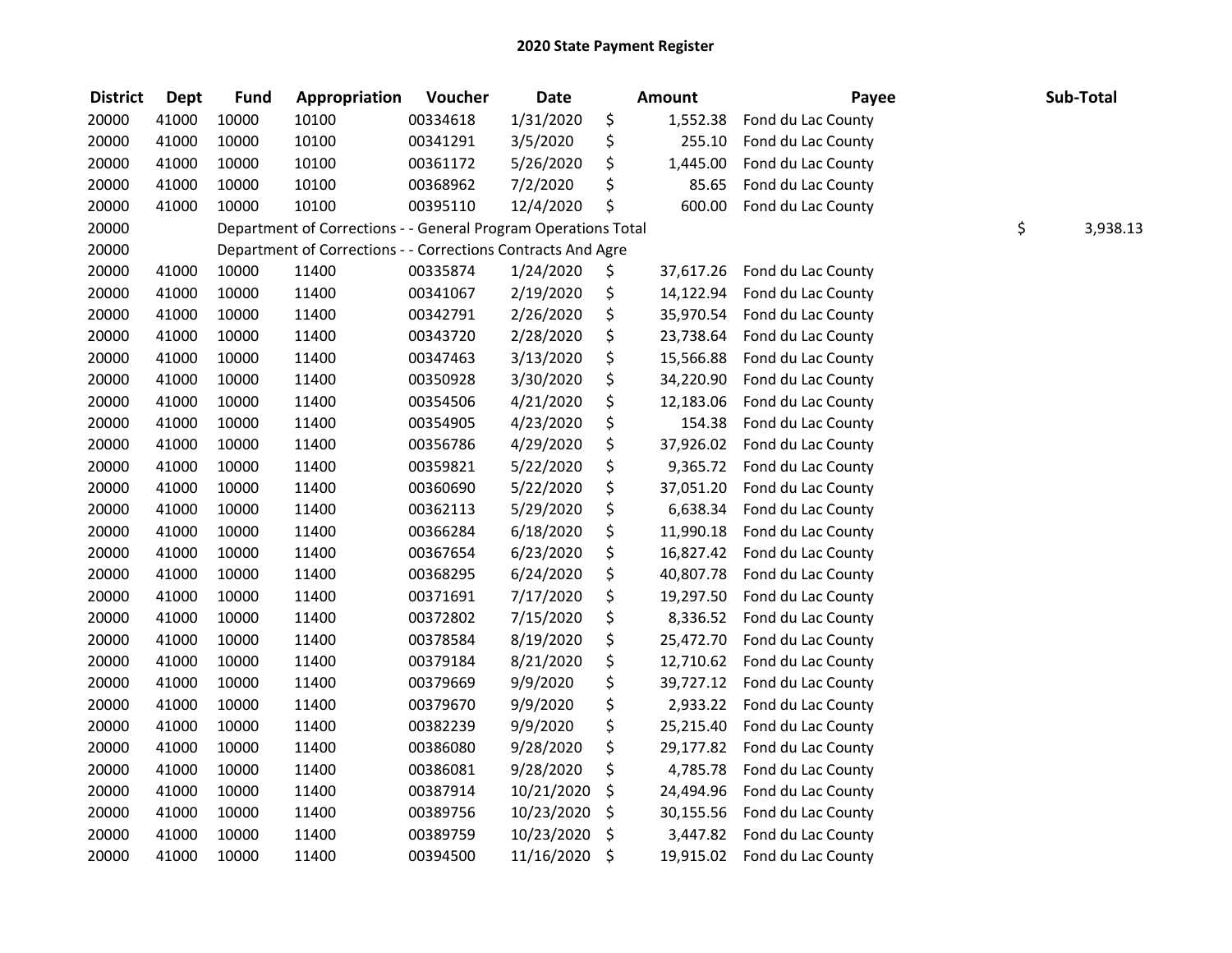| <b>District</b> | <b>Dept</b> | <b>Fund</b> | Appropriation                                                          | Voucher  | <b>Date</b>   | <b>Amount</b>   | Payee                                                                                                         | Sub-Total           |
|-----------------|-------------|-------------|------------------------------------------------------------------------|----------|---------------|-----------------|---------------------------------------------------------------------------------------------------------------|---------------------|
| 20000           | 41000       | 10000       | 11400                                                                  | 00394768 | 11/25/2020    | \$              | 37,668.72 Fond du Lac County                                                                                  |                     |
| 20000           | 41000       | 10000       | 11400                                                                  | 00394775 | 11/25/2020    | \$              | 3,190.52 Fond du Lac County                                                                                   |                     |
| 20000           | 41000       | 10000       | 11400                                                                  | 00399335 | 12/11/2020    | \$<br>3,087.60  | Fond du Lac County                                                                                            |                     |
| 20000           | 41000       | 10000       | 11400                                                                  | 00399338 | 12/11/2020    | \$<br>7,204.40  | Fond du Lac County                                                                                            |                     |
| 20000           | 41000       | 10000       | 11400                                                                  | 00399848 | 12/17/2020    | \$<br>14,408.80 | Fond du Lac County                                                                                            |                     |
| 20000           | 41000       | 10000       | 11400                                                                  | 00400082 | 12/23/2020    | \$              | 2,521.54 Fond du Lac County                                                                                   |                     |
| 20000           | 41000       | 10000       | 11400                                                                  | 00400112 | 12/23/2020 \$ |                 | 33,654.84 Fond du Lac County                                                                                  |                     |
| 20000           |             |             | Department of Corrections - - Corrections Contracts And Agre Total     |          |               |                 |                                                                                                               | \$<br>681,587.72    |
| 20000           |             |             |                                                                        |          |               |                 | Department of Corrections - - Reimbursing Counties For Probation, Extended Supervision And Parole Holds       |                     |
| 20000           | 41000       | 10000       | 11600                                                                  | 00392619 | 11/5/2020     | \$              | 164,960.00 Fond du Lac County                                                                                 |                     |
| 20000           |             |             |                                                                        |          |               |                 | Department of Corrections - - Reimbursing Counties For Probation, Extended Supervision And Parole Holds Total | \$<br>164,960.00    |
| 20000           |             |             | Child Abuse & Neglect Prev Bd - - General Aids                         |          |               |                 |                                                                                                               |                     |
| 20000           | 43300       | 10000       | 99000                                                                  | 00002362 | 4/24/2020     | \$              | 19,171.39 Fond du Lac County                                                                                  |                     |
| 20000           |             |             | Child Abuse & Neglect Prev Bd - - General Aids Total                   |          |               |                 |                                                                                                               | \$<br>19,171.39     |
| 20000           |             |             | Department of Health Services - - State/Federal Aids                   |          |               |                 |                                                                                                               |                     |
| 20000           | 43500       | 10000       | 00000                                                                  | 92007    | $1/1/2020$ \$ | 758,970.00      | Fond du Lac County                                                                                            |                     |
| 20000           | 43500       | 10000       | 00000                                                                  | 92008    | $2/1/2020$ \$ | 621,027.00      | Fond du Lac County                                                                                            |                     |
| 20000           | 43500       | 10000       | 00000                                                                  | 92009    | $3/1/2020$ \$ | 685,922.00      | Fond du Lac County                                                                                            |                     |
| 20000           | 43500       | 10000       | 00000                                                                  | 92010    | $4/1/2020$ \$ | 1,949,575.00    | Fond du Lac County                                                                                            |                     |
| 20000           | 43500       | 10000       | 00000                                                                  | 92011    | $5/1/2020$ \$ | 1,016,673.00    | Fond du Lac County                                                                                            |                     |
| 20000           | 43500       | 10000       | 00000                                                                  | 92012    | $6/1/2020$ \$ | 960,162.00      | Fond du Lac County                                                                                            |                     |
| 20000           | 43500       | 10000       | 00000                                                                  | 92100    | $7/1/2020$ \$ | 2,337,882.00    | Fond du Lac County                                                                                            |                     |
| 20000           | 43500       | 10000       | 00000                                                                  | 92101    | $8/1/2020$ \$ | 1,187,723.00    | Fond du Lac County                                                                                            |                     |
| 20000           | 43500       | 10000       | 00000                                                                  | 92102    | $9/1/2020$ \$ | 1,209,650.00    | Fond du Lac County                                                                                            |                     |
| 20000           | 43500       | 10000       | 00000                                                                  | 92103    | 10/1/2020 \$  | 710,450.00      | Fond du Lac County                                                                                            |                     |
| 20000           | 43500       | 10000       | 00000                                                                  | 92104    | 11/1/2020 \$  | 1,391,977.00    | Fond du Lac County                                                                                            |                     |
| 20000           | 43500       | 10000       | 00000                                                                  | 92105    | 12/1/2020 \$  | 613,362.00      | Fond du Lac County                                                                                            |                     |
| 20000           |             |             | Department of Health Services - - State/Federal Aids Total             |          |               |                 |                                                                                                               | \$<br>13,443,373.00 |
| 20000           |             |             | Department of Health Services - - Public Health Dispensaries And       |          |               |                 |                                                                                                               |                     |
| 20000           | 43500       | 10000       | 10700                                                                  | 00346861 | 3/12/2020     | \$<br>52.89     | Fond du Lac County                                                                                            |                     |
| 20000           | 43500       | 10000       | 10700                                                                  | 00346862 | 3/12/2020     | \$<br>75.73     | Fond du Lac County                                                                                            |                     |
| 20000           | 43500       | 10000       | 10700                                                                  | 00347178 | 3/12/2020     | \$<br>47.00     | Fond du Lac County                                                                                            |                     |
| 20000           |             |             | Department of Health Services - - Public Health Dispensaries And Total |          |               |                 |                                                                                                               | \$<br>175.62        |
| 20000           |             |             | Department of Health Services - - Federal Projects Operations          |          |               |                 |                                                                                                               |                     |
| 20000           | 43500       | 10000       | 14900                                                                  | 00346241 | 3/5/2020      | \$<br>600.00    | Fond du Lac County                                                                                            |                     |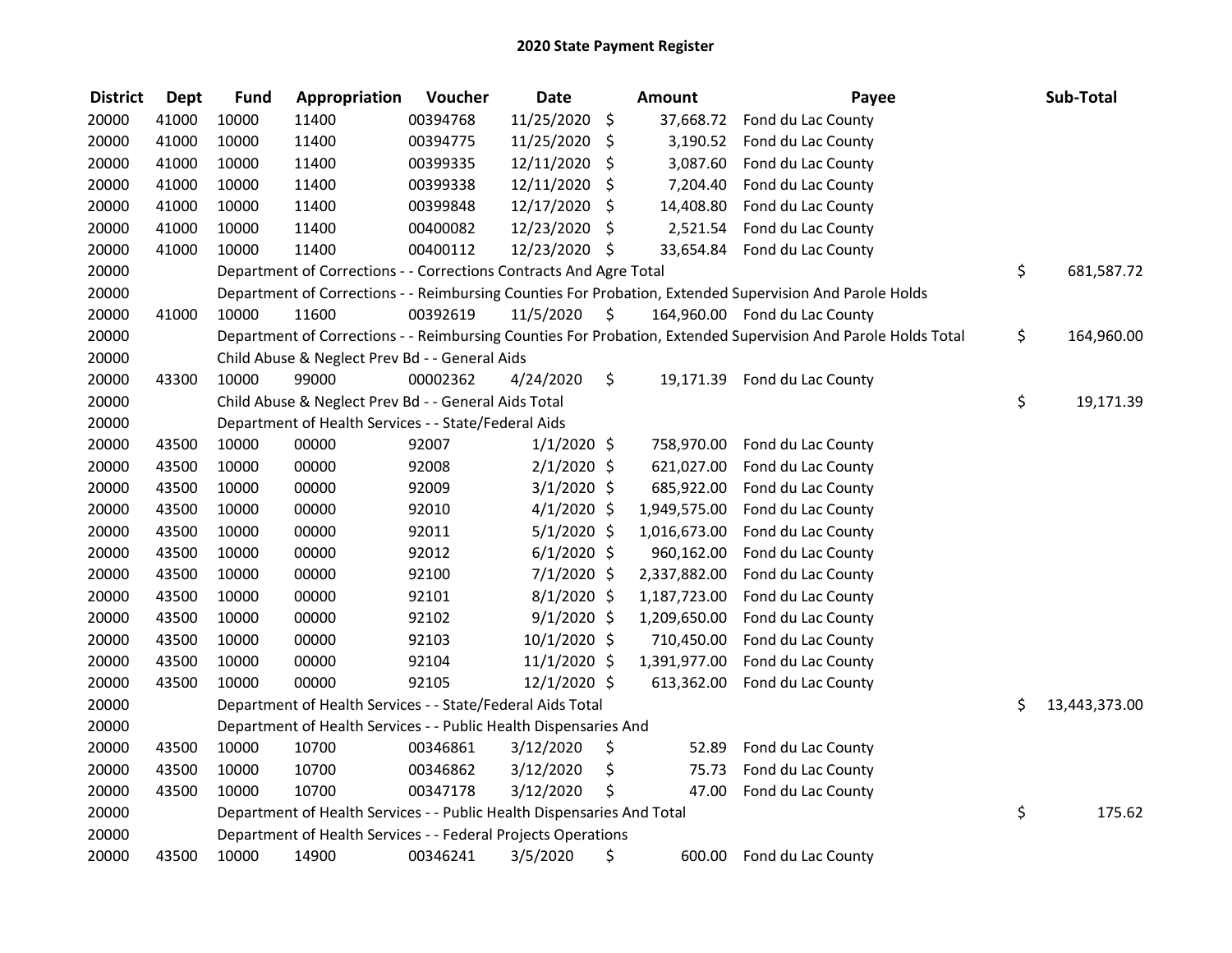| <b>District</b> | <b>Dept</b> | <b>Fund</b> | Appropriation                                                          | Voucher  | <b>Date</b>   |    | Amount       | Payee              | Sub-Total          |
|-----------------|-------------|-------------|------------------------------------------------------------------------|----------|---------------|----|--------------|--------------------|--------------------|
| 20000           | 43500       | 10000       | 14900                                                                  | 00400587 | 12/30/2020 \$ |    | 400.00       | Fond du Lac County |                    |
| 20000           |             |             | Department of Health Services - - Federal Projects Operations Total    |          |               |    |              |                    | \$<br>1,000.00     |
| 20000           |             |             | Department of Health Services - - General Program Operations           |          |               |    |              |                    |                    |
| 20000           | 43500       | 10000       | 40100                                                                  | 00334423 | 1/8/2020      | \$ | 1.50         | Fond du Lac County |                    |
| 20000           | 43500       | 10000       | 40100                                                                  | 00346163 | 3/4/2020      | \$ | 1.50         | Fond du Lac County |                    |
| 20000           | 43500       | 10000       | 40100                                                                  | 00354894 | 4/21/2020     | \$ | 15.00        | Fond du Lac County |                    |
| 20000           | 43500       | 10000       | 40100                                                                  | 00373049 | 8/17/2020     | \$ | 1.50         | Fond du Lac County |                    |
| 20000           | 43500       | 10000       | 40100                                                                  | 00374769 | 8/26/2020     | \$ | 1.00         | Fond du Lac County |                    |
| 20000           | 43500       | 10000       | 40100                                                                  | 00374770 | 8/26/2020     | \$ | 15.00        | Fond du Lac County |                    |
| 20000           | 43500       | 10000       | 40100                                                                  | 00376176 | 9/1/2020      | \$ | 1.50         | Fond du Lac County |                    |
| 20000           | 43500       | 10000       | 40100                                                                  | 00378825 | 9/15/2020     | \$ | 1.00         | Fond du Lac County |                    |
| 20000           | 43500       | 10000       | 40100                                                                  | 00382462 | 10/6/2020     | \$ | 1.00         | Fond du Lac County |                    |
| 20000           | 43500       | 10000       | 40100                                                                  | 00382463 | 10/6/2020     | \$ | 15.00        | Fond du Lac County |                    |
| 20000           | 43500       | 10000       | 40100                                                                  | 00390020 | 11/12/2020    | \$ | 2.00         | Fond du Lac County |                    |
| 20000           |             |             | Department of Health Services - - General Program Operations Total     |          |               |    |              |                    | \$<br>56.00        |
| 20000           |             |             | Department of Health Services - - Medical Assistance State Admin       |          |               |    |              |                    |                    |
| 20000           | 43500       | 10000       | 44000                                                                  | 00334423 | 1/8/2020      | \$ | 1.50         | Fond du Lac County |                    |
| 20000           | 43500       | 10000       | 44000                                                                  | 00346163 | 3/4/2020      | \$ | 1.50         | Fond du Lac County |                    |
| 20000           | 43500       | 10000       | 44000                                                                  | 00354894 | 4/21/2020     | \$ | 15.00        | Fond du Lac County |                    |
| 20000           | 43500       | 10000       | 44000                                                                  | 00373049 | 8/17/2020     | \$ | 1.50         | Fond du Lac County |                    |
| 20000           | 43500       | 10000       | 44000                                                                  | 00374769 | 8/26/2020     | \$ | 1.00         | Fond du Lac County |                    |
| 20000           | 43500       | 10000       | 44000                                                                  | 00374770 | 8/26/2020     | \$ | 15.00        | Fond du Lac County |                    |
| 20000           | 43500       | 10000       | 44000                                                                  | 00376176 | 9/1/2020      | \$ | 1.50         | Fond du Lac County |                    |
| 20000           | 43500       | 10000       | 44000                                                                  | 00378825 | 9/15/2020     | \$ | 1.00         | Fond du Lac County |                    |
| 20000           | 43500       | 10000       | 44000                                                                  | 00382462 | 10/6/2020     | \$ | 1.00         | Fond du Lac County |                    |
| 20000           | 43500       | 10000       | 44000                                                                  | 00382463 | 10/6/2020     | \$ | 15.00        | Fond du Lac County |                    |
| 20000           | 43500       | 10000       | 44000                                                                  | 00390020 | 11/12/2020    | Ŝ. | 2.00         | Fond du Lac County |                    |
| 20000           |             |             | Department of Health Services - - Medical Assistance State Admin Total |          |               |    |              |                    | \$<br>56.00        |
| 20000           |             |             | Department of Health Services - - Interagency And Intra-Agency A       |          |               |    |              |                    |                    |
| 20000           | 43500       | 10000       | 46800                                                                  | 00339696 | 2/4/2020      | \$ | 276,249.83   | Fond du Lac County |                    |
| 20000           | 43500       | 10000       | 46800                                                                  | 00381956 | 10/1/2020     | \$ | 1,066,933.00 | Fond du Lac County |                    |
| 20000           |             |             | Department of Health Services - - Interagency And Intra-Agency A Total |          |               |    |              |                    | \$<br>1,343,182.83 |
| 20000           |             |             | Department of Health Services - - Reimbursements To Local Units        |          |               |    |              |                    |                    |
| 20000           | 43500       | 10000       | 57400                                                                  | 00383770 | 10/9/2020     | \$ | 248.19       | Fond du Lac County |                    |
| 20000           |             |             | Department of Health Services - - Reimbursements To Local Units Total  |          |               |    |              |                    | \$<br>248.19       |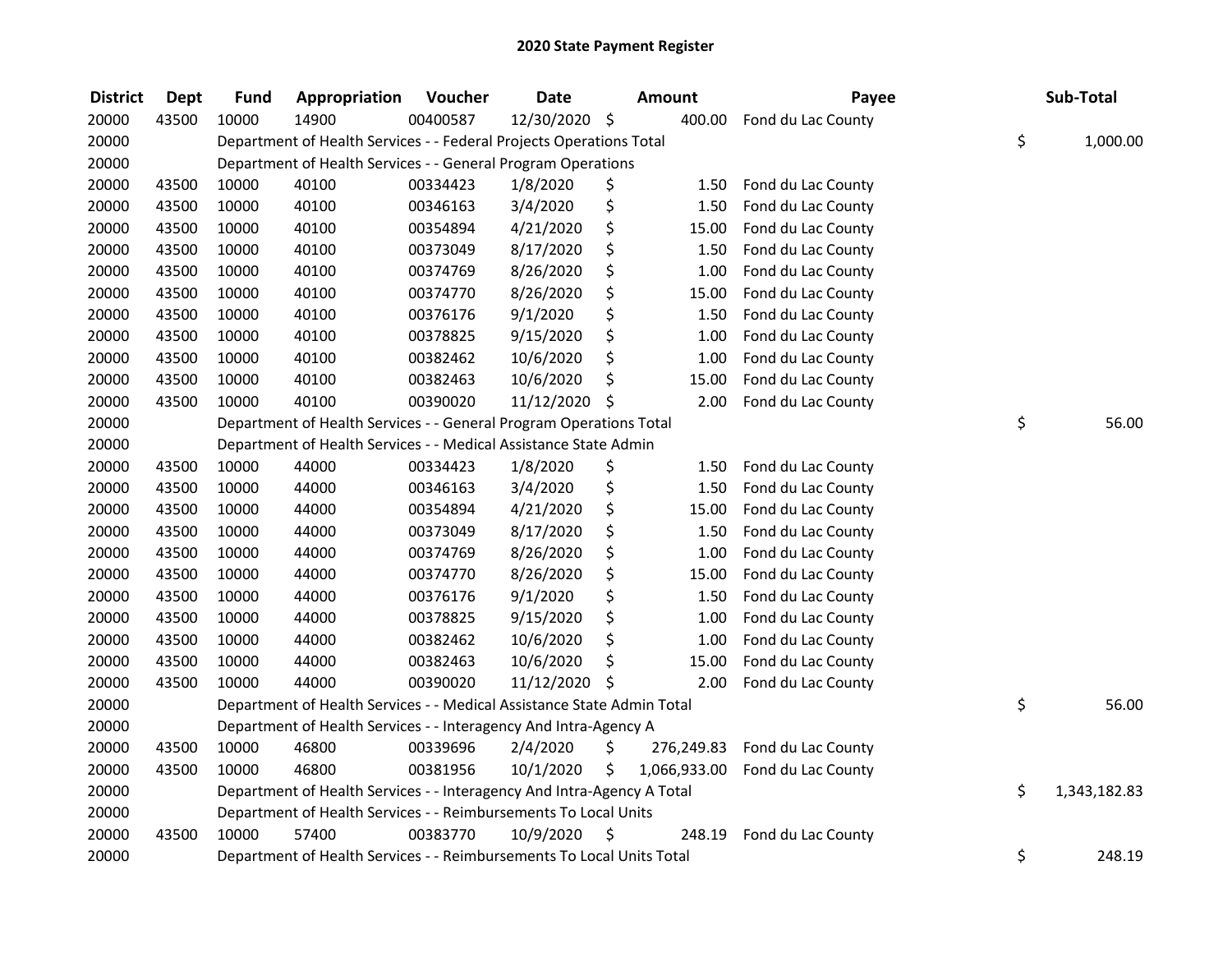| <b>District</b> | <b>Dept</b> | <b>Fund</b> | Appropriation                                                          | Voucher  | <b>Date</b> | <b>Amount</b>      | Payee              | Sub-Total    |
|-----------------|-------------|-------------|------------------------------------------------------------------------|----------|-------------|--------------------|--------------------|--------------|
| 20000           |             |             | Dept of Children and Families - - Fees For Administrative Servic       |          |             |                    |                    |              |
| 20000           | 43700       | 10000       | 23100                                                                  | 00065096 | 1/27/2020   | \$<br>140.00       | Fond du Lac County |              |
| 20000           | 43700       | 10000       | 23100                                                                  | 00069709 | 5/1/2020    | \$<br>190.00       | Fond du Lac County |              |
| 20000           | 43700       | 10000       | 23100                                                                  | 00073000 | 7/23/2020   | \$<br>30.00        | Fond du Lac County |              |
| 20000           | 43700       | 10000       | 23100                                                                  | 00076516 | 10/22/2020  | \$<br>25.00        | Fond du Lac County |              |
| 20000           |             |             | Dept of Children and Families - - Fees For Administrative Servic Total |          |             |                    |                    | \$<br>385.00 |
| 20000           |             |             | Dept of Children and Families - - General Aids                         |          |             |                    |                    |              |
| 20000           | 43700       | 10000       | 99000                                                                  | 00064497 | 1/6/2020    | \$<br>45,604.81    | Fond du Lac County |              |
| 20000           | 43700       | 10000       | 99000                                                                  | 00065348 | 1/30/2020   | \$<br>276,194.77   | Fond du Lac County |              |
| 20000           | 43700       | 10000       | 99000                                                                  | 00065647 | 2/5/2020    | \$<br>58,363.69    | Fond du Lac County |              |
| 20000           | 43700       | 10000       | 99000                                                                  | 00065797 | 2/11/2020   | \$<br>576.00       | Fond du Lac County |              |
| 20000           | 43700       | 10000       | 99000                                                                  | 00066843 | 3/5/2020    | \$<br>516,576.00   | Fond du Lac County |              |
| 20000           | 43700       | 10000       | 99000                                                                  | 00066917 | 3/5/2020    | \$<br>644.59       | Fond du Lac County |              |
| 20000           | 43700       | 10000       | 99000                                                                  | 00067675 | 3/26/2020   | \$<br>5,195.68     | Fond du Lac County |              |
| 20000           | 43700       | 10000       | 99000                                                                  | 00067841 | 3/31/2020   | \$<br>2,427.00     | Fond du Lac County |              |
| 20000           | 43700       | 10000       | 99000                                                                  | 00068253 | 4/6/2020    | \$<br>391,897.63   | Fond du Lac County |              |
| 20000           | 43700       | 10000       | 99000                                                                  | 00068740 | 4/10/2020   | \$<br>251.00       | Fond du Lac County |              |
| 20000           | 43700       | 10000       | 99000                                                                  | 00069361 | 4/30/2020   | \$<br>341,790.28   | Fond du Lac County |              |
| 20000           | 43700       | 10000       | 99000                                                                  | 00069893 | 5/5/2020    | \$<br>184,914.86   | Fond du Lac County |              |
| 20000           | 43700       | 10000       | 99000                                                                  | 00070038 | 5/8/2020    | \$<br>24,890.00    | Fond du Lac County |              |
| 20000           | 43700       | 10000       | 99000                                                                  | 00070857 | 6/5/2020    | \$<br>132,407.75   | Fond du Lac County |              |
| 20000           | 43700       | 10000       | 99000                                                                  | 00071475 | 6/17/2020   | \$<br>16,431.00    | Fond du Lac County |              |
| 20000           | 43700       | 10000       | 99000                                                                  | 00072017 | 6/30/2020   | \$<br>9,316.00     | Fond du Lac County |              |
| 20000           | 43700       | 10000       | 99000                                                                  | 00072311 | 7/6/2020    | \$<br>45,935.22    | Fond du Lac County |              |
| 20000           | 43700       | 10000       | 99000                                                                  | 00073318 | 7/30/2020   | \$<br>288,527.28   | Fond du Lac County |              |
| 20000           | 43700       | 10000       | 99000                                                                  | 00073554 | 8/5/2020    | \$<br>31,238.36    | Fond du Lac County |              |
| 20000           | 43700       | 10000       | 99000                                                                  | 00073871 | 8/12/2020   | \$<br>73,937.00    | Fond du Lac County |              |
| 20000           | 43700       | 10000       | 99000                                                                  | 00074660 | 9/8/2020    | \$<br>51,254.24    | Fond du Lac County |              |
| 20000           | 43700       | 10000       | 99000                                                                  | 00075018 | 9/16/2020   | \$<br>1,971,586.00 | Fond du Lac County |              |
| 20000           | 43700       | 10000       | 99000                                                                  | 00075086 | 9/17/2020   | \$<br>169,862.00   | Fond du Lac County |              |
| 20000           | 43700       | 10000       | 99000                                                                  | 00075087 | 9/17/2020   | \$<br>8,107.00     | Fond du Lac County |              |
| 20000           | 43700       | 10000       | 99000                                                                  | 00075205 | 9/18/2020   | \$<br>74,262.80    | Fond du Lac County |              |
| 20000           | 43700       | 10000       | 99000                                                                  | 00075835 | 10/2/2020   | \$<br>2,979.00     | Fond du Lac County |              |
| 20000           | 43700       | 10000       | 99000                                                                  | 00075900 | 10/5/2020   | \$<br>108,557.37   | Fond du Lac County |              |
| 20000           | 43700       | 10000       | 99000                                                                  | 00076793 | 10/30/2020  | \$<br>261,795.07   | Fond du Lac County |              |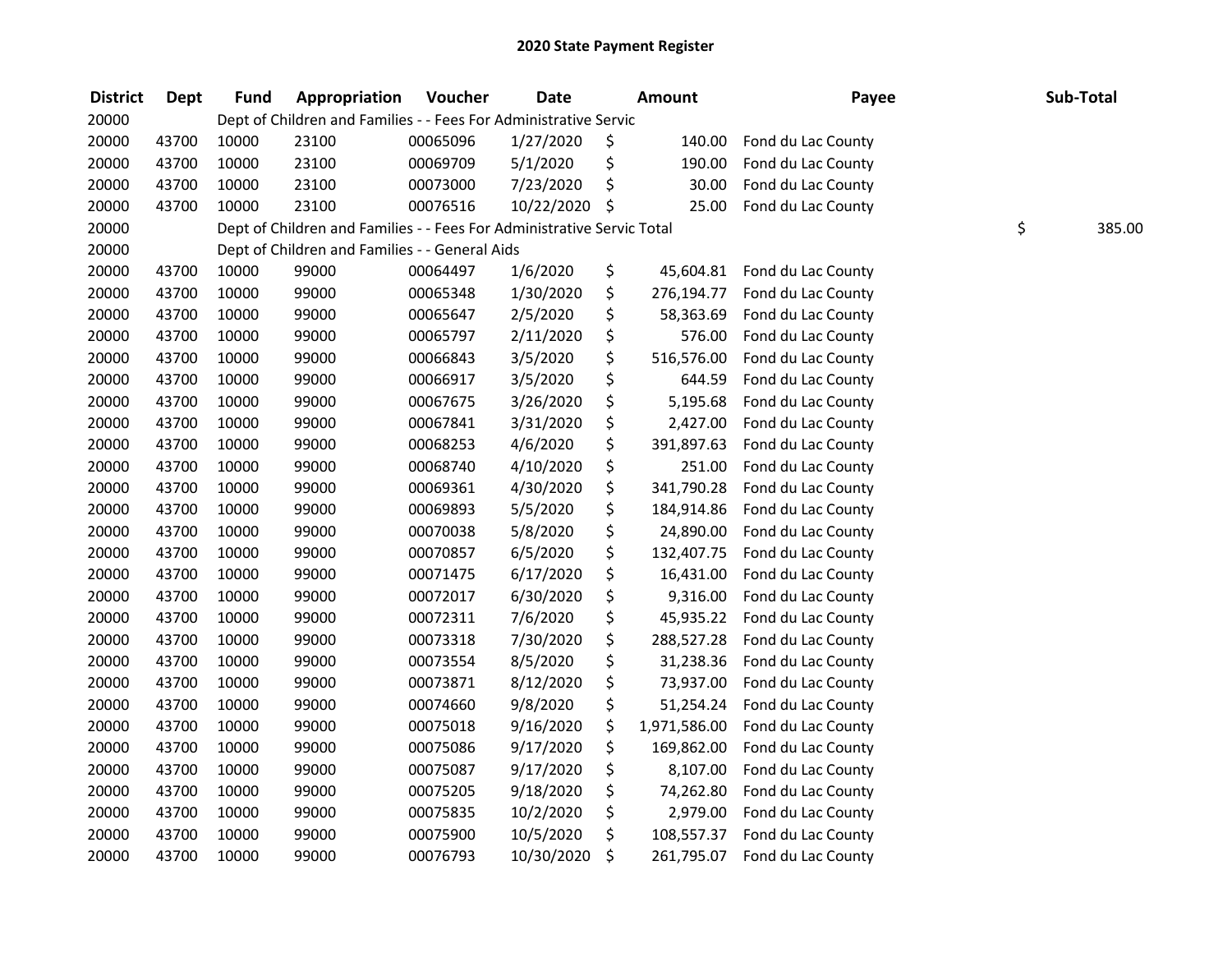| <b>District</b> | <b>Dept</b> | <b>Fund</b> | Appropriation                                                         | Voucher  | <b>Date</b> | <b>Amount</b>   | Payee              | Sub-Total          |
|-----------------|-------------|-------------|-----------------------------------------------------------------------|----------|-------------|-----------------|--------------------|--------------------|
| 20000           | 43700       | 10000       | 99000                                                                 | 00077020 | 11/5/2020   | \$<br>51,316.52 | Fond du Lac County |                    |
| 20000           | 43700       | 10000       | 99000                                                                 | 00077150 | 11/6/2020   | \$<br>22,134.00 | Fond du Lac County |                    |
| 20000           | 43700       | 10000       | 99000                                                                 | 00077248 | 11/10/2020  | \$<br>5,919.00  | Fond du Lac County |                    |
| 20000           | 43700       | 10000       | 99000                                                                 | 00077399 | 11/12/2020  | \$<br>3,096.00  | Fond du Lac County |                    |
| 20000           | 43700       | 10000       | 99000                                                                 | 00078152 | 12/4/2020   | \$<br>24,720.00 | Fond du Lac County |                    |
| 20000           | 43700       | 10000       | 99000                                                                 | 00078239 | 12/7/2020   | \$<br>53,136.29 | Fond du Lac County |                    |
| 20000           |             |             | Dept of Children and Families - - General Aids Total                  |          |             |                 |                    | \$<br>5,255,844.21 |
| 20000           |             |             | Dept of Workforce Development - - Auxiliary Services                  |          |             |                 |                    |                    |
| 20000           | 44500       | 10000       | 13000                                                                 | 00304252 | 11/3/2020   | \$<br>45.00     | Fond du Lac County |                    |
| 20000           | 44500       | 10000       | 13000                                                                 | 00307383 | 12/2/2020   | \$<br>50.00     | Fond du Lac County |                    |
| 20000           |             |             | Dept of Workforce Development - - Auxiliary Services Total            |          |             |                 |                    | \$<br>95.00        |
| 20000           |             |             | Dept of Workforce Development - - Ui Admin Fed                        |          |             |                 |                    |                    |
| 20000           | 44500       | 10000       | 15100                                                                 | 00267626 | 1/14/2020   | \$<br>70.00     | Fond du Lac County |                    |
| 20000           | 44500       | 10000       | 15100                                                                 | 00270868 | 2/4/2020    | \$<br>75.00     | Fond du Lac County |                    |
| 20000           | 44500       | 10000       | 15100                                                                 | 00275598 | 3/3/2020    | \$<br>40.00     | Fond du Lac County |                    |
| 20000           | 44500       | 10000       | 15100                                                                 | 00280582 | 4/2/2020    | \$<br>115.00    | Fond du Lac County |                    |
| 20000           | 44500       | 10000       | 15100                                                                 | 00284479 | 5/4/2020    | \$<br>70.00     | Fond du Lac County |                    |
| 20000           | 44500       | 10000       | 15100                                                                 | 00287327 | 6/2/2020    | \$<br>75.00     | Fond du Lac County |                    |
| 20000           | 44500       | 10000       | 15100                                                                 | 00290147 | 7/2/2020    | \$<br>55.00     | Fond du Lac County |                    |
| 20000           | 44500       | 10000       | 15100                                                                 | 00293586 | 8/4/2020    | \$<br>50.00     | Fond du Lac County |                    |
| 20000           | 44500       | 10000       | 15100                                                                 | 00296620 | 9/2/2020    | \$<br>50.00     | Fond du Lac County |                    |
| 20000           | 44500       | 10000       | 15100                                                                 | 00297076 | 9/4/2020    | \$<br>3.00      | Fond du Lac County |                    |
| 20000           | 44500       | 10000       | 15100                                                                 | 00300291 | 10/2/2020   | \$<br>45.00     | Fond du Lac County |                    |
| 20000           | 44500       | 10000       | 15100                                                                 | 00301970 | 10/16/2020  | \$<br>3.00      | Fond du Lac County |                    |
| 20000           |             |             | Dept of Workforce Development - - Ui Admin Fed Total                  |          |             |                 |                    | \$<br>651.00       |
| 20000           |             |             | Dept of Workforce Development - - Wc Ops Uninsured Emplyr Admin       |          |             |                 |                    |                    |
| 20000           | 44500       | 22700       | 17700                                                                 | 00282167 | 4/15/2020   | \$<br>5.00      | Fond du Lac County |                    |
| 20000           | 44500       | 22700       | 17700                                                                 | 00282168 | 4/15/2020   | \$<br>25.00     | Fond du Lac County |                    |
| 20000           | 44500       | 22700       | 17700                                                                 | 00282388 | 4/16/2020   | \$<br>20.00     | Fond du Lac County |                    |
| 20000           | 44500       | 22700       | 17700                                                                 | 00296933 | 9/3/2020    | \$<br>10.00     | Fond du Lac County |                    |
| 20000           | 44500       | 22700       | 17700                                                                 | 00296934 | 9/3/2020    | \$<br>30.00     | Fond du Lac County |                    |
| 20000           |             |             | Dept of Workforce Development - - Wc Ops Uninsured Emplyr Admin Total |          |             |                 |                    | \$<br>90.00        |
| 20000           |             |             | Department of Justice - - Legal Expenses                              |          |             |                 |                    |                    |
| 20000           | 45500       | 10000       | 10400                                                                 | 00087335 | 8/31/2020   | \$<br>55.00     | Fond du Lac County |                    |
| 20000           |             |             | Department of Justice - - Legal Expenses Total                        |          |             |                 |                    | \$<br>55.00        |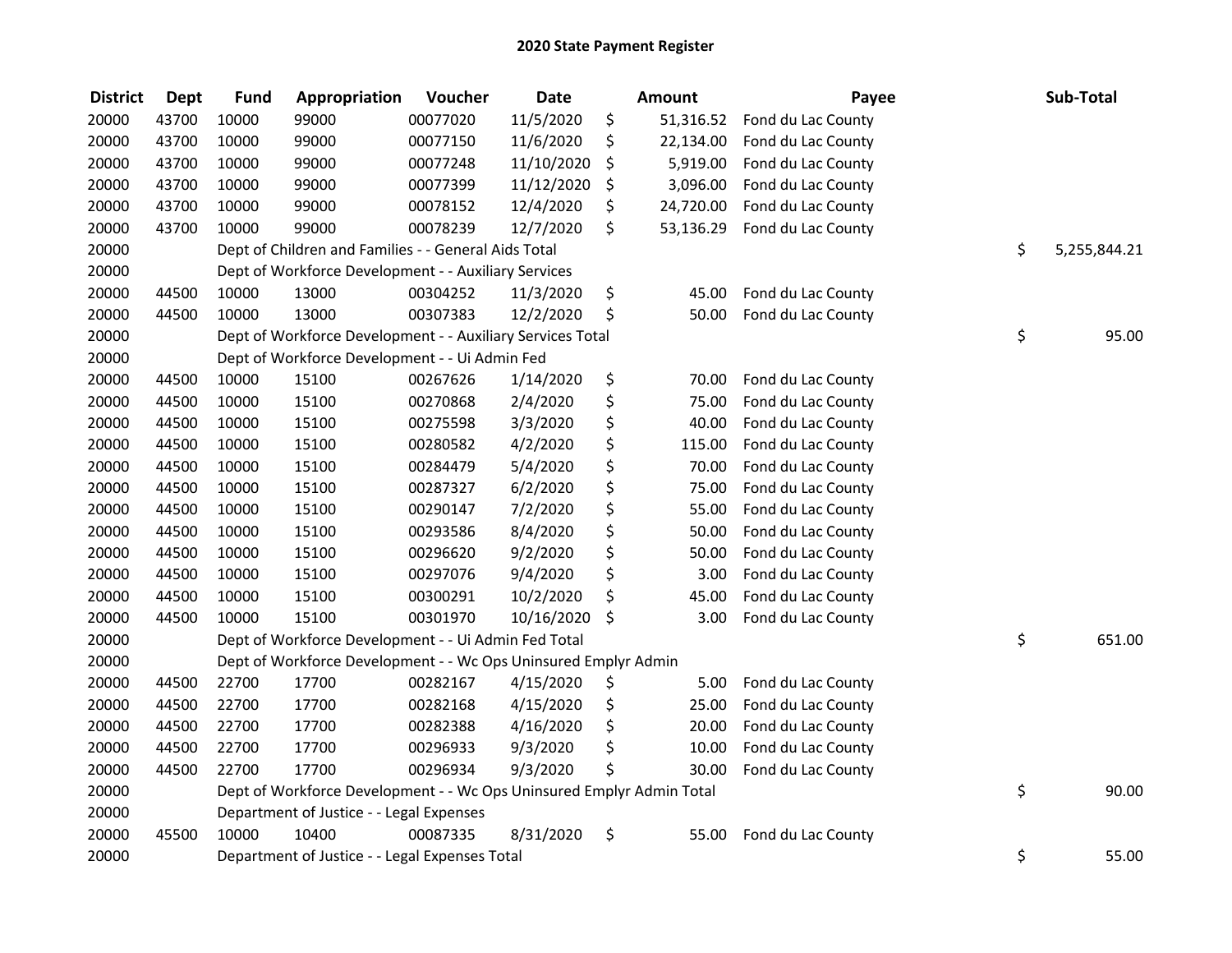| <b>District</b> | <b>Dept</b> | Fund  | Appropriation                                                           | Voucher  | Date          |     | <b>Amount</b> | Payee                        | Sub-Total       |
|-----------------|-------------|-------|-------------------------------------------------------------------------|----------|---------------|-----|---------------|------------------------------|-----------------|
| 20000           |             |       | Department of Justice - - Crime Laboratories, Dna                       |          |               |     |               |                              |                 |
| 20000           | 45500       | 10000 | 22100                                                                   | 00085819 | 7/16/2020     | \$  | 2,790.00      | Fond du Lac County           |                 |
| 20000           |             |       | Department of Justice - - Crime Laboratories, Dna Total                 |          |               |     |               |                              | \$<br>2,790.00  |
| 20000           |             |       | Department of Justice - - Law Enforcement Train, Local                  |          |               |     |               |                              |                 |
| 20000           | 45500       | 10000 | 23100                                                                   | 00091206 | 12/2/2020     | \$  |               | 18,080.00 Fond du Lac County |                 |
| 20000           |             |       | Department of Justice - - Law Enforcement Train, Local Total            |          |               |     |               |                              | \$<br>18,080.00 |
| 20000           |             |       | Department of Justice - - Federal Aid, Local Assistance                 |          |               |     |               |                              |                 |
| 20000           | 45500       | 10000 | 25100                                                                   | 00088027 | 9/10/2020     | \$  | 108.00        | Fond du Lac County           |                 |
| 20000           | 45500       | 10000 | 25100                                                                   | 00089462 | 10/27/2020    | -\$ | 252.94        | Fond du Lac County           |                 |
| 20000           |             |       | Department of Justice - - Federal Aid, Local Assistance Total           |          |               |     |               |                              | \$<br>360.94    |
| 20000           |             |       | Department of Justice - - Crime Victim Witness Assist                   |          |               |     |               |                              |                 |
| 20000           | 45500       | 10000 | 53200                                                                   | 00080474 | 2/26/2020     | \$  | 26,973.77     | Fond du Lac County           |                 |
| 20000           | 45500       | 10000 | 53200                                                                   | 00086021 | 7/16/2020     | \$  | 24,508.34     | Fond du Lac County           |                 |
| 20000           |             |       | Department of Justice - - Crime Victim Witness Assist Total             |          |               |     |               |                              | \$<br>51,482.11 |
| 20000           |             |       | Department of Military Affairs - - Emergency Response Equipment         |          |               |     |               |                              |                 |
| 20000           | 46500       | 10000 | 30800                                                                   | 00072042 | 1/17/2020     | \$. | 7,475.13      | Fond du Lac County           |                 |
| 20000           | 46500       | 10000 | 30800                                                                   | 00084114 | 10/13/2020 \$ |     | 7,335.79      | Fond du Lac County           |                 |
| 20000           |             |       | Department of Military Affairs - - Emergency Response Equipment Total   |          |               |     |               |                              | \$<br>14,810.92 |
| 20000           |             |       | Department of Military Affairs - - Federal Aid, Local Assistance        |          |               |     |               |                              |                 |
| 20000           | 46500       | 10000 | 34200                                                                   | 00071645 | 1/8/2020      | \$  | 66,075.80     | Fond du Lac County           |                 |
| 20000           | 46500       | 10000 | 34200                                                                   | 00080778 | 7/17/2020     | \$  | 3,755.40      | Fond du Lac County           |                 |
| 20000           | 46500       | 10000 | 34200                                                                   | 00082383 | 9/3/2020      | \$  | 5,226.00      | Fond du Lac County           |                 |
| 20000           | 46500       | 10000 | 34200                                                                   | 00085859 | 11/23/2020    | \$  | 10,538.51     | Fond du Lac County           |                 |
| 20000           |             |       | Department of Military Affairs - - Federal Aid, Local Assistance Total  |          |               |     |               |                              | \$<br>85,595.71 |
| 20000           |             |       | Department of Military Affairs - - St Emerg Response Bd Grant Pif       |          |               |     |               |                              |                 |
| 20000           | 46500       | 27200 | 36400                                                                   | 00072154 | 1/21/2020     | \$  | 26,638.66     | Fond du Lac County           |                 |
| 20000           |             |       | Department of Military Affairs - - St Emerg Response Bd Grant Pif Total |          |               |     |               |                              | \$<br>26,638.66 |
| 20000           |             |       | Department of Veterans Affairs - - County Grants                        |          |               |     |               |                              |                 |
| 20000           | 48500       | 58200 | 26700                                                                   | 00077449 | 2/24/2020     | \$  | 13,000.00     | Fond du Lac County           |                 |
| 20000           |             |       | Department of Veterans Affairs - - County Grants Total                  |          |               |     |               |                              | \$<br>13,000.00 |
| 20000           |             |       | Department of Administration - - Federal Aid                            |          |               |     |               |                              |                 |
| 20000           | 50500       | 10000 | 14200                                                                   | 00129850 | 10/1/2020     | \$  | 274,788.90    | Fond du Lac County           |                 |
| 20000           | 50500       | 10000 | 14200                                                                   | 00132136 | 11/13/2020    | \$  | 459,041.74    | Fond du Lac County           |                 |
| 20000           | 50500       | 10000 | 14200                                                                   | 00134453 | 12/9/2020     | \$  | 1,011,808.20  | Fond du Lac County           |                 |
| 20000           | 50500       | 10000 | 14200                                                                   | 00136238 | 12/16/2020    | \$  | 2,046.91      | Fond du Lac County           |                 |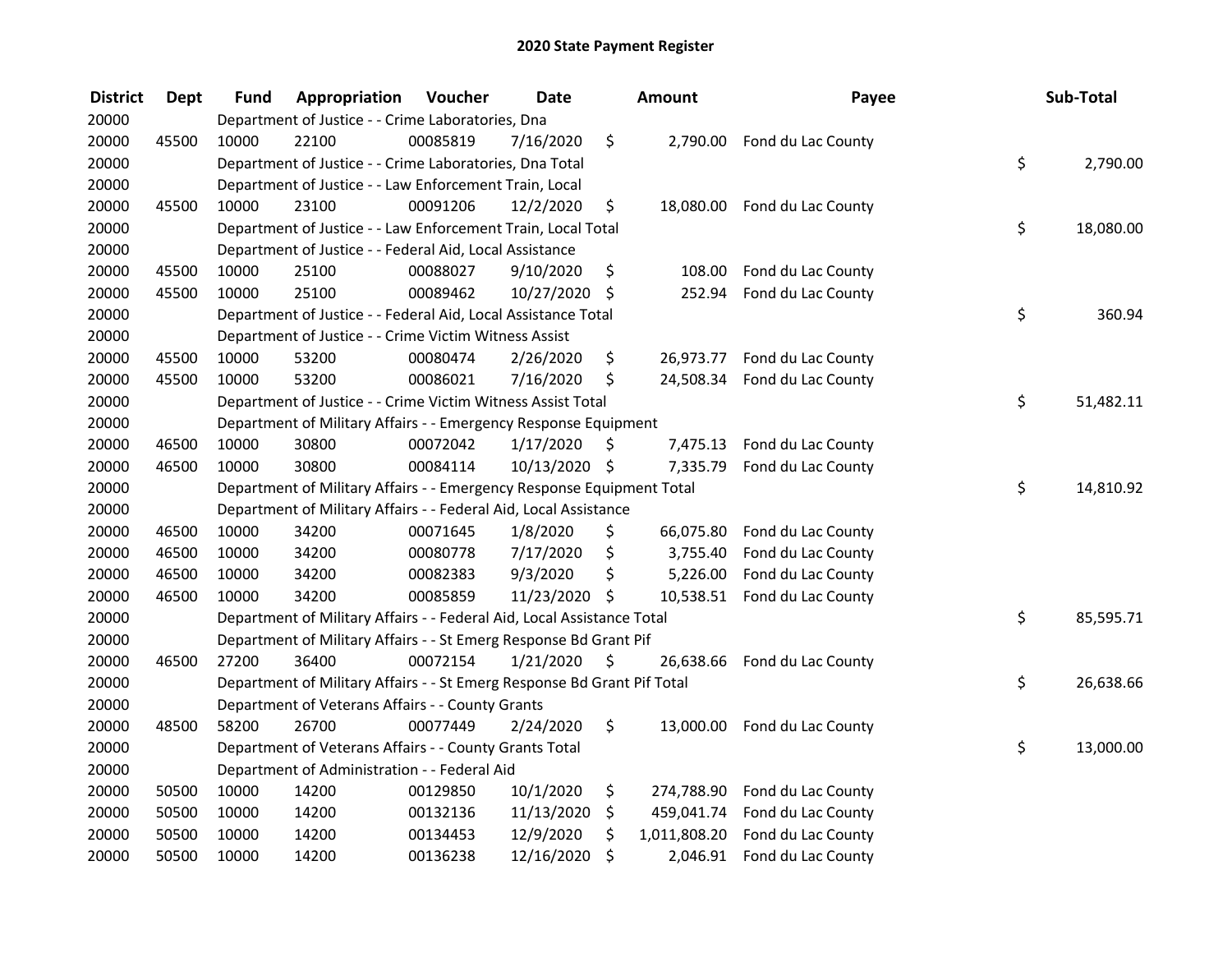| <b>District</b> | <b>Dept</b> | <b>Fund</b> | Appropriation                                                         | Voucher  | <b>Date</b> | Amount          | Payee              | Sub-Total          |
|-----------------|-------------|-------------|-----------------------------------------------------------------------|----------|-------------|-----------------|--------------------|--------------------|
| 20000           |             |             | Department of Administration - - Federal Aid Total                    |          |             |                 |                    | \$<br>1,747,685.75 |
| 20000           |             |             | Department of Administration - - Federal Aid, Local Assistance        |          |             |                 |                    |                    |
| 20000           | 50500       | 10000       | 15500                                                                 | 00116689 | 1/29/2020   | \$<br>8,310.00  | Fond du Lac County |                    |
| 20000           | 50500       | 10000       | 15500                                                                 | 00118341 | 3/2/2020    | \$<br>9,306.00  | Fond du Lac County |                    |
| 20000           | 50500       | 10000       | 15500                                                                 | 00120255 | 3/31/2020   | \$<br>8,645.00  | Fond du Lac County |                    |
| 20000           | 50500       | 10000       | 15500                                                                 | 00121833 | 4/29/2020   | \$<br>5,536.00  | Fond du Lac County |                    |
| 20000           | 50500       | 10000       | 15500                                                                 | 00122628 | 5/15/2020   | \$<br>6,616.00  | Fond du Lac County |                    |
| 20000           | 50500       | 10000       | 15500                                                                 | 00124740 | 6/30/2020   | \$<br>1,812.00  | Fond du Lac County |                    |
| 20000           | 50500       | 10000       | 15500                                                                 | 00126094 | 7/29/2020   | \$<br>4,522.00  | Fond du Lac County |                    |
| 20000           | 50500       | 10000       | 15500                                                                 | 00127908 | 8/31/2020   | \$<br>5,320.00  | Fond du Lac County |                    |
| 20000           | 50500       | 10000       | 15500                                                                 | 00129627 | 9/29/2020   | \$<br>5,870.00  | Fond du Lac County |                    |
| 20000           | 50500       | 10000       | 15500                                                                 | 00132907 | 11/17/2020  | \$<br>8,753.00  | Fond du Lac County |                    |
| 20000           |             |             | Department of Administration - - Federal Aid, Local Assistance Total  |          |             |                 |                    | \$<br>64,690.00    |
| 20000           |             |             | Department of Administration - - Low-Income Assistance Grants         |          |             |                 |                    |                    |
| 20000           | 50500       | 23500       | 37100                                                                 | 00116689 | 1/29/2020   | \$<br>10,325.00 | Fond du Lac County |                    |
| 20000           | 50500       | 23500       | 37100                                                                 | 00118341 | 3/2/2020    | \$<br>4,558.00  | Fond du Lac County |                    |
| 20000           | 50500       | 23500       | 37100                                                                 | 00120255 | 3/31/2020   | \$<br>6,760.00  | Fond du Lac County |                    |
| 20000           | 50500       | 23500       | 37100                                                                 | 00121833 | 4/29/2020   | \$<br>6,255.00  | Fond du Lac County |                    |
| 20000           | 50500       | 23500       | 37100                                                                 | 00122628 | 5/15/2020   | \$<br>6,644.00  | Fond du Lac County |                    |
| 20000           | 50500       | 23500       | 37100                                                                 | 00124740 | 6/30/2020   | \$<br>10,600.00 | Fond du Lac County |                    |
| 20000           | 50500       | 23500       | 37100                                                                 | 00126094 | 7/29/2020   | \$<br>8,180.00  | Fond du Lac County |                    |
| 20000           | 50500       | 23500       | 37100                                                                 | 00127908 | 8/31/2020   | \$<br>6,652.00  | Fond du Lac County |                    |
| 20000           | 50500       | 23500       | 37100                                                                 | 00129627 | 9/29/2020   | \$<br>17,829.00 | Fond du Lac County |                    |
| 20000           | 50500       | 23500       | 37100                                                                 | 00132907 | 11/17/2020  | \$<br>19,980.00 | Fond du Lac County |                    |
| 20000           | 50500       | 23500       | 37100                                                                 | 00136735 | 12/15/2020  | \$<br>12,855.00 | Fond du Lac County |                    |
| 20000           |             |             | Department of Administration - - Low-Income Assistance Grants Total   |          |             |                 |                    | \$<br>110,638.00   |
| 20000           |             |             | Department of Administration - - Land Information Program; Loca       |          |             |                 |                    |                    |
| 20000           | 50500       | 26900       | 17300                                                                 | 00117303 | 2/13/2020   | \$<br>1,000.00  | Fond du Lac County |                    |
| 20000           | 50500       | 26900       | 17300                                                                 | 00119710 | 4/1/2020    | \$<br>20,000.00 | Fond du Lac County |                    |
| 20000           | 50500       | 26900       | 17300                                                                 | 00123250 | 6/2/2020    | \$<br>25,000.00 | Fond du Lac County |                    |
| 20000           | 50500       | 26900       | 17300                                                                 | 00132702 | 11/13/2020  | \$<br>20,000.00 | Fond du Lac County |                    |
| 20000           |             |             | Department of Administration - - Land Information Program; Loca Total |          |             |                 |                    | \$<br>66,000.00    |
| 20000           |             |             | Elections Commission - - 2018 Hava Election Security                  |          |             |                 |                    |                    |
| 20000           | 51000       | 22000       | 18200                                                                 | 00004220 | 8/17/2020   | \$<br>59,550.80 | Fond du Lac County |                    |
| 20000           | 51000       | 22000       | 18200                                                                 | 00004980 | 12/14/2020  | \$<br>10,000.00 | Fond du Lac County |                    |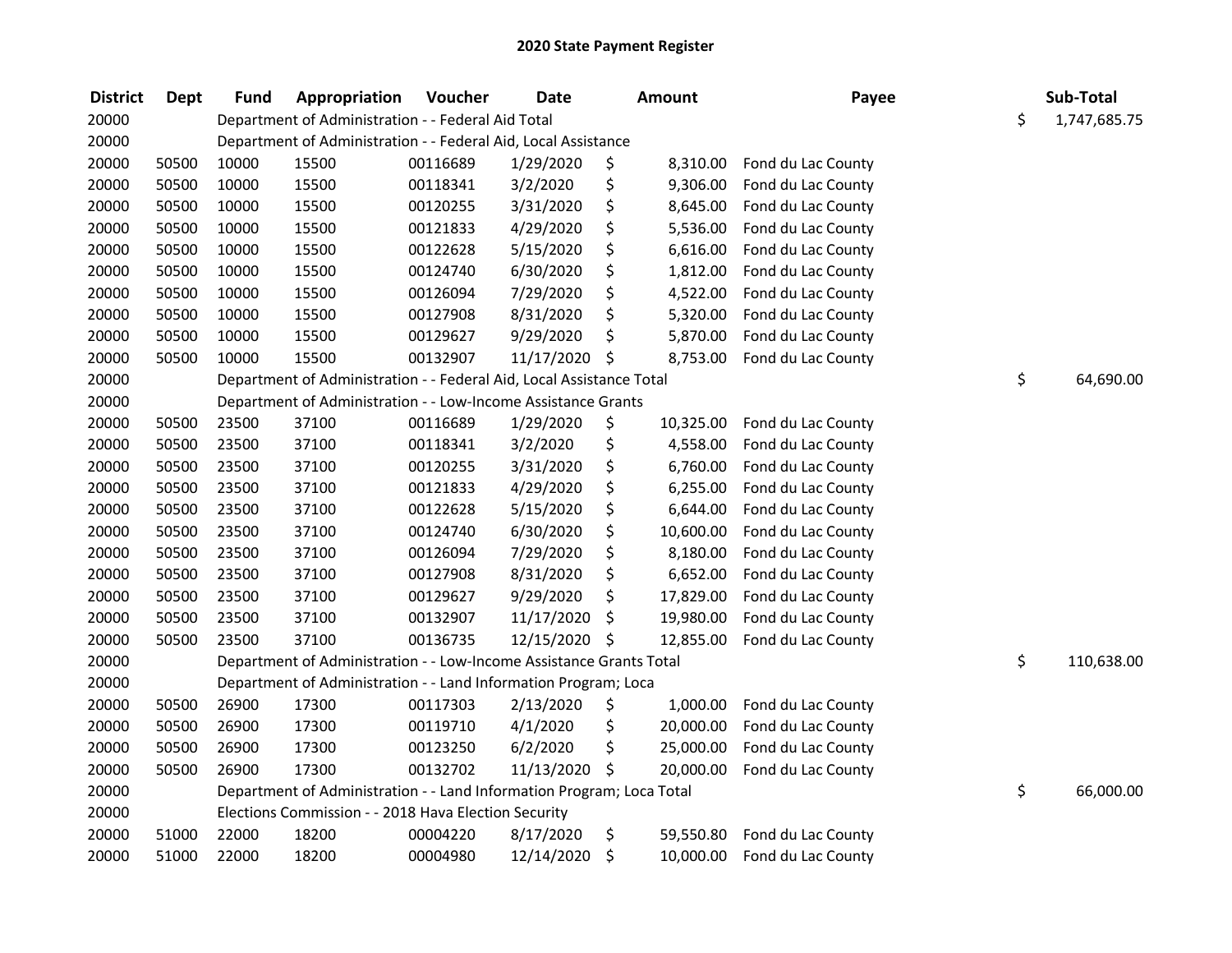| <b>District</b> | Dept  | <b>Fund</b> | Appropriation                                              | Voucher  | <b>Date</b> | <b>Amount</b>  | Payee                                                                                                   | Sub-Total       |
|-----------------|-------|-------------|------------------------------------------------------------|----------|-------------|----------------|---------------------------------------------------------------------------------------------------------|-----------------|
| 20000           |       |             | Elections Commission - - 2018 Hava Election Security Total |          |             |                |                                                                                                         | \$<br>69,550.80 |
| 20000           |       |             | Public Defender Board - - Trial Representation             |          |             |                |                                                                                                         |                 |
| 20000           | 55000 | 10000       | 10300                                                      | 00229107 | 1/6/2020    | \$<br>3,754.33 | Fond du Lac County                                                                                      |                 |
| 20000           | 55000 | 10000       | 10300                                                      | 00231562 | 1/24/2020   | \$<br>3,754.33 | Fond du Lac County                                                                                      |                 |
| 20000           | 55000 | 10000       | 10300                                                      | 00235579 | 2/24/2020   | \$<br>3,754.33 | Fond du Lac County                                                                                      |                 |
| 20000           | 55000 | 10000       | 10300                                                      | 00239115 | 3/24/2020   | \$<br>3,754.33 | Fond du Lac County                                                                                      |                 |
| 20000           | 55000 | 10000       | 10300                                                      | 00244491 | 4/24/2020   | \$<br>3,754.33 | Fond du Lac County                                                                                      |                 |
| 20000           | 55000 | 10000       | 10300                                                      | 00248435 | 5/26/2020   | \$<br>3,754.33 | Fond du Lac County                                                                                      |                 |
| 20000           | 55000 | 10000       | 10300                                                      | 00254441 | 7/3/2020    | \$<br>3,754.33 | Fond du Lac County                                                                                      |                 |
| 20000           | 55000 | 10000       | 10300                                                      | 00257113 | 7/27/2020   | \$<br>3,754.33 | Fond du Lac County                                                                                      |                 |
| 20000           | 55000 | 10000       | 10300                                                      | 00259468 | 8/25/2020   | \$<br>3,754.33 | Fond du Lac County                                                                                      |                 |
| 20000           | 55000 | 10000       | 10300                                                      | 00262177 | 9/25/2020   | \$<br>3,754.33 | Fond du Lac County                                                                                      |                 |
| 20000           | 55000 | 10000       | 10300                                                      | 00265026 | 10/23/2020  | \$<br>3,754.33 | Fond du Lac County                                                                                      |                 |
| 20000           | 55000 | 10000       | 10300                                                      | 00267380 | 11/25/2020  | \$<br>2.60     | Fond du Lac County                                                                                      |                 |
| 20000           | 55000 | 10000       | 10300                                                      | 00269378 | 11/25/2020  | \$<br>3,754.33 | Fond du Lac County                                                                                      |                 |
| 20000           | 55000 | 10000       | 10300                                                      | 00272163 | 12/23/2020  | \$<br>3,754.33 | Fond du Lac County                                                                                      |                 |
| 20000           |       |             | Public Defender Board - - Trial Representation Total       |          |             |                |                                                                                                         | \$<br>48,808.89 |
| 20000           |       |             |                                                            |          |             |                | Public Defender Board - - Transcript, Discovery and Records Provided to the Public Defender Board       |                 |
| 20000           | 55000 | 10000       | 10600                                                      | 00238239 | 3/13/2020   | \$<br>40.00    | Fond du Lac County                                                                                      |                 |
| 20000           | 55000 | 10000       | 10600                                                      | 00241260 | 4/1/2020    | \$<br>1,527.20 | Fond du Lac County                                                                                      |                 |
| 20000           | 55000 | 10000       | 10600                                                      | 00250070 | 6/8/2020    | \$<br>2,084.40 | Fond du Lac County                                                                                      |                 |
| 20000           | 55000 | 10000       | 10600                                                      | 00253293 | 6/26/2020   | \$<br>703.60   | Fond du Lac County                                                                                      |                 |
| 20000           | 55000 | 10000       | 10600                                                      | 00253294 | 6/26/2020   | \$<br>267.60   | Fond du Lac County                                                                                      |                 |
| 20000           | 55000 | 10000       | 10600                                                      | 00253295 | 6/26/2020   | \$<br>24.60    | Fond du Lac County                                                                                      |                 |
| 20000           | 55000 | 10000       | 10600                                                      | 00253296 | 6/26/2020   | \$<br>96.00    | Fond du Lac County                                                                                      |                 |
| 20000           | 55000 | 10000       | 10600                                                      | 00257591 | 7/31/2020   | \$<br>82.80    | Fond du Lac County                                                                                      |                 |
| 20000           | 55000 | 10000       | 10600                                                      | 00257592 | 7/31/2020   | \$<br>49.80    | Fond du Lac County                                                                                      |                 |
| 20000           | 55000 | 10000       | 10600                                                      | 00264716 | 10/19/2020  | \$<br>2,219.80 | Fond du Lac County                                                                                      |                 |
| 20000           | 55000 | 10000       | 10600                                                      | 00269448 | 12/1/2020   | \$<br>143.40   | Fond du Lac County                                                                                      |                 |
| 20000           | 55000 | 10000       | 10600                                                      | 00269449 | 12/1/2020   | \$<br>2.80     | Fond du Lac County                                                                                      |                 |
| 20000           | 55000 | 10000       | 10600                                                      | 00269521 | 12/1/2020   | \$<br>202.00   | Fond du Lac County                                                                                      |                 |
| 20000           |       |             |                                                            |          |             |                | Public Defender Board - - Transcript, Discovery and Records Provided to the Public Defender Board Total | \$<br>7,444.00  |
| 20000           |       |             | Department of Revenue - - Warrants and Satisfactions       |          |             |                |                                                                                                         |                 |
| 20000           | 56600 | 10000       | 10100                                                      | 00156696 | 2/14/2020   | \$<br>1,410.00 | Fond du Lac County                                                                                      |                 |
| 20000           | 56600 | 10000       | 10100                                                      | 00177941 | 8/19/2020   | \$<br>1,180.00 | Fond du Lac County                                                                                      |                 |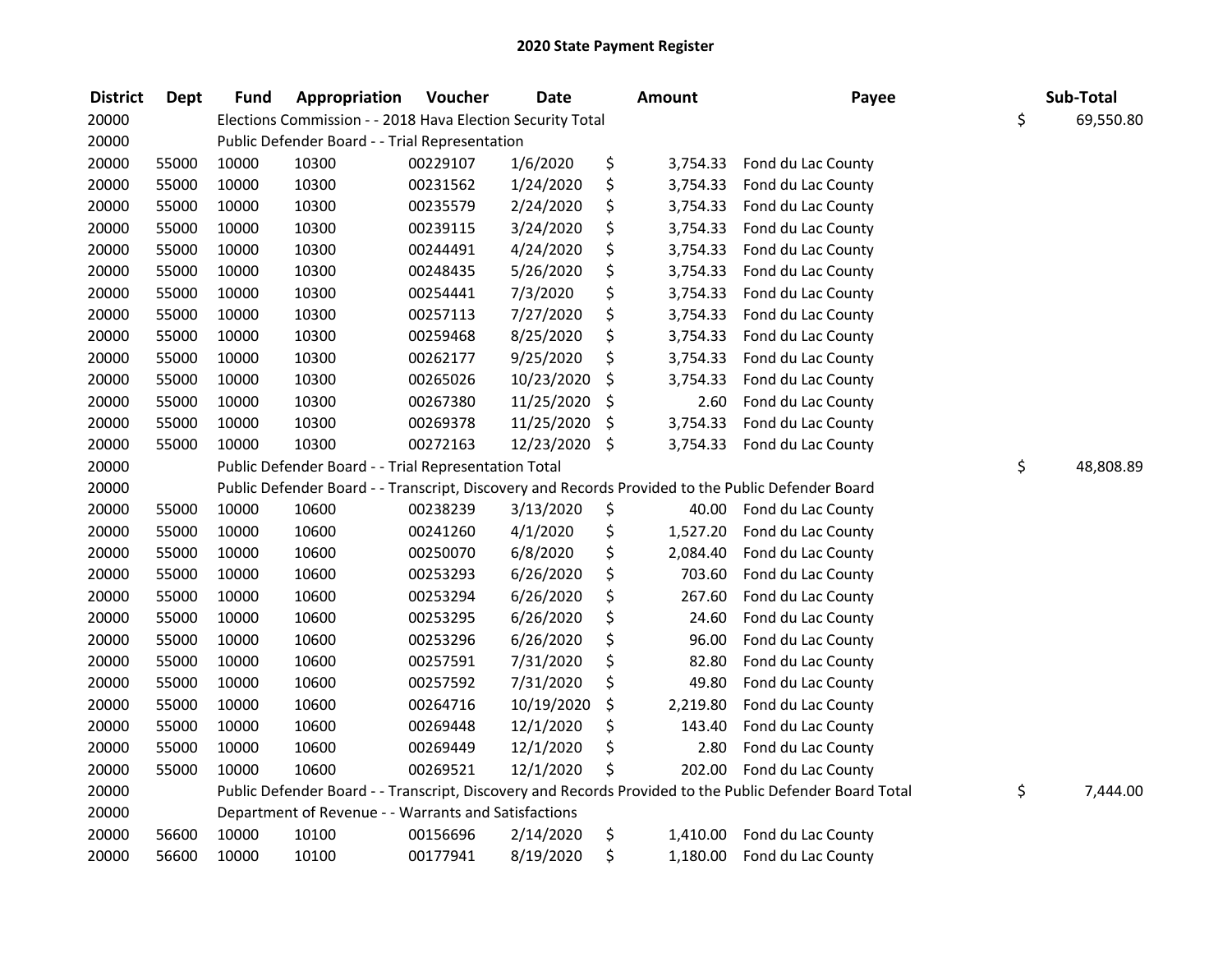| <b>District</b>    | Dept  | <b>Fund</b> | Appropriation                                                         | <b>Voucher</b> | Date       |      | <b>Amount</b> | Payee                           | Sub-Total           |
|--------------------|-------|-------------|-----------------------------------------------------------------------|----------------|------------|------|---------------|---------------------------------|---------------------|
| 20000              |       |             | Department of Revenue - - Warrants and Satisfactions Total            |                |            |      |               |                                 | \$<br>2,590.00      |
| 20000              |       |             | Circuit Courts - - Circuit Court Costs                                |                |            |      |               |                                 |                     |
| 20000              | 62500 | 10000       | 10500                                                                 | 00001754       | 1/17/2020  | \$.  | 198,475.00    | Fond du Lac County              |                     |
| 20000              | 62500 | 10000       | 10500                                                                 | 00001948       | 7/17/2020  | \$   | 339,478.00    | Fond du Lac County              |                     |
| 20000              |       |             | Circuit Courts - - Circuit Court Costs Total                          |                |            |      |               |                                 | \$<br>537,953.00    |
| 20000              |       |             | Shared Revenue and Tax Relief - - County And Municipal Aid            |                |            |      |               |                                 |                     |
| 20000              | 83500 | 10000       | 10500                                                                 | 00068000       | 7/27/2020  | S.   | 206,152.69    | Fond du Lac County              |                     |
| 20000              | 83500 | 10000       | 10500                                                                 | 00071966       | 11/16/2020 | S    | 1,168,198.56  | Fond du Lac County              |                     |
| 20000              |       |             | Shared Revenue and Tax Relief - - County And Municipal Aid Total      |                |            |      |               |                                 | \$<br>1,374,351.25  |
| 20000              |       |             | Shared Revenue and Tax Relief - - Exempt Computer Aid                 |                |            |      |               |                                 |                     |
| 20000              | 83500 | 10000       | 10900                                                                 | 00064592       | 7/27/2020  | \$   | 246,031.33    | Fond du Lac County              |                     |
| 20000              |       |             | Shared Revenue and Tax Relief - - Exempt Computer Aid Total           |                |            |      |               |                                 | \$<br>246,031.33    |
| 20000              |       |             | Shared Revenue and Tax Relief - - Utility Aid                         |                |            |      |               |                                 |                     |
| 20000              | 83500 | 10000       | 11000                                                                 | 00068000       | 7/27/2020  | \$   | 231,274.73    | Fond du Lac County              |                     |
| 20000              | 83500 | 10000       | 11000                                                                 | 00071966       | 11/16/2020 | Ŝ.   | 1,349,972.91  | Fond du Lac County              |                     |
| 20000              |       |             | Shared Revenue and Tax Relief - - Utility Aid Total                   |                |            |      |               |                                 | \$<br>1,581,247.64  |
| 20000              |       |             | Shared Revenue and Tax Relief - - Personal Property Aid               |                |            |      |               |                                 |                     |
| 20000              | 83500 | 10000       | 11100                                                                 | 00059955       | 5/4/2020   | \$   | 384,035.46    | Fond du Lac County              |                     |
| 20000              |       |             | Shared Revenue and Tax Relief - - Personal Property Aid Total         |                |            |      |               |                                 | \$<br>384,035.46    |
| 20000              |       |             | Shared Revenue and Tax Relief - - School Lvy Tx/First Dollar Cr       |                |            |      |               |                                 |                     |
| 20000              | 83500 | 10000       | 30200                                                                 | 00063931       | 7/27/2020  | Ŝ.   | 1,596,687.82  | Fond du Lac County              |                     |
| 20000              | 83500 | 10000       | 30200                                                                 | 00067322       | 7/27/2020  | Ŝ.   | 8,359,117.14  | Fond du Lac County              |                     |
| 20000              |       |             | Shared Revenue and Tax Relief - - School Lvy Tx/First Dollar Cr Total |                |            |      |               |                                 | \$<br>9,955,804.96  |
| 20000              |       |             | Shared Revenue and Tax Relief - - Lottery & Gaming Credit             |                |            |      |               |                                 |                     |
| 20000              | 83500 | 52100       | 36300                                                                 | 00055654       | 3/23/2020  | - \$ |               | 3,010,020.64 Fond du Lac County |                     |
| 20000              |       |             | Shared Revenue and Tax Relief - - Lottery & Gaming Credit Total       |                |            |      |               |                                 | \$<br>3,010,020.64  |
| <b>20000 Total</b> |       |             |                                                                       |                |            |      |               |                                 | \$<br>47,356,583.81 |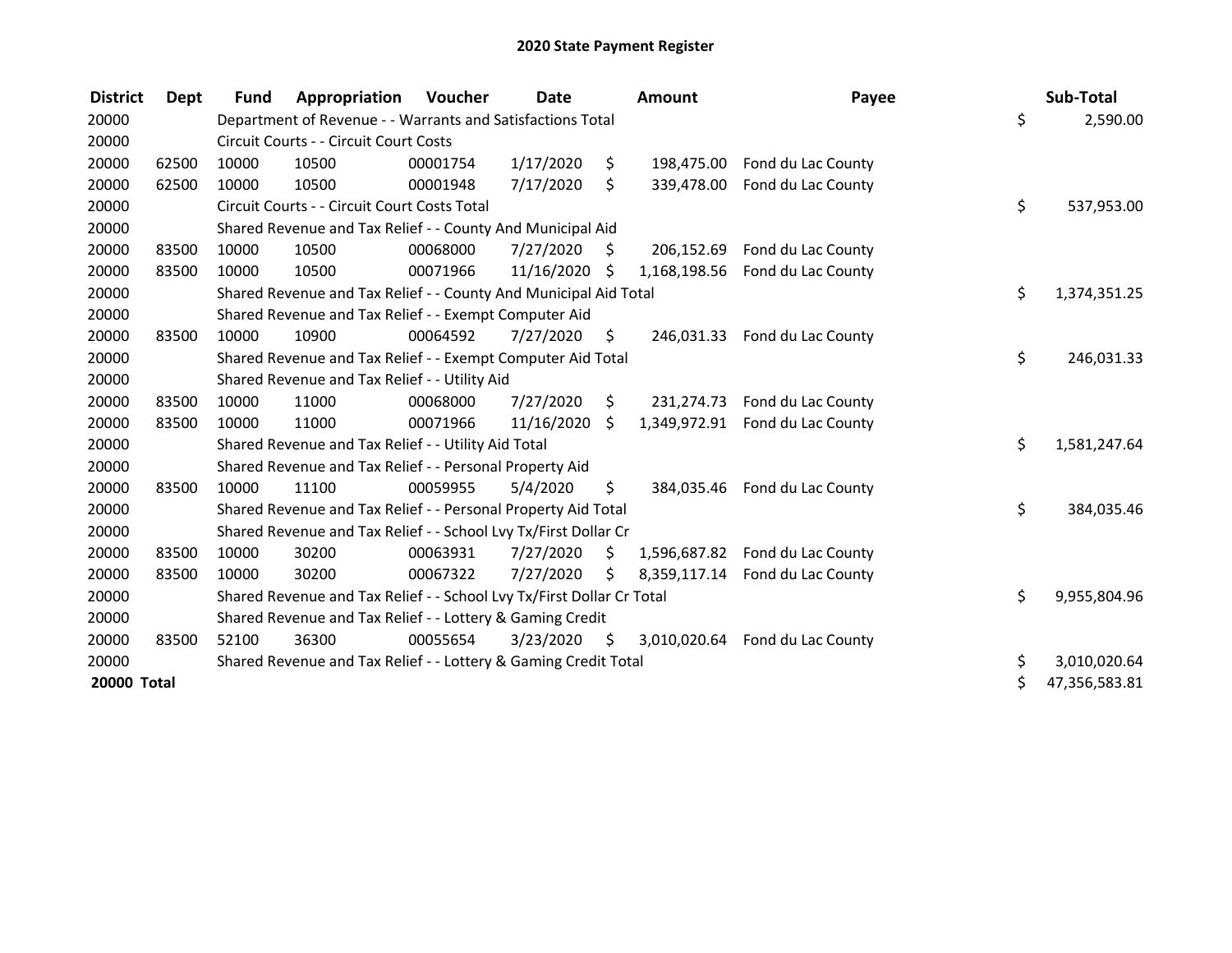| <b>District</b> | Dept  | Fund  | Appropriation                                                      | Voucher  | <b>Date</b>   |      | Amount |                        | Payee | Sub-Total  |
|-----------------|-------|-------|--------------------------------------------------------------------|----------|---------------|------|--------|------------------------|-------|------------|
| 20002           |       |       | Dept of Safety & Prof Services - - Fire Dues Distribution          |          |               |      |        |                        |       |            |
| 20002           | 16500 | 10000 | 22500                                                              | 00036067 | 7/20/2020     | \$   |        | 4,464.53 Town Of Alto  |       |            |
| 20002           |       |       | Dept of Safety & Prof Services - - Fire Dues Distribution Total    |          |               |      |        |                        | \$    | 4,464.53   |
| 20002           |       |       | Dept of Natural Resources - - Aids In Lieu Of Taxes - Gener        |          |               |      |        |                        |       |            |
| 20002           | 37000 | 10000 | 50300                                                              | 00386805 | 1/31/2020     | \$   |        | 16,953.95 Town Of Alto |       |            |
| 20002           |       |       | Dept of Natural Resources - - Aids In Lieu Of Taxes - Gener Total  |          |               |      |        |                        | \$    | 16,953.95  |
| 20002           |       |       | Dept of Natural Resources - - Fin Asst For Responsible Units       |          |               |      |        |                        |       |            |
| 20002           | 37000 | 27400 | 67000                                                              | 00412852 | 5/29/2020     | - \$ |        | 949.94 Town Of Alto    |       |            |
| 20002           |       |       | Dept of Natural Resources - - Fin Asst For Responsible Units Total |          |               |      |        |                        | \$    | 949.94     |
| 20002           |       |       | WI Dept of Transportation - - Trns Aids To Mnc.-Sf                 |          |               |      |        |                        |       |            |
| 20002           | 39500 | 21100 | 19100                                                              | 00476008 | 1/6/2020      | \$   |        | 27,153.81 Town Of Alto |       |            |
| 20002           | 39500 | 21100 | 19100                                                              | 00505863 | 4/6/2020      | \$   |        | 27,153.81 Town Of Alto |       |            |
| 20002           | 39500 | 21100 | 19100                                                              | 00542855 | 7/6/2020      | \$   |        | 27,153.81 Town Of Alto |       |            |
| 20002           | 39500 | 21100 | 19100                                                              | 00585681 | 10/5/2020     | \$   |        | 27,153.81 Town Of Alto |       |            |
| 20002           |       |       | WI Dept of Transportation - - Trns Aids To Mnc.-Sf Total           |          |               |      |        |                        | \$    | 108,615.24 |
| 20002           |       |       | Department of Administration - - Federal Aid                       |          |               |      |        |                        |       |            |
| 20002           | 50500 | 10000 | 14200                                                              | 00134454 | 12/10/2020 \$ |      |        | 3,719.22 Town Of Alto  |       |            |
| 20002           |       |       | Department of Administration - - Federal Aid Total                 |          |               |      |        |                        | \$    | 3,719.22   |
| 20002           |       |       | Elections Commission - - 2018 Hava Election Security               |          |               |      |        |                        |       |            |
| 20002           | 51000 | 22000 | 18200                                                              | 00003929 | 7/24/2020     | \$   |        | 934.80 Town Of Alto    |       |            |
| 20002           |       |       | Elections Commission - - 2018 Hava Election Security Total         |          |               |      |        |                        | \$    | 934.80     |
| 20002           |       |       | Shared Revenue and Tax Relief - - County And Municipal Aid         |          |               |      |        |                        |       |            |
| 20002           | 83500 | 10000 | 10500                                                              | 00067968 | 7/27/2020     | S    |        | 4,232.23 Town Of Alto  |       |            |
| 20002           | 83500 | 10000 | 10500                                                              | 00071934 | 11/16/2020 \$ |      |        | 23,982.61 Town Of Alto |       |            |
| 20002           |       |       | Shared Revenue and Tax Relief - - County And Municipal Aid Total   |          |               |      |        |                        | \$    | 28,214.84  |
| 20002           |       |       | Shared Revenue and Tax Relief - - Exempt Computer Aid              |          |               |      |        |                        |       |            |
| 20002           | 83500 | 10000 | 10900                                                              | 00065133 | 7/27/2020     | \$   |        | 108.08 Town Of Alto    |       |            |
| 20002           |       |       | Shared Revenue and Tax Relief - - Exempt Computer Aid Total        |          |               |      |        |                        | \$    | 108.08     |
| 20002           |       |       | Shared Revenue and Tax Relief - - Utility Aid                      |          |               |      |        |                        |       |            |
| 20002           | 83500 | 10000 | 11000                                                              | 00067968 | 7/27/2020     | \$   |        | 1,171.91 Town Of Alto  |       |            |
| 20002           | 83500 | 10000 | 11000                                                              | 00071934 | 11/16/2020    | \$   |        | 6,795.99 Town Of Alto  |       |            |
| 20002           |       |       | Shared Revenue and Tax Relief - - Utility Aid Total                |          |               |      |        |                        | \$    | 7,967.90   |
| 20002           |       |       | Shared Revenue and Tax Relief - - Personal Property Aid            |          |               |      |        |                        |       |            |
| 20002           | 83500 | 10000 | 11100                                                              | 00060508 | 5/4/2020      | \$   | 649.23 | Town Of Alto           |       |            |
| 20002           |       |       | Shared Revenue and Tax Relief - - Personal Property Aid Total      |          |               |      |        |                        | \$    | 649.23     |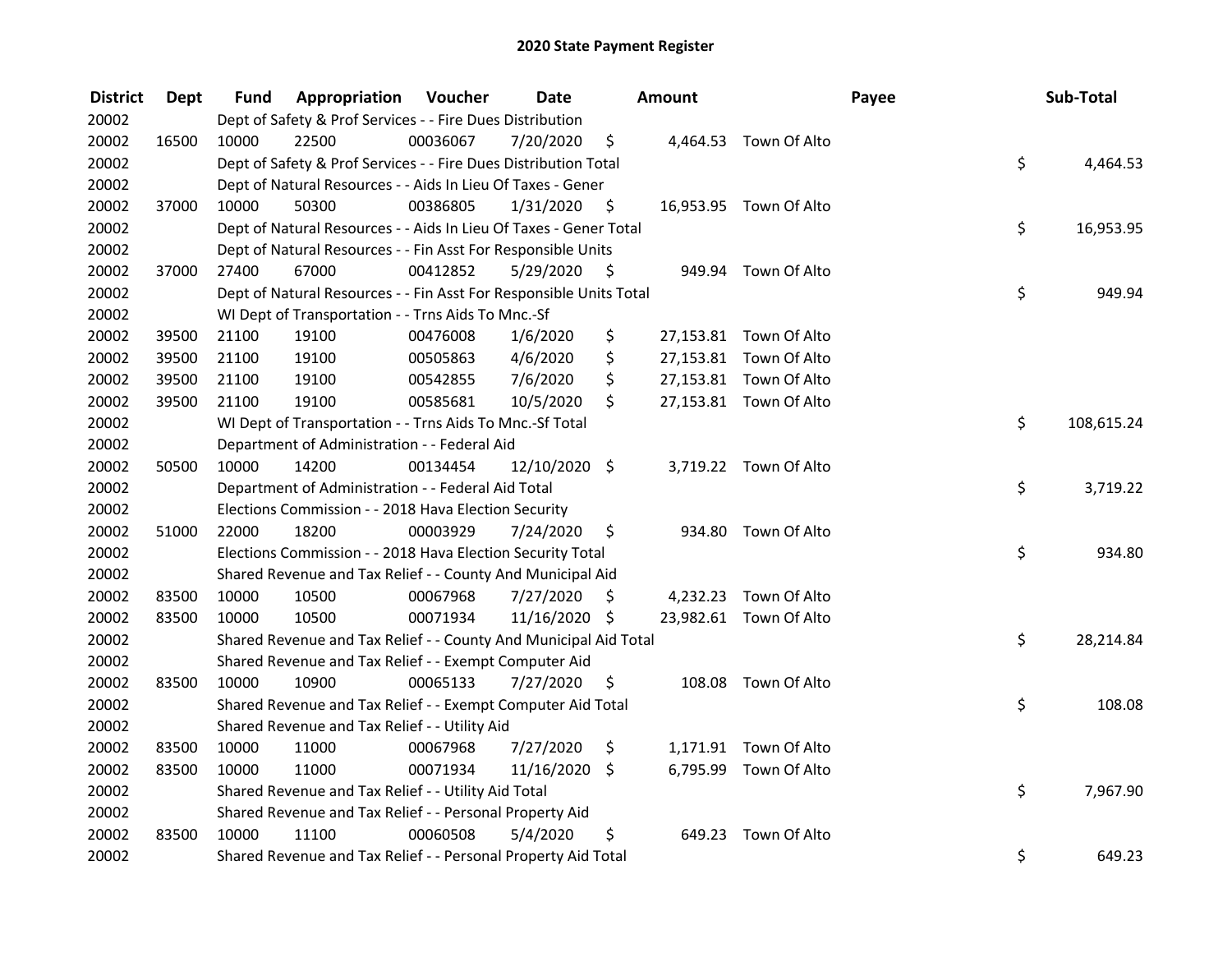|             |  | District Dept Fund Appropriation Voucher | Date | Amount | Payee | Sub-Total  |
|-------------|--|------------------------------------------|------|--------|-------|------------|
| 20002 Total |  |                                          |      |        |       | 172,577.73 |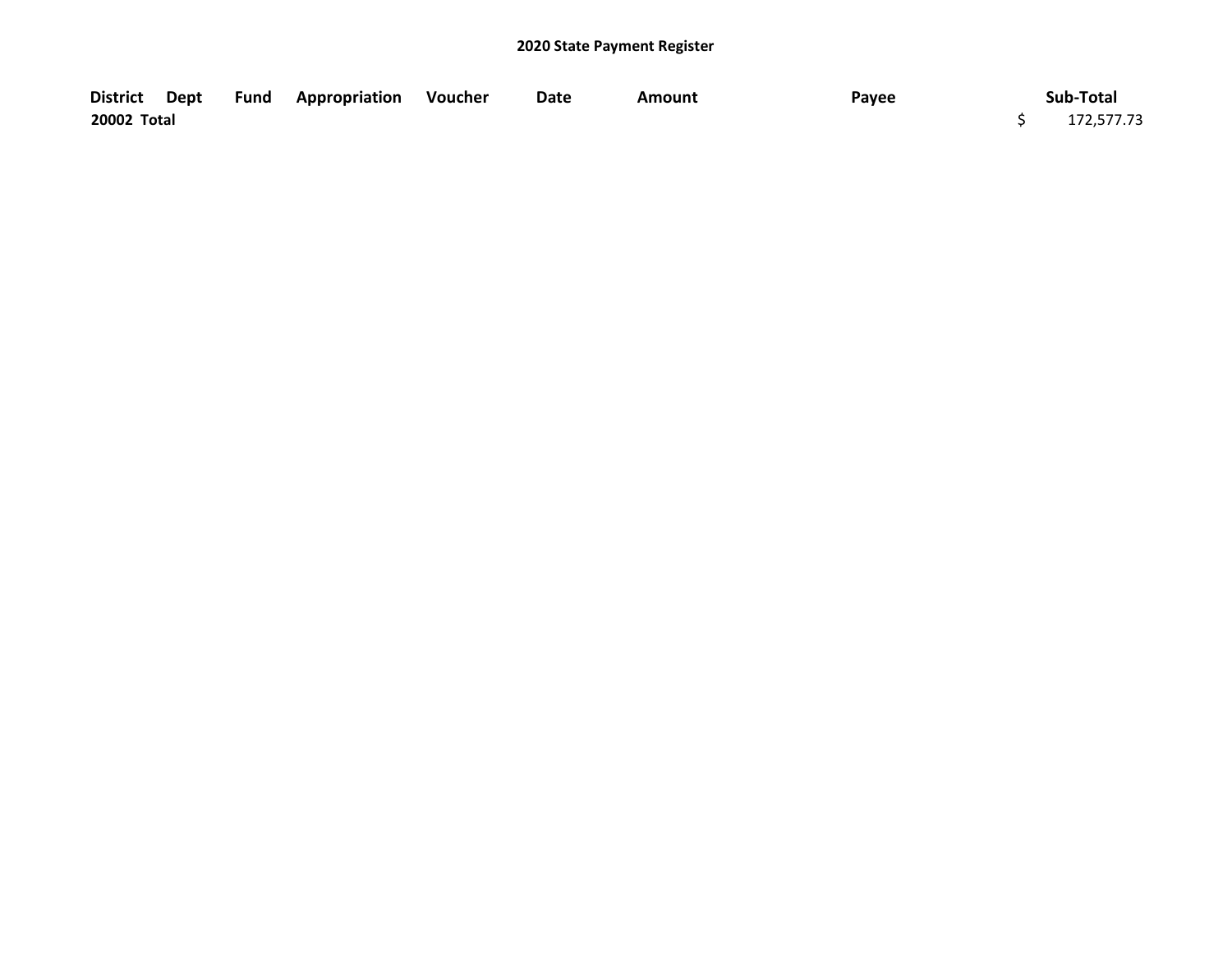| <b>District</b> | Dept  | Fund  | Appropriation                                                      | Voucher  | <b>Date</b>   |      | Amount   | Payee                     | Sub-Total        |
|-----------------|-------|-------|--------------------------------------------------------------------|----------|---------------|------|----------|---------------------------|------------------|
| 20004           |       |       | Dept of Safety & Prof Services - - Fire Dues Distribution          |          |               |      |          |                           |                  |
| 20004           | 16500 | 10000 | 22500                                                              | 00036068 | 7/20/2020     | \$   |          | 6,951.42 Town Of Ashford  |                  |
| 20004           |       |       | Dept of Safety & Prof Services - - Fire Dues Distribution Total    |          |               |      |          |                           | \$<br>6,951.42   |
| 20004           |       |       | Dept of Natural Resources - - Aids In Lieu Of Taxes - Gener        |          |               |      |          |                           |                  |
| 20004           | 37000 | 10000 | 50300                                                              | 00386769 | 1/31/2020     | \$   | 6,432.39 | Town Of Ashford           |                  |
| 20004           | 37000 | 10000 | 50300                                                              | 00403968 | 4/21/2020     | \$   | 5.00     | Town Of Ashford           |                  |
| 20004           |       |       | Dept of Natural Resources - - Aids In Lieu Of Taxes - Gener Total  |          |               |      |          |                           | \$<br>6,437.39   |
| 20004           |       |       | Dept of Natural Resources - - Resaids - Cnty Forst, Cl & Mfl       |          |               |      |          |                           |                  |
| 20004           | 37000 | 21200 | 57100                                                              | 00417061 | 6/18/2020     | - \$ |          | 42.12 Town Of Ashford     |                  |
| 20004           |       |       | Dept of Natural Resources - - Resaids - Cnty Forst, Cl & Mfl Total |          |               |      |          |                           | \$<br>42.12      |
| 20004           |       |       | Dept of Natural Resources - - Fin Asst For Responsible Units       |          |               |      |          |                           |                  |
| 20004           | 37000 | 27400 | 67000                                                              | 00412778 | 5/29/2020     | \$   |          | 1,300.15 Town Of Ashford  |                  |
| 20004           |       |       | Dept of Natural Resources - - Fin Asst For Responsible Units Total |          |               |      |          |                           | \$<br>1,300.15   |
| 20004           |       |       | WI Dept of Transportation - - Trns Aids To Mnc.-Sf                 |          |               |      |          |                           |                  |
| 20004           | 39500 | 21100 | 19100                                                              | 00476009 | 1/6/2020      | \$   |          | 41,594.67 Town Of Ashford |                  |
| 20004           | 39500 | 21100 | 19100                                                              | 00505864 | 4/6/2020      | \$   |          | 41,594.67 Town Of Ashford |                  |
| 20004           | 39500 | 21100 | 19100                                                              | 00542856 | 7/6/2020      | \$   |          | 41,594.67 Town Of Ashford |                  |
| 20004           | 39500 | 21100 | 19100                                                              | 00585682 | 10/5/2020     | \$   |          | 41,594.67 Town Of Ashford |                  |
| 20004           |       |       | WI Dept of Transportation - - Trns Aids To Mnc.-Sf Total           |          |               |      |          |                           | \$<br>166,378.68 |
| 20004           |       |       | Shared Revenue and Tax Relief - - County And Municipal Aid         |          |               |      |          |                           |                  |
| 20004           | 83500 | 10000 | 10500                                                              | 00067969 | 7/27/2020     | \$   |          | 5,698.78 Town Of Ashford  |                  |
| 20004           | 83500 | 10000 | 10500                                                              | 00071935 | 11/16/2020 \$ |      |          | 32,293.08 Town Of Ashford |                  |
| 20004           |       |       | Shared Revenue and Tax Relief - - County And Municipal Aid Total   |          |               |      |          |                           | \$<br>37,991.86  |
| 20004           |       |       | Shared Revenue and Tax Relief - - Exempt Computer Aid              |          |               |      |          |                           |                  |
| 20004           | 83500 | 10000 | 10900                                                              | 00065134 | 7/27/2020     | \$.  |          | 89.37 Town Of Ashford     |                  |
| 20004           |       |       | Shared Revenue and Tax Relief - - Exempt Computer Aid Total        |          |               |      |          |                           | \$<br>89.37      |
| 20004           |       |       | Shared Revenue and Tax Relief - - Utility Aid                      |          |               |      |          |                           |                  |
| 20004           | 83500 | 10000 | 11000                                                              | 00067969 | 7/27/2020     | \$   |          | 222.41 Town Of Ashford    |                  |
| 20004           | 83500 | 10000 | 11000                                                              | 00071935 | 11/16/2020    | \$   |          | 1,288.03 Town Of Ashford  |                  |
| 20004           |       |       | Shared Revenue and Tax Relief - - Utility Aid Total                |          |               |      |          |                           | \$<br>1,510.44   |
| 20004           |       |       | Shared Revenue and Tax Relief - - Personal Property Aid            |          |               |      |          |                           |                  |
| 20004           | 83500 | 10000 | 11100                                                              | 00060509 | 5/4/2020      | \$   |          | 1,893.04 Town Of Ashford  |                  |
| 20004           |       |       | Shared Revenue and Tax Relief - - Personal Property Aid Total      |          |               |      |          |                           | \$<br>1,893.04   |
| 20004           |       |       | Shared Revenue and Tax Relief - - Lottery & Gaming Credit          |          |               |      |          |                           |                  |
| 20004           | 83500 | 52100 | 36300                                                              | 00055281 | 3/23/2020     | \$   |          | 6,962.45 Town Of Ashford  |                  |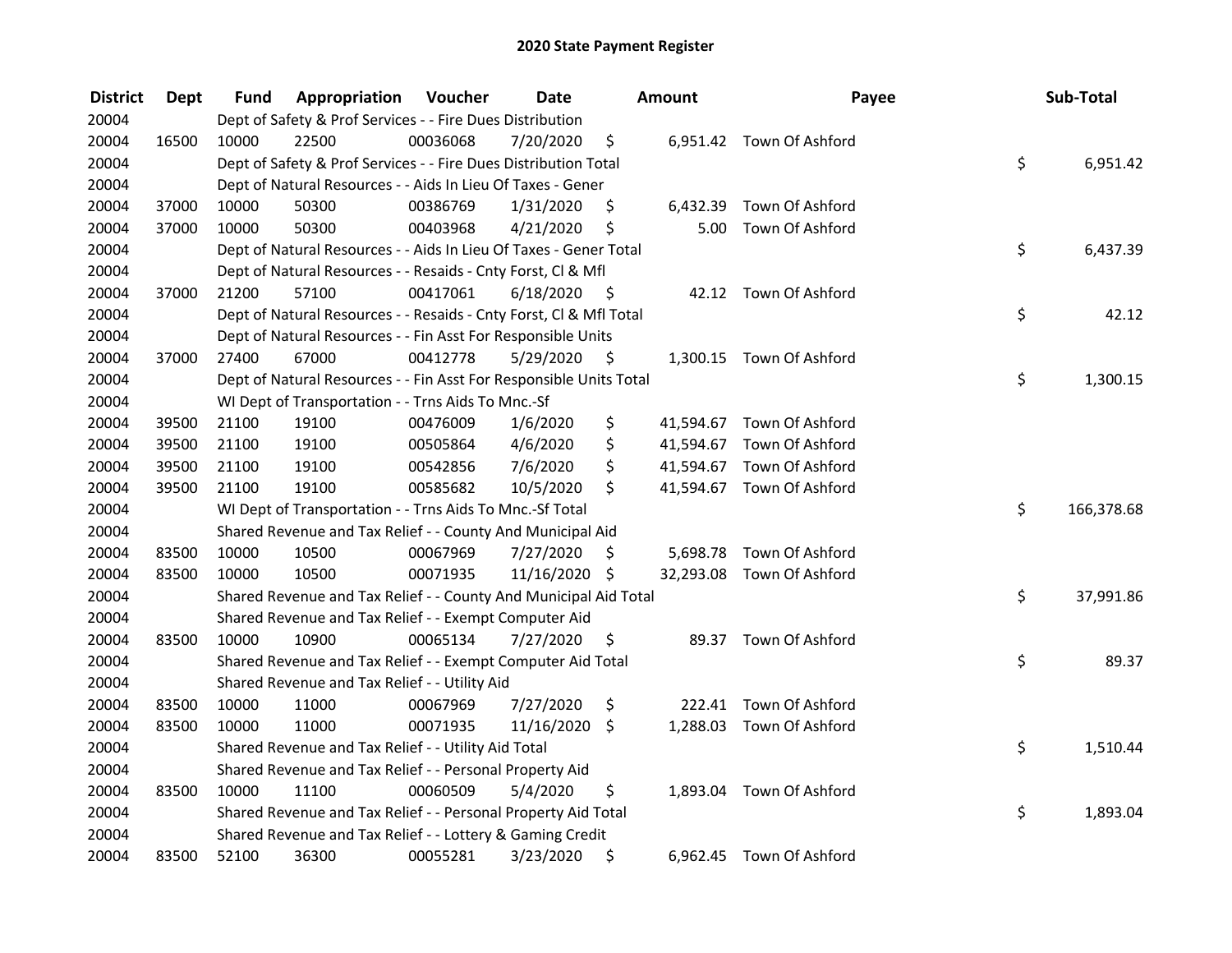| <b>District</b> | Dept | Fund | <b>Appropriation Voucher</b>                                    | Date | Amount | Pavee | Sub-Total  |
|-----------------|------|------|-----------------------------------------------------------------|------|--------|-------|------------|
| 20004           |      |      | Shared Revenue and Tax Relief - - Lottery & Gaming Credit Total |      |        |       | 6.962.45   |
| 20004 Total     |      |      |                                                                 |      |        |       | 229.556.92 |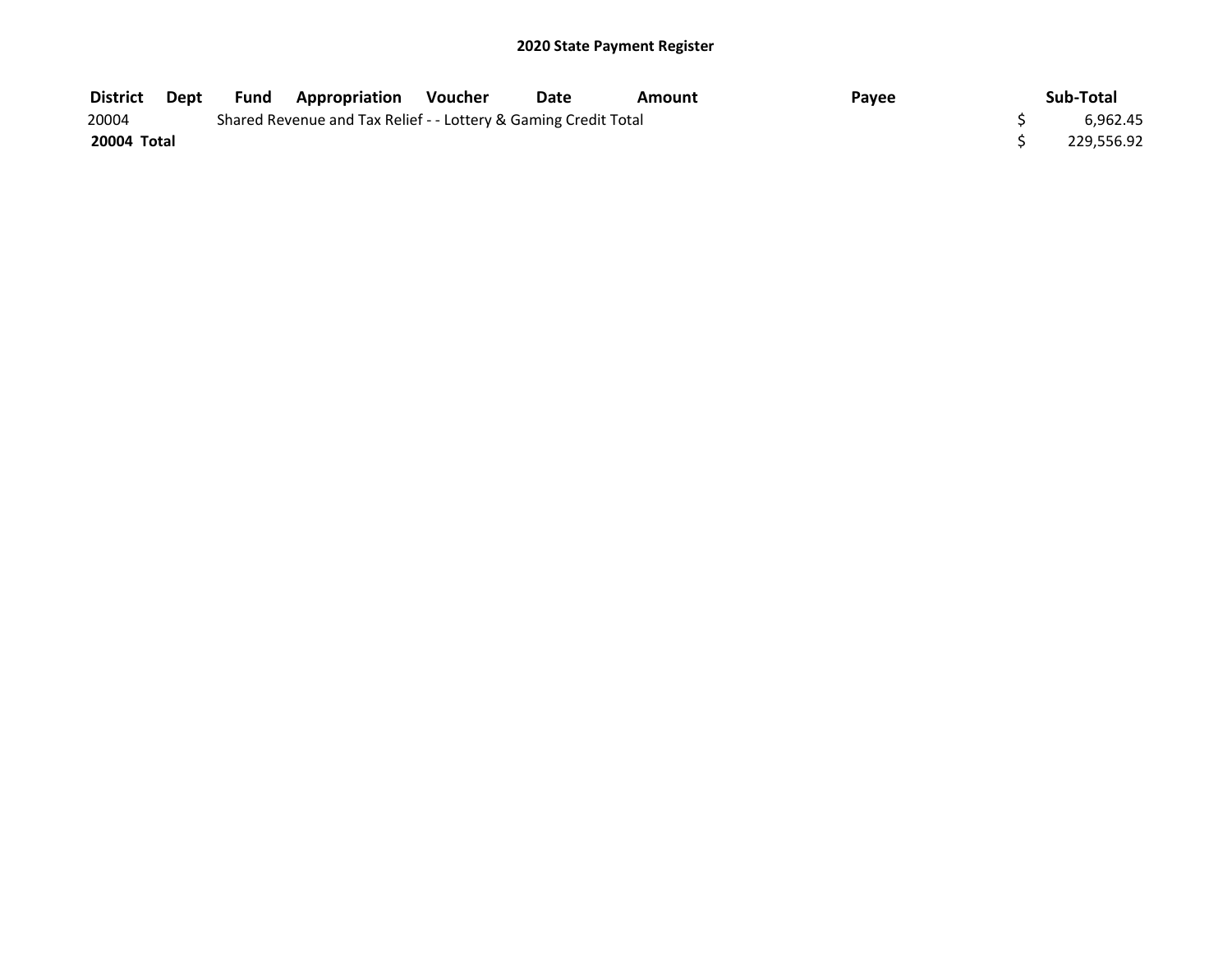| <b>District</b> | <b>Dept</b> | Fund  | Appropriation                                                      | Voucher  | <b>Date</b> |      | Amount | Payee                    | Sub-Total        |
|-----------------|-------------|-------|--------------------------------------------------------------------|----------|-------------|------|--------|--------------------------|------------------|
| 20006           |             |       | Dept of Safety & Prof Services - - Fire Dues Distribution          |          |             |      |        |                          |                  |
| 20006           | 16500       | 10000 | 22500                                                              | 00036069 | 7/20/2020   | \$   |        | 10,534.14 Town Of Auburn |                  |
| 20006           |             |       | Dept of Safety & Prof Services - - Fire Dues Distribution Total    |          |             |      |        |                          | \$<br>10,534.14  |
| 20006           |             |       | Dept of Natural Resources - - Aids In Lieu Of Taxes - Gener        |          |             |      |        |                          |                  |
| 20006           | 37000       | 10000 | 50300                                                              | 00386790 | 1/31/2020   | \$   |        | 4,664.11 Town Of Auburn  |                  |
| 20006           | 37000       | 10000 | 50300                                                              | 00386791 | 1/31/2020   | \$   |        | 2,369.92 Town Of Auburn  |                  |
| 20006           |             |       | Dept of Natural Resources - - Aids In Lieu Of Taxes - Gener Total  |          |             |      |        |                          | \$<br>7,034.03   |
| 20006           |             |       | Dept of Natural Resources - - Gen Program Ops-State Funds          |          |             |      |        |                          |                  |
| 20006           | 37000       | 21200 | 16100                                                              | 00382367 | 1/15/2020   | \$   | 7.00   | Town Of Auburn           |                  |
| 20006           | 37000       | 21200 | 16100                                                              | 00382368 | 1/15/2020   | \$   | 14.00  | Town Of Auburn           |                  |
| 20006           | 37000       | 21200 | 16100                                                              | 00382369 | 1/15/2020   | \$   | 7.00   | Town Of Auburn           |                  |
| 20006           | 37000       | 21200 | 16100                                                              | 00382370 | 1/15/2020   | \$   | 7.00   | Town Of Auburn           |                  |
| 20006           | 37000       | 21200 | 16100                                                              | 00382373 | 1/15/2020   | \$   | 7.00   | Town Of Auburn           |                  |
| 20006           | 37000       | 21200 | 16100                                                              | 00382374 | 1/15/2020   | \$   | 7.00   | Town Of Auburn           |                  |
| 20006           | 37000       | 21200 | 16100                                                              | 00382375 | 1/15/2020   | \$   | 21.00  | Town Of Auburn           |                  |
| 20006           |             |       | Dept of Natural Resources - - Gen Program Ops-State Funds Total    |          |             |      |        |                          | \$<br>70.00      |
| 20006           |             |       | Dept of Natural Resources - - Resaids - Cnty Forst, Cl & Mfl       |          |             |      |        |                          |                  |
| 20006           | 37000       | 21200 | 57100                                                              | 00417062 | 6/18/2020   | - \$ | 69.65  | Town Of Auburn           |                  |
| 20006           |             |       | Dept of Natural Resources - - Resaids - Cnty Forst, Cl & Mfl Total |          |             |      |        |                          | \$<br>69.65      |
| 20006           |             |       | Dept of Natural Resources - - Aids In Lieu Of Taxes - Sum S        |          |             |      |        |                          |                  |
| 20006           | 37000       | 21200 | 57900                                                              | 00404329 | 4/21/2020   | \$   | 22.40  | Town Of Auburn           |                  |
| 20006           | 37000       | 21200 | 57900                                                              | 00404330 | 4/21/2020   | \$   |        | 6,631.66 Town Of Auburn  |                  |
| 20006           |             |       | Dept of Natural Resources - - Aids In Lieu Of Taxes - Sum S Total  |          |             |      |        |                          | \$<br>6,654.06   |
| 20006           |             |       | Dept of Natural Resources - - Fin Asst For Responsible Units       |          |             |      |        |                          |                  |
| 20006           | 37000       | 27400 | 67000                                                              | 00413130 | 5/29/2020   | S    |        | 7,736.57 Town Of Auburn  |                  |
| 20006           |             |       | Dept of Natural Resources - - Fin Asst For Responsible Units Total |          |             |      |        |                          | \$<br>7,736.57   |
| 20006           |             |       | WI Dept of Transportation - - Trns Aids To Mnc.-Sf                 |          |             |      |        |                          |                  |
| 20006           | 39500       | 21100 | 19100                                                              | 00476010 | 1/6/2020    | \$   |        | 29,374.47 Town Of Auburn |                  |
| 20006           | 39500       | 21100 | 19100                                                              | 00505865 | 4/6/2020    | \$   |        | 29,374.47 Town Of Auburn |                  |
| 20006           | 39500       | 21100 | 19100                                                              | 00542857 | 7/6/2020    | \$   |        | 29,374.47 Town Of Auburn |                  |
| 20006           | 39500       | 21100 | 19100                                                              | 00585683 | 10/5/2020   | \$   |        | 29,374.47 Town Of Auburn |                  |
| 20006           |             |       | WI Dept of Transportation - - Trns Aids To Mnc.-Sf Total           |          |             |      |        |                          | \$<br>117,497.88 |
| 20006           |             |       | Department of Administration - - Federal Aid                       |          |             |      |        |                          |                  |
| 20006           | 50500       | 10000 | 14200                                                              | 00134455 | 12/10/2020  | \$.  |        | 17,873.91 Town Of Auburn |                  |
| 20006           |             |       | Department of Administration - - Federal Aid Total                 |          |             |      |        |                          | \$<br>17,873.91  |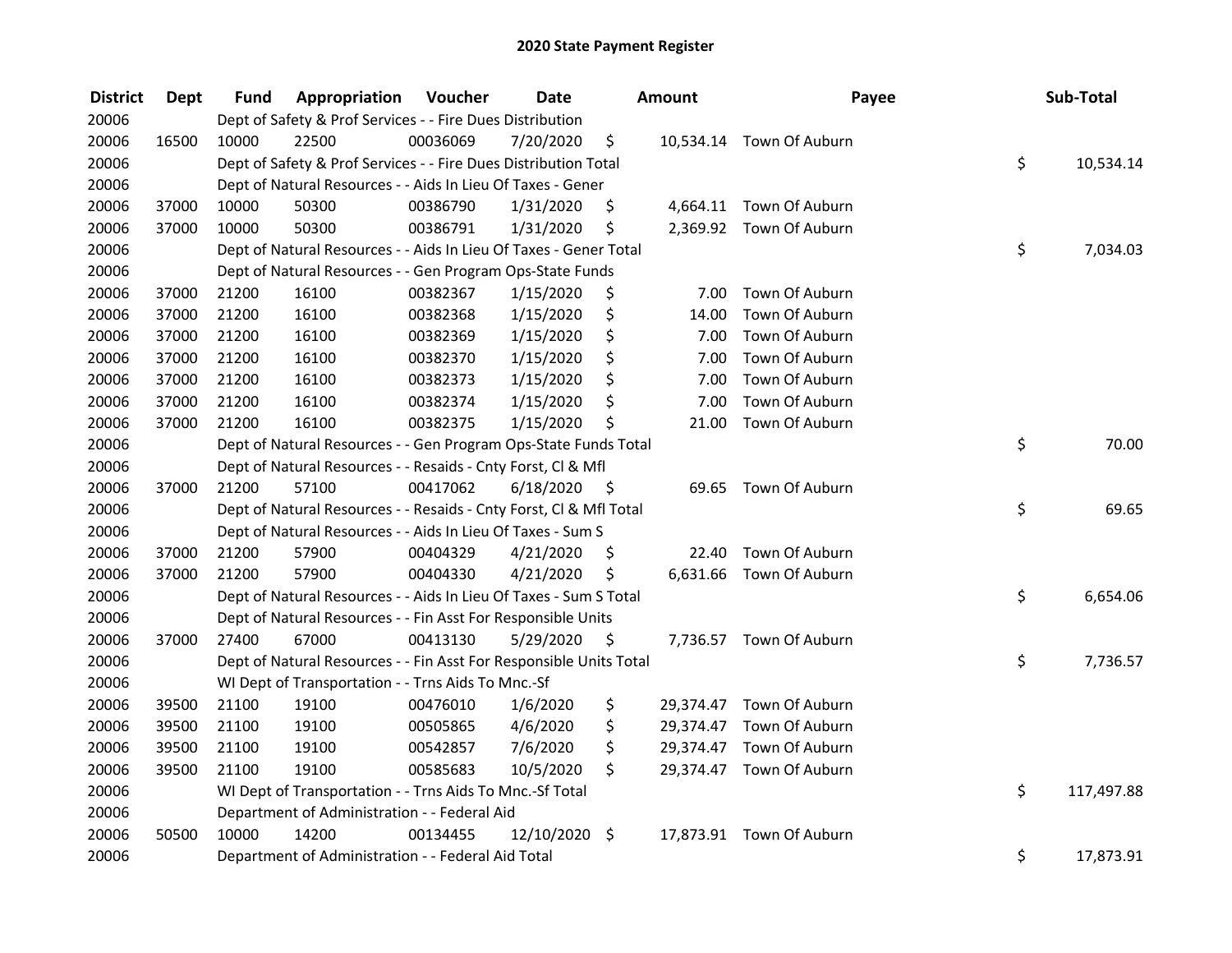| <b>District</b> | Dept  | <b>Fund</b> | Appropriation                                                       | Voucher  | Date            |    | Amount    | Payee                   | Sub-Total        |
|-----------------|-------|-------------|---------------------------------------------------------------------|----------|-----------------|----|-----------|-------------------------|------------------|
| 20006           |       |             | Elections Commission - - 2018 Hava Election Security                |          |                 |    |           |                         |                  |
| 20006           | 51000 | 22000       | 18200                                                               | 00004491 | 9/9/2020        | \$ | 1,983.10  | Town Of Auburn          |                  |
| 20006           |       |             | Elections Commission - - 2018 Hava Election Security Total          |          |                 |    |           |                         | \$<br>1,983.10   |
| 20006           |       |             | Shared Revenue and Tax Relief - - County And Municipal Aid          |          |                 |    |           |                         |                  |
| 20006           | 83500 | 10000       | 10500                                                               | 00067970 | 7/27/2020       | S. | 4.267.83  | Town Of Auburn          |                  |
| 20006           | 83500 | 10000       | 10500                                                               | 00071936 | 11/16/2020      | S  | 24,184.39 | Town Of Auburn          |                  |
| 20006           |       |             | Shared Revenue and Tax Relief - - County And Municipal Aid Total    |          |                 |    |           |                         | \$<br>28,452.22  |
| 20006           |       |             | Shared Revenue and Tax Relief - - Exempt Computer Aid               |          |                 |    |           |                         |                  |
| 20006           | 83500 | 10000       | 10900                                                               | 00065135 | 7/27/2020       | S. | 53.00     | Town Of Auburn          |                  |
| 20006           |       |             | Shared Revenue and Tax Relief - - Exempt Computer Aid Total         |          |                 |    |           |                         | \$<br>53.00      |
| 20006           |       |             | Shared Revenue and Tax Relief - - Utility Aid                       |          |                 |    |           |                         |                  |
| 20006           | 83500 | 10000       | 11000                                                               | 00067970 | 7/27/2020       | S. | 1,239.59  | Town Of Auburn          |                  |
| 20006           | 83500 | 10000       | 11000                                                               | 00071936 | $11/16/2020$ \$ |    |           | 7,256.74 Town Of Auburn |                  |
| 20006           |       |             | Shared Revenue and Tax Relief - - Utility Aid Total                 |          |                 |    |           |                         | \$<br>8,496.33   |
| 20006           |       |             | Shared Revenue and Tax Relief - - Personal Property Aid             |          |                 |    |           |                         |                  |
| 20006           | 83500 | 10000       | 11100                                                               | 00060510 | 5/4/2020        | S  | 734.08    | Town Of Auburn          |                  |
| 20006           |       |             | Shared Revenue and Tax Relief - - Personal Property Aid Total       |          |                 |    |           |                         | \$<br>734.08     |
| 20006           |       |             | Shared Revenue and Tax Relief - - Payments For Municipal Svcs       |          |                 |    |           |                         |                  |
| 20006           | 83500 | 10000       | 50100                                                               | 00054716 | 2/3/2020        | S  | 1,085.68  | Town Of Auburn          |                  |
| 20006           |       |             | Shared Revenue and Tax Relief - - Payments For Municipal Svcs Total |          |                 |    |           |                         | \$<br>1,085.68   |
| 20006 Total     |       |             |                                                                     |          |                 |    |           |                         | \$<br>208,274.65 |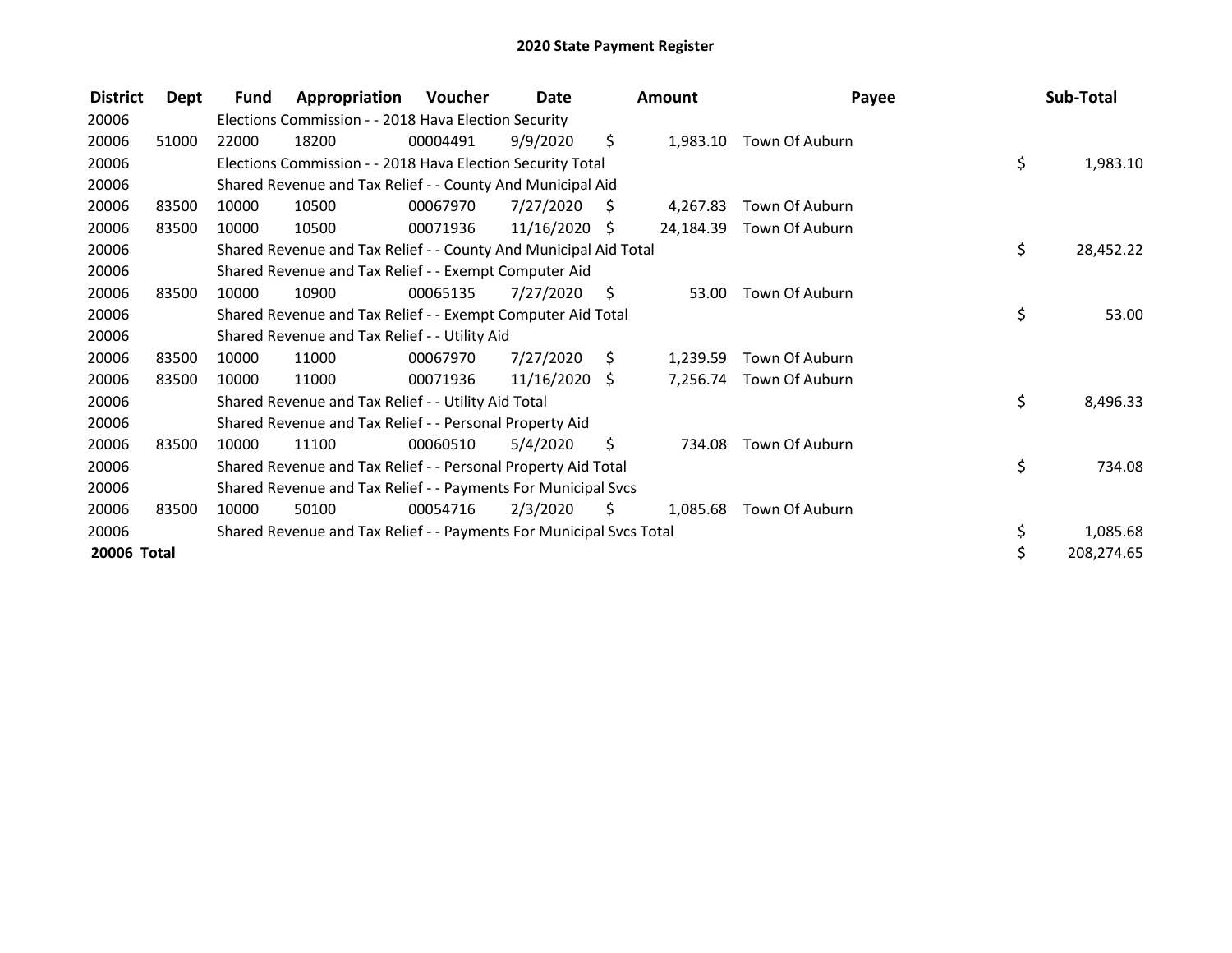| <b>District</b> | <b>Dept</b> | Fund  | Appropriation                                                      | Voucher  | <b>Date</b>   |      | Amount    |                         | Payee | Sub-Total  |
|-----------------|-------------|-------|--------------------------------------------------------------------|----------|---------------|------|-----------|-------------------------|-------|------------|
| 20008           |             |       | Dept of Safety & Prof Services - - Fire Dues Distribution          |          |               |      |           |                         |       |            |
| 20008           | 16500       | 10000 | 22500                                                              | 00036070 | 7/20/2020     | \$   |           | 7,518.58 Town Of Byron  |       |            |
| 20008           |             |       | Dept of Safety & Prof Services - - Fire Dues Distribution Total    |          |               |      |           |                         | \$    | 7,518.58   |
| 20008           |             |       | Dept of Natural Resources - - Aids In Lieu Of Taxes - Gener        |          |               |      |           |                         |       |            |
| 20008           | 37000       | 10000 | 50300                                                              | 00404129 | 4/21/2020     | \$   |           | 12.67 Town Of Byron     |       |            |
| 20008           |             |       | Dept of Natural Resources - - Aids In Lieu Of Taxes - Gener Total  |          |               |      |           |                         | \$    | 12.67      |
| 20008           |             |       | Dept of Natural Resources - - Resaids - Cnty Forst, Cl & Mfl       |          |               |      |           |                         |       |            |
| 20008           | 37000       | 21200 | 57100                                                              | 00417063 | 6/18/2020     | - \$ |           | 29.42 Town Of Byron     |       |            |
| 20008           |             |       | Dept of Natural Resources - - Resaids - Cnty Forst, Cl & Mfl Total |          |               |      |           |                         | \$    | 29.42      |
| 20008           |             |       | Dept of Natural Resources - - Fin Asst For Responsible Units       |          |               |      |           |                         |       |            |
| 20008           | 37000       | 27400 | 67000                                                              | 00412669 | 5/29/2020     | \$   |           | 3,592.18 Town Of Byron  |       |            |
| 20008           |             |       | Dept of Natural Resources - - Fin Asst For Responsible Units Total |          |               |      |           |                         | \$    | 3,592.18   |
| 20008           |             |       | WI Dept of Transportation - - Disastr Damag Aid Sf                 |          |               |      |           |                         |       |            |
| 20008           | 39500       | 21100 | 17400                                                              | 00489495 | 2/5/2020      | \$   |           | 8,227.50 Town Of Byron  |       |            |
| 20008           |             |       | WI Dept of Transportation - - Disastr Damag Aid Sf Total           |          |               |      |           |                         | \$    | 8,227.50   |
| 20008           |             |       | WI Dept of Transportation - - Trns Aids To Mnc.-Sf                 |          |               |      |           |                         |       |            |
| 20008           | 39500       | 21100 | 19100                                                              | 00476011 | 1/6/2020      | \$   | 28,566.36 | Town Of Byron           |       |            |
| 20008           | 39500       | 21100 | 19100                                                              | 00505866 | 4/6/2020      | \$   | 28,566.36 | Town Of Byron           |       |            |
| 20008           | 39500       | 21100 | 19100                                                              | 00542858 | 7/6/2020      | \$   |           | 28,566.36 Town Of Byron |       |            |
| 20008           | 39500       | 21100 | 19100                                                              | 00585684 | 10/5/2020     | \$   |           | 28,566.36 Town Of Byron |       |            |
| 20008           |             |       | WI Dept of Transportation - - Trns Aids To Mnc.-Sf Total           |          |               |      |           |                         | \$    | 114,265.44 |
| 20008           |             |       | Department of Administration - - Federal Aid                       |          |               |      |           |                         |       |            |
| 20008           | 50500       | 10000 | 14200                                                              | 00134456 | 12/10/2020 \$ |      |           | 22,715.49 Town Of Byron |       |            |
| 20008           |             |       | Department of Administration - - Federal Aid Total                 |          |               |      |           |                         | \$    | 22,715.49  |
| 20008           |             |       | Shared Revenue and Tax Relief - - County And Municipal Aid         |          |               |      |           |                         |       |            |
| 20008           | 83500       | 10000 | 10500                                                              | 00067971 | 7/27/2020     | S    |           | 4,872.76 Town Of Byron  |       |            |
| 20008           | 83500       | 10000 | 10500                                                              | 00071937 | 11/16/2020 \$ |      |           | 27,612.33 Town Of Byron |       |            |
| 20008           |             |       | Shared Revenue and Tax Relief - - County And Municipal Aid Total   |          |               |      |           |                         | \$    | 32,485.09  |
| 20008           |             |       | Shared Revenue and Tax Relief - - Exempt Computer Aid              |          |               |      |           |                         |       |            |
| 20008           | 83500       | 10000 | 10900                                                              | 00065136 | 7/27/2020     | \$   |           | 443.77 Town Of Byron    |       |            |
| 20008           |             |       | Shared Revenue and Tax Relief - - Exempt Computer Aid Total        |          |               |      |           |                         | \$    | 443.77     |
| 20008           |             |       | Shared Revenue and Tax Relief - - Utility Aid                      |          |               |      |           |                         |       |            |
| 20008           | 83500       | 10000 | 11000                                                              | 00067971 | 7/27/2020     | \$   |           | 9,336.27 Town Of Byron  |       |            |
| 20008           | 83500       | 10000 | 11000                                                              | 00071937 | 11/16/2020    | \$   | 52,965.74 | Town Of Byron           |       |            |
| 20008           |             |       | Shared Revenue and Tax Relief - - Utility Aid Total                |          |               |      |           |                         | \$    | 62,302.01  |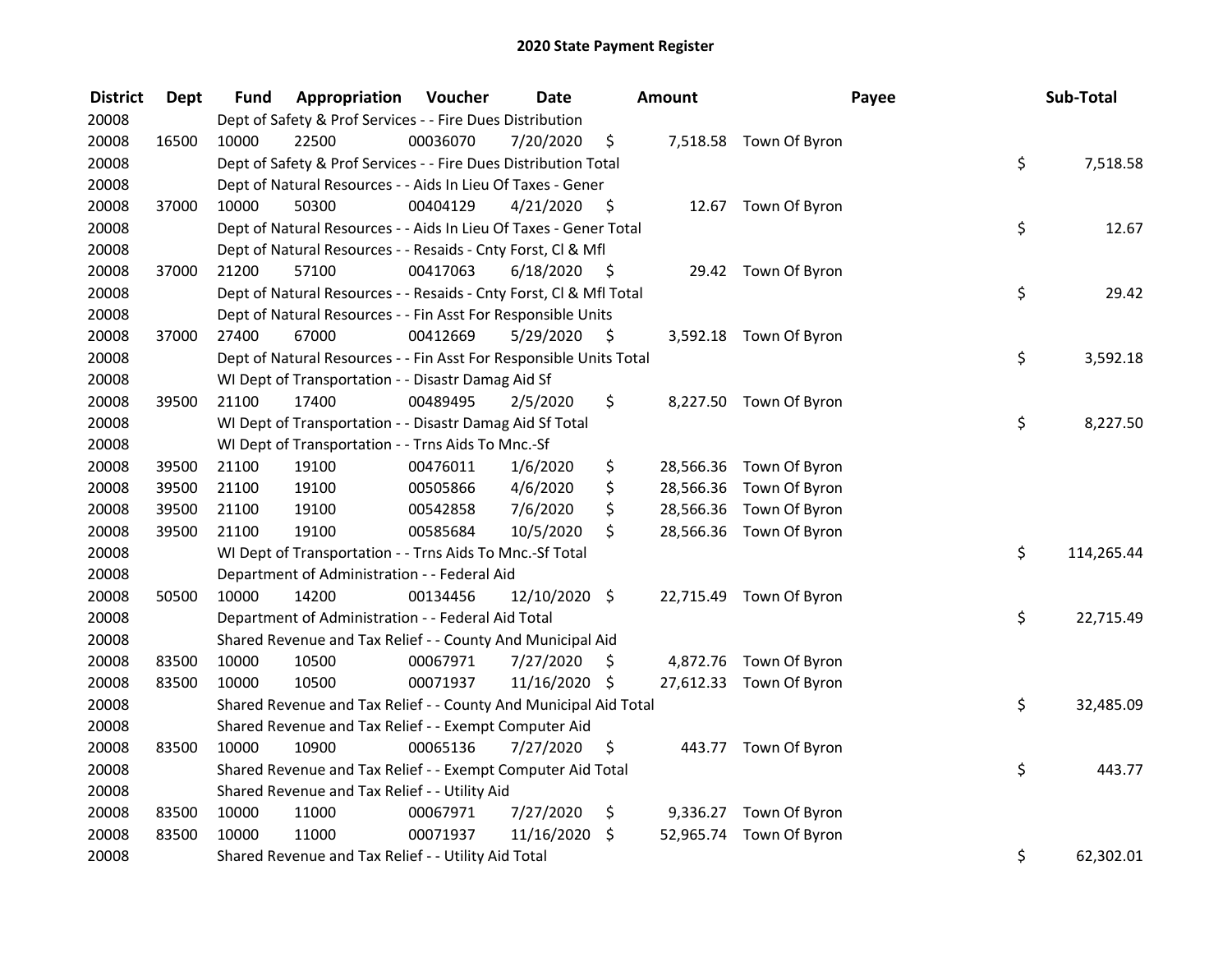| <b>District</b>    | <b>Dept</b> | <b>Fund</b> | Appropriation                                                 | <b>Voucher</b> | Date     | Amount | Payee         | Sub-Total  |
|--------------------|-------------|-------------|---------------------------------------------------------------|----------------|----------|--------|---------------|------------|
| 20008              |             |             | Shared Revenue and Tax Relief - - Personal Property Aid       |                |          |        |               |            |
| 20008              | 83500       | 10000       | 11100                                                         | 00060511       | 5/4/2020 | 888.05 | Town Of Byron |            |
| 20008              |             |             | Shared Revenue and Tax Relief - - Personal Property Aid Total |                |          |        |               | 888.05     |
| <b>20008 Total</b> |             |             |                                                               |                |          |        |               | 252,480.20 |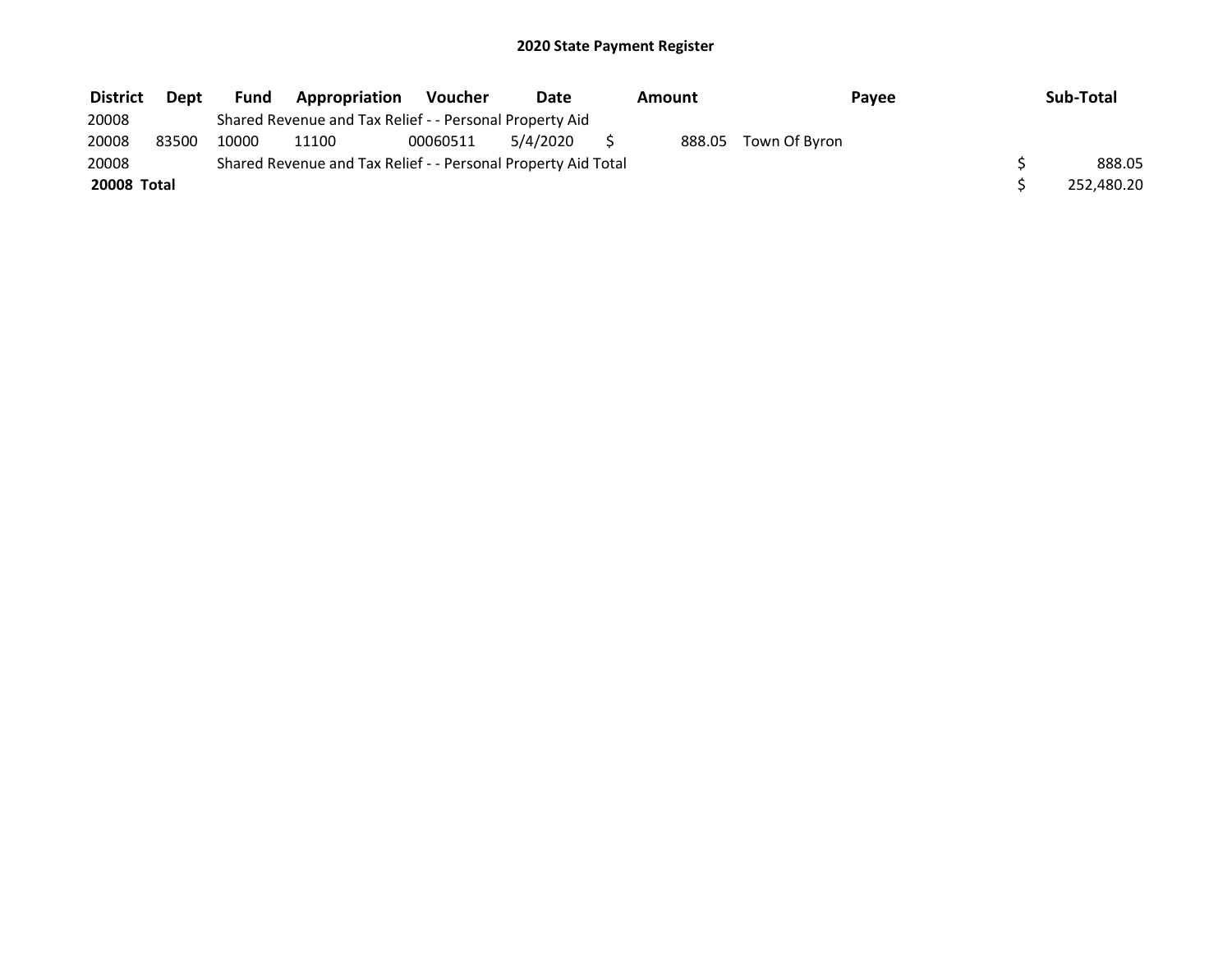| <b>District</b> | <b>Dept</b> | Fund  | Appropriation                                                      | Voucher  | <b>Date</b> |      | Amount   | Payee                     | Sub-Total       |
|-----------------|-------------|-------|--------------------------------------------------------------------|----------|-------------|------|----------|---------------------------|-----------------|
| 20010           |             |       | Dept of Safety & Prof Services - - Fire Dues Distribution          |          |             |      |          |                           |                 |
| 20010           | 16500       | 10000 | 22500                                                              | 00036071 | 7/17/2020   | \$   |          | 8,709.19 Town Of Calumet  |                 |
| 20010           |             |       | Dept of Safety & Prof Services - - Fire Dues Distribution Total    |          |             |      |          |                           | \$<br>8,709.19  |
| 20010           |             |       | Dept of Natural Resources - - Resaids - Cnty Forst, Cl & Mfl       |          |             |      |          |                           |                 |
| 20010           | 37000       | 21200 | 57100                                                              | 00417064 | 6/18/2020   | - \$ |          | 91.30 Town Of Calumet     |                 |
| 20010           |             |       | Dept of Natural Resources - - Resaids - Cnty Forst, Cl & Mfl Total |          |             |      |          |                           | \$<br>91.30     |
| 20010           |             |       | Dept of Natural Resources - - Aids In Lieu Of Taxes - Sum S        |          |             |      |          |                           |                 |
| 20010           | 37000       | 21200 | 57900                                                              | 00403918 | 4/21/2020   | - \$ |          | 3.61 Town Of Calumet      |                 |
| 20010           |             |       | Dept of Natural Resources - - Aids In Lieu Of Taxes - Sum S Total  |          |             |      |          |                           | \$<br>3.61      |
| 20010           |             |       | Dept of Natural Resources - - Fin Asst For Responsible Units       |          |             |      |          |                           |                 |
| 20010           | 37000       | 27400 | 67000                                                              | 00413181 | 5/29/2020   | - \$ |          | 5,213.17 Town Of Calumet  |                 |
| 20010           |             |       | Dept of Natural Resources - - Fin Asst For Responsible Units Total |          |             |      |          |                           | \$<br>5,213.17  |
| 20010           |             |       | Dept of Natural Resources - - Recycling Consolidation Grants       |          |             |      |          |                           |                 |
| 20010           | 37000       | 27400 | 67300                                                              | 00413181 | 5/29/2020   | \$   |          | 378.35 Town Of Calumet    |                 |
| 20010           |             |       | Dept of Natural Resources - - Recycling Consolidation Grants Total |          |             |      |          |                           | \$<br>378.35    |
| 20010           |             |       | WI Dept of Transportation - - Disastr Damag Aid Sf                 |          |             |      |          |                           |                 |
| 20010           | 39500       | 21100 | 17400                                                              | 00521291 | 5/1/2020    | \$   |          | 17,652.07 Town Of Calumet |                 |
| 20010           |             |       | WI Dept of Transportation - - Disastr Damag Aid Sf Total           |          |             |      |          |                           | \$<br>17,652.07 |
| 20010           |             |       | WI Dept of Transportation - - Trns Aids To Mnc.-Sf                 |          |             |      |          |                           |                 |
| 20010           | 39500       | 21100 | 19100                                                              | 00476012 | 1/6/2020    | \$   |          | 19,788.84 Town Of Calumet |                 |
| 20010           | 39500       | 21100 | 19100                                                              | 00505867 | 4/6/2020    | \$   |          | 19,788.84 Town Of Calumet |                 |
| 20010           | 39500       | 21100 | 19100                                                              | 00542859 | 7/6/2020    | \$   |          | 19,788.84 Town Of Calumet |                 |
| 20010           | 39500       | 21100 | 19100                                                              | 00585685 | 10/5/2020   | \$   |          | 19,788.84 Town Of Calumet |                 |
| 20010           |             |       | WI Dept of Transportation - - Trns Aids To Mnc.-Sf Total           |          |             |      |          |                           | \$<br>79,155.36 |
| 20010           |             |       | Department of Administration - - Federal Aid                       |          |             |      |          |                           |                 |
| 20010           | 50500       | 10000 | 14200                                                              | 00132137 | 11/12/2020  | \$   |          | 15,045.00 Town Of Calumet |                 |
| 20010           | 50500       | 10000 | 14200                                                              | 00134457 | 12/9/2020   | \$   | 9,325.00 | Town Of Calumet           |                 |
| 20010           | 50500       | 10000 | 14200                                                              | 00136239 | 12/16/2020  | \$   |          | 148.43 Town Of Calumet    |                 |
| 20010           |             |       | Department of Administration - - Federal Aid Total                 |          |             |      |          |                           | \$<br>24,518.43 |
| 20010           |             |       | Elections Commission - - 2018 Hava Election Security               |          |             |      |          |                           |                 |
| 20010           | 51000       | 22000 | 18200                                                              | 00003302 | 6/23/2020   | \$   |          | 1,235.10 Town Of Calumet  |                 |
| 20010           |             |       | Elections Commission - - 2018 Hava Election Security Total         |          |             |      |          |                           | \$<br>1,235.10  |
| 20010           |             |       | Shared Revenue and Tax Relief - - County And Municipal Aid         |          |             |      |          |                           |                 |
| 20010           | 83500       | 10000 | 10500                                                              | 00067972 | 7/27/2020   | \$   |          | 3,572.67 Town Of Calumet  |                 |
| 20010           | 83500       | 10000 | 10500                                                              | 00071938 | 11/16/2020  | \$   |          | 20,245.14 Town Of Calumet |                 |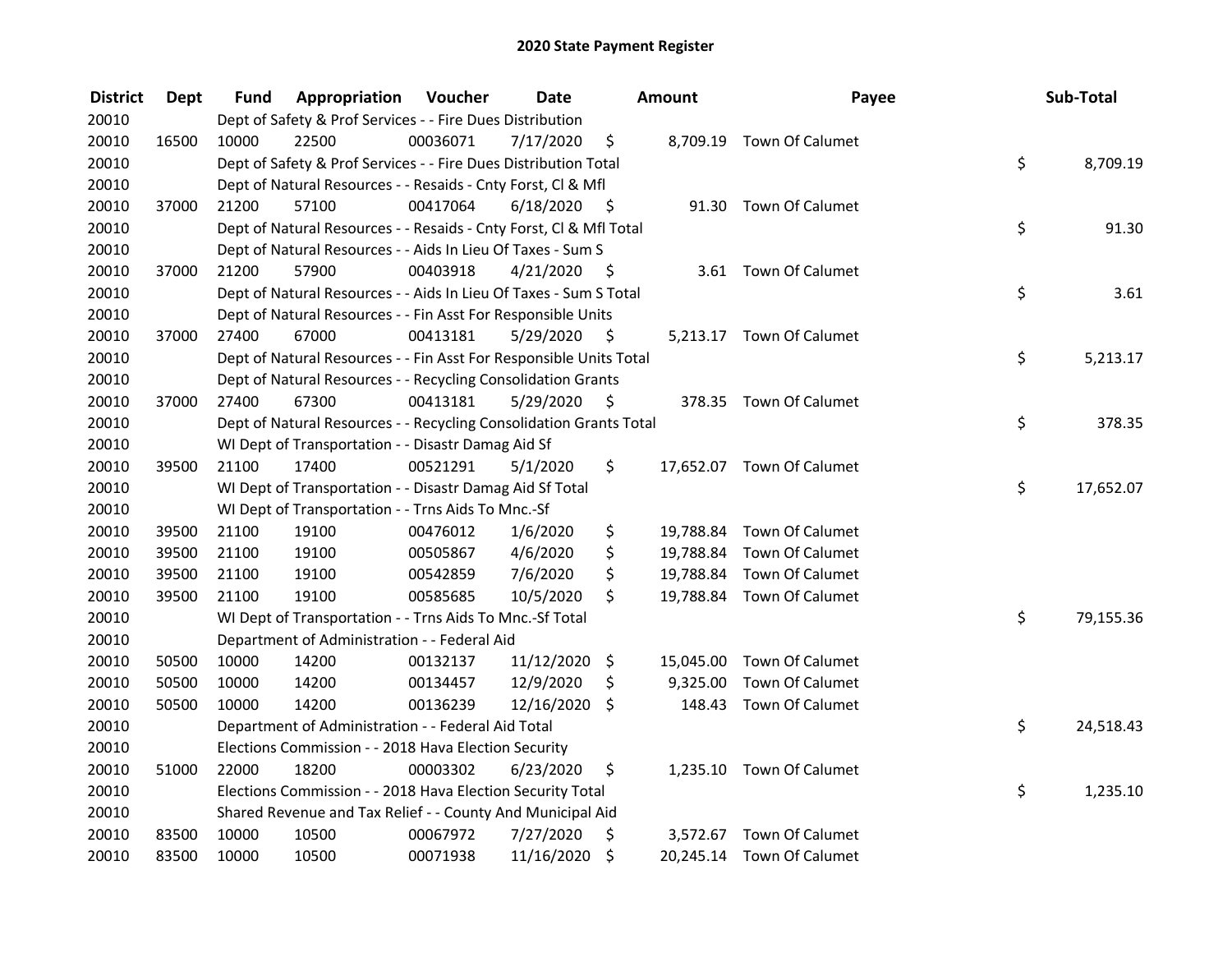| <b>District</b>    | Dept  | <b>Fund</b> | Appropriation                                                    | <b>Voucher</b> | Date          |              | Amount     | Payee                  |     | Sub-Total  |
|--------------------|-------|-------------|------------------------------------------------------------------|----------------|---------------|--------------|------------|------------------------|-----|------------|
| 20010              |       |             | Shared Revenue and Tax Relief - - County And Municipal Aid Total |                |               |              |            |                        | \$  | 23,817.81  |
| 20010              |       |             | Shared Revenue and Tax Relief - - Exempt Computer Aid            |                |               |              |            |                        |     |            |
| 20010              | 83500 | 10000       | 10900                                                            | 00065137       | 7/27/2020     | <sub>S</sub> | 70.67      | <b>Town Of Calumet</b> |     |            |
| 20010              |       |             | Shared Revenue and Tax Relief - - Exempt Computer Aid Total      |                |               |              |            |                        | \$  | 70.67      |
| 20010              |       |             | Shared Revenue and Tax Relief - - Utility Aid                    |                |               |              |            |                        |     |            |
| 20010              | 83500 | 10000       | 11000                                                            | 00067972       | 7/27/2020     | S            | 18.158.55  | <b>Town Of Calumet</b> |     |            |
| 20010              | 83500 | 10000       | 11000                                                            | 00071938       | 11/16/2020 \$ |              | 103.019.74 | Town Of Calumet        |     |            |
| 20010              |       |             | Shared Revenue and Tax Relief - - Utility Aid Total              |                |               |              |            |                        | \$. | 121,178.29 |
| 20010              |       |             | Shared Revenue and Tax Relief - - Personal Property Aid          |                |               |              |            |                        |     |            |
| 20010              | 83500 | 10000       | 11100                                                            | 00060512       | 5/4/2020      | S            | 914.76     | Town Of Calumet        |     |            |
| 20010              |       |             | Shared Revenue and Tax Relief - - Personal Property Aid Total    |                |               |              |            |                        |     | 914.76     |
| <b>20010 Total</b> |       |             |                                                                  |                |               |              |            |                        |     | 282,938.11 |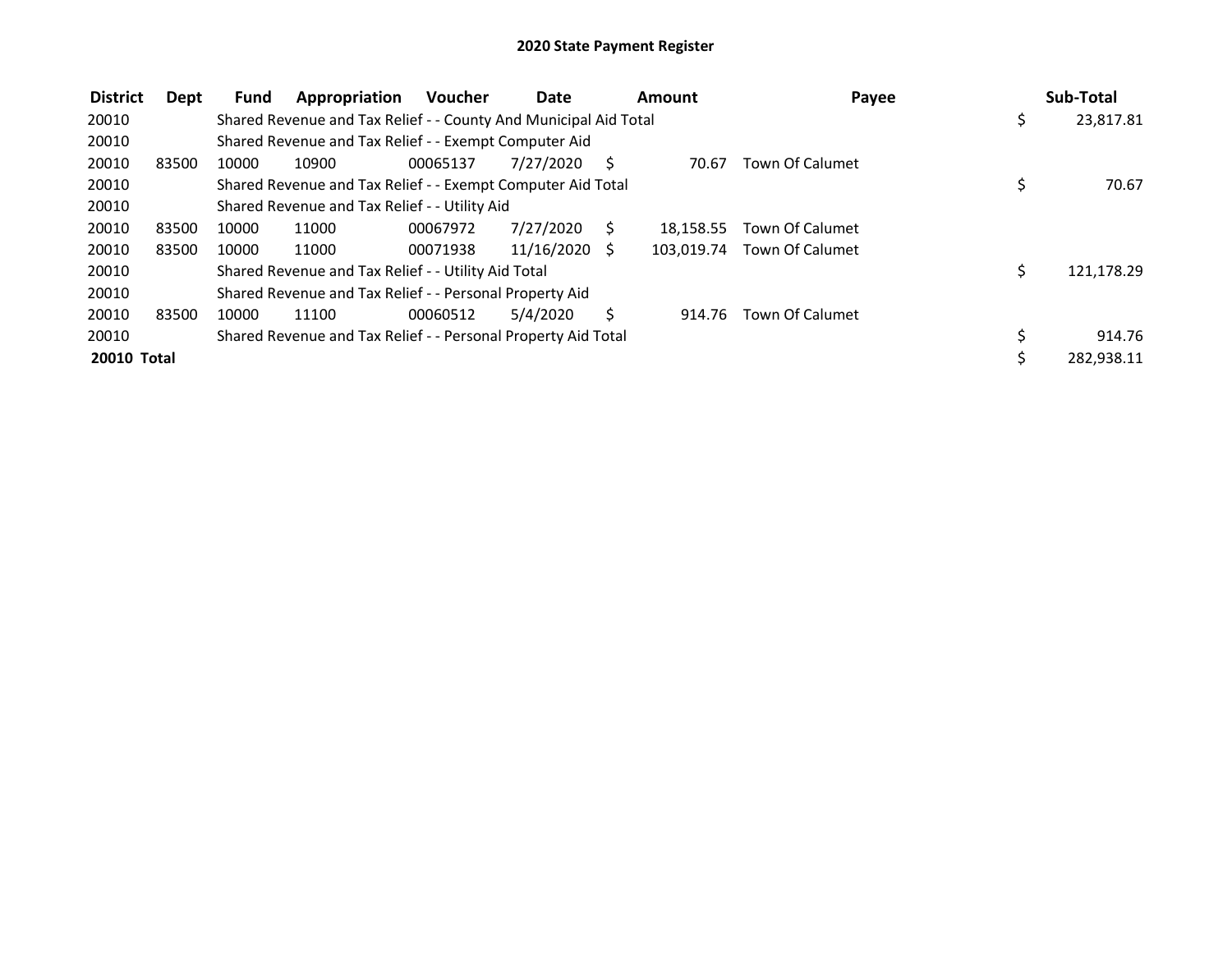| <b>District</b> | Dept  | Fund  | Appropriation                                                      | Voucher  | <b>Date</b>   |      | Amount    |                        | Payee | Sub-Total  |
|-----------------|-------|-------|--------------------------------------------------------------------|----------|---------------|------|-----------|------------------------|-------|------------|
| 20012           |       |       | Dept of Safety & Prof Services - - Fire Dues Distribution          |          |               |      |           |                        |       |            |
| 20012           | 16500 | 10000 | 22500                                                              | 00036072 | 7/20/2020     | \$   |           | 4,585.36 Town Of Eden  |       |            |
| 20012           |       |       | Dept of Safety & Prof Services - - Fire Dues Distribution Total    |          |               |      |           |                        | \$    | 4,585.36   |
| 20012           |       |       | Dept of Natural Resources - - Aids In Lieu Of Taxes - Gener        |          |               |      |           |                        |       |            |
| 20012           | 37000 | 10000 | 50300                                                              | 00386789 | 1/31/2020     | \$   |           | 8,323.72 Town Of Eden  |       |            |
| 20012           |       |       | Dept of Natural Resources - - Aids In Lieu Of Taxes - Gener Total  |          |               |      |           |                        | \$    | 8,323.72   |
| 20012           |       |       | Dept of Natural Resources - - Resaids - Cnty Forst, Cl & Mfl       |          |               |      |           |                        |       |            |
| 20012           | 37000 | 21200 | 57100                                                              | 00417065 | 6/18/2020     | - \$ |           | 45.54 Town Of Eden     |       |            |
| 20012           |       |       | Dept of Natural Resources - - Resaids - Cnty Forst, Cl & Mfl Total |          |               |      |           |                        | \$    | 45.54      |
| 20012           |       |       | Dept of Natural Resources - - Fin Asst For Responsible Units       |          |               |      |           |                        |       |            |
| 20012           | 37000 | 27400 | 67000                                                              | 00413035 | 5/29/2020     | - \$ |           | 2,876.75 Town Of Eden  |       |            |
| 20012           |       |       | Dept of Natural Resources - - Fin Asst For Responsible Units Total |          |               |      |           |                        | \$    | 2,876.75   |
| 20012           |       |       | WI Dept of Transportation - - Trns Aids To Mnc.-Sf                 |          |               |      |           |                        |       |            |
| 20012           | 39500 | 21100 | 19100                                                              | 00476013 | 1/6/2020      | \$   | 25,734.69 | Town Of Eden           |       |            |
| 20012           | 39500 | 21100 | 19100                                                              | 00505868 | 4/6/2020      | \$   |           | 25,734.69 Town Of Eden |       |            |
| 20012           | 39500 | 21100 | 19100                                                              | 00542860 | 7/6/2020      | \$   |           | 25,734.69 Town Of Eden |       |            |
| 20012           | 39500 | 21100 | 19100                                                              | 00585686 | 10/5/2020     | \$   |           | 25,734.69 Town Of Eden |       |            |
| 20012           |       |       | WI Dept of Transportation - - Trns Aids To Mnc.-Sf Total           |          |               |      |           |                        | \$    | 102,938.76 |
| 20012           |       |       | Department of Administration - - Federal Aid                       |          |               |      |           |                        |       |            |
| 20012           | 50500 | 10000 | 14200                                                              | 00132138 | 11/13/2020 \$ |      |           | 1,500.76 Town Of Eden  |       |            |
| 20012           |       |       | Department of Administration - - Federal Aid Total                 |          |               |      |           |                        | \$    | 1,500.76   |
| 20012           |       |       | Shared Revenue and Tax Relief - - County And Municipal Aid         |          |               |      |           |                        |       |            |
| 20012           | 83500 | 10000 | 10500                                                              | 00067973 | 7/27/2020     | \$.  |           | 2,312.55 Town Of Eden  |       |            |
| 20012           | 83500 | 10000 | 10500                                                              | 00071939 | 11/16/2020 \$ |      |           | 13,104.43 Town Of Eden |       |            |
| 20012           |       |       | Shared Revenue and Tax Relief - - County And Municipal Aid Total   |          |               |      |           |                        | \$    | 15,416.98  |
| 20012           |       |       | Shared Revenue and Tax Relief - - Exempt Computer Aid              |          |               |      |           |                        |       |            |
| 20012           | 83500 | 10000 | 10900                                                              | 00065138 | 7/27/2020     | \$   |           | 348.15 Town Of Eden    |       |            |
| 20012           |       |       | Shared Revenue and Tax Relief - - Exempt Computer Aid Total        |          |               |      |           |                        | \$    | 348.15     |
| 20012           |       |       | Shared Revenue and Tax Relief - - Utility Aid                      |          |               |      |           |                        |       |            |
| 20012           | 83500 | 10000 | 11000                                                              | 00067973 | 7/27/2020     | \$   |           | 11,695.53 Town Of Eden |       |            |
| 20012           | 83500 | 10000 | 11000                                                              | 00071939 | 11/16/2020    | \$   |           | 67,597.43 Town Of Eden |       |            |
| 20012           |       |       | Shared Revenue and Tax Relief - - Utility Aid Total                |          |               |      |           |                        | \$    | 79,292.96  |
| 20012           |       |       | Shared Revenue and Tax Relief - - Personal Property Aid            |          |               |      |           |                        |       |            |
| 20012           | 83500 | 10000 | 11100                                                              | 00060513 | 5/4/2020      | \$   |           | 7,476.62 Town Of Eden  |       |            |
| 20012           |       |       | Shared Revenue and Tax Relief - - Personal Property Aid Total      |          |               |      |           |                        | \$    | 7,476.62   |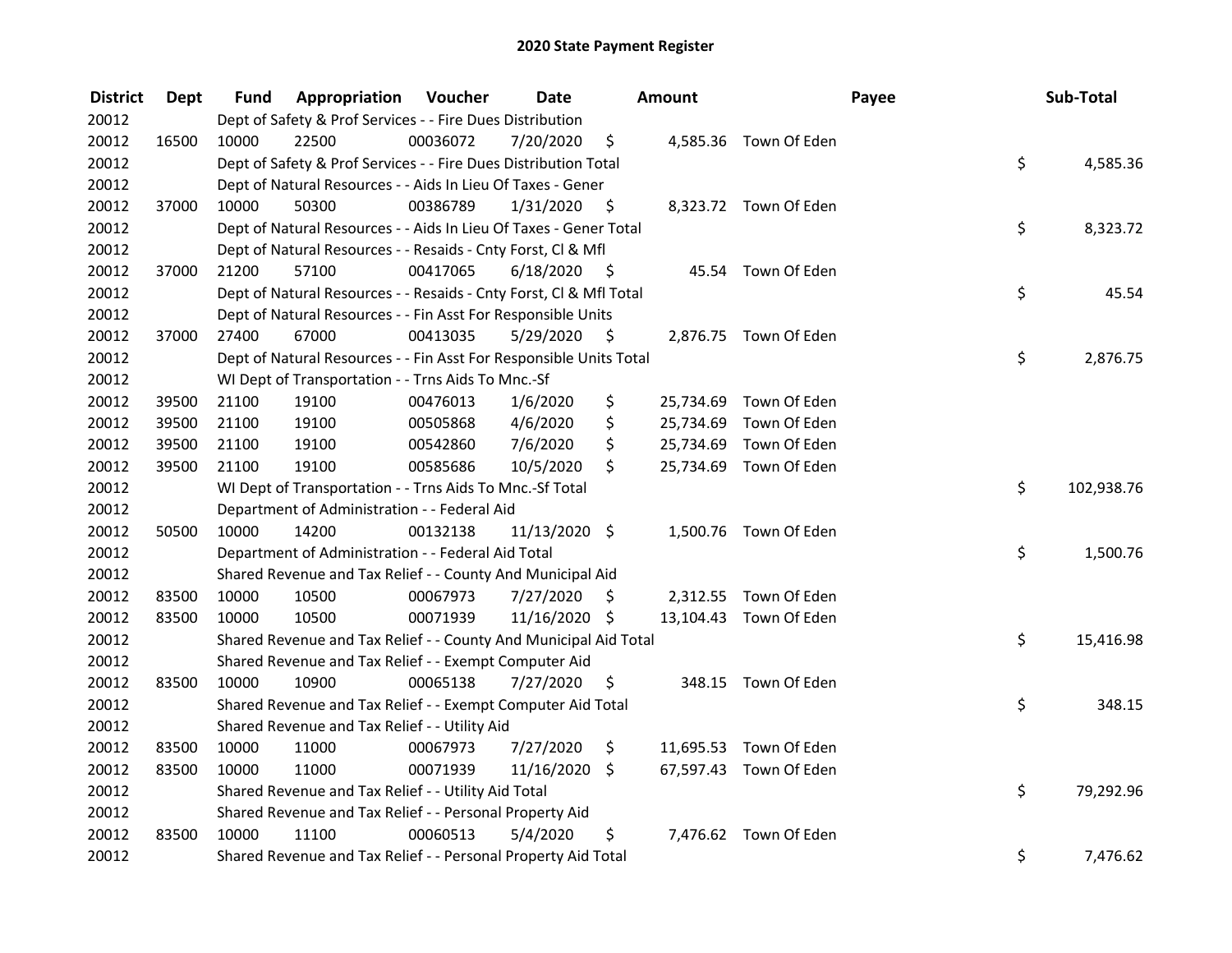|             |  | District Dept Fund Appropriation Voucher | Date | Amount | Payee | Sub-Total  |
|-------------|--|------------------------------------------|------|--------|-------|------------|
| 20012 Total |  |                                          |      |        |       | 222,805.60 |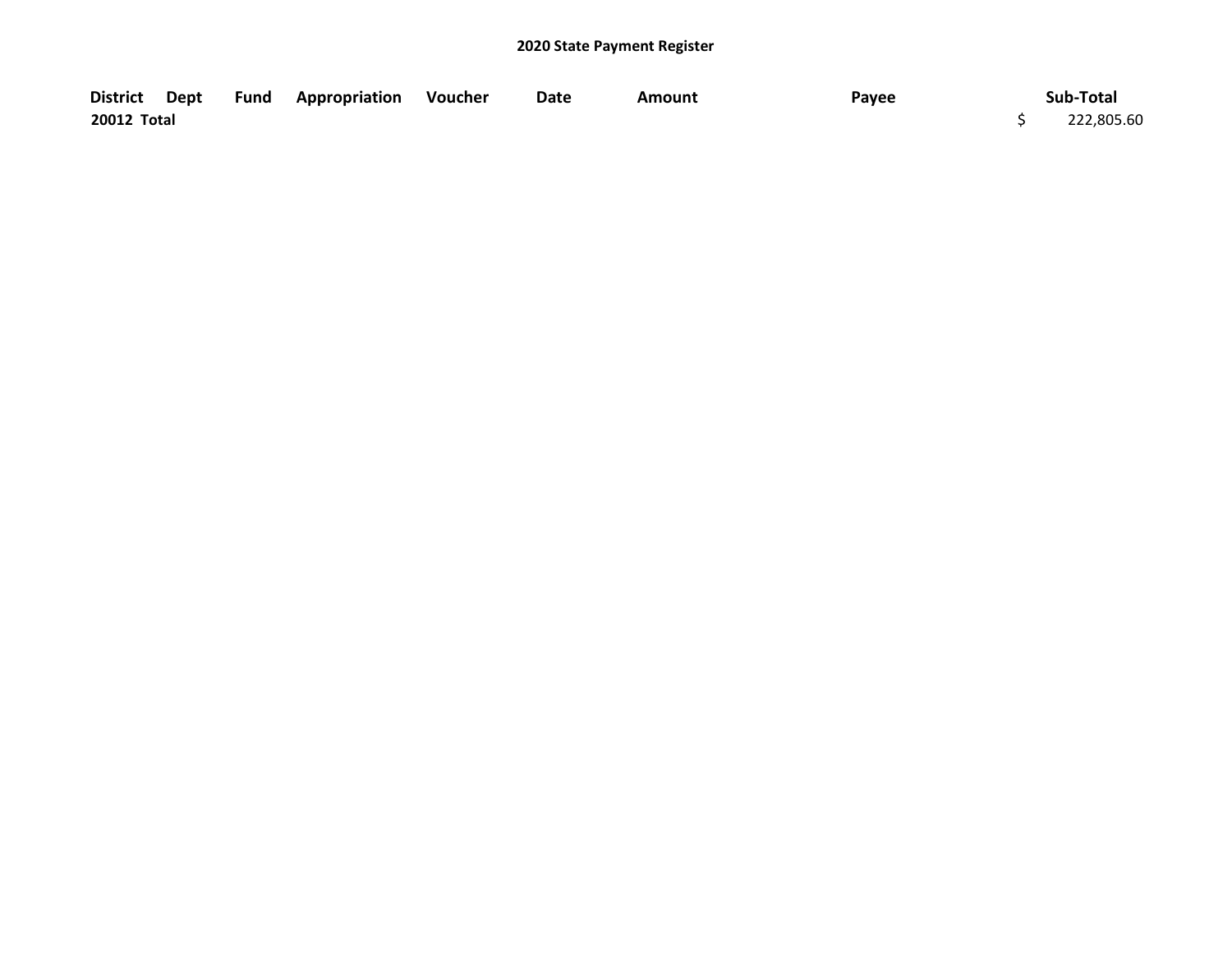| <b>District</b> | Dept  | Fund  | Appropriation                                                       | Voucher  | <b>Date</b>   |      | Amount   | Payee                      | Sub-Total        |
|-----------------|-------|-------|---------------------------------------------------------------------|----------|---------------|------|----------|----------------------------|------------------|
| 20014           |       |       | Dept of Safety & Prof Services - - Fire Dues Distribution           |          |               |      |          |                            |                  |
| 20014           | 16500 | 10000 | 22500                                                               | 00036073 | 7/20/2020     | \$   |          | 5,616.34 Town Of Eldorado  |                  |
| 20014           |       |       | Dept of Safety & Prof Services - - Fire Dues Distribution Total     |          |               |      |          |                            | \$<br>5,616.34   |
| 20014           |       |       | Dept of Natural Resources - - Aids In Lieu Of Taxes - Gener         |          |               |      |          |                            |                  |
| 20014           | 37000 | 10000 | 50300                                                               | 00386808 | 1/31/2020     | \$   | 293.80   | Town Of Eldorado           |                  |
| 20014           | 37000 | 10000 | 50300                                                               | 00386809 | 1/31/2020     | \$   |          | 7,660.94 Town Of Eldorado  |                  |
| 20014           | 37000 | 10000 | 50300                                                               | 00404743 | 4/21/2020     | \$   |          | 1,970.14 Town Of Eldorado  |                  |
| 20014           |       |       | Dept of Natural Resources - - Aids In Lieu Of Taxes - Gener Total   |          |               |      |          |                            | \$<br>9,924.88   |
| 20014           |       |       | Dept of Natural Resources - - Taxes & Assessmts-Conserv Fund        |          |               |      |          |                            |                  |
| 20014           | 37000 | 21200 | 16900                                                               | 00383472 | 1/22/2020     | - \$ |          | 7.00 Town Of Eldorado      |                  |
| 20014           |       |       | Dept of Natural Resources - - Taxes & Assessmts-Conserv Fund Total  |          |               |      |          |                            | \$<br>7.00       |
| 20014           |       |       | Dept of Natural Resources - - Resaids - Cnty Forst, Cl & Mfl        |          |               |      |          |                            |                  |
| 20014           | 37000 | 21200 | 57100                                                               | 00417066 | 6/18/2020     | - Ş  |          | 32.02 Town Of Eldorado     |                  |
| 20014           |       |       | Dept of Natural Resources - - Resaids - Cnty Forst, Cl & Mfl Total  |          |               |      |          |                            | \$<br>32.02      |
| 20014           |       |       | Dept of Natural Resources - - Aids In Lieu Of Taxes - Sum S         |          |               |      |          |                            |                  |
| 20014           | 37000 | 21200 | 57900                                                               | 00404744 | 4/21/2020     | S    |          | 2,488.91 Town Of Eldorado  |                  |
| 20014           |       |       | Dept of Natural Resources - - Aids In Lieu Of Taxes - Sum S Total   |          |               |      |          |                            | \$<br>2,488.91   |
| 20014           |       |       | Dept of Natural Resources - - Fin Asst For Responsible Units        |          |               |      |          |                            |                  |
| 20014           | 37000 | 27400 | 67000                                                               | 00413141 | 5/29/2020     | \$   |          | 1,753.31 Town Of Eldorado  |                  |
| 20014           |       |       | Dept of Natural Resources - - Fin Asst For Responsible Units Total  |          |               |      |          |                            | \$<br>1,753.31   |
| 20014           |       |       | WI Dept of Transportation - - Trns Aids To Mnc.-Sf                  |          |               |      |          |                            |                  |
| 20014           | 39500 | 21100 | 19100                                                               | 00476014 | 1/6/2020      | \$   |          | 34,919.55 Town Of Eldorado |                  |
| 20014           | 39500 | 21100 | 19100                                                               | 00505869 | 4/6/2020      | \$   |          | 34,919.55 Town Of Eldorado |                  |
| 20014           | 39500 | 21100 | 19100                                                               | 00542861 | 7/6/2020      | \$   |          | 34,919.55 Town Of Eldorado |                  |
| 20014           | 39500 | 21100 | 19100                                                               | 00585687 | 10/5/2020     | \$   |          | 34,919.55 Town Of Eldorado |                  |
| 20014           |       |       | WI Dept of Transportation - - Trns Aids To Mnc.-Sf Total            |          |               |      |          |                            | \$<br>139,678.20 |
| 20014           |       |       | Department of Military Affairs - - Major Disaster Assist; Pif       |          |               |      |          |                            |                  |
| 20014           | 46500 | 27200 | 36500                                                               | 00077104 | 4/30/2020     | -\$  |          | 5,579.58 Town Of Eldorado  |                  |
| 20014           |       |       | Department of Military Affairs - - Major Disaster Assist; Pif Total |          |               |      |          |                            | \$<br>5,579.58   |
| 20014           |       |       | Department of Administration - - Federal Aid                        |          |               |      |          |                            |                  |
| 20014           | 50500 | 10000 | 14200                                                               | 00134458 | 12/10/2020 \$ |      |          | 2,624.89 Town Of Eldorado  |                  |
| 20014           |       |       | Department of Administration - - Federal Aid Total                  |          |               |      |          |                            | \$<br>2,624.89   |
| 20014           |       |       | Elections Commission - - 2018 Hava Election Security                |          |               |      |          |                            |                  |
| 20014           | 51000 | 22000 | 18200                                                               | 00004716 | 9/25/2020     | \$   | 1,197.70 | Town Of Eldorado           |                  |
| 20014           |       |       | Elections Commission - - 2018 Hava Election Security Total          |          |               |      |          |                            | \$<br>1,197.70   |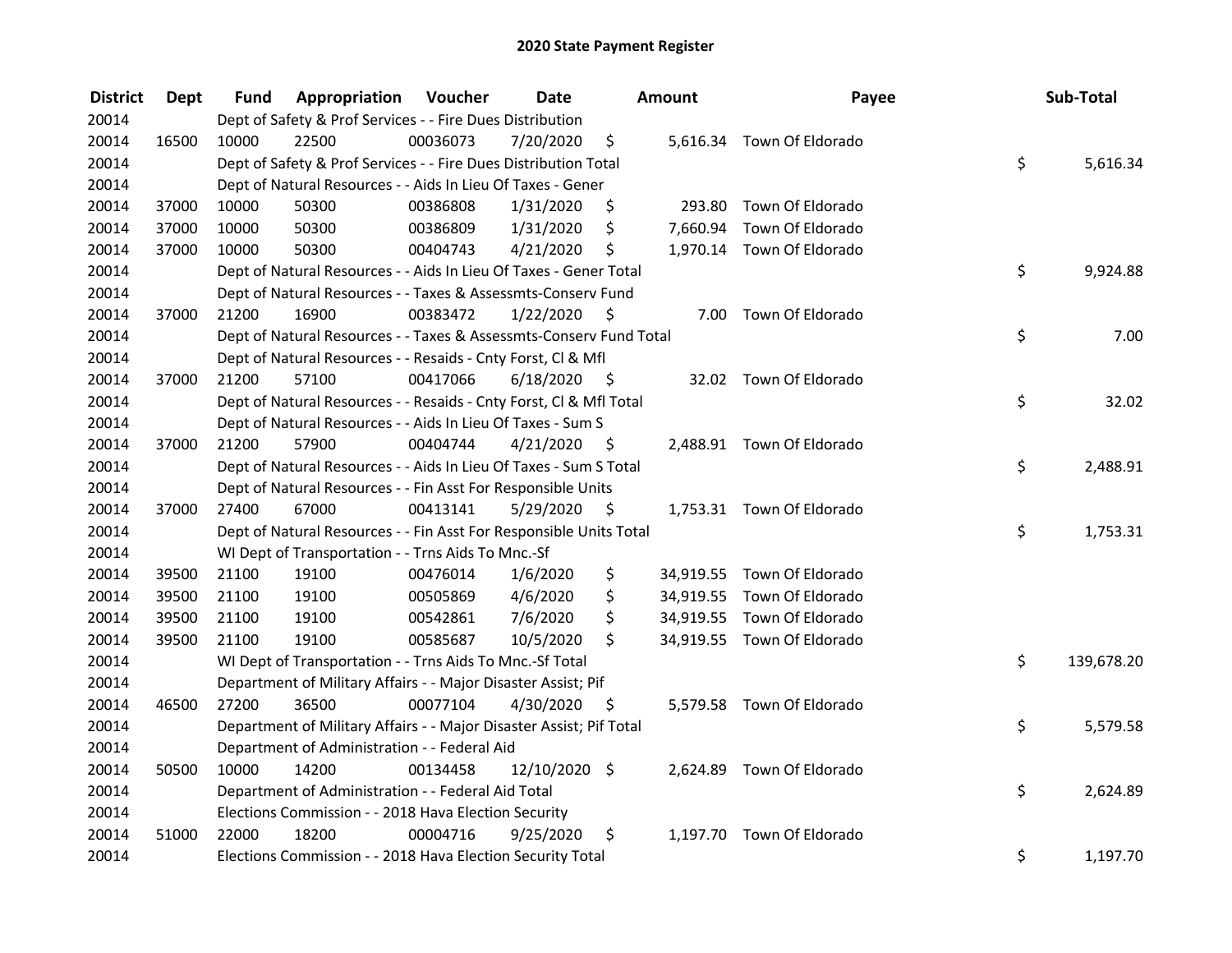| <b>District</b> | Dept  | Fund  | Appropriation                                                    | <b>Voucher</b> | <b>Date</b>     | Amount    | Payee            | Sub-Total       |
|-----------------|-------|-------|------------------------------------------------------------------|----------------|-----------------|-----------|------------------|-----------------|
| 20014           |       |       | Shared Revenue and Tax Relief - - County And Municipal Aid       |                |                 |           |                  |                 |
| 20014           | 83500 | 10000 | 10500                                                            | 00067974       | 7/27/2020       | 8.153.70  | Town Of Eldorado |                 |
| 20014           | 83500 | 10000 | 10500                                                            | 00071940       | $11/16/2020$ \$ | 46.204.28 | Town Of Eldorado |                 |
| 20014           |       |       | Shared Revenue and Tax Relief - - County And Municipal Aid Total |                |                 |           |                  | \$<br>54,357.98 |
| 20014           |       |       | Shared Revenue and Tax Relief - - Exempt Computer Aid            |                |                 |           |                  |                 |
| 20014           | 83500 | 10000 | 10900                                                            | 00065139       | 7/27/2020       | 56.12     | Town Of Eldorado |                 |
| 20014           |       |       | Shared Revenue and Tax Relief - - Exempt Computer Aid Total      |                |                 |           |                  | \$<br>56.12     |
| 20014           |       |       | Shared Revenue and Tax Relief - - Personal Property Aid          |                |                 |           |                  |                 |
| 20014           | 83500 | 10000 | 11100                                                            | 00060514       | 5/4/2020        | 1.152.16  | Town Of Eldorado |                 |
| 20014           |       |       | Shared Revenue and Tax Relief - - Personal Property Aid Total    |                |                 |           |                  | 1,152.16        |
| 20014 Total     |       |       |                                                                  |                |                 |           |                  | 224,469.09      |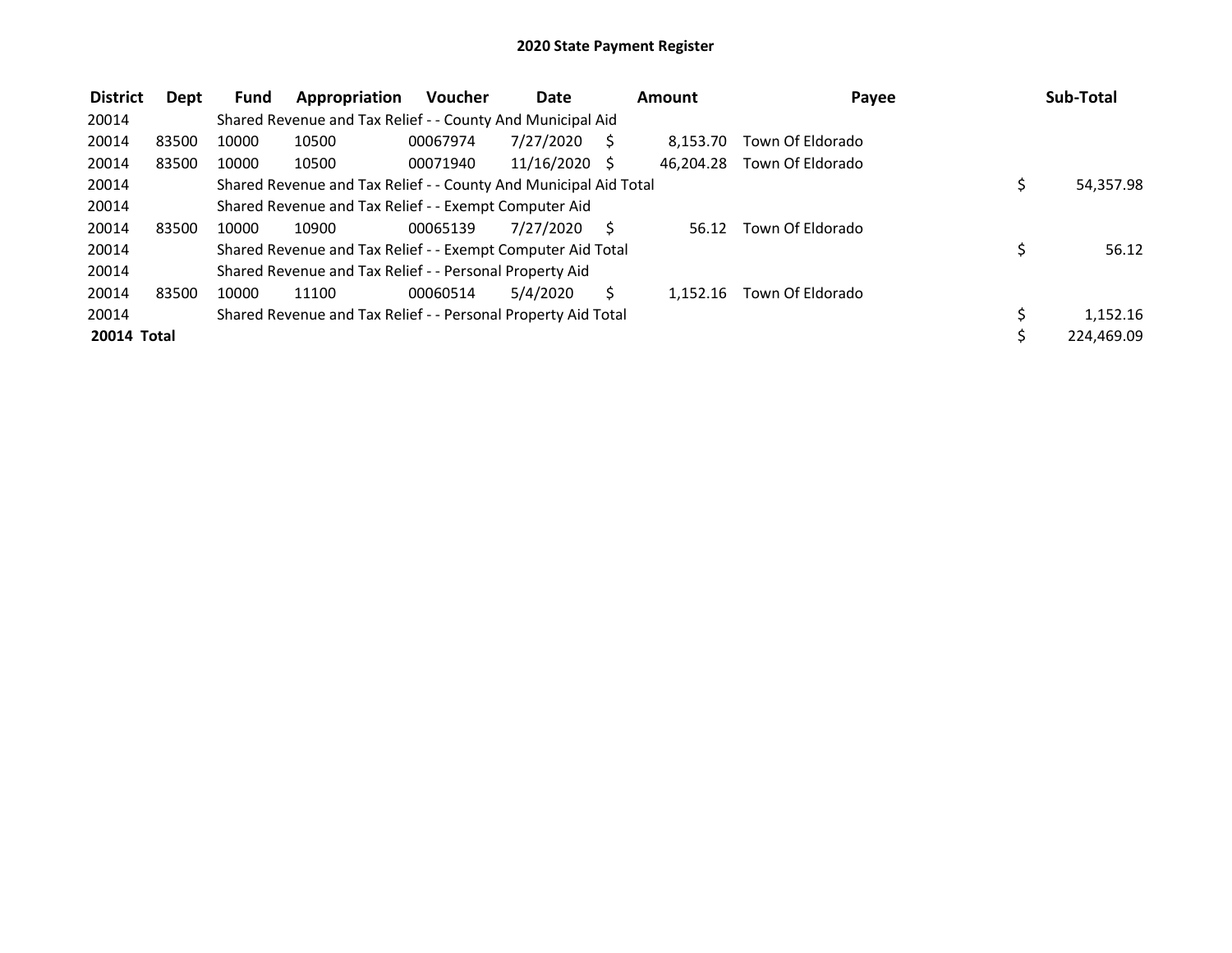| <b>District</b> | <b>Dept</b> | Fund  | Appropriation                                                       | Voucher  | <b>Date</b>   |      | Amount | Payee                    | Sub-Total        |
|-----------------|-------------|-------|---------------------------------------------------------------------|----------|---------------|------|--------|--------------------------|------------------|
| 20016           |             |       | Dept of Safety & Prof Services - - Fire Dues Distribution           |          |               |      |        |                          |                  |
| 20016           | 16500       | 10000 | 22500                                                               | 00036074 | 7/20/2020     | \$   |        | 13,642.73 Town Of Empire |                  |
| 20016           |             |       | Dept of Safety & Prof Services - - Fire Dues Distribution Total     |          |               |      |        |                          | \$<br>13,642.73  |
| 20016           |             |       | Dept of Natural Resources - - Resaids - Cnty Forst, Cl & Mfl        |          |               |      |        |                          |                  |
| 20016           | 37000       | 21200 | 57100                                                               | 00417067 | 6/18/2020     | - \$ |        | 27.40 Town Of Empire     |                  |
| 20016           |             |       | Dept of Natural Resources - - Resaids - Cnty Forst, Cl & Mfl Total  |          |               |      |        |                          | \$<br>27.40      |
| 20016           |             |       | Dept of Natural Resources - - Fin Asst For Responsible Units        |          |               |      |        |                          |                  |
| 20016           | 37000       | 27400 | 67000                                                               | 00413038 | 5/29/2020     | - \$ |        | 3,598.52 Town Of Empire  |                  |
| 20016           |             |       | Dept of Natural Resources - - Fin Asst For Responsible Units Total  |          |               |      |        |                          | \$<br>3,598.52   |
| 20016           |             |       | WI Dept of Transportation - - Trns Aids To Mnc.-Sf                  |          |               |      |        |                          |                  |
| 20016           | 39500       | 21100 | 19100                                                               | 00476015 | 1/6/2020      | \$   |        | 32,731.74 Town Of Empire |                  |
| 20016           | 39500       | 21100 | 19100                                                               | 00505870 | 4/6/2020      | \$   |        | 32,731.74 Town Of Empire |                  |
| 20016           | 39500       | 21100 | 19100                                                               | 00542862 | 7/6/2020      | \$   |        | 32,731.74 Town Of Empire |                  |
| 20016           | 39500       | 21100 | 19100                                                               | 00585688 | 10/5/2020     | \$   |        | 32,731.74 Town Of Empire |                  |
| 20016           |             |       | WI Dept of Transportation - - Trns Aids To Mnc.-Sf Total            |          |               |      |        |                          | \$<br>130,926.96 |
| 20016           |             |       | WI Dept of Transportation - - Maj Hwy Dev Bond Fnd                  |          |               |      |        |                          |                  |
| 20016           | 39500       | 21100 | 39200                                                               | 00567474 | 8/17/2020     | \$   | 250.00 | Town Of Empire           |                  |
| 20016           |             |       | WI Dept of Transportation - - Maj Hwy Dev Bond Fnd Total            |          |               |      |        |                          | \$<br>250.00     |
| 20016           |             |       | Shared Revenue and Tax Relief - - County And Municipal Aid          |          |               |      |        |                          |                  |
| 20016           | 83500       | 10000 | 10500                                                               | 00067975 | 7/27/2020     | \$   |        | 4,878.24 Town Of Empire  |                  |
| 20016           | 83500       | 10000 | 10500                                                               | 00071941 | 11/16/2020 \$ |      |        | 27,643.39 Town Of Empire |                  |
| 20016           |             |       | Shared Revenue and Tax Relief - - County And Municipal Aid Total    |          |               |      |        |                          | \$<br>32,521.63  |
| 20016           |             |       | Shared Revenue and Tax Relief - - Exempt Computer Aid               |          |               |      |        |                          |                  |
| 20016           | 83500       | 10000 | 10900                                                               | 00065140 | 7/27/2020     | \$.  |        | 59.24 Town Of Empire     |                  |
| 20016           |             |       | Shared Revenue and Tax Relief - - Exempt Computer Aid Total         |          |               |      |        |                          | \$<br>59.24      |
| 20016           |             |       | Shared Revenue and Tax Relief - - Utility Aid                       |          |               |      |        |                          |                  |
| 20016           | 83500       | 10000 | 11000                                                               | 00067975 | 7/27/2020     | \$   |        | 8,884.70 Town Of Empire  |                  |
| 20016           | 83500       | 10000 | 11000                                                               | 00071941 | 11/16/2020    | \$   |        | 50,434.10 Town Of Empire |                  |
| 20016           |             |       | Shared Revenue and Tax Relief - - Utility Aid Total                 |          |               |      |        |                          | \$<br>59,318.80  |
| 20016           |             |       | Shared Revenue and Tax Relief - - Personal Property Aid             |          |               |      |        |                          |                  |
| 20016           | 83500       | 10000 | 11100                                                               | 00060515 | 5/4/2020      | \$   |        | 922.07 Town Of Empire    |                  |
| 20016           |             |       | Shared Revenue and Tax Relief - - Personal Property Aid Total       |          |               |      |        |                          | \$<br>922.07     |
| 20016           |             |       | Shared Revenue and Tax Relief - - Payments For Municipal Svcs       |          |               |      |        |                          |                  |
| 20016           | 83500       | 10000 | 50100                                                               | 00054646 | 2/3/2020      | \$   |        | 191.12 Town Of Empire    |                  |
| 20016           |             |       | Shared Revenue and Tax Relief - - Payments For Municipal Svcs Total |          |               |      |        |                          | \$<br>191.12     |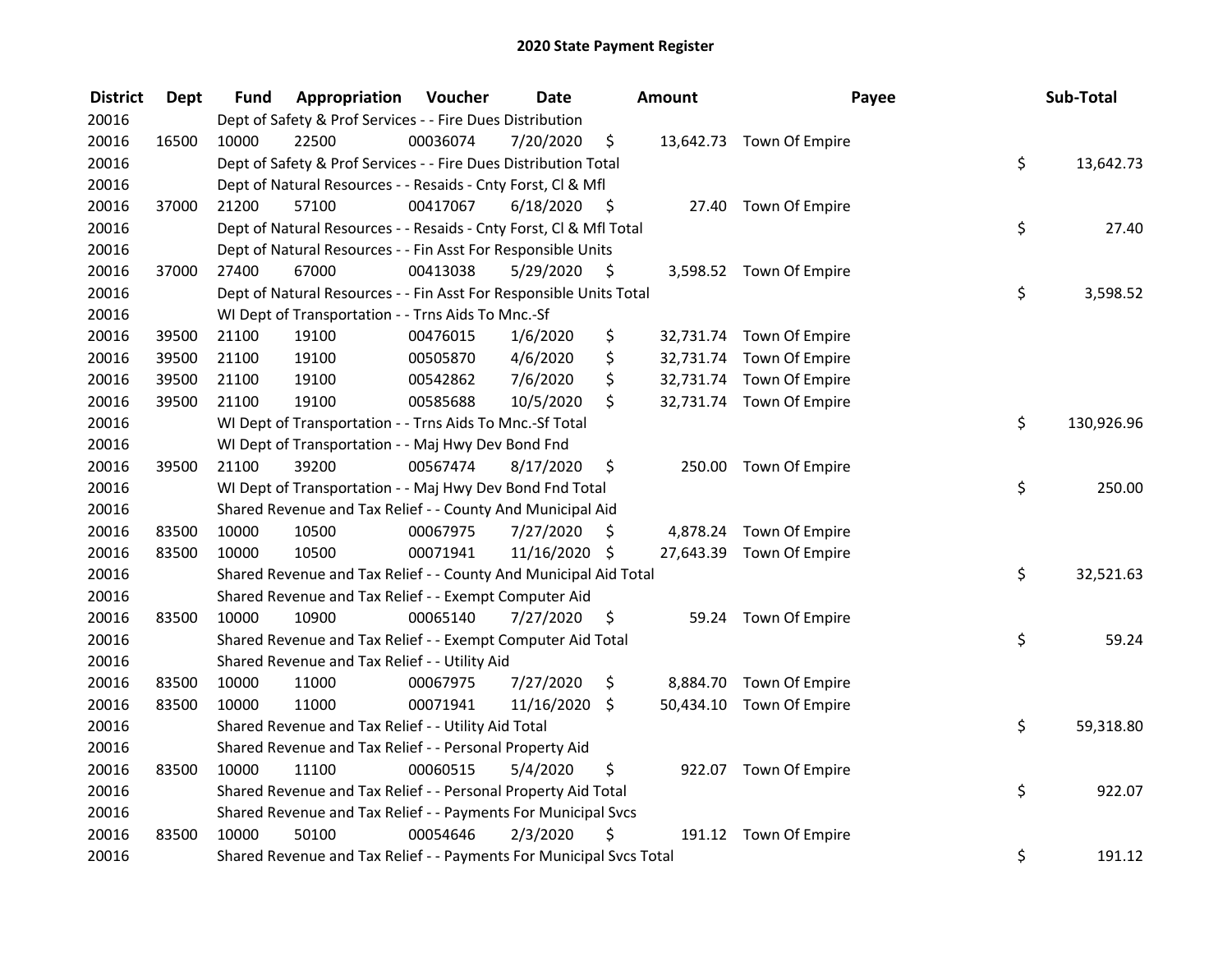| <b>District</b> | <b>Dept</b> | <b>Fund</b> | <b>Appropriation</b>                                            | Voucher  | Date         | Amount | Payee                   | Sub-Total  |
|-----------------|-------------|-------------|-----------------------------------------------------------------|----------|--------------|--------|-------------------------|------------|
| 20016           |             |             | Shared Revenue and Tax Relief - - Lottery & Gaming Credit       |          |              |        |                         |            |
| 20016           | 83500       | 52100       | 36300                                                           | 00055282 | 3/23/2020 \$ |        | 3,943.58 Town Of Empire |            |
| 20016           |             |             | Shared Revenue and Tax Relief - - Lottery & Gaming Credit Total |          |              |        |                         | 3.943.58   |
| 20016 Total     |             |             |                                                                 |          |              |        |                         | 245,402.05 |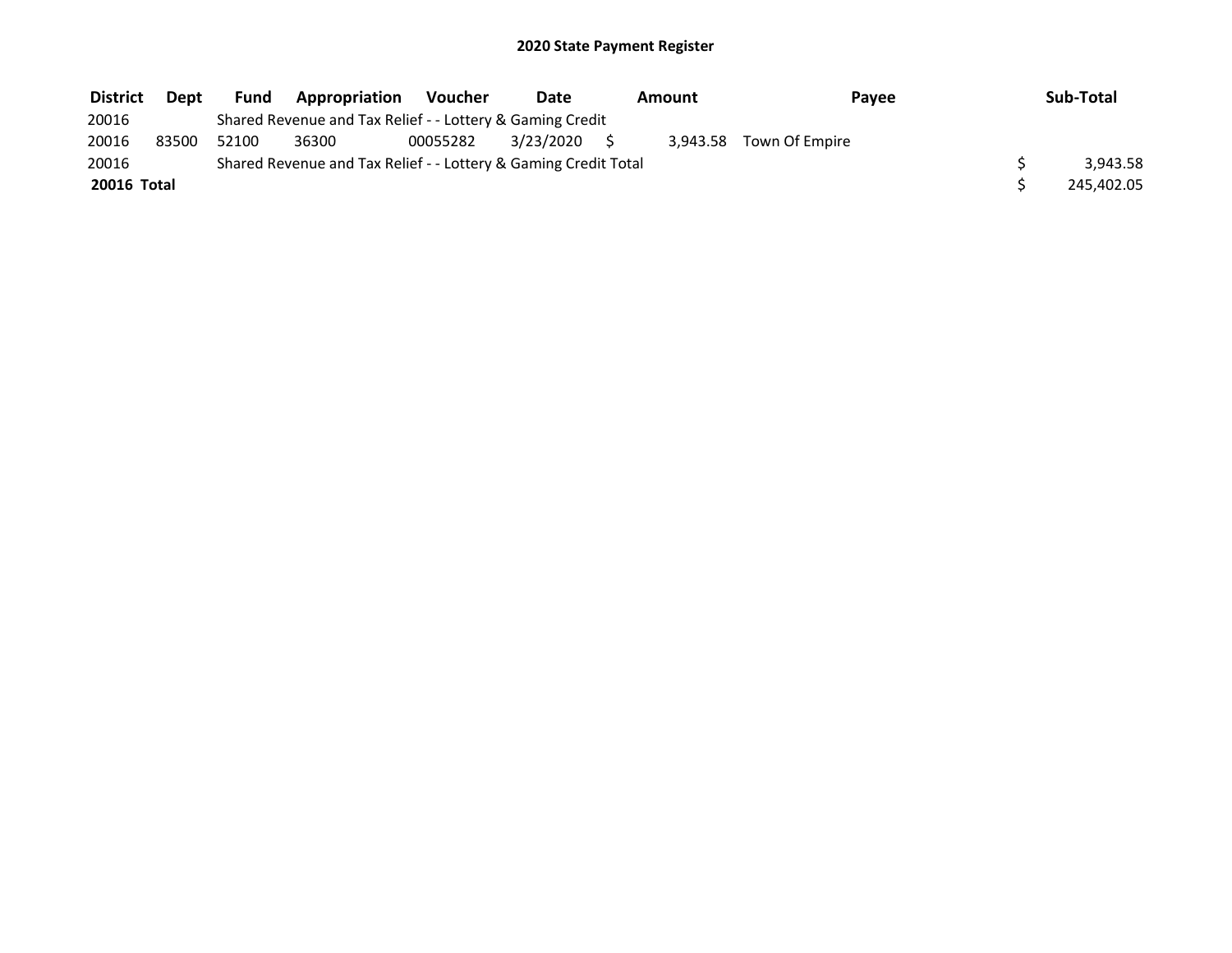| <b>District</b> | <b>Dept</b> | Fund  | Appropriation                                                      | Voucher  | <b>Date</b>   |      | Amount | Payee                          | Sub-Total        |
|-----------------|-------------|-------|--------------------------------------------------------------------|----------|---------------|------|--------|--------------------------------|------------------|
| 20018           |             |       | Dept of Safety & Prof Services - - Fire Dues Distribution          |          |               |      |        |                                |                  |
| 20018           | 16500       | 10000 | 22500                                                              | 00036075 | 7/20/2020     | \$   |        | 16,093.07 Town Of Fond Du Lac  |                  |
| 20018           |             |       | Dept of Safety & Prof Services - - Fire Dues Distribution Total    |          |               |      |        |                                | \$<br>16,093.07  |
| 20018           |             |       | Dept of Natural Resources - - Aids In Lieu Of Taxes - Gener        |          |               |      |        |                                |                  |
| 20018           | 37000       | 10000 | 50300                                                              | 00386788 | 1/31/2020     | \$   | 188.13 | Town Of Fond Du Lac            |                  |
| 20018           | 37000       | 10000 | 50300                                                              | 00404254 | 4/21/2020     | \$   | 21.49  | Town Of Fond Du Lac            |                  |
| 20018           |             |       | Dept of Natural Resources - - Aids In Lieu Of Taxes - Gener Total  |          |               |      |        |                                | \$<br>209.62     |
| 20018           |             |       | Dept of Natural Resources - - Resaids - Cnty Forst, Cl & Mfl       |          |               |      |        |                                |                  |
| 20018           | 37000       | 21200 | 57100                                                              | 00417068 | 6/18/2020     | - \$ |        | 17.46 Town Of Fond Du Lac      |                  |
| 20018           |             |       | Dept of Natural Resources - - Resaids - Cnty Forst, Cl & Mfl Total |          |               |      |        |                                | \$<br>17.46      |
| 20018           |             |       | Dept of Natural Resources - - Fin Asst For Responsible Units       |          |               |      |        |                                |                  |
| 20018           | 37000       | 27400 | 67000                                                              | 00413328 | 5/29/2020     | -\$  |        | 6,517.26 Town Of Fond Du Lac   |                  |
| 20018           |             |       | Dept of Natural Resources - - Fin Asst For Responsible Units Total |          |               |      |        |                                | \$<br>6,517.26   |
| 20018           |             |       | WI Dept of Transportation - - Trns Aids To Mnc.-Sf                 |          |               |      |        |                                |                  |
| 20018           | 39500       | 21100 | 19100                                                              | 00476016 | 1/6/2020      | \$   |        | 21,194.82 Town Of Fond Du Lac  |                  |
| 20018           | 39500       | 21100 | 19100                                                              | 00505871 | 4/6/2020      | \$   |        | 21,194.82 Town Of Fond Du Lac  |                  |
| 20018           | 39500       | 21100 | 19100                                                              | 00542863 | 7/6/2020      | \$   |        | 21,194.82 Town Of Fond Du Lac  |                  |
| 20018           | 39500       | 21100 | 19100                                                              | 00585689 | 10/5/2020     | \$   |        | 21,194.82 Town Of Fond Du Lac  |                  |
| 20018           |             |       | WI Dept of Transportation - - Trns Aids To Mnc.-Sf Total           |          |               |      |        |                                | \$<br>84,779.28  |
| 20018           |             |       | Department of Administration - - Federal Aid                       |          |               |      |        |                                |                  |
| 20018           | 50500       | 10000 | 14200                                                              | 00134459 | 12/11/2020 \$ |      |        | 53,981.37 Town Of Fond Du Lac  |                  |
| 20018           |             |       | Department of Administration - - Federal Aid Total                 |          |               |      |        |                                | \$<br>53,981.37  |
| 20018           |             |       | Shared Revenue and Tax Relief - - County And Municipal Aid         |          |               |      |        |                                |                  |
| 20018           | 83500       | 10000 | 10500                                                              | 00067976 | 7/27/2020     | S.   |        | 7,418.82 Town Of Fond Du Lac   |                  |
| 20018           | 83500       | 10000 | 10500                                                              | 00071942 | 11/16/2020 \$ |      |        | 42,039.98 Town Of Fond Du Lac  |                  |
| 20018           |             |       | Shared Revenue and Tax Relief - - County And Municipal Aid Total   |          |               |      |        |                                | \$<br>49,458.80  |
| 20018           |             |       | Shared Revenue and Tax Relief - - Exempt Computer Aid              |          |               |      |        |                                |                  |
| 20018           | 83500       | 10000 | 10900                                                              | 00065141 | 7/27/2020     | \$   |        | 1,412.35 Town Of Fond Du Lac   |                  |
| 20018           |             |       | Shared Revenue and Tax Relief - - Exempt Computer Aid Total        |          |               |      |        |                                | \$<br>1,412.35   |
| 20018           |             |       | Shared Revenue and Tax Relief - - Utility Aid                      |          |               |      |        |                                |                  |
| 20018           | 83500       | 10000 | 11000                                                              | 00067976 | 7/27/2020     | \$   |        | 48,601.78 Town Of Fond Du Lac  |                  |
| 20018           | 83500       | 10000 | 11000                                                              | 00071942 | 11/16/2020    | \$   |        | 284,609.81 Town Of Fond Du Lac |                  |
| 20018           |             |       | Shared Revenue and Tax Relief - - Utility Aid Total                |          |               |      |        |                                | \$<br>333,211.59 |
| 20018           |             |       | Shared Revenue and Tax Relief - - Personal Property Aid            |          |               |      |        |                                |                  |
| 20018           | 83500       | 10000 | 11100                                                              | 00060516 | 5/4/2020      | \$   |        | 28,104.70 Town Of Fond Du Lac  |                  |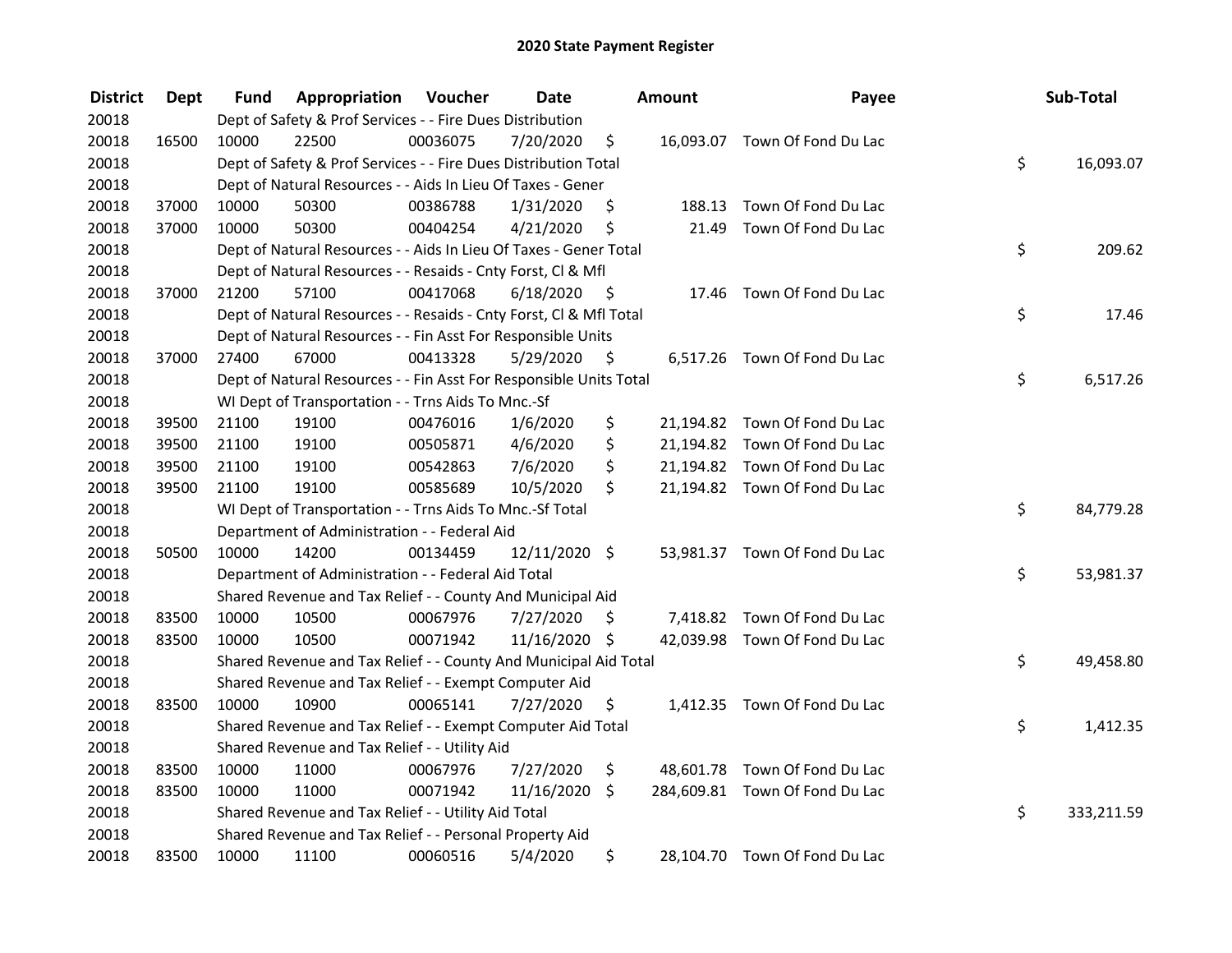| <b>District</b> | <b>Dept</b> | <b>Fund</b> | Appropriation                                                                 | <b>Voucher</b> | <b>Date</b>  | Amount   | Payee               | Sub-Total  |
|-----------------|-------------|-------------|-------------------------------------------------------------------------------|----------------|--------------|----------|---------------------|------------|
| 20018           |             |             | Shared Revenue and Tax Relief - - Personal Property Aid Total                 |                |              |          |                     | 28,104.70  |
| 20018           |             |             | Shared Revenue and Tax Relief - - State Aid; Video Service Provider Fee       |                |              |          |                     |            |
| 20018           | 83500       | 10000       | 11200                                                                         | 00064189       | 7/27/2020 \$ | 4.732.97 | Town Of Fond Du Lac |            |
| 20018           |             |             | Shared Revenue and Tax Relief - - State Aid; Video Service Provider Fee Total |                |              |          |                     | 4,732.97   |
| 20018           |             |             | Shared Revenue and Tax Relief - - Lottery & Gaming Credit                     |                |              |          |                     |            |
| 20018           | 83500       | 52100       | 36300                                                                         | 00055283       | 3/23/2020    | 1.272.48 | Town Of Fond Du Lac |            |
| 20018           |             |             | Shared Revenue and Tax Relief - - Lottery & Gaming Credit Total               |                |              |          |                     | 1,272.48   |
| 20018 Total     |             |             |                                                                               |                |              |          |                     | 579,790.95 |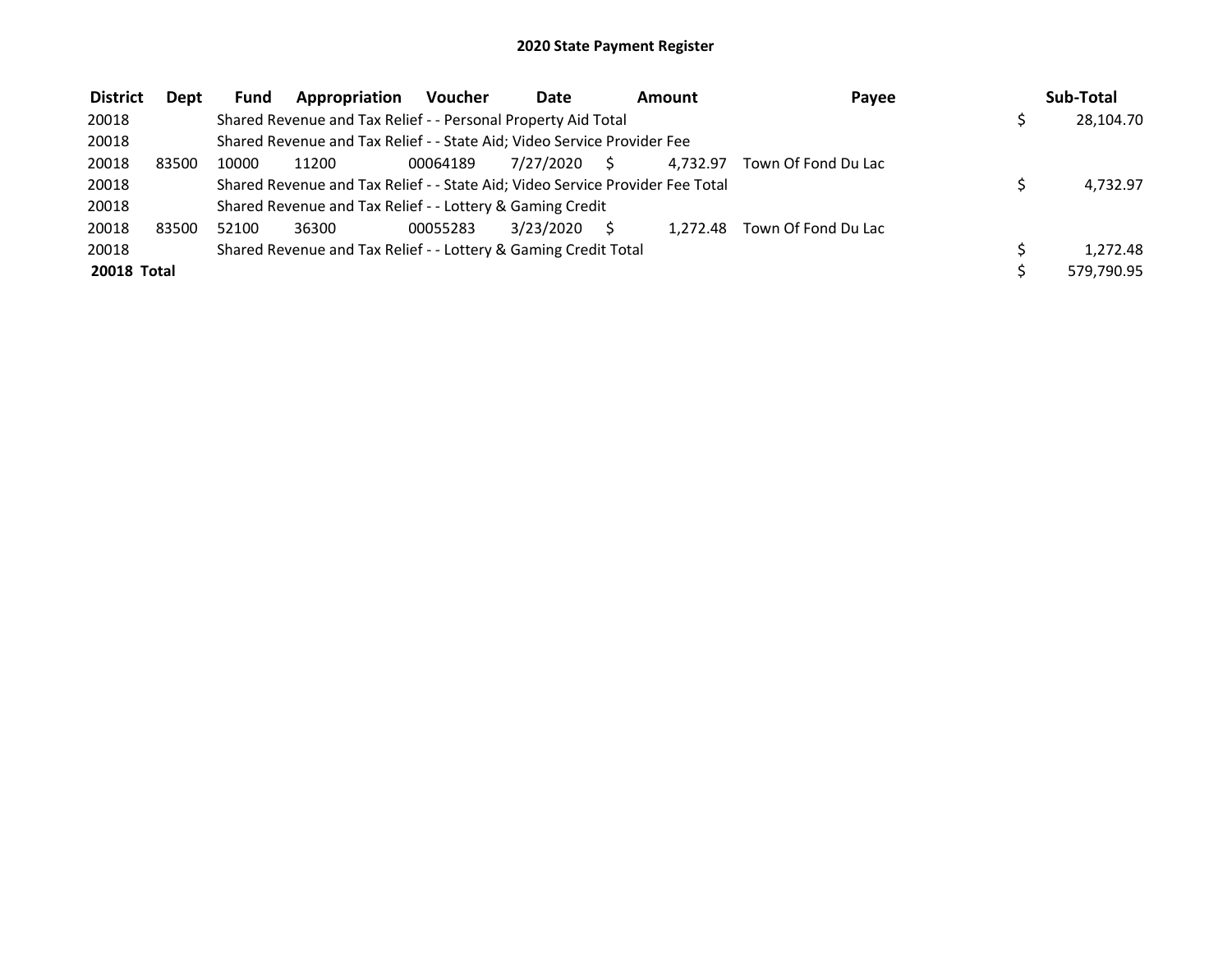| <b>District</b> | <b>Dept</b> | Fund  | Appropriation                                                      | Voucher  | <b>Date</b>   |      | Amount    | Payee                     | Sub-Total        |
|-----------------|-------------|-------|--------------------------------------------------------------------|----------|---------------|------|-----------|---------------------------|------------------|
| 20020           |             |       | Dept of Safety & Prof Services - - Fire Dues Distribution          |          |               |      |           |                           |                  |
| 20020           | 16500       | 10000 | 22500                                                              | 00036076 | 7/20/2020     | \$   |           | 4,629.03 Forest, Town of  |                  |
| 20020           |             |       | Dept of Safety & Prof Services - - Fire Dues Distribution Total    |          |               |      |           |                           | \$<br>4,629.03   |
| 20020           |             |       | Dept of Natural Resources - - Aids In Lieu Of Taxes - Gener        |          |               |      |           |                           |                  |
| 20020           | 37000       | 10000 | 50300                                                              | 00386798 | 1/31/2020     | \$   | 834.05    | Forest, Town of           |                  |
| 20020           | 37000       | 10000 | 50300                                                              | 00404533 | 4/21/2020     | \$   | 1,499.85  | Forest, Town of           |                  |
| 20020           |             |       | Dept of Natural Resources - - Aids In Lieu Of Taxes - Gener Total  |          |               |      |           |                           | \$<br>2,333.90   |
| 20020           |             |       | Dept of Natural Resources - - Gen Program Ops-State Funds          |          |               |      |           |                           |                  |
| 20020           | 37000       | 21200 | 16100                                                              | 00408002 | 5/21/2020     | - \$ | 50.00     | Forest, Town of           |                  |
| 20020           |             |       | Dept of Natural Resources - - Gen Program Ops-State Funds Total    |          |               |      |           |                           | \$<br>50.00      |
| 20020           |             |       | Dept of Natural Resources - - Resaids - Cnty Forst, Cl & Mfl       |          |               |      |           |                           |                  |
| 20020           | 37000       | 21200 | 57100                                                              | 00417069 | 6/18/2020     | - \$ |           | 62.76 Forest, Town of     |                  |
| 20020           |             |       | Dept of Natural Resources - - Resaids - Cnty Forst, Cl & Mfl Total |          |               |      |           |                           | \$<br>62.76      |
| 20020           |             |       | Dept of Natural Resources - - Aids In Lieu Of Taxes - Sum S        |          |               |      |           |                           |                  |
| 20020           | 37000       | 21200 | 57900                                                              | 00404532 | 4/21/2020     | -S   | 340.53    | Forest, Town of           |                  |
| 20020           |             |       | Dept of Natural Resources - - Aids In Lieu Of Taxes - Sum S Total  |          |               |      |           |                           | \$<br>340.53     |
| 20020           |             |       | Dept of Natural Resources - - Fin Asst For Responsible Units       |          |               |      |           |                           |                  |
| 20020           | 37000       | 27400 | 67000                                                              | 00413074 | 5/29/2020     | \$   |           | 1,445.11 Forest, Town of  |                  |
| 20020           |             |       | Dept of Natural Resources - - Fin Asst For Responsible Units Total |          |               |      |           |                           | \$<br>1,445.11   |
| 20020           |             |       | WI Dept of Transportation - - Trns Aids To Mnc.-Sf                 |          |               |      |           |                           |                  |
| 20020           | 39500       | 21100 | 19100                                                              | 00476017 | 1/6/2020      | \$   | 32,390.10 | Forest, Town of           |                  |
| 20020           | 39500       | 21100 | 19100                                                              | 00505872 | 4/6/2020      | \$   | 32,390.10 | Forest, Town of           |                  |
| 20020           | 39500       | 21100 | 19100                                                              | 00542864 | 7/6/2020      | \$   | 32,390.10 | Forest, Town of           |                  |
| 20020           | 39500       | 21100 | 19100                                                              | 00585690 | 10/5/2020     | \$.  | 32,390.10 | Forest, Town of           |                  |
| 20020           |             |       | WI Dept of Transportation - - Trns Aids To Mnc.-Sf Total           |          |               |      |           |                           | \$<br>129,560.40 |
| 20020           |             |       | Department of Administration - - Federal Aid                       |          |               |      |           |                           |                  |
| 20020           | 50500       | 10000 | 14200                                                              | 00134460 | 12/10/2020 \$ |      |           | 17,422.45 Forest, Town of |                  |
| 20020           |             |       | Department of Administration - - Federal Aid Total                 |          |               |      |           |                           | \$<br>17,422.45  |
| 20020           |             |       | Elections Commission - - 2018 Hava Election Security               |          |               |      |           |                           |                  |
| 20020           | 51000       | 22000 | 18200                                                              | 00004198 | 8/17/2020     | \$   | 949.10    | Forest, Town of           |                  |
| 20020           |             |       | Elections Commission - - 2018 Hava Election Security Total         |          |               |      |           |                           | \$<br>949.10     |
| 20020           |             |       | Shared Revenue and Tax Relief - - County And Municipal Aid         |          |               |      |           |                           |                  |
| 20020           | 83500       | 10000 | 10500                                                              | 00067977 | 7/27/2020     | \$   | 3,465.21  | Forest, Town of           |                  |
| 20020           | 83500       | 10000 | 10500                                                              | 00071943 | 11/16/2020    | - \$ |           | 19,636.21 Forest, Town of |                  |
| 20020           |             |       | Shared Revenue and Tax Relief - - County And Municipal Aid Total   |          |               |      |           |                           | \$<br>23,101.42  |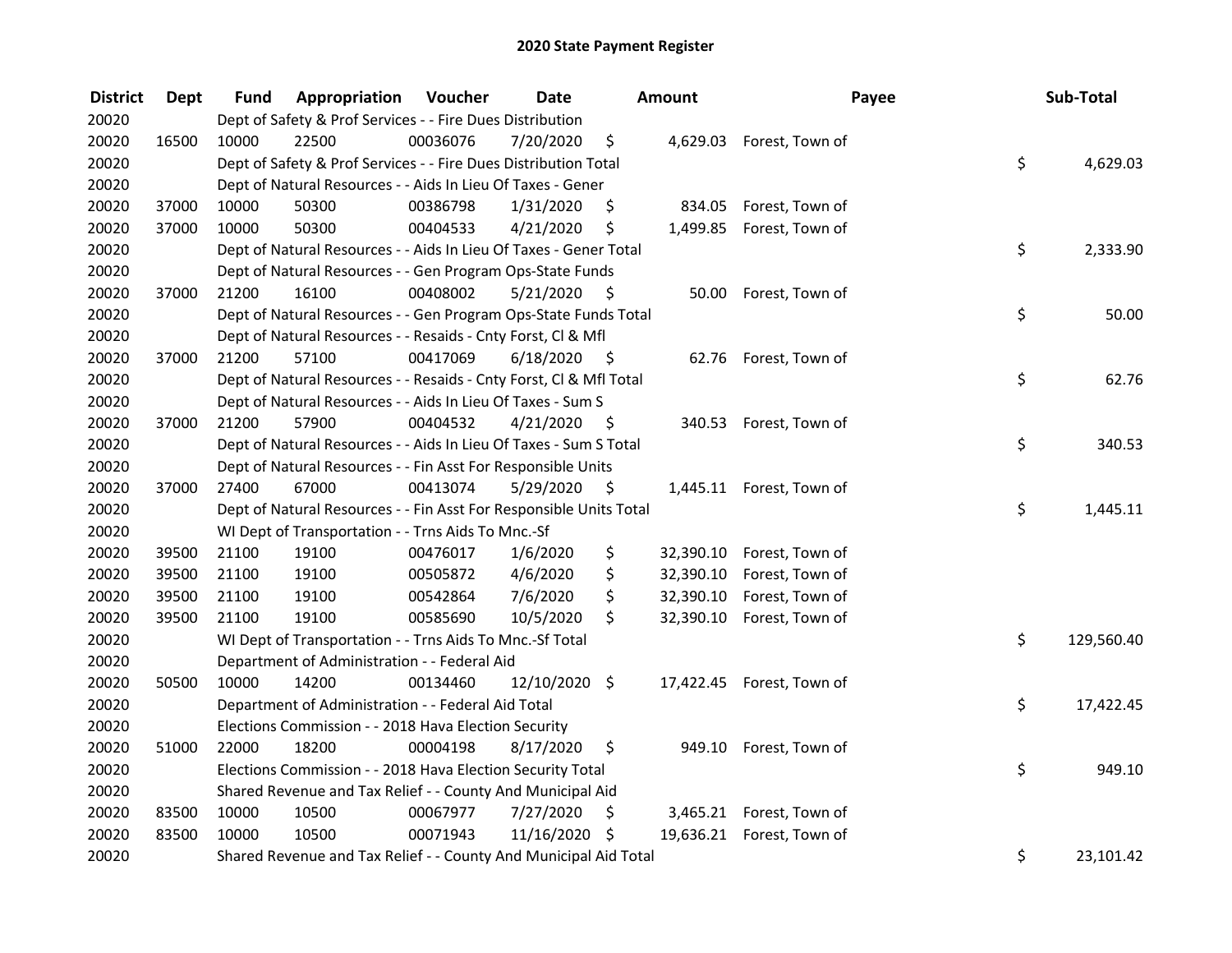| <b>District</b> | Dept  | Fund  | Appropriation                                                 | <b>Voucher</b> | Date          |   | Amount |                 | Payee | Sub-Total  |
|-----------------|-------|-------|---------------------------------------------------------------|----------------|---------------|---|--------|-----------------|-------|------------|
| 20020           |       |       | Shared Revenue and Tax Relief - - Exempt Computer Aid         |                |               |   |        |                 |       |            |
| 20020           | 83500 | 10000 | 10900                                                         | 00065142       | 7/27/2020     |   | 78.99  | Forest, Town of |       |            |
| 20020           |       |       | Shared Revenue and Tax Relief - - Exempt Computer Aid Total   |                |               |   |        |                 | \$,   | 78.99      |
| 20020           |       |       | Shared Revenue and Tax Relief - - Utility Aid                 |                |               |   |        |                 |       |            |
| 20020           | 83500 | 10000 | 11000                                                         | 00067977       | 7/27/2020     | S | 100.05 | Forest, Town of |       |            |
| 20020           | 83500 | 10000 | 11000                                                         | 00071943       | 11/16/2020 \$ |   | 389.66 | Forest, Town of |       |            |
| 20020           |       |       | Shared Revenue and Tax Relief - - Utility Aid Total           |                |               |   |        |                 | \$    | 489.71     |
| 20020           |       |       | Shared Revenue and Tax Relief - - Personal Property Aid       |                |               |   |        |                 |       |            |
| 20020           | 83500 | 10000 | 11100                                                         | 00060517       | 5/4/2020      |   | 873.88 | Forest, Town of |       |            |
| 20020           |       |       | Shared Revenue and Tax Relief - - Personal Property Aid Total |                |               |   |        |                 |       | 873.88     |
| 20020 Total     |       |       |                                                               |                |               |   |        |                 |       | 181,337.28 |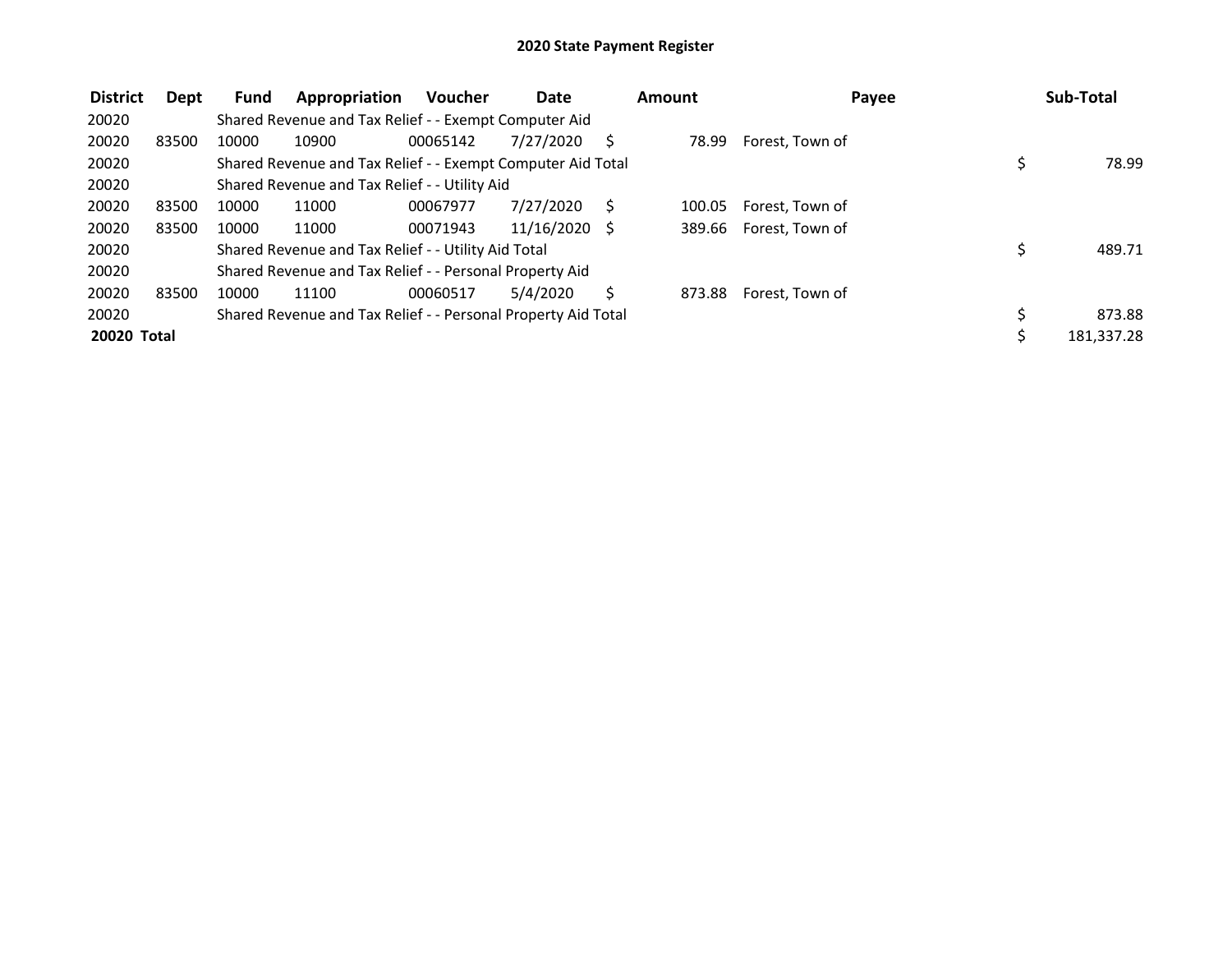| <b>District</b> | <b>Dept</b> | Fund  | Appropriation                                                      | Voucher  | <b>Date</b> |      | <b>Amount</b> | Payee                        | Sub-Total        |
|-----------------|-------------|-------|--------------------------------------------------------------------|----------|-------------|------|---------------|------------------------------|------------------|
| 20022           |             |       | Dept of Safety & Prof Services - - Fire Dues Distribution          |          |             |      |               |                              |                  |
| 20022           | 16500       | 10000 | 22500                                                              | 00036077 | 7/17/2020   | \$   |               | 7,374.74 Town Of Friendship  |                  |
| 20022           |             |       | Dept of Safety & Prof Services - - Fire Dues Distribution Total    |          |             |      |               |                              | \$<br>7,374.74   |
| 20022           |             |       | Dept of Natural Resources - - Resaids - Cnty Forst, Cl & Mfl       |          |             |      |               |                              |                  |
| 20022           | 37000       | 21200 | 57100                                                              | 00417070 | 6/18/2020   | - \$ |               | 15.55 Town Of Friendship     |                  |
| 20022           |             |       | Dept of Natural Resources - - Resaids - Cnty Forst, Cl & Mfl Total |          |             |      |               |                              | \$<br>15.55      |
| 20022           |             |       | Dept of Natural Resources - - Fin Asst For Responsible Units       |          |             |      |               |                              |                  |
| 20022           | 37000       | 27400 | 67000                                                              | 00413199 | 5/29/2020   | - \$ |               | 7,985.35 Town Of Friendship  |                  |
| 20022           |             |       | Dept of Natural Resources - - Fin Asst For Responsible Units Total |          |             |      |               |                              | \$<br>7,985.35   |
| 20022           |             |       | WI Dept of Transportation - - Trns Aids To Mnc.-Sf                 |          |             |      |               |                              |                  |
| 20022           | 39500       | 21100 | 19100                                                              | 00476018 | 1/6/2020    | \$   |               | 15,045.30 Town Of Friendship |                  |
| 20022           | 39500       | 21100 | 19100                                                              | 00505873 | 4/6/2020    | \$   |               | 15,045.30 Town Of Friendship |                  |
| 20022           | 39500       | 21100 | 19100                                                              | 00542865 | 7/6/2020    | \$   |               | 15,045.30 Town Of Friendship |                  |
| 20022           | 39500       | 21100 | 19100                                                              | 00585691 | 10/5/2020   | \$   |               | 15,045.30 Town Of Friendship |                  |
| 20022           |             |       | WI Dept of Transportation - - Trns Aids To Mnc.-Sf Total           |          |             |      |               |                              | \$<br>60,181.20  |
| 20022           |             |       | Department of Administration - - Federal Aid                       |          |             |      |               |                              |                  |
| 20022           | 50500       | 10000 | 14200                                                              | 00129851 | 10/1/2020   | \$   | 1,764.68      | Town Of Friendship           |                  |
| 20022           | 50500       | 10000 | 14200                                                              | 00134461 | 12/9/2020   | \$   | 97.69         | Town Of Friendship           |                  |
| 20022           |             |       | Department of Administration - - Federal Aid Total                 |          |             |      |               |                              | \$<br>1,862.37   |
| 20022           |             |       | Elections Commission - - 2018 Hava Election Security               |          |             |      |               |                              |                  |
| 20022           | 51000       | 22000 | 18200                                                              | 00003998 | 7/29/2020   | \$   |               | 1,878.60 Town Of Friendship  |                  |
| 20022           |             |       | Elections Commission - - 2018 Hava Election Security Total         |          |             |      |               |                              | \$<br>1,878.60   |
| 20022           |             |       | Shared Revenue and Tax Relief - - County And Municipal Aid         |          |             |      |               |                              |                  |
| 20022           | 83500       | 10000 | 10500                                                              | 00067978 | 7/27/2020   | S    |               | 17,087.38 Town Of Friendship |                  |
| 20022           | 83500       | 10000 | 10500                                                              | 00071944 | 11/16/2020  | \$   |               | 96,828.50 Town Of Friendship |                  |
| 20022           |             |       | Shared Revenue and Tax Relief - - County And Municipal Aid Total   |          |             |      |               |                              | \$<br>113,915.88 |
| 20022           |             |       | Shared Revenue and Tax Relief - - Exempt Computer Aid              |          |             |      |               |                              |                  |
| 20022           | 83500       | 10000 | 10900                                                              | 00065143 | 7/27/2020   | \$   |               | 137.18 Town Of Friendship    |                  |
| 20022           |             |       | Shared Revenue and Tax Relief - - Exempt Computer Aid Total        |          |             |      |               |                              | \$<br>137.18     |
| 20022           |             |       | Shared Revenue and Tax Relief - - Utility Aid                      |          |             |      |               |                              |                  |
| 20022           | 83500       | 10000 | 11000                                                              | 00067978 | 7/27/2020   | \$   | 0.37          | Town Of Friendship           |                  |
| 20022           | 83500       | 10000 | 11000                                                              | 00071944 | 11/16/2020  | \$   | 10.90         | Town Of Friendship           |                  |
| 20022           |             |       | Shared Revenue and Tax Relief - - Utility Aid Total                |          |             |      |               |                              | \$<br>11.27      |
| 20022           |             |       | Shared Revenue and Tax Relief - - Personal Property Aid            |          |             |      |               |                              |                  |
| 20022           | 83500       | 10000 | 11100                                                              | 00060518 | 5/4/2020    | \$   |               | 737.51 Town Of Friendship    |                  |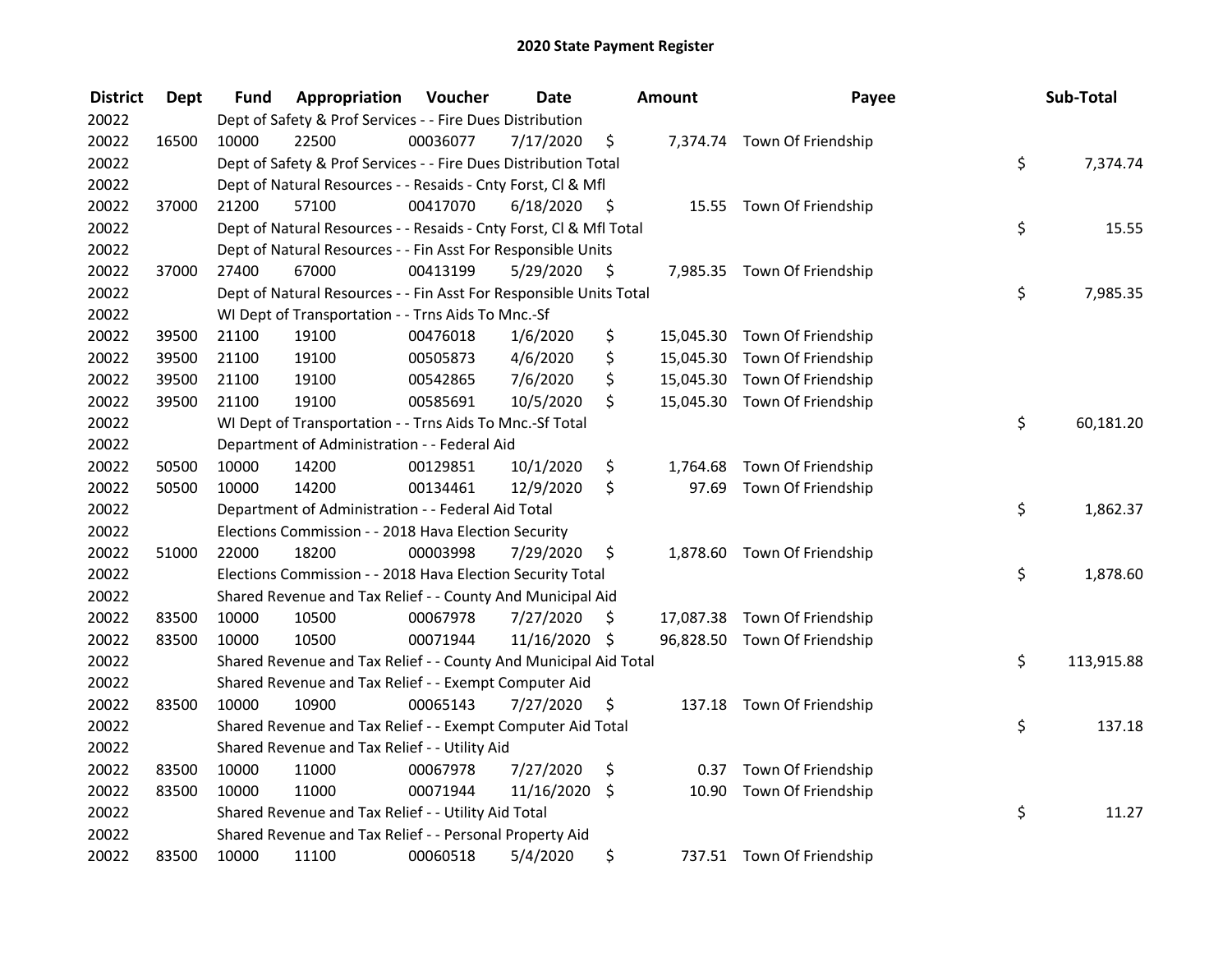| <b>District</b>    | Dept  | <b>Fund</b> | Appropriation                                                                 | <b>Voucher</b> | Date      |    | Amount    | Payee              | Sub-Total  |
|--------------------|-------|-------------|-------------------------------------------------------------------------------|----------------|-----------|----|-----------|--------------------|------------|
| 20022              |       |             | Shared Revenue and Tax Relief - - Personal Property Aid Total                 |                |           |    |           |                    | 737.51     |
| 20022              |       |             | Shared Revenue and Tax Relief - - State Aid; Video Service Provider Fee       |                |           |    |           |                    |            |
| 20022              | 83500 | 10000       | 11200                                                                         | 00064190       | 7/27/2020 | S. | 3.232.49  | Town Of Friendship |            |
| 20022              |       |             | Shared Revenue and Tax Relief - - State Aid; Video Service Provider Fee Total |                |           |    |           |                    | 3,232.49   |
| 20022              |       |             | Shared Revenue and Tax Relief - - Lottery & Gaming Credit                     |                |           |    |           |                    |            |
| 20022              | 83500 | 52100       | 36300                                                                         | 00055284       | 3/23/2020 |    | 71.668.80 | Town Of Friendship |            |
| 20022              |       |             | Shared Revenue and Tax Relief - - Lottery & Gaming Credit Total               |                |           |    |           |                    | 71,668.80  |
| <b>20022 Total</b> |       |             |                                                                               |                |           |    |           |                    | 269.000.94 |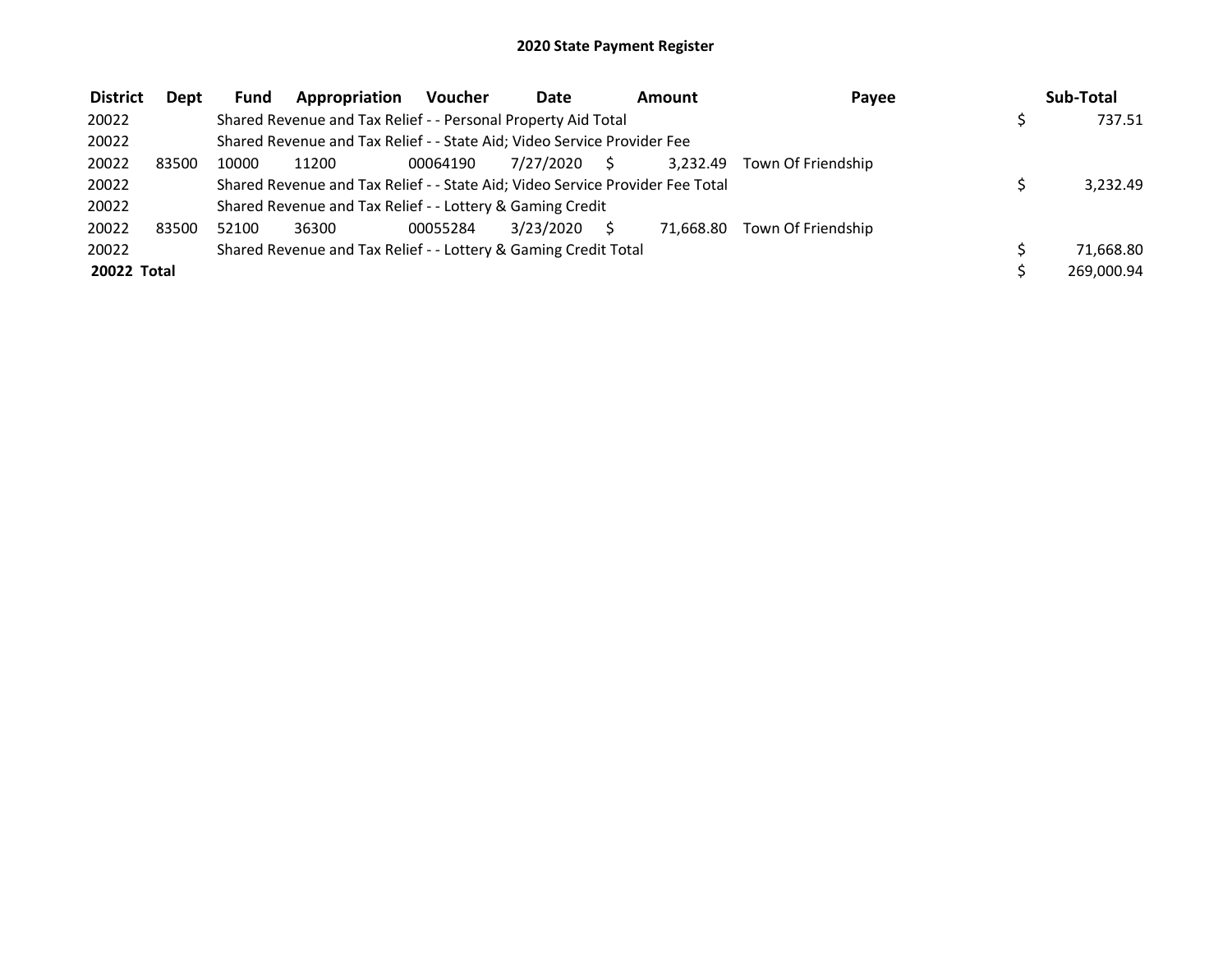| <b>District</b> | <b>Dept</b> | Fund  | Appropriation                                                      | Voucher  | <b>Date</b> |      | Amount    | Payee                       | Sub-Total        |
|-----------------|-------------|-------|--------------------------------------------------------------------|----------|-------------|------|-----------|-----------------------------|------------------|
| 20024           |             |       | Dept of Safety & Prof Services - - Fire Dues Distribution          |          |             |      |           |                             |                  |
| 20024           | 16500       | 10000 | 22500                                                              | 00036078 | 7/20/2020   | \$   |           | 6,399.23 Town Of Lamartine  |                  |
| 20024           |             |       | Dept of Safety & Prof Services - - Fire Dues Distribution Total    |          |             |      |           |                             | \$<br>6,399.23   |
| 20024           |             |       | Dept of Natural Resources - - Aids In Lieu Of Taxes - Gener        |          |             |      |           |                             |                  |
| 20024           | 37000       | 10000 | 50300                                                              | 00386822 | 1/31/2020   | \$   | 101.29    | Town Of Lamartine           |                  |
| 20024           | 37000       | 10000 | 50300                                                              | 00386823 | 1/31/2020   | \$   | 20,069.39 | Town Of Lamartine           |                  |
| 20024           | 37000       | 10000 | 50300                                                              | 00405268 | 4/21/2020   | \$   |           | 762.14 Town Of Lamartine    |                  |
| 20024           |             |       | Dept of Natural Resources - - Aids In Lieu Of Taxes - Gener Total  |          |             |      |           |                             | \$<br>20,932.82  |
| 20024           |             |       | Dept of Natural Resources - - Resaids - Cnty Forst, Cl & Mfl       |          |             |      |           |                             |                  |
| 20024           | 37000       | 21200 | 57100                                                              | 00417071 | 6/18/2020   | - \$ | 5.80      | Town Of Lamartine           |                  |
| 20024           |             |       | Dept of Natural Resources - - Resaids - Cnty Forst, Cl & Mfl Total |          |             |      |           |                             | \$<br>5.80       |
| 20024           |             |       | Dept of Natural Resources - - Aids In Lieu Of Taxes - Sum S        |          |             |      |           |                             |                  |
| 20024           | 37000       | 21200 | 57900                                                              | 00405269 | 4/21/2020   | - \$ |           | 591.92 Town Of Lamartine    |                  |
| 20024           |             |       | Dept of Natural Resources - - Aids In Lieu Of Taxes - Sum S Total  |          |             |      |           |                             | \$<br>591.92     |
| 20024           |             |       | Dept of Natural Resources - - Fin Asst For Responsible Units       |          |             |      |           |                             |                  |
| 20024           | 37000       | 27400 | 67000                                                              | 00413391 | 5/29/2020   | \$   |           | 2,401.39 Town Of Lamartine  |                  |
| 20024           |             |       | Dept of Natural Resources - - Fin Asst For Responsible Units Total |          |             |      |           |                             | \$<br>2,401.39   |
| 20024           |             |       | WI Dept of Transportation - - Trns Aids To Mnc.-Sf                 |          |             |      |           |                             |                  |
| 20024           | 39500       | 21100 | 19100                                                              | 00476019 | 1/6/2020    | \$   |           | 28,113.03 Town Of Lamartine |                  |
| 20024           | 39500       | 21100 | 19100                                                              | 00505874 | 4/6/2020    | \$   |           | 28,113.03 Town Of Lamartine |                  |
| 20024           | 39500       | 21100 | 19100                                                              | 00542866 | 7/6/2020    | \$   |           | 28,113.03 Town Of Lamartine |                  |
| 20024           | 39500       | 21100 | 19100                                                              | 00585692 | 10/5/2020   | \$.  |           | 28,113.03 Town Of Lamartine |                  |
| 20024           |             |       | WI Dept of Transportation - - Trns Aids To Mnc.-Sf Total           |          |             |      |           |                             | \$<br>112,452.12 |
| 20024           |             |       | Department of Administration - - Federal Aid                       |          |             |      |           |                             |                  |
| 20024           | 50500       | 10000 | 14200                                                              | 00134462 | 12/10/2020  | \$   |           | 10,492.93 Town Of Lamartine |                  |
| 20024           |             |       | Department of Administration - - Federal Aid Total                 |          |             |      |           |                             | \$<br>10,492.93  |
| 20024           |             |       | Elections Commission - - 2018 Hava Election Security               |          |             |      |           |                             |                  |
| 20024           | 51000       | 22000 | 18200                                                              | 00004427 | 9/9/2020    | \$   |           | 1,430.90 Town Of Lamartine  |                  |
| 20024           |             |       | Elections Commission - - 2018 Hava Election Security Total         |          |             |      |           |                             | \$<br>1,430.90   |
| 20024           |             |       | Shared Revenue and Tax Relief - - County And Municipal Aid         |          |             |      |           |                             |                  |
| 20024           | 83500       | 10000 | 10500                                                              | 00067979 | 7/27/2020   | \$   |           | 5,006.70 Town Of Lamartine  |                  |
| 20024           | 83500       | 10000 | 10500                                                              | 00071945 | 11/16/2020  | - \$ |           | 28,371.29 Town Of Lamartine |                  |
| 20024           |             |       | Shared Revenue and Tax Relief - - County And Municipal Aid Total   |          |             |      |           |                             | \$<br>33,377.99  |
| 20024           |             |       | Shared Revenue and Tax Relief - - Exempt Computer Aid              |          |             |      |           |                             |                  |
| 20024           | 83500       | 10000 | 10900                                                              | 00065144 | 7/27/2020   | \$   |           | 200.58 Town Of Lamartine    |                  |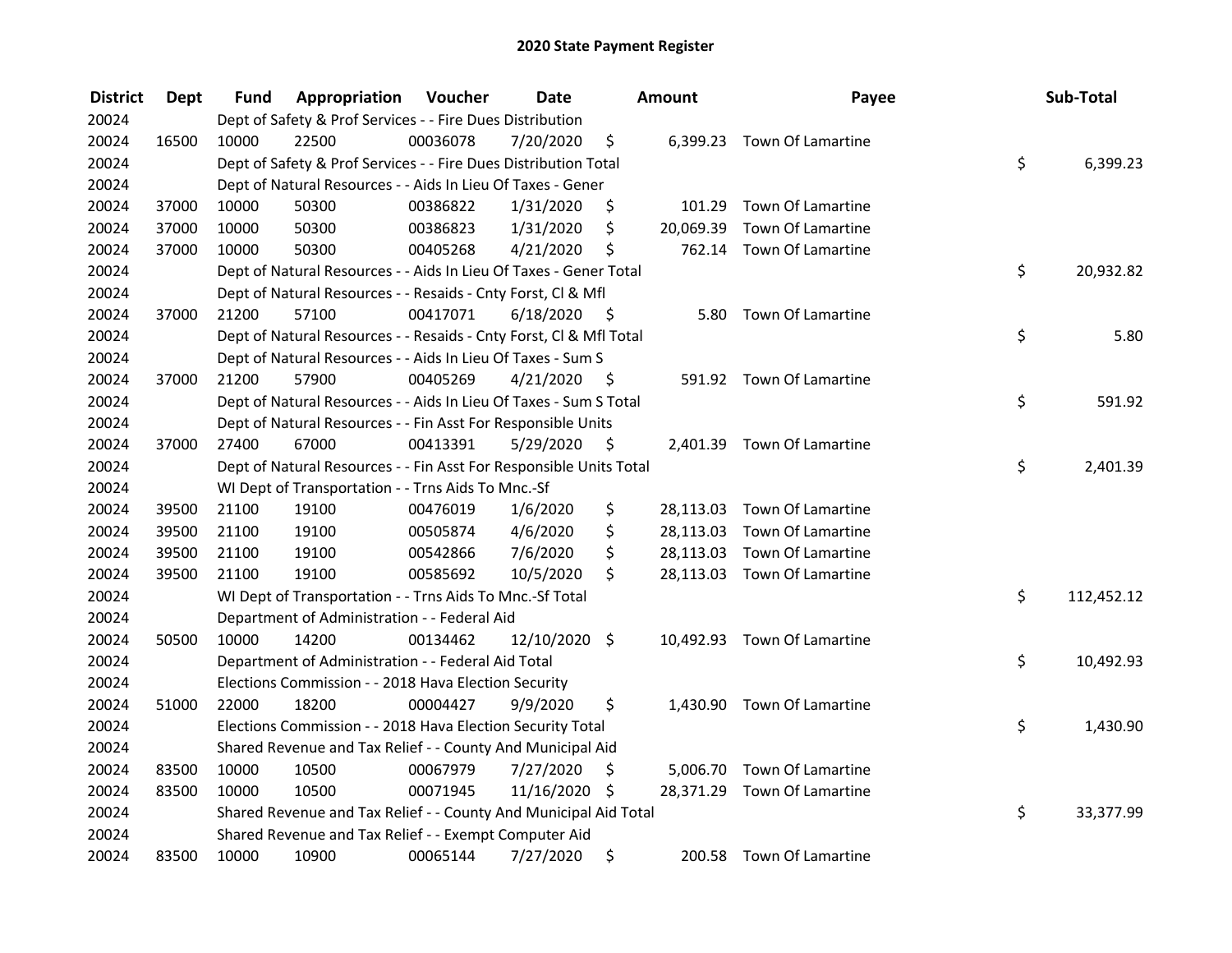| <b>District</b> | Dept  | <b>Fund</b> | Appropriation                                                 | <b>Voucher</b> | Date            | <b>Amount</b> | Payee                      | Sub-Total  |
|-----------------|-------|-------------|---------------------------------------------------------------|----------------|-----------------|---------------|----------------------------|------------|
| 20024           |       |             | Shared Revenue and Tax Relief - - Exempt Computer Aid Total   |                |                 |               |                            | 200.58     |
| 20024           |       |             | Shared Revenue and Tax Relief - - Utility Aid                 |                |                 |               |                            |            |
| 20024           | 83500 | 10000       | 11000                                                         | 00067979       | 7/27/2020       | 1.040.05      | Town Of Lamartine          |            |
| 20024           | 83500 | 10000       | 11000                                                         | 00071945       | $11/16/2020$ \$ |               | 6,038.91 Town Of Lamartine |            |
| 20024           |       |             | Shared Revenue and Tax Relief - - Utility Aid Total           |                |                 |               |                            | 7,078.96   |
| 20024           |       |             | Shared Revenue and Tax Relief - - Personal Property Aid       |                |                 |               |                            |            |
| 20024           | 83500 | 10000       | 11100                                                         | 00060519       | 5/4/2020        | 10.165.94     | Town Of Lamartine          |            |
| 20024           |       |             | Shared Revenue and Tax Relief - - Personal Property Aid Total |                |                 |               |                            | 10,165.94  |
| 20024 Total     |       |             |                                                               |                |                 |               |                            | 205,530.58 |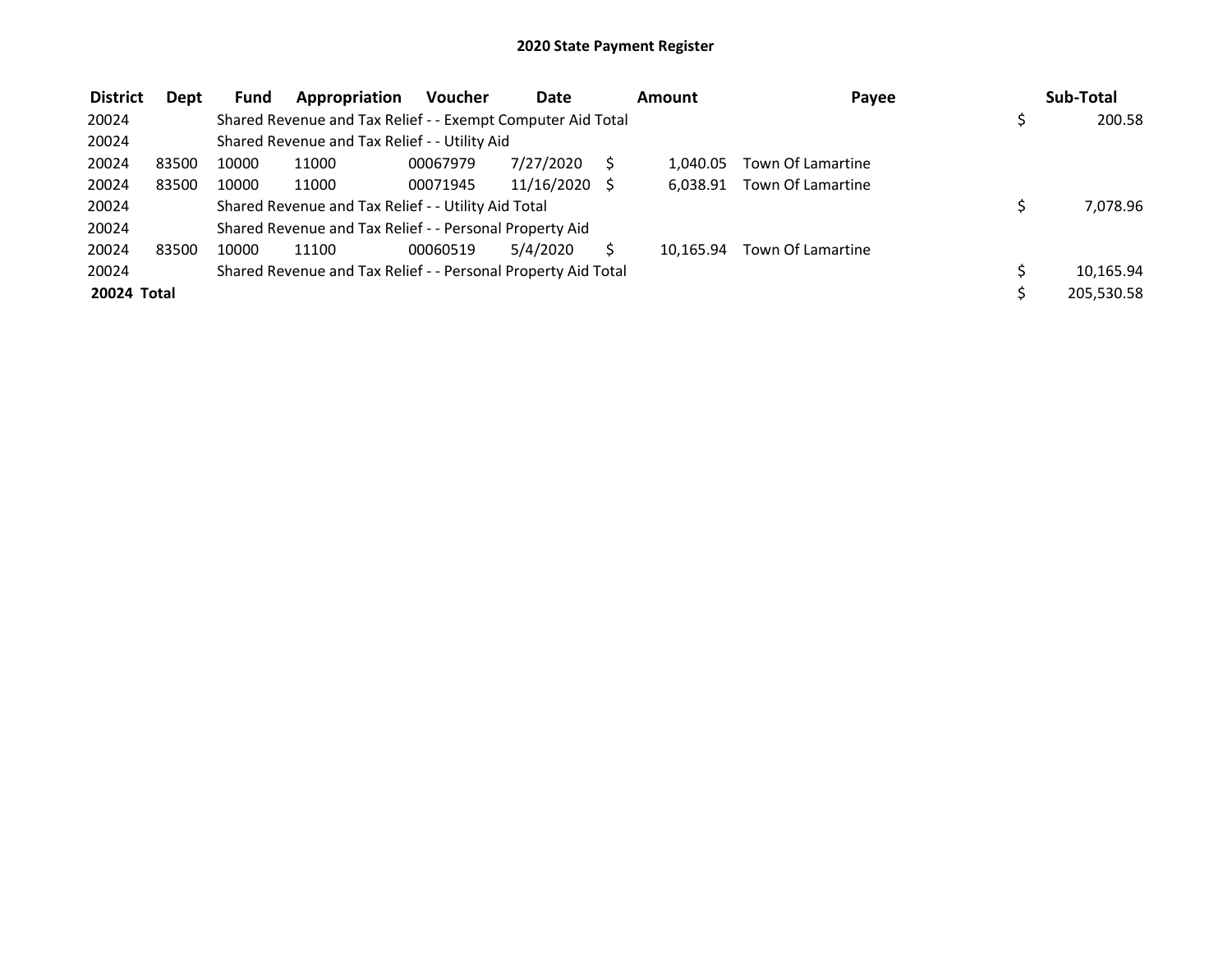| <b>District</b> | <b>Dept</b> | Fund  | Appropriation                                                      | Voucher  | <b>Date</b> |      | Amount   | Payee                         | Sub-Total        |
|-----------------|-------------|-------|--------------------------------------------------------------------|----------|-------------|------|----------|-------------------------------|------------------|
| 20026           |             |       | Dept of Safety & Prof Services - - Fire Dues Distribution          |          |             |      |          |                               |                  |
| 20026           | 16500       | 10000 | 22500                                                              | 00036079 | 7/20/2020   | \$   |          | 5,012.41 Town Of Marshfield   |                  |
| 20026           |             |       | Dept of Safety & Prof Services - - Fire Dues Distribution Total    |          |             |      |          |                               | \$<br>5,012.41   |
| 20026           |             |       | Dept of Natural Resources - - Resaids - Cnty Forst, Cl & Mfl       |          |             |      |          |                               |                  |
| 20026           | 37000       | 21200 | 57100                                                              | 00417072 | 6/18/2020   | - \$ |          | 90.87 Town Of Marshfield      |                  |
| 20026           |             |       | Dept of Natural Resources - - Resaids - Cnty Forst, CI & Mfl Total |          |             |      |          |                               | \$<br>90.87      |
| 20026           |             |       | Dept of Natural Resources - - Fin Asst For Responsible Units       |          |             |      |          |                               |                  |
| 20026           | 37000       | 27400 | 67000                                                              | 00412961 | 5/29/2020   | - \$ |          | 1,475.22 Town Of Marshfield   |                  |
| 20026           |             |       | Dept of Natural Resources - - Fin Asst For Responsible Units Total |          |             |      |          |                               | \$<br>1,475.22   |
| 20026           |             |       | WI Dept of Transportation - - Trns Aids To Mnc.-Sf                 |          |             |      |          |                               |                  |
| 20026           | 39500       | 21100 | 19100                                                              | 00476020 | 1/6/2020    | \$   |          | 26,667.63 Town Of Marshfield  |                  |
| 20026           | 39500       | 21100 | 19100                                                              | 00505875 | 4/6/2020    | \$   |          | 26,667.63 Town Of Marshfield  |                  |
| 20026           | 39500       | 21100 | 19100                                                              | 00542867 | 7/6/2020    | \$   |          | 26,667.63 Town Of Marshfield  |                  |
| 20026           | 39500       | 21100 | 19100                                                              | 00585693 | 10/5/2020   | \$   |          | 26,667.63 Town Of Marshfield  |                  |
| 20026           |             |       | WI Dept of Transportation - - Trns Aids To Mnc.-Sf Total           |          |             |      |          |                               | \$<br>106,670.52 |
| 20026           |             |       | Department of Administration - - Federal Aid                       |          |             |      |          |                               |                  |
| 20026           | 50500       | 10000 | 14200                                                              | 00129852 | 10/2/2020   | \$   | 1,375.59 | Town Of Marshfield            |                  |
| 20026           | 50500       | 10000 | 14200                                                              | 00134463 | 12/10/2020  | \$   |          | 16,855.39 Town Of Marshfield  |                  |
| 20026           |             |       | Department of Administration - - Federal Aid Total                 |          |             |      |          |                               | \$<br>18,230.98  |
| 20026           |             |       | Elections Commission - - 2018 Hava Election Security               |          |             |      |          |                               |                  |
| 20026           | 51000       | 22000 | 18200                                                              | 00003778 | 7/9/2020    | \$   |          | 993.10 Town Of Marshfield     |                  |
| 20026           |             |       | Elections Commission - - 2018 Hava Election Security Total         |          |             |      |          |                               | \$<br>993.10     |
| 20026           |             |       | Shared Revenue and Tax Relief - - County And Municipal Aid         |          |             |      |          |                               |                  |
| 20026           | 83500       | 10000 | 10500                                                              | 00067980 | 7/27/2020   | S    |          | 2,602.26 Town Of Marshfield   |                  |
| 20026           | 83500       | 10000 | 10500                                                              | 00071946 | 11/16/2020  | \$   |          | 14,746.17 Town Of Marshfield  |                  |
| 20026           |             |       | Shared Revenue and Tax Relief - - County And Municipal Aid Total   |          |             |      |          |                               | \$<br>17,348.43  |
| 20026           |             |       | Shared Revenue and Tax Relief - - Exempt Computer Aid              |          |             |      |          |                               |                  |
| 20026           | 83500       | 10000 | 10900                                                              | 00065145 | 7/27/2020   | \$   |          | 22.86 Town Of Marshfield      |                  |
| 20026           |             |       | Shared Revenue and Tax Relief - - Exempt Computer Aid Total        |          |             |      |          |                               | \$<br>22.86      |
| 20026           |             |       | Shared Revenue and Tax Relief - - Utility Aid                      |          |             |      |          |                               |                  |
| 20026           | 83500       | 10000 | 11000                                                              | 00067980 | 7/27/2020   | \$   |          | 20,128.76 Town Of Marshfield  |                  |
| 20026           | 83500       | 10000 | 11000                                                              | 00071946 | 11/16/2020  | \$   |          | 114,209.83 Town Of Marshfield |                  |
| 20026           |             |       | Shared Revenue and Tax Relief - - Utility Aid Total                |          |             |      |          |                               | \$<br>134,338.59 |
| 20026           |             |       | Shared Revenue and Tax Relief - - Personal Property Aid            |          |             |      |          |                               |                  |
| 20026           | 83500       | 10000 | 11100                                                              | 00060520 | 5/4/2020    | \$   |          | 977.05 Town Of Marshfield     |                  |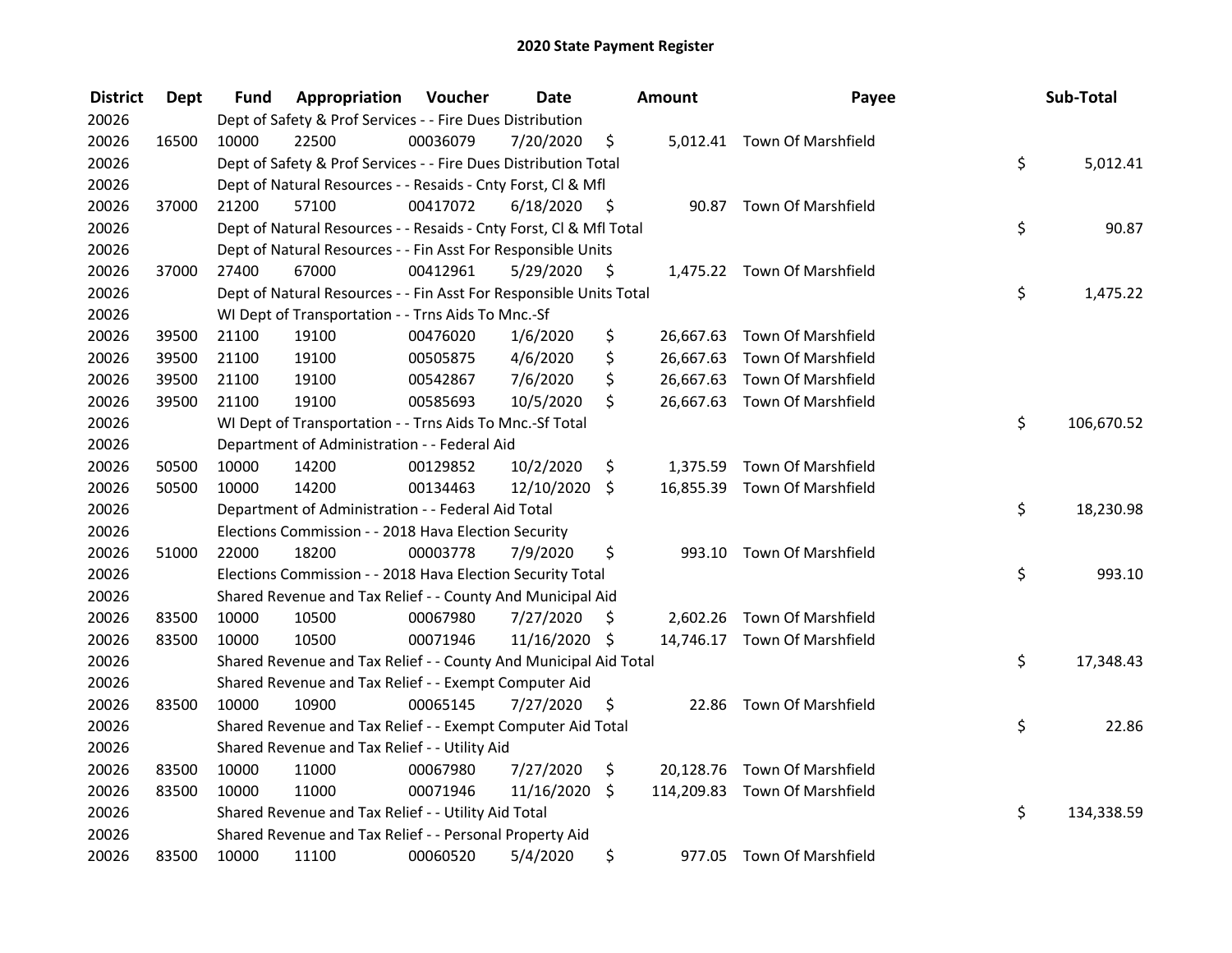| <b>District</b> | <b>Dept</b> | Fund  | Appropriation                                                                 | Voucher  | Date         | Amount | Payee              | Sub-Total  |
|-----------------|-------------|-------|-------------------------------------------------------------------------------|----------|--------------|--------|--------------------|------------|
| 20026           |             |       | Shared Revenue and Tax Relief - - Personal Property Aid Total                 |          |              |        |                    | 977.05     |
| 20026           |             |       | Shared Revenue and Tax Relief - - State Aid; Video Service Provider Fee       |          |              |        |                    |            |
| 20026           | 83500       | 10000 | 11200                                                                         | 00064191 | 7/27/2020 \$ | 770.47 | Town Of Marshfield |            |
| 20026           |             |       | Shared Revenue and Tax Relief - - State Aid; Video Service Provider Fee Total |          |              |        |                    | 770.47     |
| 20026 Total     |             |       |                                                                               |          |              |        |                    | 285,930.50 |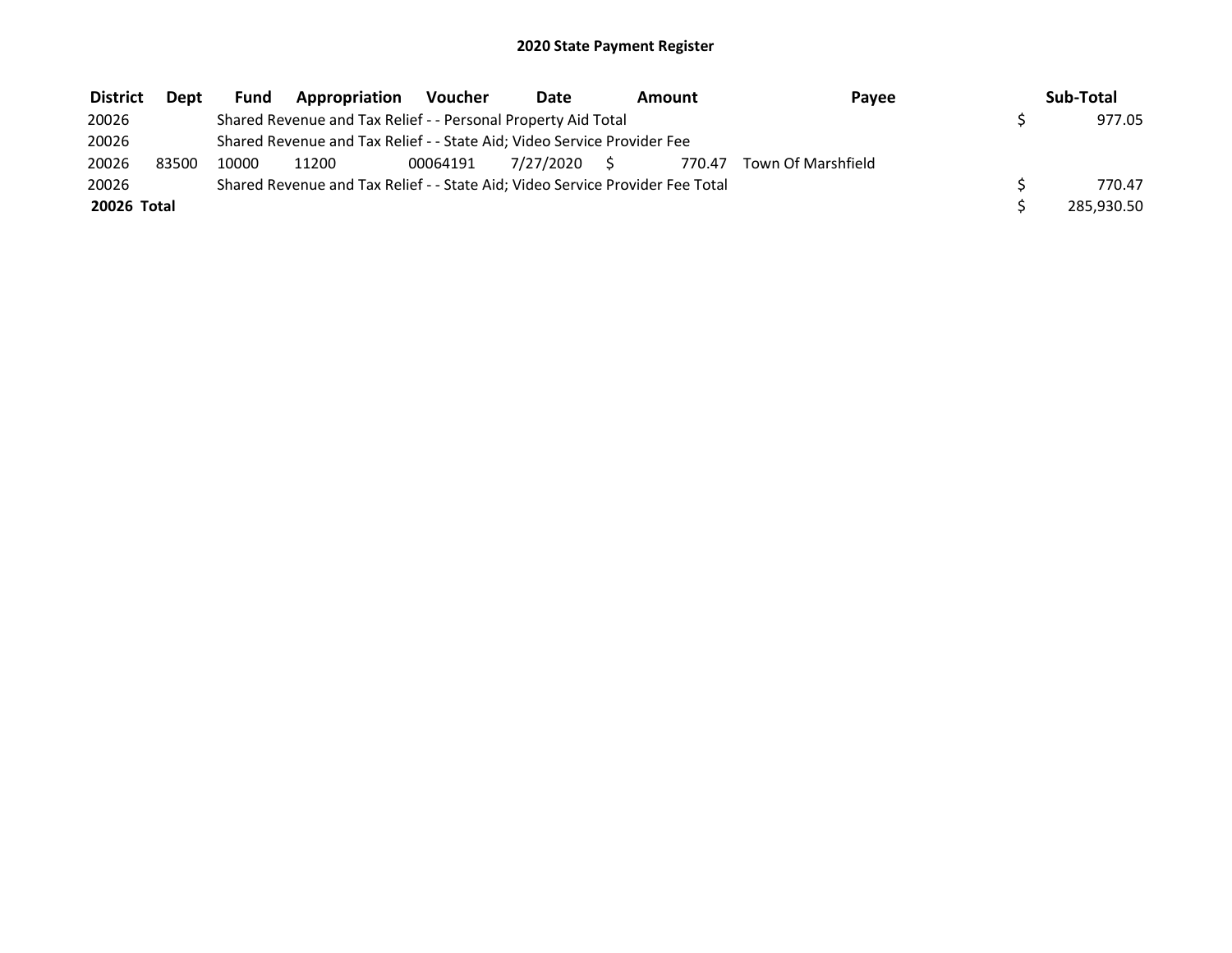| <b>District</b> | Dept  | <b>Fund</b> | Appropriation                                                      | Voucher  | <b>Date</b>   |      | <b>Amount</b> | Payee                     | Sub-Total        |
|-----------------|-------|-------------|--------------------------------------------------------------------|----------|---------------|------|---------------|---------------------------|------------------|
| 20028           |       |             | Dept of Safety & Prof Services - - Fire Dues Distribution          |          |               |      |               |                           |                  |
| 20028           | 16500 | 10000       | 22500                                                              | 00036080 | 7/20/2020     | \$   |               | 2,783.44 Town Of Metomen  |                  |
| 20028           |       |             | Dept of Safety & Prof Services - - Fire Dues Distribution Total    |          |               |      |               |                           | \$<br>2,783.44   |
| 20028           |       |             | Dept of Natural Resources - - Aids In Lieu Of Taxes - Gener        |          |               |      |               |                           |                  |
| 20028           | 37000 | 10000       | 50300                                                              | 00386787 | 1/31/2020     | - \$ |               | 4,866.06 Town Of Metomen  |                  |
| 20028           |       |             | Dept of Natural Resources - - Aids In Lieu Of Taxes - Gener Total  |          |               |      |               |                           | \$<br>4,866.06   |
| 20028           |       |             | Dept of Natural Resources - - Fin Asst For Responsible Units       |          |               |      |               |                           |                  |
| 20028           | 37000 | 27400       | 67000                                                              | 00413191 | 5/29/2020     | \$   |               | 679.77 Town Of Metomen    |                  |
| 20028           |       |             | Dept of Natural Resources - - Fin Asst For Responsible Units Total |          |               |      |               |                           | \$<br>679.77     |
| 20028           |       |             | WI Dept of Transportation - - Trns Aids To Mnc.-Sf                 |          |               |      |               |                           |                  |
| 20028           | 39500 | 21100       | 19100                                                              | 00476021 | 1/6/2020      | \$   | 31,056.39     | Town Of Metomen           |                  |
| 20028           | 39500 | 21100       | 19100                                                              | 00505876 | 4/6/2020      | \$   | 31,056.39     | Town Of Metomen           |                  |
| 20028           | 39500 | 21100       | 19100                                                              | 00542868 | 7/6/2020      | \$   | 31,056.39     | Town Of Metomen           |                  |
| 20028           | 39500 | 21100       | 19100                                                              | 00585694 | 10/5/2020     | \$   |               | 31,056.39 Town Of Metomen |                  |
| 20028           |       |             | WI Dept of Transportation - - Trns Aids To Mnc.-Sf Total           |          |               |      |               |                           | \$<br>124,225.56 |
| 20028           |       |             | Department of Administration - - Federal Aid                       |          |               |      |               |                           |                  |
| 20028           | 50500 | 10000       | 14200                                                              | 00134464 | 12/10/2020 \$ |      | 11,982.00     | Town Of Metomen           |                  |
| 20028           | 50500 | 10000       | 14200                                                              | 00136240 | 12/17/2020 \$ |      | 277.88        | Town Of Metomen           |                  |
| 20028           |       |             | Department of Administration - - Federal Aid Total                 |          |               |      |               |                           | \$<br>12,259.88  |
| 20028           |       |             | Shared Revenue and Tax Relief - - County And Municipal Aid         |          |               |      |               |                           |                  |
| 20028           | 83500 | 10000       | 10500                                                              | 00067981 | 7/27/2020     | S    |               | 1,333.63 Town Of Metomen  |                  |
| 20028           | 83500 | 10000       | 10500                                                              | 00071947 | 11/16/2020 \$ |      |               | 7,557.26 Town Of Metomen  |                  |
| 20028           |       |             | Shared Revenue and Tax Relief - - County And Municipal Aid Total   |          |               |      |               |                           | \$<br>8,890.89   |
| 20028           |       |             | Shared Revenue and Tax Relief - - Exempt Computer Aid              |          |               |      |               |                           |                  |
| 20028           | 83500 | 10000       | 10900                                                              | 00065146 | 7/27/2020     | \$   |               | 56.12 Town Of Metomen     |                  |
| 20028           |       |             | Shared Revenue and Tax Relief - - Exempt Computer Aid Total        |          |               |      |               |                           | \$<br>56.12      |
| 20028           |       |             | Shared Revenue and Tax Relief - - Utility Aid                      |          |               |      |               |                           |                  |
| 20028           | 83500 | 10000       | 11000                                                              | 00067981 | 7/27/2020     | \$   |               | 1,647.32 Town Of Metomen  |                  |
| 20028           | 83500 | 10000       | 11000                                                              | 00071947 | 11/16/2020    | \$   |               | 9,427.34 Town Of Metomen  |                  |
| 20028           |       |             | Shared Revenue and Tax Relief - - Utility Aid Total                |          |               |      |               |                           | \$<br>11,074.66  |
| 20028           |       |             | Shared Revenue and Tax Relief - - Personal Property Aid            |          |               |      |               |                           |                  |
| 20028           | 83500 | 10000       | 11100                                                              | 00060521 | 5/4/2020      | \$   |               | 3,408.01 Town Of Metomen  |                  |
| 20028           |       |             | Shared Revenue and Tax Relief - - Personal Property Aid Total      |          |               |      |               |                           | \$<br>3,408.01   |
| 20028 Total     |       |             |                                                                    |          |               |      |               |                           | \$<br>168,244.39 |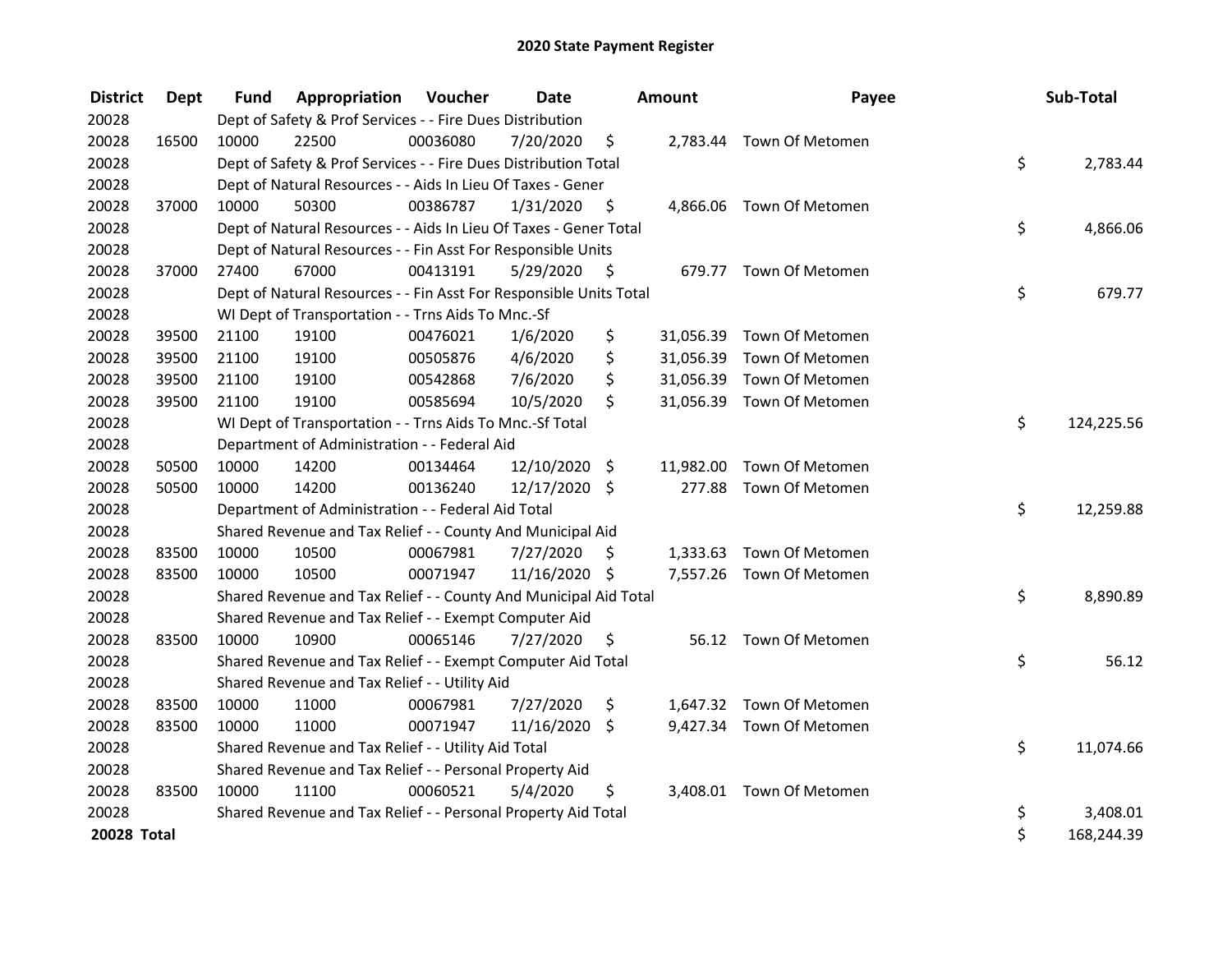| <b>District</b> | <b>Dept</b> | Fund  | Appropriation                                                      | Voucher  | <b>Date</b>   |      | Amount    | Payee                      | Sub-Total       |
|-----------------|-------------|-------|--------------------------------------------------------------------|----------|---------------|------|-----------|----------------------------|-----------------|
| 20030           |             |       | Dept of Safety & Prof Services - - Fire Dues Distribution          |          |               |      |           |                            |                 |
| 20030           | 16500       | 10000 | 22500                                                              | 00036081 | 7/20/2020     | \$   |           | 2,556.13 Town Of Oakfield  |                 |
| 20030           |             |       | Dept of Safety & Prof Services - - Fire Dues Distribution Total    |          |               |      |           |                            | \$<br>2,556.13  |
| 20030           |             |       | Dept of Natural Resources - - Aids In Lieu Of Taxes - Gener        |          |               |      |           |                            |                 |
| 20030           | 37000       | 10000 | 50300                                                              | 00386811 | 1/31/2020     | \$   |           | 1,500.43 Town Of Oakfield  |                 |
| 20030           | 37000       | 10000 | 50300                                                              | 00386812 | 1/31/2020     | \$   | 50,159.33 | Town Of Oakfield           |                 |
| 20030           | 37000       | 10000 | 50300                                                              | 00404902 | 4/21/2020     | \$   |           | 183.41 Town Of Oakfield    |                 |
| 20030           |             |       | Dept of Natural Resources - - Aids In Lieu Of Taxes - Gener Total  |          |               |      |           |                            | \$<br>51,843.17 |
| 20030           |             |       | Dept of Natural Resources - - Resaids - Cnty Forst, Cl & Mfl       |          |               |      |           |                            |                 |
| 20030           | 37000       | 21200 | 57100                                                              | 00417073 | 6/18/2020     | - \$ |           | 59.20 Town Of Oakfield     |                 |
| 20030           |             |       | Dept of Natural Resources - - Resaids - Cnty Forst, Cl & Mfl Total |          |               |      |           |                            | \$<br>59.20     |
| 20030           |             |       | Dept of Natural Resources - - Fin Asst For Responsible Units       |          |               |      |           |                            |                 |
| 20030           | 37000       | 27400 | 67000                                                              | 00413086 | 5/29/2020     | -\$  |           | 2,419.21 Town Of Oakfield  |                 |
| 20030           |             |       | Dept of Natural Resources - - Fin Asst For Responsible Units Total |          |               |      |           |                            | \$<br>2,419.21  |
| 20030           |             |       | WI Dept of Transportation - - Trns Aids To Mnc.-Sf                 |          |               |      |           |                            |                 |
| 20030           | 39500       | 21100 | 19100                                                              | 00476022 | 1/6/2020      | \$   |           | 23,592.87 Town Of Oakfield |                 |
| 20030           | 39500       | 21100 | 19100                                                              | 00505877 | 4/6/2020      | \$   |           | 23,592.87 Town Of Oakfield |                 |
| 20030           | 39500       | 21100 | 19100                                                              | 00542869 | 7/6/2020      | \$   |           | 23,592.87 Town Of Oakfield |                 |
| 20030           | 39500       | 21100 | 19100                                                              | 00585695 | 10/5/2020     | \$   |           | 23,592.87 Town Of Oakfield |                 |
| 20030           |             |       | WI Dept of Transportation - - Trns Aids To Mnc.-Sf Total           |          |               |      |           |                            | \$<br>94,371.48 |
| 20030           |             |       | Department of Justice - - Law Enforcement Train, Local             |          |               |      |           |                            |                 |
| 20030           | 45500       | 10000 | 23100                                                              | 00091804 | 12/9/2020     | \$   |           | 320.00 Town Of Oakfield    |                 |
| 20030           |             |       | Department of Justice - - Law Enforcement Train, Local Total       |          |               |      |           |                            | \$<br>320.00    |
| 20030           |             |       | Department of Administration - - Federal Aid                       |          |               |      |           |                            |                 |
| 20030           | 50500       | 10000 | 14200                                                              | 00134465 | 12/10/2020 \$ |      |           | 681.34 Town Of Oakfield    |                 |
| 20030           |             |       | Department of Administration - - Federal Aid Total                 |          |               |      |           |                            | \$<br>681.34    |
| 20030           |             |       | Shared Revenue and Tax Relief - - County And Municipal Aid         |          |               |      |           |                            |                 |
| 20030           | 83500       | 10000 | 10500                                                              | 00067982 | 7/27/2020     | \$   |           | 4,097.00 Town Of Oakfield  |                 |
| 20030           | 83500       | 10000 | 10500                                                              | 00071948 | 11/16/2020 \$ |      |           | 23,216.34 Town Of Oakfield |                 |
| 20030           |             |       | Shared Revenue and Tax Relief - - County And Municipal Aid Total   |          |               |      |           |                            | \$<br>27,313.34 |
| 20030           |             |       | Shared Revenue and Tax Relief - - Exempt Computer Aid              |          |               |      |           |                            |                 |
| 20030           | 83500       | 10000 | 10900                                                              | 00065147 | 7/27/2020     | \$   |           | 47.81 Town Of Oakfield     |                 |
| 20030           |             |       | Shared Revenue and Tax Relief - - Exempt Computer Aid Total        |          |               |      |           |                            | \$<br>47.81     |
| 20030           |             |       | Shared Revenue and Tax Relief - - Utility Aid                      |          |               |      |           |                            |                 |
| 20030           | 83500       | 10000 | 11000                                                              | 00067982 | 7/27/2020     | \$   |           | 6,839.94 Town Of Oakfield  |                 |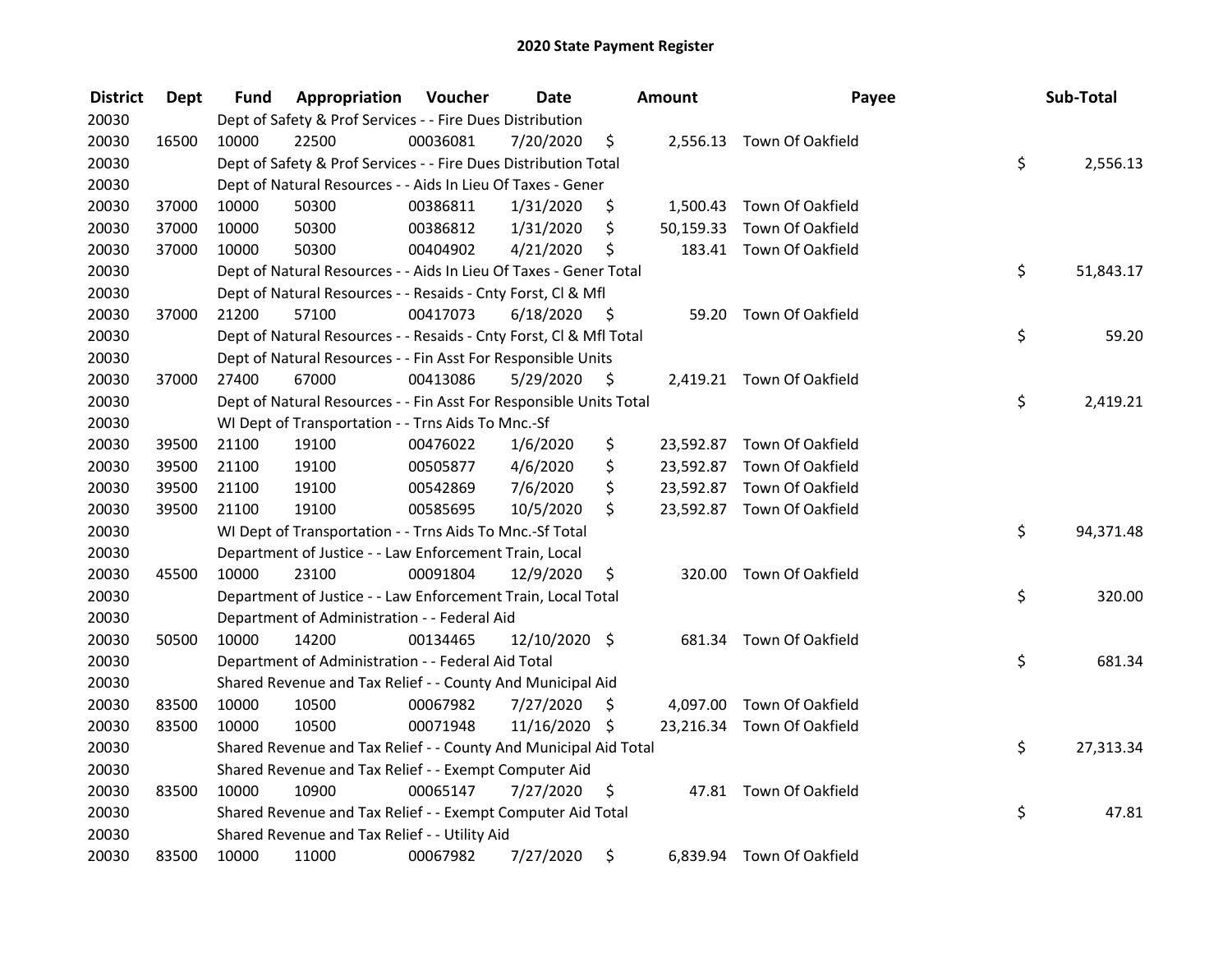| <b>District</b> | <b>Dept</b> | <b>Fund</b> | Appropriation                                                 | <b>Voucher</b> | <b>Date</b> | Amount    | Pavee            | Sub-Total  |
|-----------------|-------------|-------------|---------------------------------------------------------------|----------------|-------------|-----------|------------------|------------|
| 20030           | 83500       | 10000       | 11000                                                         | 00071948       | 11/16/2020  | 38.763.24 | Town Of Oakfield |            |
| 20030           |             |             | Shared Revenue and Tax Relief - - Utility Aid Total           |                |             |           |                  | 45,603.18  |
| 20030           |             |             | Shared Revenue and Tax Relief - - Personal Property Aid       |                |             |           |                  |            |
| 20030           | 83500       | 10000       | 11100                                                         | 00060522       | 5/4/2020    | 441.57    | Town Of Oakfield |            |
| 20030           |             |             | Shared Revenue and Tax Relief - - Personal Property Aid Total |                |             |           |                  | 441.57     |
| 20030 Total     |             |             |                                                               |                |             |           |                  | 225,656.43 |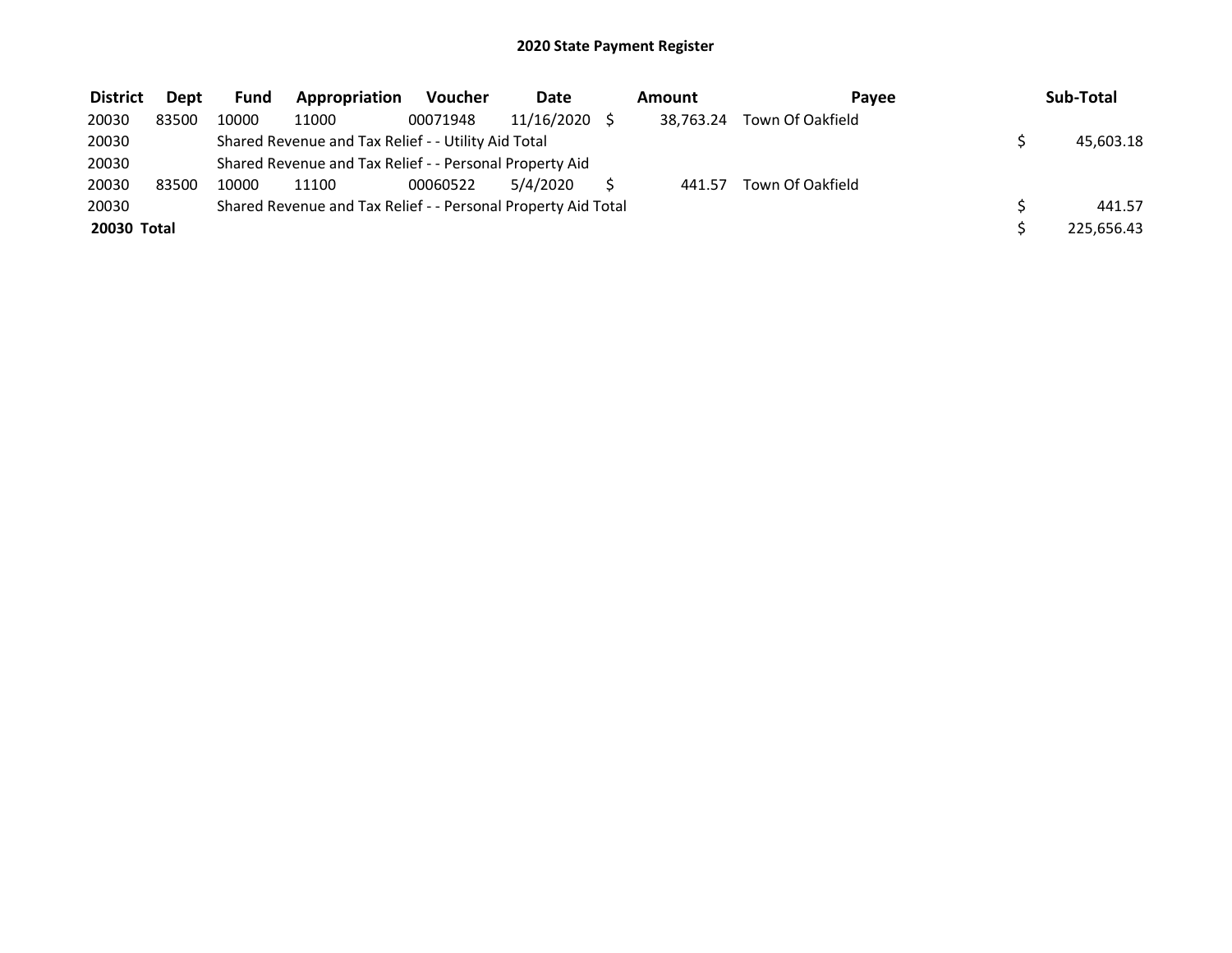| <b>District</b> | Dept  | Fund  | <b>Appropriation Voucher</b>                                       |          | <b>Date</b> |      | Amount | Payee                     | Sub-Total        |
|-----------------|-------|-------|--------------------------------------------------------------------|----------|-------------|------|--------|---------------------------|------------------|
| 20032           |       |       | Dept of Safety & Prof Services - - Fire Dues Distribution          |          |             |      |        |                           |                  |
| 20032           | 16500 | 10000 | 22500                                                              | 00036082 | 7/20/2020   | \$   |        | 8,283.22 Town Of Osceola  |                  |
| 20032           |       |       | Dept of Safety & Prof Services - - Fire Dues Distribution Total    |          |             |      |        |                           | \$<br>8,283.22   |
| 20032           |       |       | Dept of Natural Resources - - Aids In Lieu Of Taxes - Gener        |          |             |      |        |                           |                  |
| 20032           | 37000 | 10000 | 50300                                                              | 00386792 | 1/31/2020   | \$   |        | 908.25 Town Of Osceola    |                  |
| 20032           |       |       | Dept of Natural Resources - - Aids In Lieu Of Taxes - Gener Total  |          |             |      |        |                           | \$<br>908.25     |
| 20032           |       |       | Dept of Natural Resources - - Taxes & Assessmts-Conserv Fund       |          |             |      |        |                           |                  |
| 20032           | 37000 | 21200 | 16900                                                              | 00383468 | 1/27/2020   | - \$ |        | 7.00 Town Of Osceola      |                  |
| 20032           |       |       | Dept of Natural Resources - - Taxes & Assessmts-Conserv Fund Total |          |             |      |        |                           | \$<br>7.00       |
| 20032           |       |       | Dept of Natural Resources - - GPO -Federal Funds                   |          |             |      |        |                           |                  |
| 20032           | 37000 | 21200 | 38100                                                              | 00395107 | 3/12/2020   | \$   |        | 1,763.18 Town Of Osceola  |                  |
| 20032           |       |       | Dept of Natural Resources - - GPO -Federal Funds Total             |          |             |      |        |                           | \$<br>1,763.18   |
| 20032           |       |       | Dept of Natural Resources - - Enf A - Boating Enforcement          |          |             |      |        |                           |                  |
| 20032           | 37000 | 21200 | 55000                                                              | 00395107 | 3/12/2020   | \$   |        | 3,612.37 Town Of Osceola  |                  |
| 20032           |       |       | Dept of Natural Resources - - Enf A - Boating Enforcement Total    |          |             |      |        |                           | \$<br>3,612.37   |
| 20032           |       |       | Dept of Natural Resources - - Resaids - Cnty Forst, CI & Mfl       |          |             |      |        |                           |                  |
| 20032           | 37000 | 21200 | 57100                                                              | 00417074 | 6/18/2020   | - \$ | 94.40  | Town Of Osceola           |                  |
| 20032           |       |       | Dept of Natural Resources - - Resaids - Cnty Forst, Cl & Mfl Total |          |             |      |        |                           | \$<br>94.40      |
| 20032           |       |       | Dept of Natural Resources - - Aids In Lieu Of Taxes - Sum S        |          |             |      |        |                           |                  |
| 20032           | 37000 | 21200 | 57900                                                              | 00404348 | 4/21/2020   | - \$ |        | 3,103.56 Town Of Osceola  |                  |
| 20032           |       |       | Dept of Natural Resources - - Aids In Lieu Of Taxes - Sum S Total  |          |             |      |        |                           | \$<br>3,103.56   |
| 20032           |       |       | Dept of Natural Resources - - Fin Asst For Responsible Units       |          |             |      |        |                           |                  |
| 20032           | 37000 | 27400 | 67000                                                              | 00412611 | 5/29/2020   | - \$ |        | 1,689.92 Town Of Osceola  |                  |
| 20032           |       |       | Dept of Natural Resources - - Fin Asst For Responsible Units Total |          |             |      |        |                           | \$<br>1,689.92   |
| 20032           |       |       | WI Dept of Transportation - - Trns Aids To Mnc.-Sf                 |          |             |      |        |                           |                  |
| 20032           | 39500 | 21100 | 19100                                                              | 00476023 | 1/6/2020    | \$   |        | 27,942.21 Town Of Osceola |                  |
| 20032           | 39500 | 21100 | 19100                                                              | 00505878 | 4/6/2020    | \$   |        | 27,942.21 Town Of Osceola |                  |
| 20032           | 39500 | 21100 | 19100                                                              | 00542870 | 7/6/2020    | \$   |        | 27,942.21 Town Of Osceola |                  |
| 20032           | 39500 | 21100 | 19100                                                              | 00585696 | 10/5/2020   | \$   |        | 27,942.21 Town Of Osceola |                  |
| 20032           |       |       | WI Dept of Transportation - - Trns Aids To Mnc.-Sf Total           |          |             |      |        |                           | \$<br>111,768.84 |
| 20032           |       |       | Department of Justice - - Law Enforcement Train, Local             |          |             |      |        |                           |                  |
| 20032           | 45500 | 10000 | 23100                                                              | 00091611 | 12/7/2020   | \$   |        | 480.00 Town Of Osceola    |                  |
| 20032           |       |       | Department of Justice - - Law Enforcement Train, Local Total       |          |             |      |        |                           | \$<br>480.00     |
| 20032           |       |       | Department of Military Affairs - - Federal Aid, Local Assistance   |          |             |      |        |                           |                  |
| 20032           | 46500 | 10000 | 34200                                                              | 00071704 | 1/10/2020   | \$   |        | 13,272.30 Town Of Osceola |                  |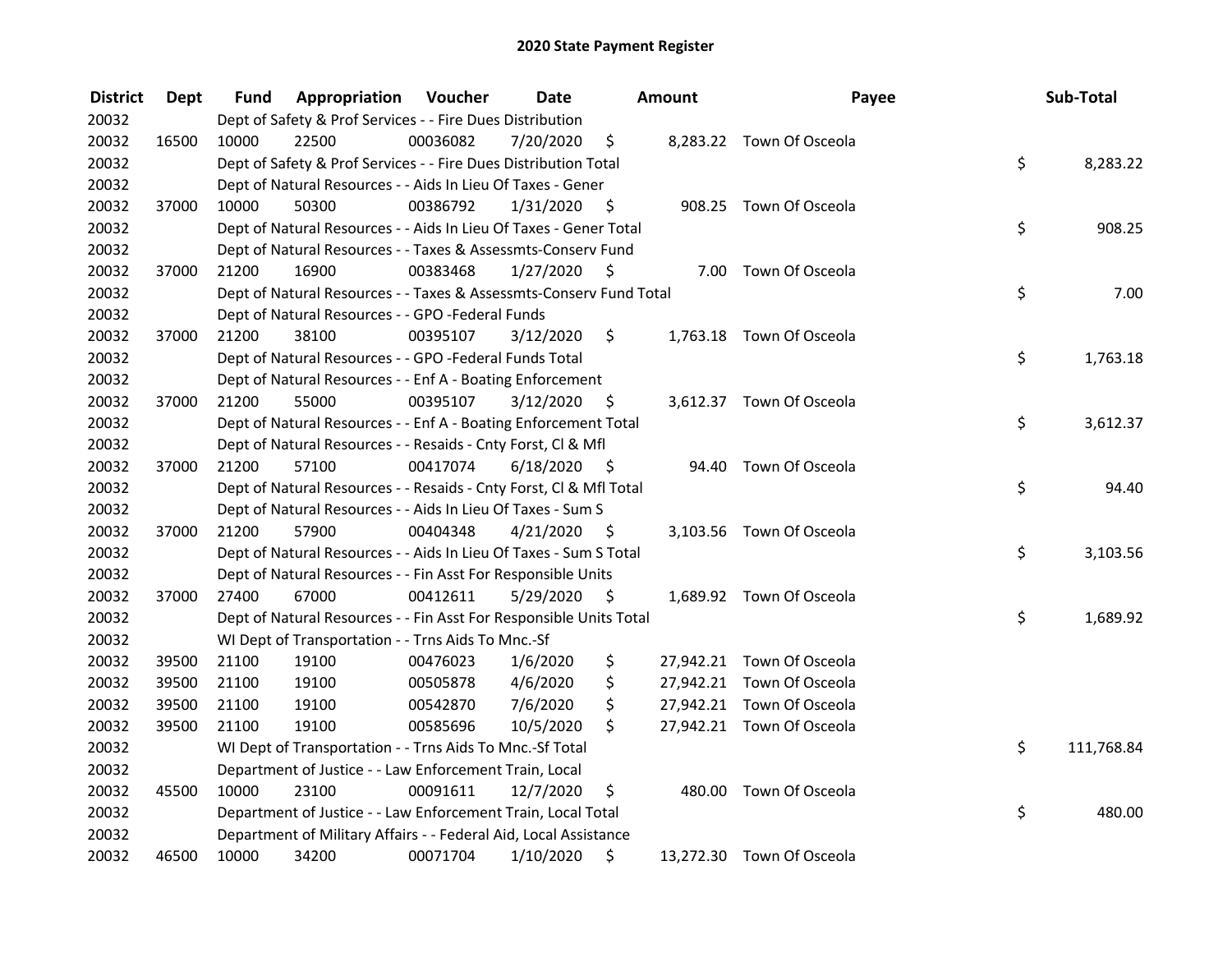| <b>District</b> | <b>Dept</b> | <b>Fund</b> | Appropriation                                                          | Voucher  | <b>Date</b>   |      | Amount   | Payee                     | Sub-Total        |
|-----------------|-------------|-------------|------------------------------------------------------------------------|----------|---------------|------|----------|---------------------------|------------------|
| 20032           | 46500       | 10000       | 34200                                                                  | 00072832 | 1/27/2020     | \$   |          | 39,816.91 Town Of Osceola |                  |
| 20032           |             |             | Department of Military Affairs - - Federal Aid, Local Assistance Total |          |               |      |          |                           | \$<br>53,089.21  |
| 20032           |             |             | Department of Military Affairs - - Major Disaster Assist; Pif          |          |               |      |          |                           |                  |
| 20032           | 46500       | 27200       | 36500                                                                  | 00080907 | 7/23/2020     | \$   |          | 26,851.10 Town Of Osceola |                  |
| 20032           |             |             | Department of Military Affairs - - Major Disaster Assist; Pif Total    |          |               |      |          |                           | \$<br>26,851.10  |
| 20032           |             |             | Department of Administration - - Federal Aid                           |          |               |      |          |                           |                  |
| 20032           | 50500       | 10000       | 14200                                                                  | 00134466 | 12/10/2020 \$ |      |          | 9,833.64 Town Of Osceola  |                  |
| 20032           |             |             | Department of Administration - - Federal Aid Total                     |          |               |      |          |                           | \$<br>9,833.64   |
| 20032           |             |             | Elections Commission - - 2018 Hava Election Security                   |          |               |      |          |                           |                  |
| 20032           | 51000       | 22000       | 18200                                                                  | 00004638 | 9/18/2020     | \$   |          | 1,499.10 Town Of Osceola  |                  |
| 20032           |             |             | Elections Commission - - 2018 Hava Election Security Total             |          |               |      |          |                           | \$<br>1,499.10   |
| 20032           |             |             | Shared Revenue and Tax Relief - - County And Municipal Aid             |          |               |      |          |                           |                  |
| 20032           | 83500       | 10000       | 10500                                                                  | 00067983 | 7/27/2020     | -\$  | 3,297.35 | Town Of Osceola           |                  |
| 20032           | 83500       | 10000       | 10500                                                                  | 00071949 | 11/16/2020 \$ |      |          | 18,684.95 Town Of Osceola |                  |
| 20032           |             |             | Shared Revenue and Tax Relief - - County And Municipal Aid Total       |          |               |      |          |                           | \$<br>21,982.30  |
| 20032           |             |             | Shared Revenue and Tax Relief - - Exempt Computer Aid                  |          |               |      |          |                           |                  |
| 20032           | 83500       | 10000       | 10900                                                                  | 00065148 | 7/27/2020     | - \$ | 49.89    | Town Of Osceola           |                  |
| 20032           |             |             | Shared Revenue and Tax Relief - - Exempt Computer Aid Total            |          |               |      |          |                           | \$<br>49.89      |
| 20032           |             |             | Shared Revenue and Tax Relief - - Utility Aid                          |          |               |      |          |                           |                  |
| 20032           | 83500       | 10000       | 11000                                                                  | 00067983 | 7/27/2020     | S.   | 11.58    | Town Of Osceola           |                  |
| 20032           | 83500       | 10000       | 11000                                                                  | 00071949 | 11/16/2020 \$ |      | 97.14    | Town Of Osceola           |                  |
| 20032           |             |             | Shared Revenue and Tax Relief - - Utility Aid Total                    |          |               |      |          |                           | \$<br>108.72     |
| 20032           |             |             | Shared Revenue and Tax Relief - - Personal Property Aid                |          |               |      |          |                           |                  |
| 20032           | 83500       | 10000       | 11100                                                                  | 00060523 | 5/4/2020      | \$   | 305.27   | Town Of Osceola           |                  |
| 20032           |             |             | Shared Revenue and Tax Relief - - Personal Property Aid Total          |          |               |      |          |                           | \$<br>305.27     |
| 20032           |             |             | Shared Revenue and Tax Relief - - Payments For Municipal Svcs          |          |               |      |          |                           |                  |
| 20032           | 83500       | 10000       | 50100                                                                  | 00054719 | 2/3/2020      | \$   |          | 453.47 Town Of Osceola    |                  |
| 20032           |             |             | Shared Revenue and Tax Relief - - Payments For Municipal Svcs Total    |          |               |      |          |                           | \$<br>453.47     |
| 20032 Total     |             |             |                                                                        |          |               |      |          |                           | \$<br>245,883.44 |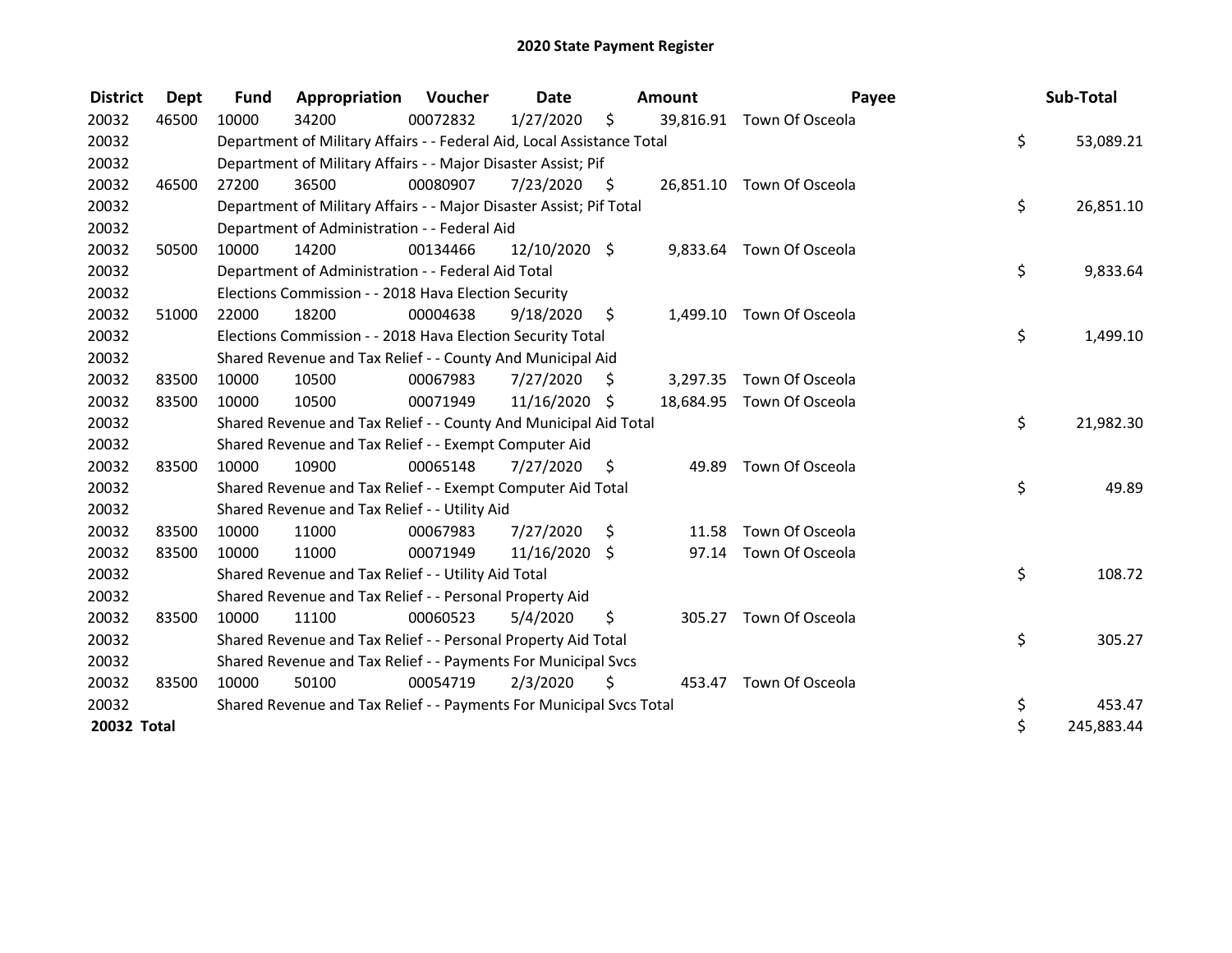| <b>District</b> | Dept  | Fund  | Appropriation                                                      | Voucher  | <b>Date</b>   |      | Amount   |                         | Payee | Sub-Total  |
|-----------------|-------|-------|--------------------------------------------------------------------|----------|---------------|------|----------|-------------------------|-------|------------|
| 20034           |       |       | Dept of Safety & Prof Services - - Fire Dues Distribution          |          |               |      |          |                         |       |            |
| 20034           | 16500 | 10000 | 22500                                                              | 00036083 | 7/20/2020     | \$   |          | 4,860.19 Town of Ripon  |       |            |
| 20034           |       |       | Dept of Safety & Prof Services - - Fire Dues Distribution Total    |          |               |      |          |                         | \$    | 4,860.19   |
| 20034           |       |       | Dept of Natural Resources - - Aids In Lieu Of Taxes - Gener        |          |               |      |          |                         |       |            |
| 20034           | 37000 | 10000 | 50300                                                              | 00386815 | 1/31/2020     | \$   |          | 2,015.71 Town of Ripon  |       |            |
| 20034           |       |       | Dept of Natural Resources - - Aids In Lieu Of Taxes - Gener Total  |          |               |      |          |                         | \$    | 2,015.71   |
| 20034           |       |       | Dept of Natural Resources - - Aids In Lieu Of Taxes - Sum S        |          |               |      |          |                         |       |            |
| 20034           | 37000 | 21200 | 57900                                                              | 00404960 | 4/21/2020     | - \$ |          | 14.87 Town of Ripon     |       |            |
| 20034           |       |       | Dept of Natural Resources - - Aids In Lieu Of Taxes - Sum S Total  |          |               |      |          |                         | \$    | 14.87      |
| 20034           |       |       | Dept of Natural Resources - - Fin Asst For Responsible Units       |          |               |      |          |                         |       |            |
| 20034           | 37000 | 27400 | 67000                                                              | 00413486 | 5/29/2020     | \$   |          | 2,950.43 Town of Ripon  |       |            |
| 20034           |       |       | Dept of Natural Resources - - Fin Asst For Responsible Units Total |          |               |      |          |                         | \$    | 2,950.43   |
| 20034           |       |       | WI Dept of Transportation - - Hwy Sfty Loc Aid Ffd                 |          |               |      |          |                         |       |            |
| 20034           | 39500 | 21100 | 18500                                                              | 00550239 | 7/13/2020     | \$   | 3,941.60 | Town of Ripon           |       |            |
| 20034           | 39500 | 21100 | 18500                                                              | 00597112 | 10/9/2020     | \$   | 1,162.99 | Town of Ripon           |       |            |
| 20034           | 39500 | 21100 | 18500                                                              | 00604660 | 10/23/2020    | \$   |          | 2,744.95 Town of Ripon  |       |            |
| 20034           |       |       | WI Dept of Transportation - - Hwy Sfty Loc Aid Ffd Total           |          |               |      |          |                         | \$    | 7,849.54   |
| 20034           |       |       | WI Dept of Transportation - - Trns Aids To Mnc.-Sf                 |          |               |      |          |                         |       |            |
| 20034           | 39500 | 21100 | 19100                                                              | 00476024 | 1/6/2020      | \$   |          | 27,961.92 Town of Ripon |       |            |
| 20034           | 39500 | 21100 | 19100                                                              | 00505879 | 4/6/2020      | \$   |          | 27,961.92 Town of Ripon |       |            |
| 20034           | 39500 | 21100 | 19100                                                              | 00542871 | 7/6/2020      | \$   |          | 27,961.92 Town of Ripon |       |            |
| 20034           | 39500 | 21100 | 19100                                                              | 00585697 | 10/5/2020     | \$   |          | 27,961.92 Town of Ripon |       |            |
| 20034           |       |       | WI Dept of Transportation - - Trns Aids To Mnc.-Sf Total           |          |               |      |          |                         | \$    | 111,847.68 |
| 20034           |       |       | Department of Justice - - Law Enforcement Train, Local             |          |               |      |          |                         |       |            |
| 20034           | 45500 | 10000 | 23100                                                              | 00091648 | 12/8/2020     | \$   |          | 480.00 Town of Ripon    |       |            |
| 20034           |       |       | Department of Justice - - Law Enforcement Train, Local Total       |          |               |      |          |                         | \$    | 480.00     |
| 20034           |       |       | Department of Administration - - Federal Aid                       |          |               |      |          |                         |       |            |
| 20034           | 50500 | 10000 | 14200                                                              | 00134467 | 12/10/2020 \$ |      |          | 4,268.19 Town of Ripon  |       |            |
| 20034           |       |       | Department of Administration - - Federal Aid Total                 |          |               |      |          |                         | \$    | 4,268.19   |
| 20034           |       |       | Elections Commission - - 2018 Hava Election Security               |          |               |      |          |                         |       |            |
| 20034           | 51000 | 22000 | 18200                                                              | 00004522 | 9/9/2020      | \$   |          | 1,172.40 Town of Ripon  |       |            |
| 20034           |       |       | Elections Commission - - 2018 Hava Election Security Total         |          |               |      |          |                         | \$    | 1,172.40   |
| 20034           |       |       | Shared Revenue and Tax Relief - - County And Municipal Aid         |          |               |      |          |                         |       |            |
| 20034           | 83500 | 10000 | 10500                                                              | 00067984 | 7/27/2020     | \$   |          | 4,875.48 Town of Ripon  |       |            |
| 20034           | 83500 | 10000 | 10500                                                              | 00071950 | 11/16/2020    | \$   |          | 27,627.74 Town of Ripon |       |            |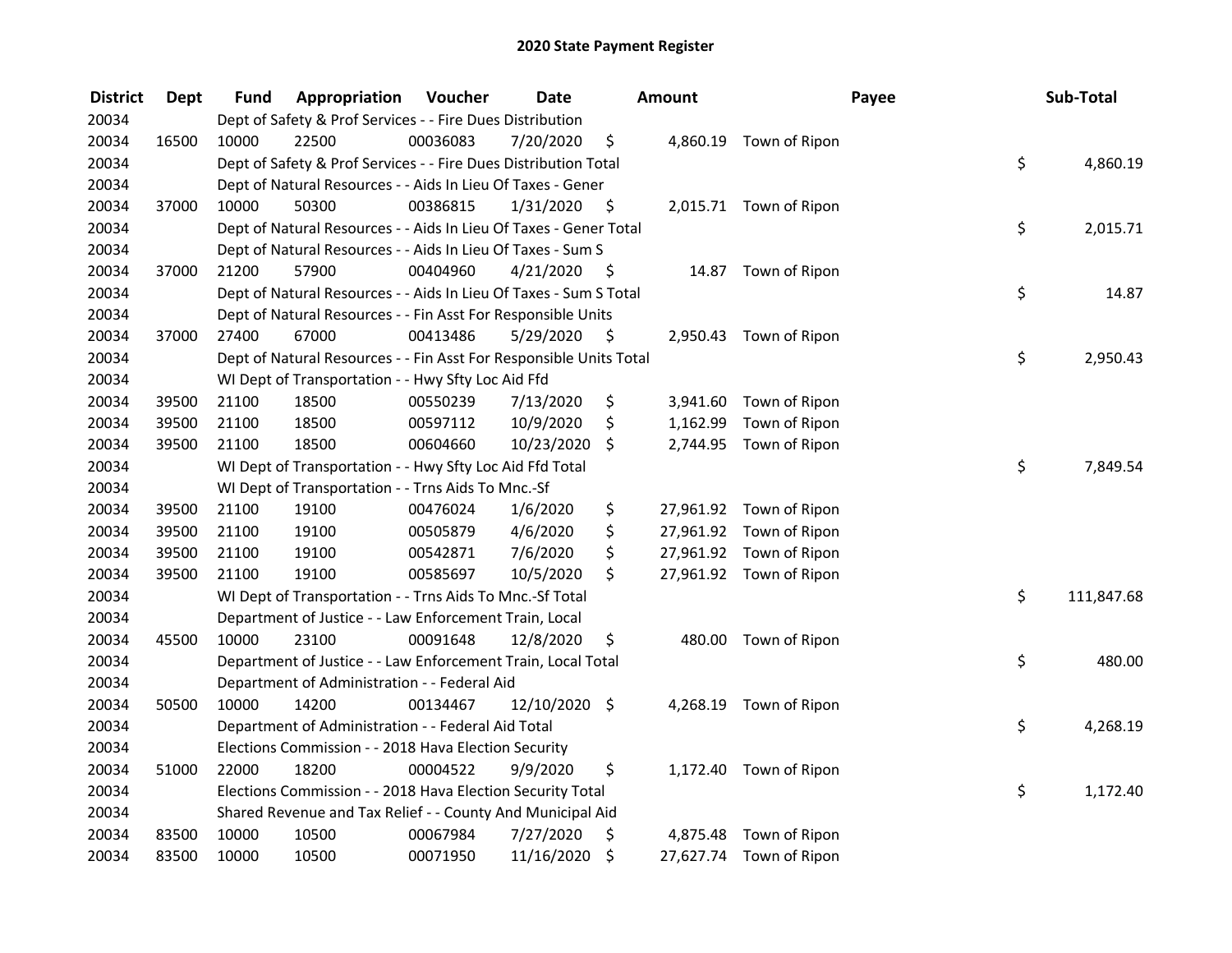| <b>District</b> | Dept  | <b>Fund</b> | Appropriation                                                                 | <b>Voucher</b> | Date      |     | <b>Amount</b> |               | Payee | Sub-Total  |
|-----------------|-------|-------------|-------------------------------------------------------------------------------|----------------|-----------|-----|---------------|---------------|-------|------------|
| 20034           |       |             | Shared Revenue and Tax Relief - - County And Municipal Aid Total              |                |           |     |               |               | \$    | 32,503.22  |
| 20034           |       |             | Shared Revenue and Tax Relief - - Exempt Computer Aid                         |                |           |     |               |               |       |            |
| 20034           | 83500 | 10000       | 10900                                                                         | 00065149       | 7/27/2020 | - S | 697.34        | Town of Ripon |       |            |
| 20034           |       |             | Shared Revenue and Tax Relief - - Exempt Computer Aid Total                   |                |           |     |               |               | \$    | 697.34     |
| 20034           |       |             | Shared Revenue and Tax Relief - - Utility Aid                                 |                |           |     |               |               |       |            |
| 20034           | 83500 | 10000       | 11000                                                                         | 00067984       | 7/27/2020 | - S | 0.01          | Town of Ripon |       |            |
| 20034           |       |             | Shared Revenue and Tax Relief - - Utility Aid Total                           |                |           |     |               |               | \$    | 0.01       |
| 20034           |       |             | Shared Revenue and Tax Relief - - Personal Property Aid                       |                |           |     |               |               |       |            |
| 20034           | 83500 | 10000       | 11100                                                                         | 00060524       | 5/4/2020  | S.  | 1,231.22      | Town of Ripon |       |            |
| 20034           |       |             | Shared Revenue and Tax Relief - - Personal Property Aid Total                 |                |           |     |               |               | \$    | 1,231.22   |
| 20034           |       |             | Shared Revenue and Tax Relief - - State Aid; Video Service Provider Fee       |                |           |     |               |               |       |            |
| 20034           | 83500 | 10000       | 11200                                                                         | 00064192       | 7/27/2020 | S.  | 966.27        | Town of Ripon |       |            |
| 20034           |       |             | Shared Revenue and Tax Relief - - State Aid; Video Service Provider Fee Total |                |           |     |               |               |       | 966.27     |
| 20034 Total     |       |             |                                                                               |                |           |     |               |               | Ś.    | 170,857.07 |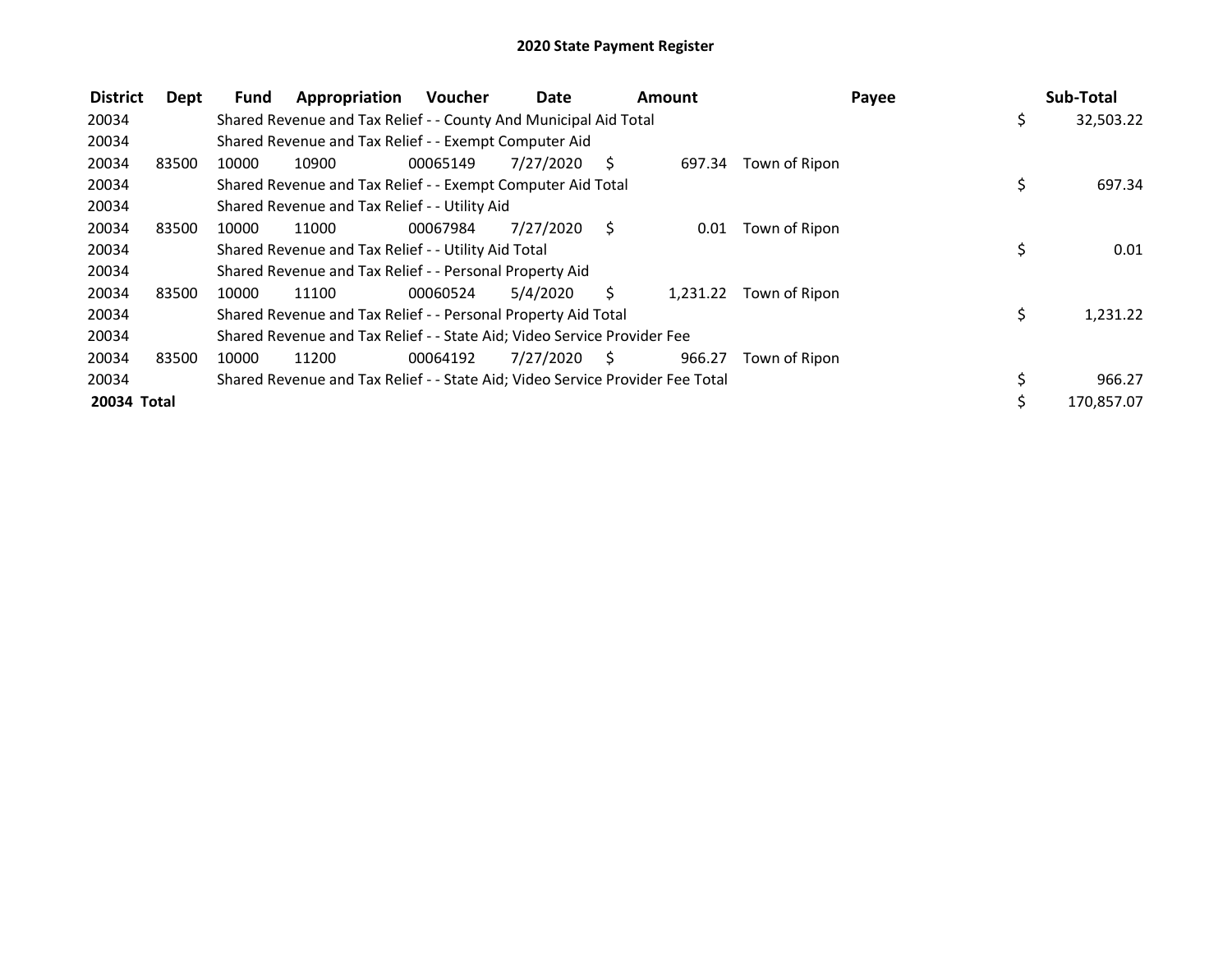| <b>District</b> | <b>Dept</b> | <b>Fund</b> | Appropriation                                                      | Voucher  | <b>Date</b>   |      | <b>Amount</b> | Payee                       | Sub-Total        |
|-----------------|-------------|-------------|--------------------------------------------------------------------|----------|---------------|------|---------------|-----------------------------|------------------|
| 20036           |             |             | Dept of Safety & Prof Services - - Fire Dues Distribution          |          |               |      |               |                             |                  |
| 20036           | 16500       | 10000       | 22500                                                              | 00036084 | 7/20/2020     | \$   |               | 3,135.19 Town Of Rosendale  |                  |
| 20036           |             |             | Dept of Safety & Prof Services - - Fire Dues Distribution Total    |          |               |      |               |                             | \$<br>3,135.19   |
| 20036           |             |             | Dept of Natural Resources - - Aids In Lieu Of Taxes - Gener        |          |               |      |               |                             |                  |
| 20036           | 37000       | 10000       | 50300                                                              | 00386776 | 1/31/2020     | \$.  |               | 105.12 Town Of Rosendale    |                  |
| 20036           | 37000       | 10000       | 50300                                                              | 00386777 | 1/31/2020     | \$   |               | 14,427.18 Town Of Rosendale |                  |
| 20036           |             |             | Dept of Natural Resources - - Aids In Lieu Of Taxes - Gener Total  |          |               |      |               |                             | \$<br>14,532.30  |
| 20036           |             |             | Dept of Natural Resources - - Resaids - Cnty Forst, Cl & Mfl       |          |               |      |               |                             |                  |
| 20036           | 37000       | 21200       | 57100                                                              | 00417075 | 6/18/2020     | - \$ |               | 29.14 Town Of Rosendale     |                  |
| 20036           |             |             | Dept of Natural Resources - - Resaids - Cnty Forst, Cl & Mfl Total |          |               |      |               |                             | \$<br>29.14      |
| 20036           |             |             | Dept of Natural Resources - - Fin Asst For Responsible Units       |          |               |      |               |                             |                  |
| 20036           | 37000       | 27400       | 67000                                                              | 00412546 | 5/29/2020     | - \$ |               | 2,532.91 Town Of Rosendale  |                  |
| 20036           |             |             | Dept of Natural Resources - - Fin Asst For Responsible Units Total |          |               |      |               |                             | \$<br>2,532.91   |
| 20036           |             |             | WI Dept of Transportation - - Trns Aids To Mnc.-Sf                 |          |               |      |               |                             |                  |
| 20036           | 39500       | 21100       | 19100                                                              | 00476025 | 1/6/2020      | \$   | 27,889.65     | Town Of Rosendale           |                  |
| 20036           | 39500       | 21100       | 19100                                                              | 00505880 | 4/6/2020      | \$   | 27,889.65     | Town Of Rosendale           |                  |
| 20036           | 39500       | 21100       | 19100                                                              | 00542872 | 7/6/2020      | \$   |               | 27,889.65 Town Of Rosendale |                  |
| 20036           | 39500       | 21100       | 19100                                                              | 00585698 | 10/5/2020     | \$   |               | 27,889.65 Town Of Rosendale |                  |
| 20036           |             |             | WI Dept of Transportation - - Trns Aids To Mnc.-Sf Total           |          |               |      |               |                             | \$<br>111,558.60 |
| 20036           |             |             | Elections Commission - - 2018 Hava Election Security               |          |               |      |               |                             |                  |
| 20036           | 51000       | 22000       | 18200                                                              | 00004267 | 8/19/2020     | \$   |               | 680.70 Town Of Rosendale    |                  |
| 20036           |             |             | Elections Commission - - 2018 Hava Election Security Total         |          |               |      |               |                             | \$<br>680.70     |
| 20036           |             |             | Shared Revenue and Tax Relief - - County And Municipal Aid         |          |               |      |               |                             |                  |
| 20036           | 83500       | 10000       | 10500                                                              | 00067985 | 7/27/2020     | \$   |               | 1,662.85 Town Of Rosendale  |                  |
| 20036           | 83500       | 10000       | 10500                                                              | 00071951 | 11/16/2020 \$ |      |               | 9,422.83 Town Of Rosendale  |                  |
| 20036           |             |             | Shared Revenue and Tax Relief - - County And Municipal Aid Total   |          |               |      |               |                             | \$<br>11,085.68  |
| 20036           |             |             | Shared Revenue and Tax Relief - - Exempt Computer Aid              |          |               |      |               |                             |                  |
| 20036           | 83500       | 10000       | 10900                                                              | 00065150 | 7/27/2020     | \$   |               | 3.11 Town Of Rosendale      |                  |
| 20036           |             |             | Shared Revenue and Tax Relief - - Exempt Computer Aid Total        |          |               |      |               |                             | \$<br>3.11       |
| 20036           |             |             | Shared Revenue and Tax Relief - - Personal Property Aid            |          |               |      |               |                             |                  |
| 20036           | 83500       | 10000       | 11100                                                              | 00060525 | 5/4/2020      | \$   |               | 1,218.94 Town Of Rosendale  |                  |
| 20036           |             |             | Shared Revenue and Tax Relief - - Personal Property Aid Total      |          |               |      |               |                             | \$<br>1,218.94   |
| 20036 Total     |             |             |                                                                    |          |               |      |               |                             | \$<br>144,776.57 |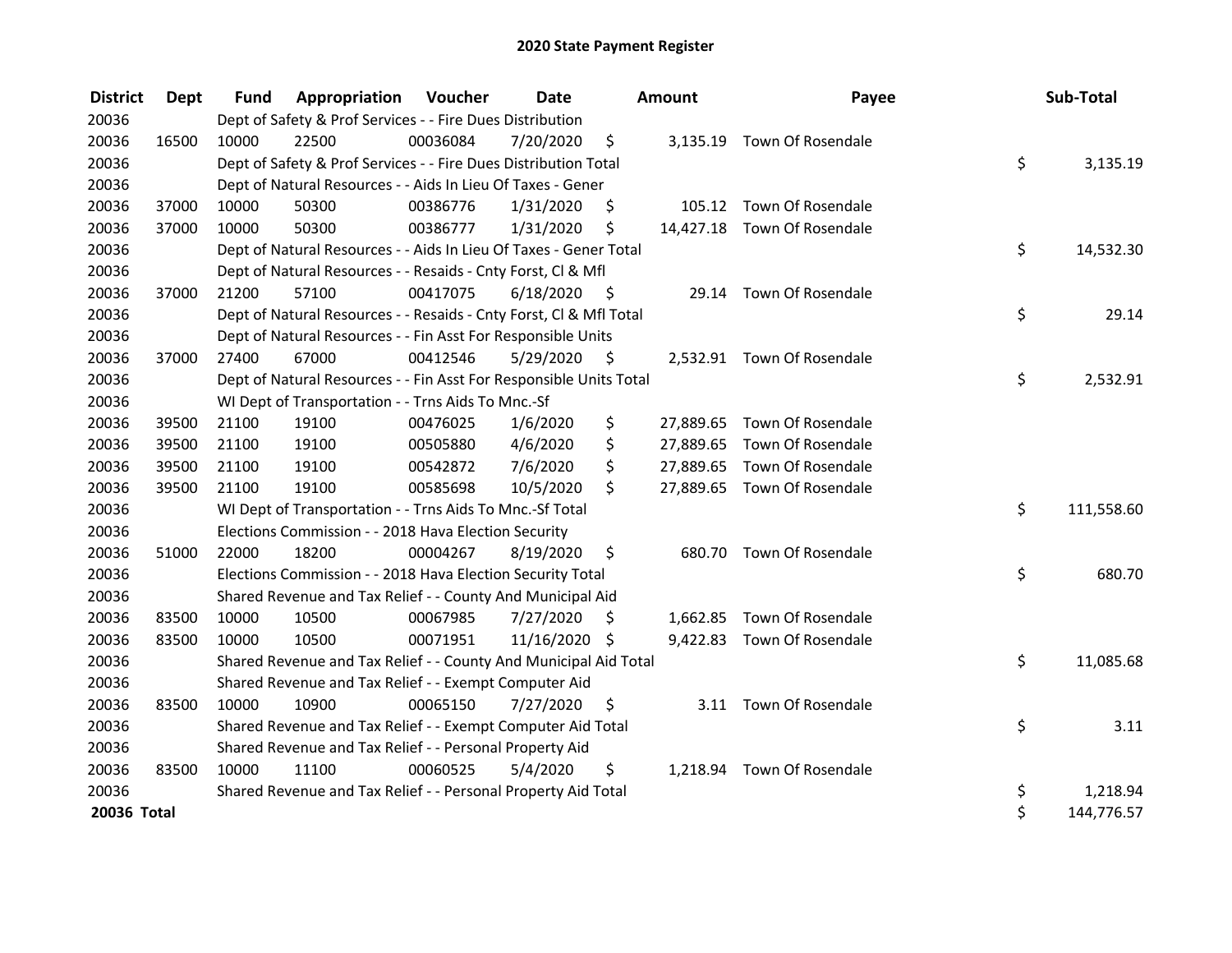| <b>District</b> | <b>Dept</b> | Fund  | Appropriation                                                      | Voucher  | <b>Date</b>   |      | <b>Amount</b> | Payee                        | Sub-Total       |
|-----------------|-------------|-------|--------------------------------------------------------------------|----------|---------------|------|---------------|------------------------------|-----------------|
| 20038           |             |       | Dept of Safety & Prof Services - - Fire Dues Distribution          |          |               |      |               |                              |                 |
| 20038           | 16500       | 10000 | 22500                                                              | 00036085 | 7/20/2020     | \$   |               | 2,566.70 Town Of Springvale  |                 |
| 20038           |             |       | Dept of Safety & Prof Services - - Fire Dues Distribution Total    |          |               |      |               |                              | \$<br>2,566.70  |
| 20038           |             |       | Dept of Natural Resources - - Aids In Lieu Of Taxes - Gener        |          |               |      |               |                              |                 |
| 20038           | 37000       | 10000 | 50300                                                              | 00386783 | 1/31/2020     | \$   | 5,083.37      | Town Of Springvale           |                 |
| 20038           | 37000       | 10000 | 50300                                                              | 00404101 | 4/21/2020     | \$   | 2.50          | Town Of Springvale           |                 |
| 20038           |             |       | Dept of Natural Resources - - Aids In Lieu Of Taxes - Gener Total  |          |               |      |               |                              | \$<br>5,085.87  |
| 20038           |             |       | Dept of Natural Resources - - Resaids - Cnty Forst, Cl & Mfl       |          |               |      |               |                              |                 |
| 20038           | 37000       | 21200 | 57100                                                              | 00417076 | 6/18/2020     | - \$ | 5.80          | Town Of Springvale           |                 |
| 20038           |             |       | Dept of Natural Resources - - Resaids - Cnty Forst, Cl & Mfl Total |          |               |      |               |                              | \$<br>5.80      |
| 20038           |             |       | Dept of Natural Resources - - Aids In Lieu Of Taxes - Sum S        |          |               |      |               |                              |                 |
| 20038           | 37000       | 21200 | 57900                                                              | 00404102 | 4/21/2020     | -\$  | 59.40         | Town Of Springvale           |                 |
| 20038           |             |       | Dept of Natural Resources - - Aids In Lieu Of Taxes - Sum S Total  |          |               |      |               |                              | \$<br>59.40     |
| 20038           |             |       | Dept of Natural Resources - - Fin Asst For Responsible Units       |          |               |      |               |                              |                 |
| 20038           | 37000       | 27400 | 67000                                                              | 00412791 | 5/29/2020     | \$   | 495.96        | Town Of Springvale           |                 |
| 20038           |             |       | Dept of Natural Resources - - Fin Asst For Responsible Units Total |          |               |      |               |                              | \$<br>495.96    |
| 20038           |             |       | WI Dept of Transportation - - Trns Aids To Mnc.-Sf                 |          |               |      |               |                              |                 |
| 20038           | 39500       | 21100 | 19100                                                              | 00476026 | 1/6/2020      | \$   | 24,624.36     | Town Of Springvale           |                 |
| 20038           | 39500       | 21100 | 19100                                                              | 00505881 | 4/6/2020      | \$   |               | 24,624.36 Town Of Springvale |                 |
| 20038           | 39500       | 21100 | 19100                                                              | 00542873 | 7/6/2020      | \$   |               | 24,624.36 Town Of Springvale |                 |
| 20038           | 39500       | 21100 | 19100                                                              | 00585699 | 10/5/2020     | \$   |               | 24,624.36 Town Of Springvale |                 |
| 20038           |             |       | WI Dept of Transportation - - Trns Aids To Mnc.-Sf Total           |          |               |      |               |                              | \$<br>98,497.44 |
| 20038           |             |       | Department of Administration - - Federal Aid                       |          |               |      |               |                              |                 |
| 20038           | 50500       | 10000 | 14200                                                              | 00134468 | 12/10/2020 \$ |      |               | 2,241.50 Town Of Springvale  |                 |
| 20038           |             |       | Department of Administration - - Federal Aid Total                 |          |               |      |               |                              | \$<br>2,241.50  |
| 20038           |             |       | Elections Commission - - 2018 Hava Election Security               |          |               |      |               |                              |                 |
| 20038           | 51000       | 22000 | 18200                                                              | 00004078 | 8/4/2020      | \$   |               | 675.20 Town Of Springvale    |                 |
| 20038           |             |       | Elections Commission - - 2018 Hava Election Security Total         |          |               |      |               |                              | \$<br>675.20    |
| 20038           |             |       | Shared Revenue and Tax Relief - - County And Municipal Aid         |          |               |      |               |                              |                 |
| 20038           | 83500       | 10000 | 10500                                                              | 00067986 | 7/27/2020     | \$   |               | 2,954.02 Town Of Springvale  |                 |
| 20038           | 83500       | 10000 | 10500                                                              | 00071952 | 11/16/2020 \$ |      |               | 16,739.47 Town Of Springvale |                 |
| 20038           |             |       | Shared Revenue and Tax Relief - - County And Municipal Aid Total   |          |               |      |               |                              | \$<br>19,693.49 |
| 20038           |             |       | Shared Revenue and Tax Relief - - Exempt Computer Aid              |          |               |      |               |                              |                 |
| 20038           | 83500       | 10000 | 10900                                                              | 00065151 | 7/27/2020     | \$   | 2.08          | Town Of Springvale           |                 |
| 20038           |             |       | Shared Revenue and Tax Relief - - Exempt Computer Aid Total        |          |               |      |               |                              | \$<br>2.08      |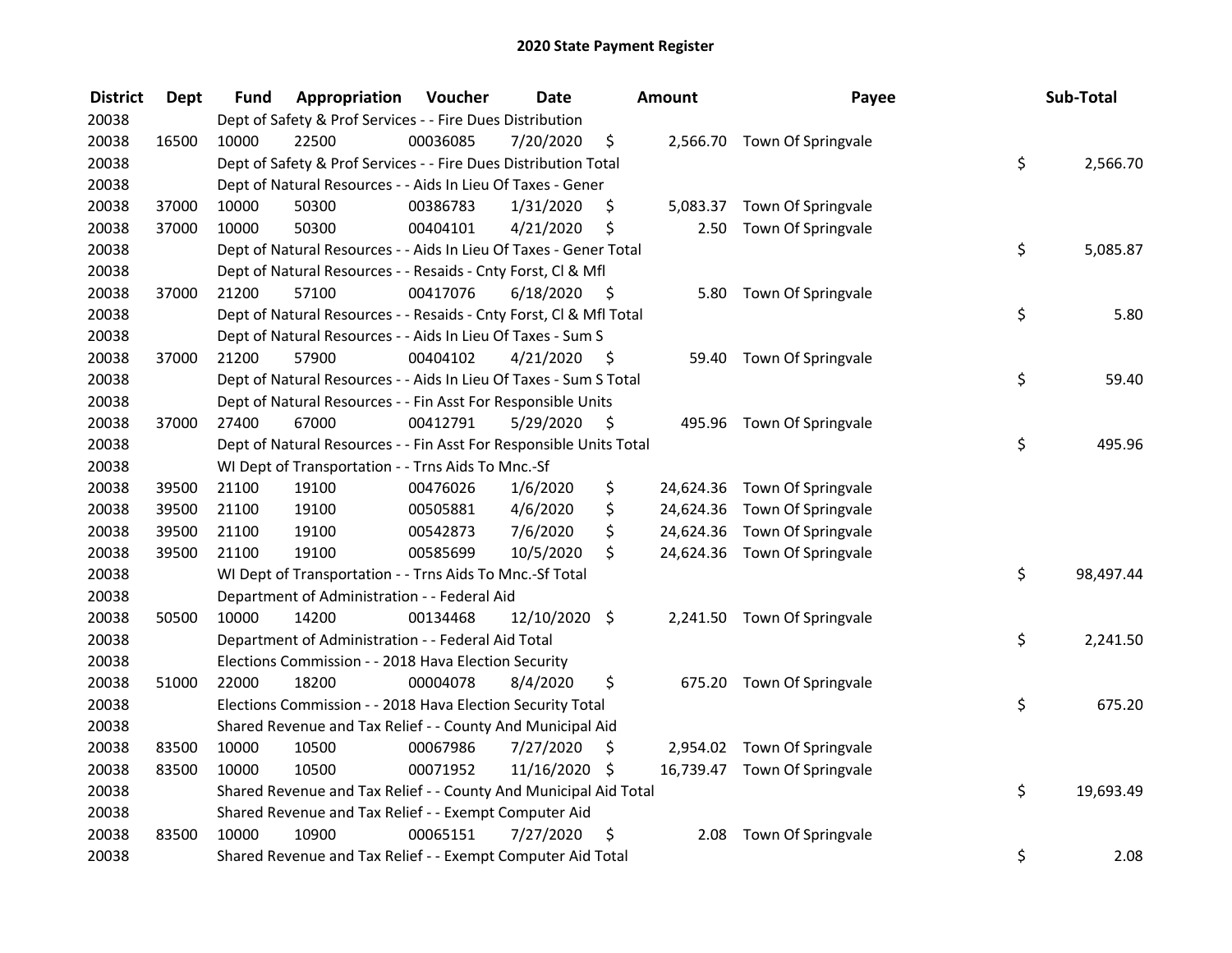| <b>District</b> | Dept  | <b>Fund</b> | Appropriation                                                 | <b>Voucher</b> | Date       | Amount   | Payee              | Sub-Total  |
|-----------------|-------|-------------|---------------------------------------------------------------|----------------|------------|----------|--------------------|------------|
| 20038           |       |             | Shared Revenue and Tax Relief - - Utility Aid                 |                |            |          |                    |            |
| 20038           | 83500 | 10000       | 11000                                                         | 00067986       | 7/27/2020  | 95.82    | Town Of Springvale |            |
| 20038           | 83500 | 10000       | 11000                                                         | 00071952       | 11/16/2020 | 557.22   | Town Of Springvale |            |
| 20038           |       |             | Shared Revenue and Tax Relief - - Utility Aid Total           |                |            |          |                    | 653.04     |
| 20038           |       |             | Shared Revenue and Tax Relief - - Personal Property Aid       |                |            |          |                    |            |
| 20038           | 83500 | 10000       | 11100                                                         | 00060526       | 5/4/2020   | 1.142.95 | Town Of Springvale |            |
| 20038           |       |             | Shared Revenue and Tax Relief - - Personal Property Aid Total |                |            |          |                    | 1,142.95   |
| 20038 Total     |       |             |                                                               |                |            |          |                    | 131.119.43 |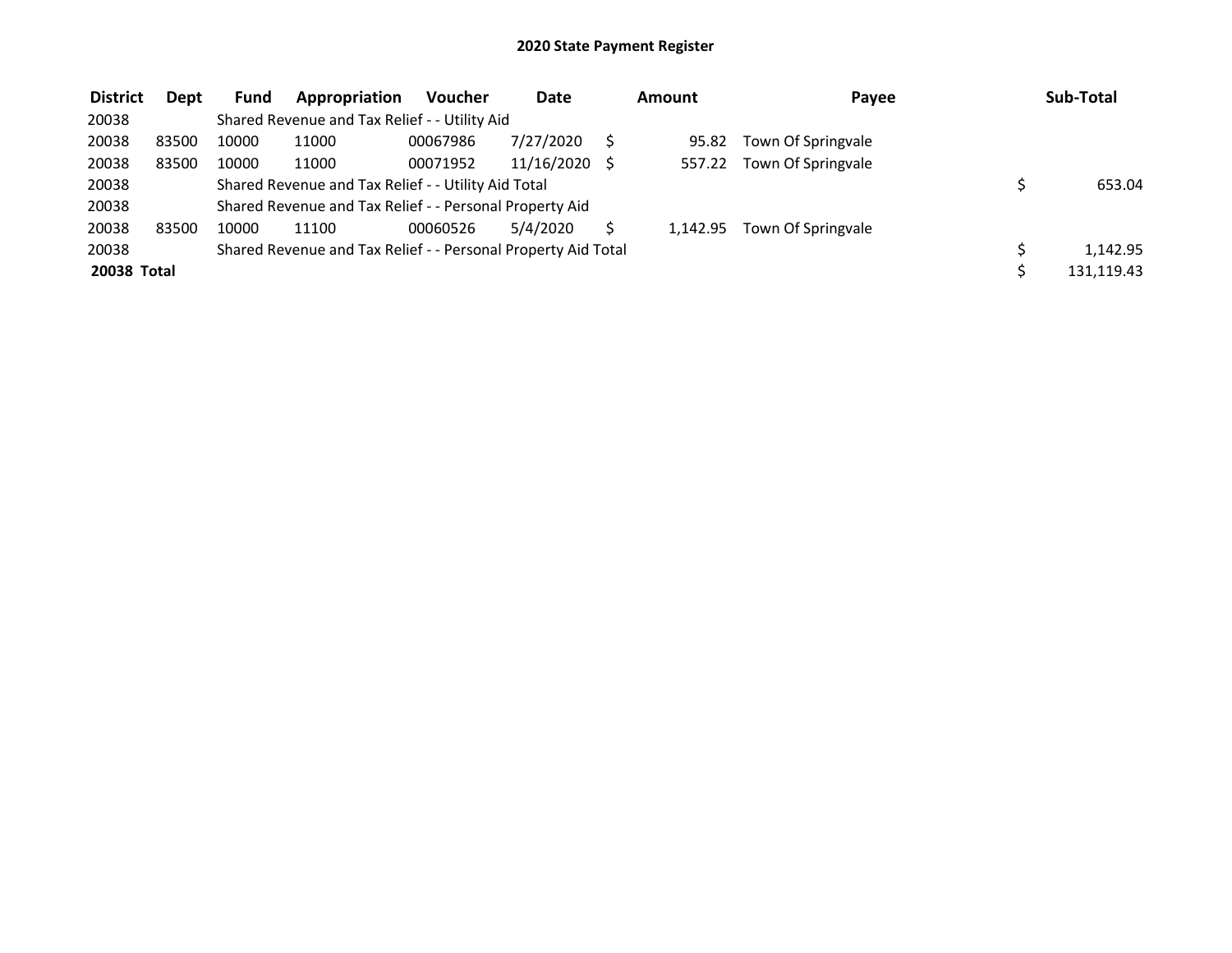| <b>District</b> | <b>Dept</b> | <b>Fund</b> | Appropriation                                                      | Voucher  | <b>Date</b>   |      | <b>Amount</b> | Payee                        | Sub-Total        |
|-----------------|-------------|-------------|--------------------------------------------------------------------|----------|---------------|------|---------------|------------------------------|------------------|
| 20040           |             |             | Dept of Safety & Prof Services - - Fire Dues Distribution          |          |               |      |               |                              |                  |
| 20040           | 16500       | 10000       | 22500                                                              | 00036086 | 7/20/2020     | \$   |               | 21,502.51 Town Of Taycheedah |                  |
| 20040           |             |             | Dept of Safety & Prof Services - - Fire Dues Distribution Total    |          |               |      |               |                              | \$<br>21,502.51  |
| 20040           |             |             | Dept of Natural Resources - - Resaids - Cnty Forst, Cl & Mfl       |          |               |      |               |                              |                  |
| 20040           | 37000       | 21200       | 57100                                                              | 00417077 | 6/18/2020     | - \$ |               | 19.00 Town Of Taycheedah     |                  |
| 20040           |             |             | Dept of Natural Resources - - Resaids - Cnty Forst, Cl & Mfl Total |          |               |      |               |                              | \$<br>19.00      |
| 20040           |             |             | Dept of Natural Resources - - Fin Asst For Responsible Units       |          |               |      |               |                              |                  |
| 20040           | 37000       | 27400       | 67000                                                              | 00412667 | 5/29/2020     | \$.  |               | 6,964.10 Town Of Taycheedah  |                  |
| 20040           |             |             | Dept of Natural Resources - - Fin Asst For Responsible Units Total |          |               |      |               |                              | \$<br>6,964.10   |
| 20040           |             |             | WI Dept of Transportation - - Trns Aids To Mnc.-Sf                 |          |               |      |               |                              |                  |
| 20040           | 39500       | 21100       | 19100                                                              | 00476027 | 1/6/2020      | \$   | 43,368.57     | Town Of Taycheedah           |                  |
| 20040           | 39500       | 21100       | 19100                                                              | 00505882 | 4/6/2020      | \$   | 43,368.57     | Town Of Taycheedah           |                  |
| 20040           | 39500       | 21100       | 19100                                                              | 00542874 | 7/6/2020      | \$   | 43,368.57     | Town Of Taycheedah           |                  |
| 20040           | 39500       | 21100       | 19100                                                              | 00585700 | 10/5/2020     | \$   |               | 43,368.57 Town Of Taycheedah |                  |
| 20040           |             |             | WI Dept of Transportation - - Trns Aids To Mnc.-Sf Total           |          |               |      |               |                              | \$<br>173,474.28 |
| 20040           |             |             | Department of Administration - - Federal Aid                       |          |               |      |               |                              |                  |
| 20040           | 50500       | 10000       | 14200                                                              | 00126626 | 8/12/2020     | \$   |               | 8,030.41 Town Of Taycheedah  |                  |
| 20040           | 50500       | 10000       | 14200                                                              | 00129853 | 10/2/2020     | \$   | 6,868.57      | Town Of Taycheedah           |                  |
| 20040           | 50500       | 10000       | 14200                                                              | 00134469 | 12/10/2020    | \$   | 20,786.99     | Town Of Taycheedah           |                  |
| 20040           |             |             | Department of Administration - - Federal Aid Total                 |          |               |      |               |                              | \$<br>35,685.97  |
| 20040           |             |             | Elections Commission - - 2018 Hava Election Security               |          |               |      |               |                              |                  |
| 20040           | 51000       | 22000       | 18200                                                              | 00003633 | 6/30/2020     | \$   | 3,643.00      | Town Of Taycheedah           |                  |
| 20040           |             |             | Elections Commission - - 2018 Hava Election Security Total         |          |               |      |               |                              | \$<br>3,643.00   |
| 20040           |             |             | Shared Revenue and Tax Relief - - County And Municipal Aid         |          |               |      |               |                              |                  |
| 20040           | 83500       | 10000       | 10500                                                              | 00067987 | 7/27/2020     | \$   | 6,824.53      | Town Of Taycheedah           |                  |
| 20040           | 83500       | 10000       | 10500                                                              | 00071953 | 11/16/2020 \$ |      |               | 38,672.31 Town Of Taycheedah |                  |
| 20040           |             |             | Shared Revenue and Tax Relief - - County And Municipal Aid Total   |          |               |      |               |                              | \$<br>45,496.84  |
| 20040           |             |             | Shared Revenue and Tax Relief - - Exempt Computer Aid              |          |               |      |               |                              |                  |
| 20040           | 83500       | 10000       | 10900                                                              | 00065152 | 7/27/2020     | \$   |               | 205.77 Town Of Taycheedah    |                  |
| 20040           |             |             | Shared Revenue and Tax Relief - - Exempt Computer Aid Total        |          |               |      |               |                              | \$<br>205.77     |
| 20040           |             |             | Shared Revenue and Tax Relief - - Personal Property Aid            |          |               |      |               |                              |                  |
| 20040           | 83500       | 10000       | 11100                                                              | 00060527 | 5/4/2020      | \$   |               | 2,609.98 Town Of Taycheedah  |                  |
| 20040           |             |             | Shared Revenue and Tax Relief - - Personal Property Aid Total      |          |               |      |               |                              | \$<br>2,609.98   |
| 20040 Total     |             |             |                                                                    |          |               |      |               |                              | \$<br>289,601.45 |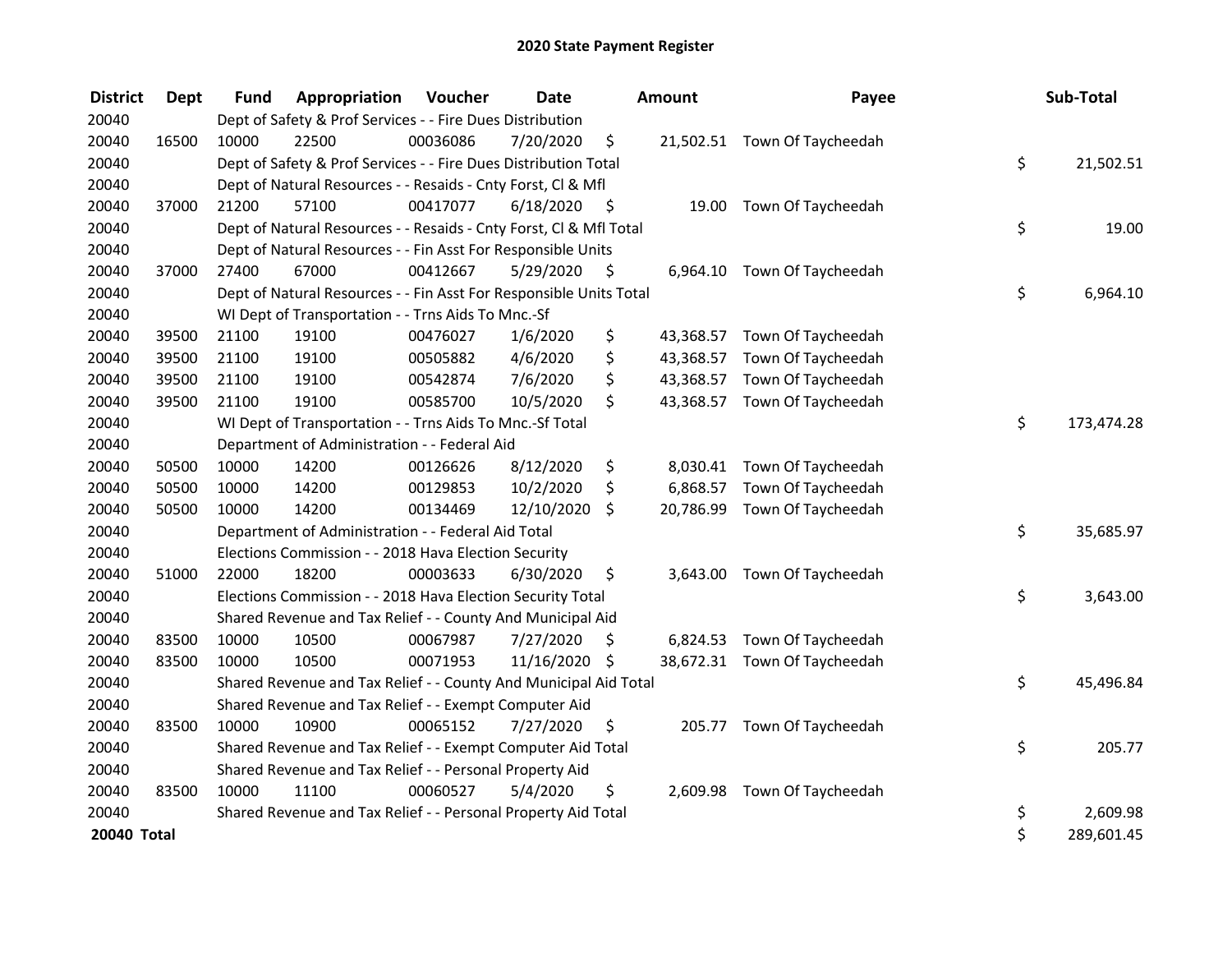| <b>District</b> | <b>Dept</b> | Fund  | Appropriation                                                          | Voucher  | <b>Date</b>   |      | <b>Amount</b> | Payee                    | Sub-Total        |
|-----------------|-------------|-------|------------------------------------------------------------------------|----------|---------------|------|---------------|--------------------------|------------------|
| 20042           |             |       | Dept of Safety & Prof Services - - Fire Dues Distribution              |          |               |      |               |                          |                  |
| 20042           | 16500       | 10000 | 22500                                                                  | 00036087 | 7/20/2020     | \$   |               | 5,678.80 Town Of Waupun  |                  |
| 20042           |             |       | Dept of Safety & Prof Services - - Fire Dues Distribution Total        |          |               |      |               |                          | \$<br>5,678.80   |
| 20042           |             |       | Dept of Natural Resources - - Aids In Lieu Of Taxes - Gener            |          |               |      |               |                          |                  |
| 20042           | 37000       | 10000 | 50300                                                                  | 00386781 | 1/31/2020     | \$   | 137.77        | Town Of Waupun           |                  |
| 20042           | 37000       | 10000 | 50300                                                                  | 00386782 | 1/31/2020     | \$   | 18,792.27     | Town Of Waupun           |                  |
| 20042           | 37000       | 10000 | 50300                                                                  | 00404095 | 4/21/2020     | \$   | 47.58         | Town Of Waupun           |                  |
| 20042           | 37000       | 10000 | 50300                                                                  | 00404096 | 4/21/2020     | \$   |               | 19.11 Town Of Waupun     |                  |
| 20042           |             |       | Dept of Natural Resources - - Aids In Lieu Of Taxes - Gener Total      |          |               |      |               |                          | \$<br>18,996.73  |
| 20042           |             |       | Dept of Natural Resources - - Resaids - Cnty Forst, Cl & Mfl           |          |               |      |               |                          |                  |
| 20042           | 37000       | 21200 | 57100                                                                  | 00417078 | 6/18/2020     | - \$ | 4.60          | Town Of Waupun           |                  |
| 20042           |             |       | Dept of Natural Resources - - Resaids - Cnty Forst, Cl & Mfl Total     |          |               |      |               |                          | \$<br>4.60       |
| 20042           |             |       | Dept of Natural Resources - - Aids In Lieu Of Taxes - Sum S            |          |               |      |               |                          |                  |
| 20042           | 37000       | 21200 | 57900                                                                  | 00404097 | 4/21/2020     | - \$ | 120.14        | Town Of Waupun           |                  |
| 20042           |             |       | Dept of Natural Resources - - Aids In Lieu Of Taxes - Sum S Total      |          |               |      |               |                          | \$<br>120.14     |
| 20042           |             |       | Dept of Natural Resources - - Fin Asst For Responsible Units           |          |               |      |               |                          |                  |
| 20042           | 37000       | 27400 | 67000                                                                  | 00413364 | 5/29/2020     | \$   | 964.99        | Town Of Waupun           |                  |
| 20042           |             |       | Dept of Natural Resources - - Fin Asst For Responsible Units Total     |          |               |      |               |                          | \$<br>964.99     |
| 20042           |             |       | WI Dept of Transportation - - Trns Aids To Mnc.-Sf                     |          |               |      |               |                          |                  |
| 20042           | 39500       | 21100 | 19100                                                                  | 00476028 | 1/6/2020      | \$   |               | 31,601.70 Town Of Waupun |                  |
| 20042           | 39500       | 21100 | 19100                                                                  | 00505883 | 4/6/2020      | \$   |               | 31,601.70 Town Of Waupun |                  |
| 20042           | 39500       | 21100 | 19100                                                                  | 00542875 | 7/6/2020      | \$   |               | 31,601.70 Town Of Waupun |                  |
| 20042           | 39500       | 21100 | 19100                                                                  | 00585701 | 10/5/2020     | \$   |               | 31,601.70 Town Of Waupun |                  |
| 20042           |             |       | WI Dept of Transportation - - Trns Aids To Mnc.-Sf Total               |          |               |      |               |                          | \$<br>126,406.80 |
| 20042           |             |       | Department of Military Affairs - - Disaster Recovery Aid               |          |               |      |               |                          |                  |
| 20042           | 46500       | 10000 | 30500                                                                  | 00061830 | 5/13/2020     | \$   | 663.13        | Town Of Waupun           |                  |
| 20042           |             |       | Department of Military Affairs - - Disaster Recovery Aid Total         |          |               |      |               |                          | \$<br>663.13     |
| 20042           |             |       | Department of Military Affairs - - Federal Aid, Local Assistance       |          |               |      |               |                          |                  |
| 20042           | 46500       | 10000 | 34200                                                                  | 00061830 | 5/13/2020     | \$   |               | 3,978.75 Town Of Waupun  |                  |
| 20042           |             |       | Department of Military Affairs - - Federal Aid, Local Assistance Total |          |               |      |               |                          | \$<br>3,978.75   |
| 20042           |             |       | Shared Revenue and Tax Relief - - County And Municipal Aid             |          |               |      |               |                          |                  |
| 20042           | 83500       | 10000 | 10500                                                                  | 00067988 | 7/27/2020     | \$   | 2,658.03      | Town Of Waupun           |                  |
| 20042           | 83500       | 10000 | 10500                                                                  | 00071954 | 11/16/2020 \$ |      |               | 15,062.19 Town Of Waupun |                  |
| 20042           |             |       | Shared Revenue and Tax Relief - - County And Municipal Aid Total       |          |               |      |               |                          | \$<br>17,720.22  |
| 20042           |             |       | Shared Revenue and Tax Relief - - Exempt Computer Aid                  |          |               |      |               |                          |                  |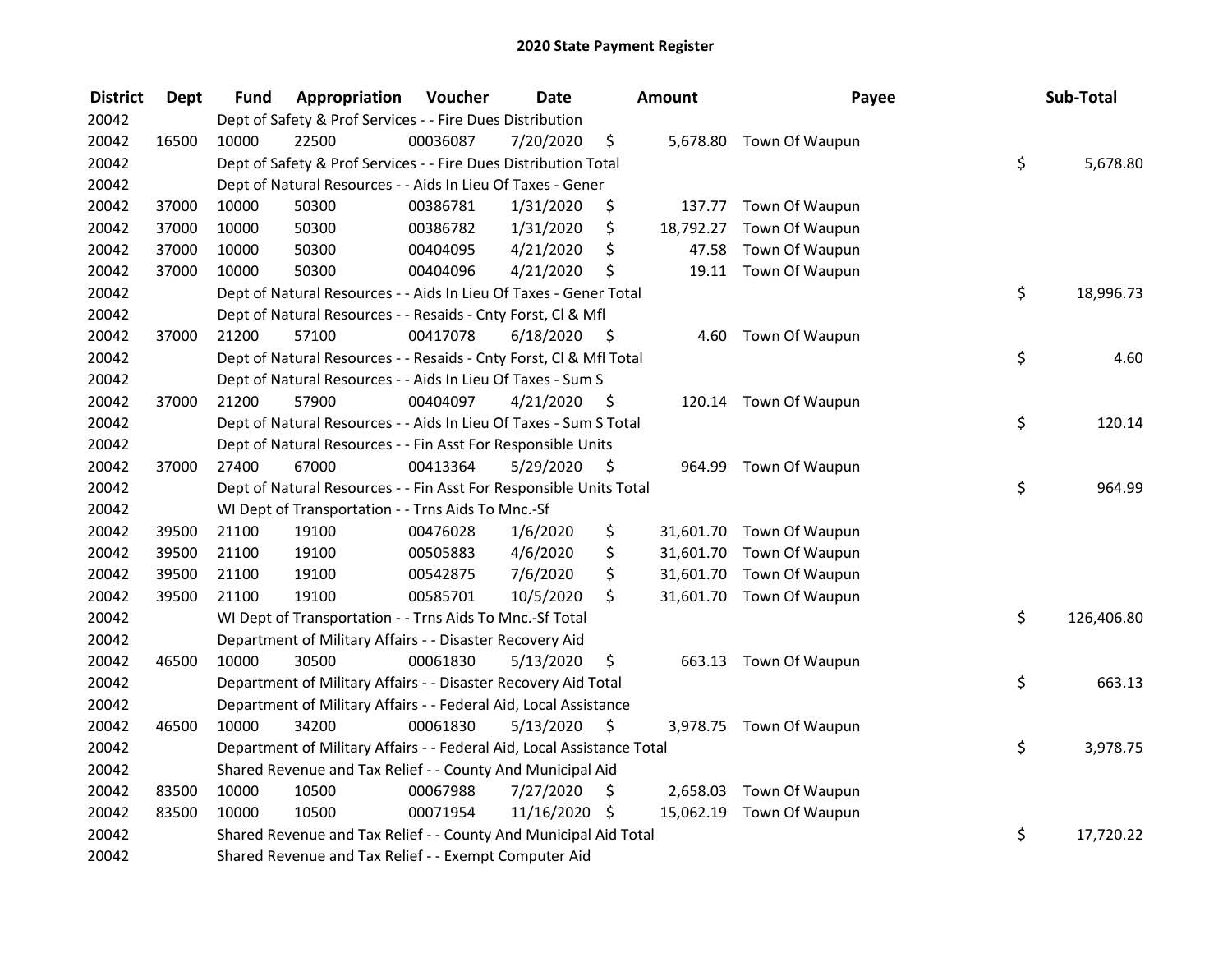| <b>District</b> | Dept  | <b>Fund</b> | Appropriation                                                 | <b>Voucher</b> | Date            | Amount   | Payee          | Sub-Total  |
|-----------------|-------|-------------|---------------------------------------------------------------|----------------|-----------------|----------|----------------|------------|
| 20042           | 83500 | 10000       | 10900                                                         | 00065153       | 7/27/2020       | 15.59    | Town Of Waupun |            |
| 20042           |       |             | Shared Revenue and Tax Relief - - Exempt Computer Aid Total   |                |                 |          |                | 15.59      |
| 20042           |       |             | Shared Revenue and Tax Relief - - Utility Aid                 |                |                 |          |                |            |
| 20042           | 83500 | 10000       | 11000                                                         | 00067988       | 7/27/2020       | 3.11     | Town Of Waupun |            |
| 20042           | 83500 | 10000       | 11000                                                         | 00071954       | $11/16/2020$ \$ | 6,810.06 | Town Of Waupun |            |
| 20042           |       |             | Shared Revenue and Tax Relief - - Utility Aid Total           |                |                 |          |                | 6,813.17   |
| 20042           |       |             | Shared Revenue and Tax Relief - - Personal Property Aid       |                |                 |          |                |            |
| 20042           | 83500 | 10000       | 11100                                                         | 00060528       | 5/4/2020        | 894.03   | Town Of Waupun |            |
| 20042           |       |             | Shared Revenue and Tax Relief - - Personal Property Aid Total |                |                 |          |                | 894.03     |
| 20042 Total     |       |             |                                                               |                |                 |          |                | 182,256.95 |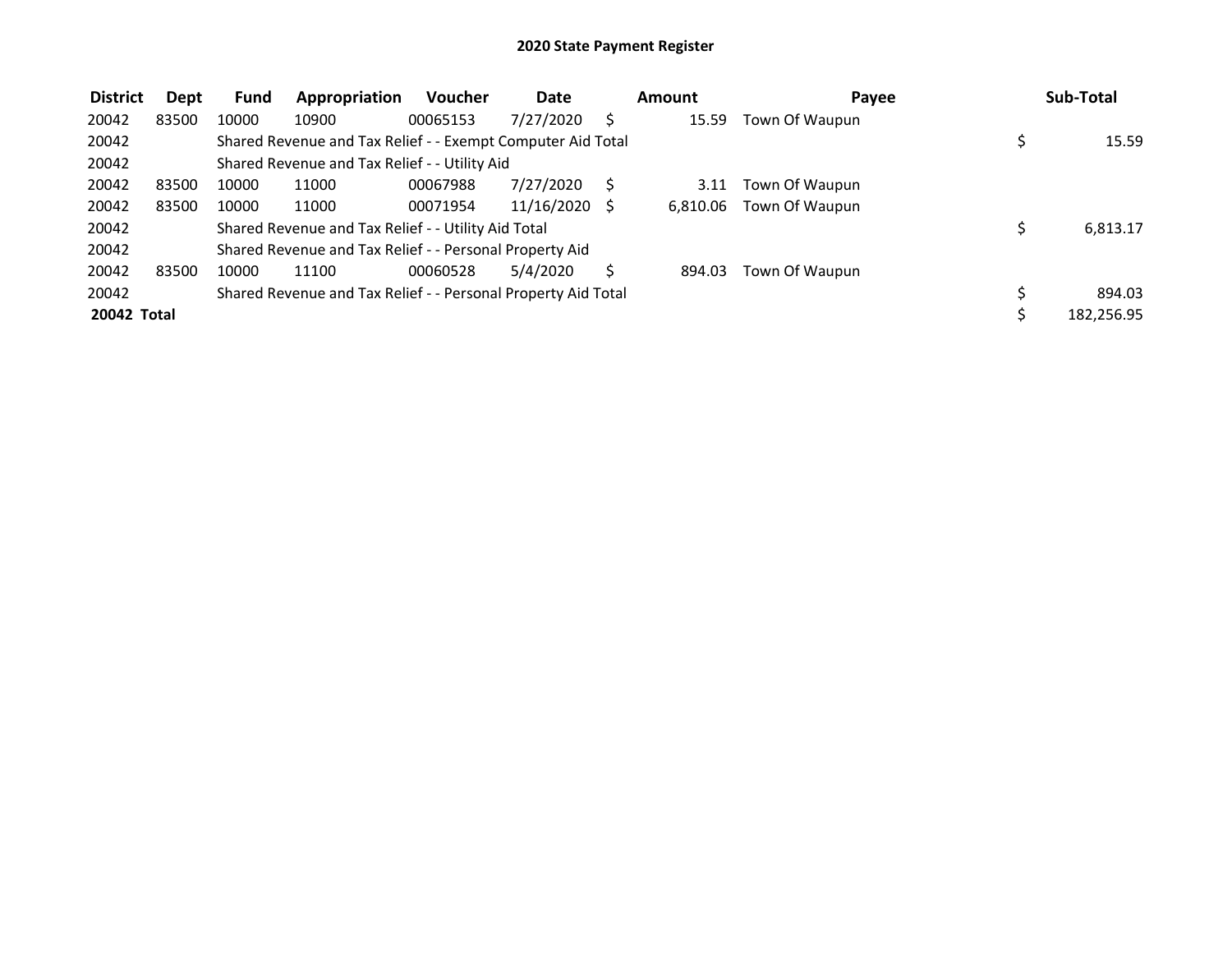| <b>District</b> | Dept  | Fund  | Appropriation                                                         | Voucher  | <b>Date</b>   |      | Amount   | Payee                         | Sub-Total        |
|-----------------|-------|-------|-----------------------------------------------------------------------|----------|---------------|------|----------|-------------------------------|------------------|
| 20106           |       |       | Dept of Safety & Prof Services - - Fire Dues Distribution             |          |               |      |          |                               |                  |
| 20106           | 16500 | 10000 | 22500                                                                 | 00036088 | 7/20/2020     | \$   |          | 2,125.96 Village Of Brandon   |                  |
| 20106           |       |       | Dept of Safety & Prof Services - - Fire Dues Distribution Total       |          |               |      |          |                               | \$<br>2,125.96   |
| 20106           |       |       | Dept of Natural Resources - - Resaids - Fire Suppress Grant           |          |               |      |          |                               |                  |
| 20106           | 37000 | 21200 | 54500                                                                 | 00421199 | 7/7/2020      | \$   |          | 9,262.58 Village Of Brandon   |                  |
| 20106           |       |       | Dept of Natural Resources - - Resaids - Fire Suppress Grant Total     |          |               |      |          |                               | \$<br>9,262.58   |
| 20106           |       |       | Dept of Natural Resources - - Fin Asst For Responsible Units          |          |               |      |          |                               |                  |
| 20106           | 37000 | 27400 | 67000                                                                 | 00412850 | 5/29/2020     | - \$ |          | 3,150.09 Village Of Brandon   |                  |
| 20106           |       |       | Dept of Natural Resources - - Fin Asst For Responsible Units Total    |          |               |      |          |                               | \$<br>3,150.09   |
| 20106           |       |       | WI Dept of Transportation - - Trns Aids To Mnc.-Sf                    |          |               |      |          |                               |                  |
| 20106           | 39500 | 21100 | 19100                                                                 | 00476029 | 1/6/2020      | \$   | 9,456.49 | Village Of Brandon            |                  |
| 20106           | 39500 | 21100 | 19100                                                                 | 00505884 | 4/6/2020      | \$   | 9,456.49 | Village Of Brandon            |                  |
| 20106           | 39500 | 21100 | 19100                                                                 | 00542876 | 7/6/2020      | \$   | 9,456.49 | Village Of Brandon            |                  |
| 20106           | 39500 | 21100 | 19100                                                                 | 00585702 | 10/5/2020     | \$   | 9,456.49 | Village Of Brandon            |                  |
| 20106           |       |       | WI Dept of Transportation - - Trns Aids To Mnc.-Sf Total              |          |               |      |          |                               | \$<br>37,825.96  |
| 20106           |       |       | Department of Justice - - Law Enforcement Train, Local                |          |               |      |          |                               |                  |
| 20106           | 45500 | 10000 | 23100                                                                 | 00091070 | 11/27/2020 \$ |      | 160.00   | Village Of Brandon            |                  |
| 20106           |       |       | Department of Justice - - Law Enforcement Train, Local Total          |          |               |      |          |                               | \$<br>160.00     |
| 20106           |       |       | Department of Administration - - Federal Aid                          |          |               |      |          |                               |                  |
| 20106           | 50500 | 10000 | 14200                                                                 | 00134470 | 12/10/2020 \$ |      |          | 14,063.00 Village Of Brandon  |                  |
| 20106           | 50500 | 10000 | 14200                                                                 | 00136241 | 12/17/2020 \$ |      |          | 1,492.54 Village Of Brandon   |                  |
| 20106           |       |       | Department of Administration - - Federal Aid Total                    |          |               |      |          |                               | \$<br>15,555.54  |
| 20106           |       |       | Department of Administration - - Telecom Access; School Dist          |          |               |      |          |                               |                  |
| 20106           | 50500 | 25500 | 46600                                                                 | 00126262 | 8/26/2020     | \$   |          | 1,323.60 Village Of Brandon   |                  |
| 20106           |       |       | Department of Administration - - Telecom Access; School Dist Total    |          |               |      |          |                               | \$<br>1,323.60   |
| 20106           |       |       | Elections Commission - - 2018 Hava Election Security                  |          |               |      |          |                               |                  |
| 20106           | 51000 | 22000 | 18200                                                                 | 00003595 | 6/30/2020     | \$   |          | 733.50 Village Of Brandon     |                  |
| 20106           |       |       | Elections Commission - - 2018 Hava Election Security Total            |          |               |      |          |                               | \$<br>733.50     |
| 20106           |       |       | Shared Revenue and Tax Relief - - Expenditure Restraint Program       |          |               |      |          |                               |                  |
| 20106           | 83500 | 10000 | 10100                                                                 | 00067989 | 7/27/2020     | \$   |          | 12,061.07 Village Of Brandon  |                  |
| 20106           |       |       | Shared Revenue and Tax Relief - - Expenditure Restraint Program Total |          |               |      |          |                               | \$<br>12,061.07  |
| 20106           |       |       | Shared Revenue and Tax Relief - - County And Municipal Aid            |          |               |      |          |                               |                  |
| 20106           | 83500 | 10000 | 10500                                                                 | 00067989 | 7/27/2020     | \$   |          | 28,681.33 Village Of Brandon  |                  |
| 20106           | 83500 | 10000 | 10500                                                                 | 00071955 | 11/16/2020    | \$   |          | 162,527.52 Village Of Brandon |                  |
| 20106           |       |       | Shared Revenue and Tax Relief - - County And Municipal Aid Total      |          |               |      |          |                               | \$<br>191,208.85 |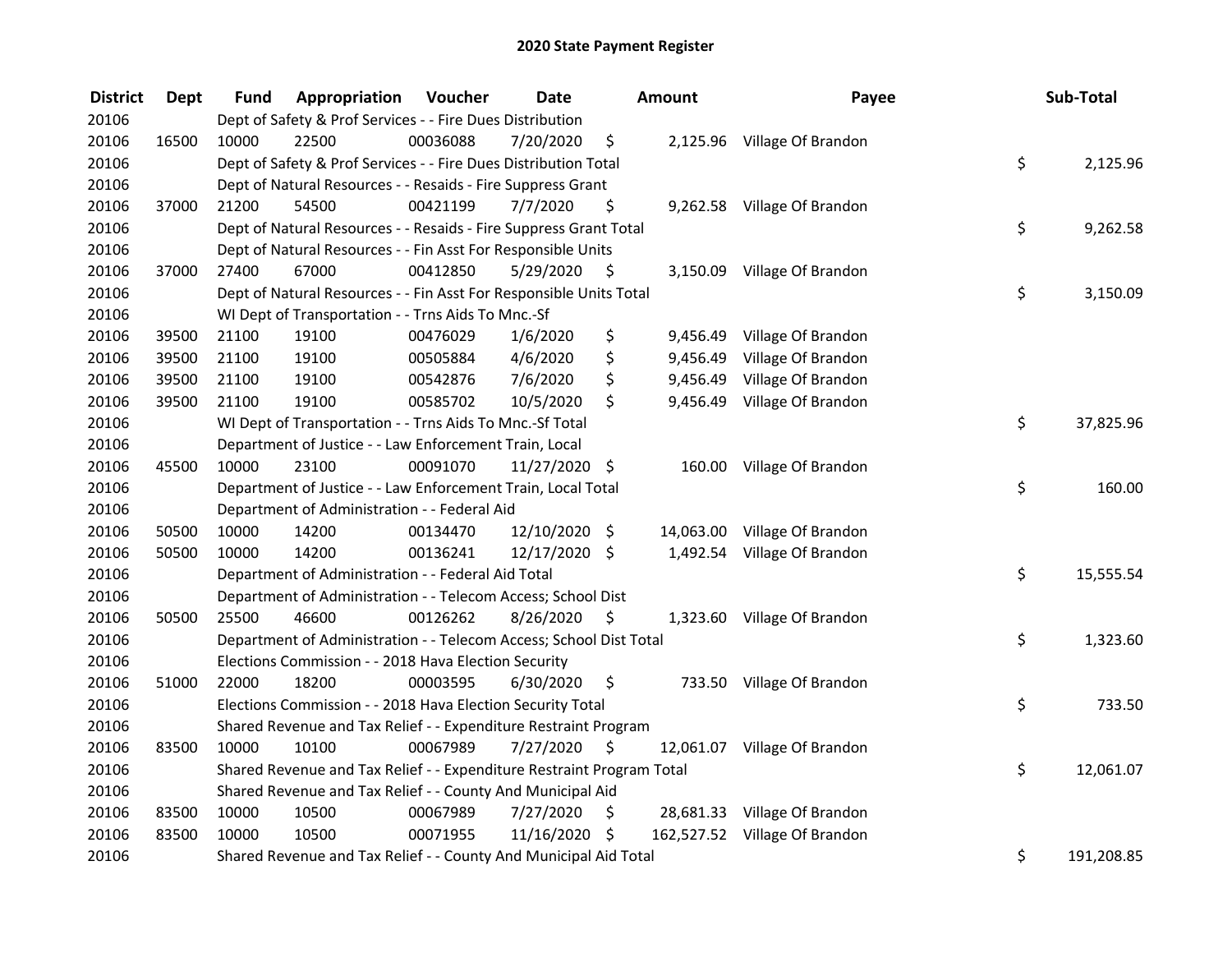| <b>District</b>    | Dept  | <b>Fund</b> | Appropriation                                                                 | <b>Voucher</b> | <b>Date</b> |              | Amount   | Payee              | Sub-Total  |
|--------------------|-------|-------------|-------------------------------------------------------------------------------|----------------|-------------|--------------|----------|--------------------|------------|
| 20106              |       |             | Shared Revenue and Tax Relief - - Exempt Computer Aid                         |                |             |              |          |                    |            |
| 20106              | 83500 | 10000       | 10900                                                                         | 00065154       | 7/27/2020   |              | 999.26   | Village Of Brandon |            |
| 20106              |       |             | Shared Revenue and Tax Relief - - Exempt Computer Aid Total                   |                |             |              |          |                    | 999.26     |
| 20106              |       |             | Shared Revenue and Tax Relief - - Personal Property Aid                       |                |             |              |          |                    |            |
| 20106              | 83500 | 10000       | 11100                                                                         | 00060529       | 5/4/2020    |              | 342.97   | Village Of Brandon |            |
| 20106              |       |             | Shared Revenue and Tax Relief - - Personal Property Aid Total                 |                |             |              |          |                    | 342.97     |
| 20106              |       |             | Shared Revenue and Tax Relief - - State Aid; Video Service Provider Fee       |                |             |              |          |                    |            |
| 20106              | 83500 | 10000       | 11200                                                                         | 00064193       | 7/27/2020   | <sub>S</sub> | 1,249.69 | Village Of Brandon |            |
| 20106              |       |             | Shared Revenue and Tax Relief - - State Aid; Video Service Provider Fee Total |                |             |              |          |                    | 1.249.69   |
| <b>20106 Total</b> |       |             |                                                                               |                |             |              |          |                    | 275,999.07 |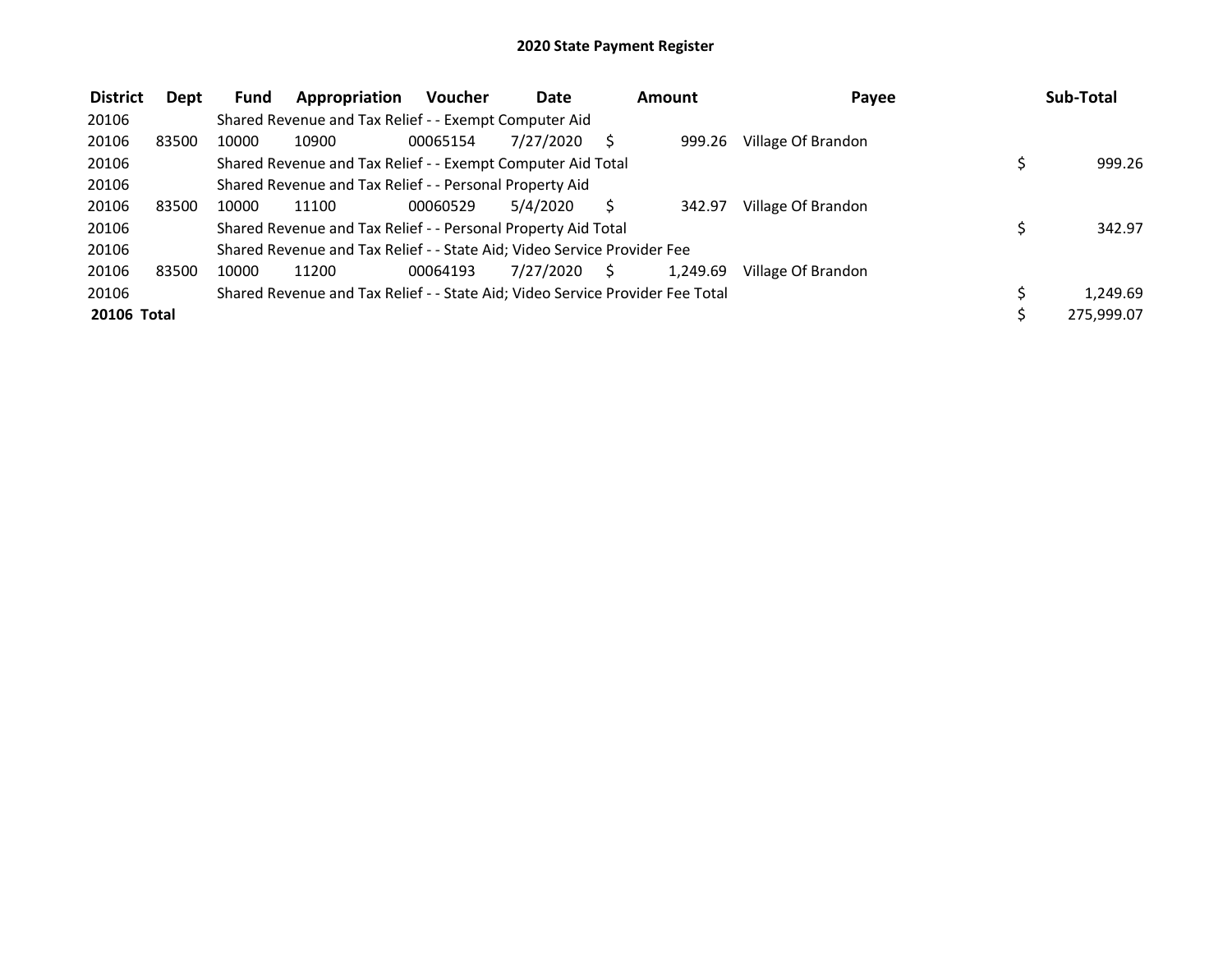| <b>District</b> | Dept  | Fund  | Appropriation                                                                   | Voucher  | <b>Date</b>             |      | Amount    | Payee                               | Sub-Total       |
|-----------------|-------|-------|---------------------------------------------------------------------------------|----------|-------------------------|------|-----------|-------------------------------------|-----------------|
| 20111           |       |       | Dept of Safety & Prof Services - - Fire Dues Distribution                       |          |                         |      |           |                                     |                 |
| 20111           | 16500 | 10000 | 22500                                                                           | 00036089 | 7/20/2020               | \$   |           | 5,321.48 Campbellsport, Village of  |                 |
| 20111           |       |       | Dept of Safety & Prof Services - - Fire Dues Distribution Total                 |          |                         |      |           |                                     | \$<br>5,321.48  |
| 20111           |       |       | Dept of Natural Resources - - Aids In Lieu Of Taxes - Gener                     |          |                         |      |           |                                     |                 |
| 20111           | 37000 | 10000 | 50300                                                                           | 00386816 | 1/31/2020               | \$   |           | 1,223.22 Campbellsport, Village of  |                 |
| 20111           |       |       | Dept of Natural Resources - - Aids In Lieu Of Taxes - Gener Total               |          |                         |      |           |                                     | \$<br>1,223.22  |
| 20111           |       |       | Dept of Natural Resources - - Resaids - Fire Suppress Grant                     |          |                         |      |           |                                     |                 |
| 20111           | 37000 | 21200 | 54500                                                                           | 00395791 | 3/19/2020               | - \$ |           | 1,781.51 Campbellsport, Village of  |                 |
| 20111           |       |       | Dept of Natural Resources - - Resaids - Fire Suppress Grant Total               |          |                         |      |           |                                     | \$<br>1,781.51  |
| 20111           |       |       | Dept of Natural Resources - - Fin Asst For Responsible Units                    |          |                         |      |           |                                     |                 |
| 20111           | 37000 | 27400 | 67000                                                                           | 00413159 | 5/29/2020               | \$   |           | 7,228.87 Campbellsport, Village of  |                 |
| 20111           |       |       | Dept of Natural Resources - - Fin Asst For Responsible Units Total              |          |                         |      |           |                                     | \$<br>7,228.87  |
| 20111           |       |       | WI Dept of Transportation - - Trns Aids To Mnc.-Sf                              |          |                         |      |           |                                     |                 |
| 20111           | 39500 | 21100 | 19100                                                                           | 00476030 | 1/6/2020                | \$   |           | 21,426.81 Campbellsport, Village of |                 |
| 20111           | 39500 | 21100 | 19100                                                                           | 00505885 | 4/6/2020                | \$   |           | 21,426.81 Campbellsport, Village of |                 |
| 20111           | 39500 | 21100 | 19100                                                                           | 00542877 | 7/6/2020                | \$   |           | 21,426.81 Campbellsport, Village of |                 |
| 20111           | 39500 | 21100 | 19100                                                                           | 00585703 | 10/5/2020               | \$   | 21,426.83 | Campbellsport, Village of           |                 |
| 20111           |       |       | WI Dept of Transportation - - Trns Aids To Mnc.-Sf Total                        |          |                         |      |           |                                     | \$<br>85,707.26 |
| 20111           |       |       | Department of Health Services - - Emergency Medical Services, Ai                |          |                         |      |           |                                     |                 |
| 20111           | 43500 | 10000 | 11900                                                                           | 00379002 | 9/15/2020               | \$   |           | 5,768.74 Campbellsport, Village of  |                 |
| 20111           |       |       | Department of Health Services - - Emergency Medical Services, Ai Total          |          |                         |      |           |                                     | \$<br>5,768.74  |
| 20111           |       |       | Department of Health Services - - Prepaid Medical Transport Reimbursement       |          |                         |      |           |                                     |                 |
| 20111           | 43500 | 10000 | 16300                                                                           |          | AMBULANCE 11/16/2020 \$ |      |           | 2,982.13 Campbellsport, Village of  |                 |
| 20111           |       |       | Department of Health Services - - Prepaid Medical Transport Reimbursement Total |          |                         |      |           |                                     | \$<br>2,982.13  |
| 20111           |       |       | Department of Justice - - Law Enforcement Train, Local                          |          |                         |      |           |                                     |                 |
| 20111           | 45500 | 10000 | 23100                                                                           | 00091089 | 11/27/2020 \$           |      |           | 320.00 Campbellsport, Village of    |                 |
| 20111           |       |       | Department of Justice - - Law Enforcement Train, Local Total                    |          |                         |      |           |                                     | \$<br>320.00    |
| 20111           |       |       | Department of Administration - - Federal Aid                                    |          |                         |      |           |                                     |                 |
| 20111           | 50500 | 10000 | 14200                                                                           | 00129854 | 10/2/2020               | \$   |           | 11,181.61 Campbellsport, Village of |                 |
| 20111           | 50500 | 10000 | 14200                                                                           | 00134471 | 12/10/2020              | \$   | 18,716.39 | Campbellsport, Village of           |                 |
| 20111           | 50500 | 10000 | 14200                                                                           | 00136242 | 12/17/2020              | \$   | 3,173.14  | Campbellsport, Village of           |                 |
| 20111           |       |       | Department of Administration - - Federal Aid Total                              |          |                         |      |           |                                     | \$<br>33,071.14 |
| 20111           |       |       | Department of Administration - - Telecom Access; School Dist                    |          |                         |      |           |                                     |                 |
| 20111           | 50500 | 25500 | 46600                                                                           | 00126264 | 8/27/2020               | \$   | 1,323.60  | Campbellsport, Village of           |                 |
| 20111           |       |       | Department of Administration - - Telecom Access; School Dist Total              |          |                         |      |           |                                     | \$<br>1,323.60  |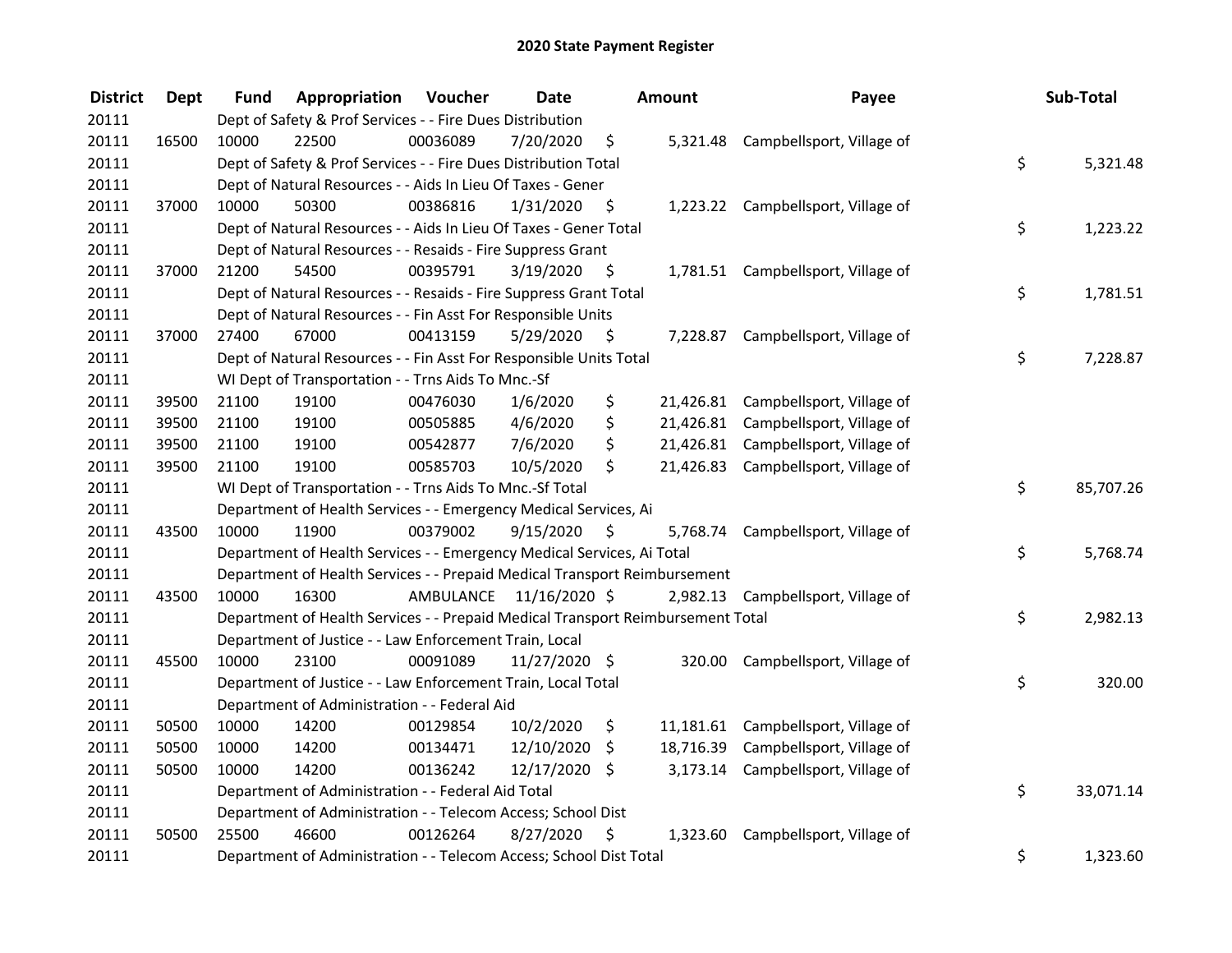| <b>District</b> | Dept  | Fund  | Appropriation                                                                 | Voucher  | Date       |     | <b>Amount</b> | Payee                     | Sub-Total        |
|-----------------|-------|-------|-------------------------------------------------------------------------------|----------|------------|-----|---------------|---------------------------|------------------|
| 20111           |       |       | Shared Revenue and Tax Relief - - Expenditure Restraint Program               |          |            |     |               |                           |                  |
| 20111           | 83500 | 10000 | 10100                                                                         | 00067990 | 7/27/2020  | S.  | 36,495.27     | Campbellsport, Village of |                  |
| 20111           |       |       | Shared Revenue and Tax Relief - - Expenditure Restraint Program Total         |          |            |     |               |                           | \$<br>36,495.27  |
| 20111           |       |       | Shared Revenue and Tax Relief - - County And Municipal Aid                    |          |            |     |               |                           |                  |
| 20111           | 83500 | 10000 | 10500                                                                         | 00067990 | 7/27/2020  | Ŝ.  | 41,842.31     | Campbellsport, Village of |                  |
| 20111           | 83500 | 10000 | 10500                                                                         | 00071956 | 11/16/2020 | S   | 234,124.26    | Campbellsport, Village of |                  |
| 20111           |       |       | Shared Revenue and Tax Relief - - County And Municipal Aid Total              |          |            |     |               |                           | \$<br>275,966.57 |
| 20111           |       |       | Shared Revenue and Tax Relief - - Exempt Computer Aid                         |          |            |     |               |                           |                  |
| 20111           | 83500 | 10000 | 10900                                                                         | 00065155 | 7/27/2020  | S.  | 2,847.56      | Campbellsport, Village of |                  |
| 20111           | 83500 | 10000 | 10900                                                                         | 00067016 | 7/27/2020  | \$. | 297.89        | Campbellsport, Village of |                  |
| 20111           |       |       | Shared Revenue and Tax Relief - - Exempt Computer Aid Total                   |          |            |     |               |                           | \$<br>3,145.45   |
| 20111           |       |       | Shared Revenue and Tax Relief - - Personal Property Aid                       |          |            |     |               |                           |                  |
| 20111           | 83500 | 10000 | 11100                                                                         | 00060530 | 5/4/2020   | \$  | 9,164.02      | Campbellsport, Village of |                  |
| 20111           |       |       | Shared Revenue and Tax Relief - - Personal Property Aid Total                 |          |            |     |               |                           | \$<br>9,164.02   |
| 20111           |       |       | Shared Revenue and Tax Relief - - State Aid; Video Service Provider Fee       |          |            |     |               |                           |                  |
| 20111           | 83500 | 10000 | 11200                                                                         | 00064194 | 7/27/2020  | -S  | 2,455.90      | Campbellsport, Village of |                  |
| 20111           |       |       | Shared Revenue and Tax Relief - - State Aid; Video Service Provider Fee Total |          |            |     |               |                           | \$<br>2,455.90   |
| 20111           |       |       | Shared Revenue and Tax Relief - - Lottery & Gaming Credit                     |          |            |     |               |                           |                  |
| 20111           | 83500 | 52100 | 36300                                                                         | 00055285 | 3/23/2020  | S   | 406.54        | Campbellsport, Village of |                  |
| 20111           |       |       | Shared Revenue and Tax Relief - - Lottery & Gaming Credit Total               |          |            |     |               |                           | \$<br>406.54     |
| 20111 Total     |       |       |                                                                               |          |            |     |               |                           | \$<br>472,361.70 |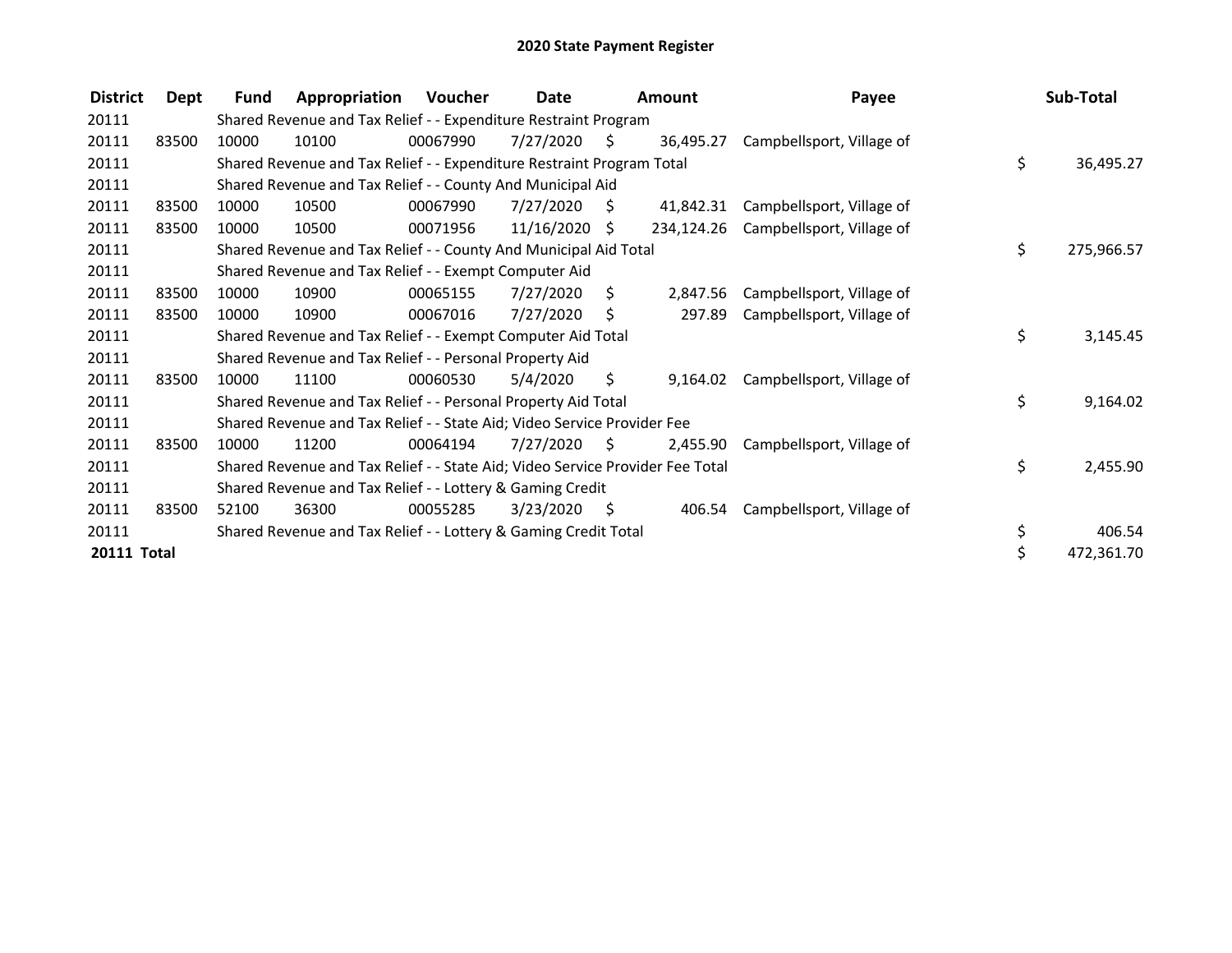| <b>District</b> | <b>Dept</b> | Fund  | Appropriation                                                                 | Voucher  | <b>Date</b>   |      | <b>Amount</b> |                           | Payee | Sub-Total  |
|-----------------|-------------|-------|-------------------------------------------------------------------------------|----------|---------------|------|---------------|---------------------------|-------|------------|
| 20121           |             |       | Dept of Safety & Prof Services - - Fire Dues Distribution                     |          |               |      |               |                           |       |            |
| 20121           | 16500       | 10000 | 22500                                                                         | 00036090 | 7/20/2020     | \$   |               | 2,146.93 Village Of Eden  |       |            |
| 20121           |             |       | Dept of Safety & Prof Services - - Fire Dues Distribution Total               |          |               |      |               |                           | \$    | 2,146.93   |
| 20121           |             |       | Dept of Natural Resources - - Aids In Lieu Of Taxes - Gener                   |          |               |      |               |                           |       |            |
| 20121           | 37000       | 10000 | 50300                                                                         | 00386827 | 1/31/2020     | - \$ |               | 335.46 Village Of Eden    |       |            |
| 20121           |             |       | Dept of Natural Resources - - Aids In Lieu Of Taxes - Gener Total             |          |               |      |               |                           | \$    | 335.46     |
| 20121           |             |       | Dept of Natural Resources - - Fin Asst For Responsible Units                  |          |               |      |               |                           |       |            |
| 20121           | 37000       | 27400 | 67000                                                                         | 00412840 | 5/29/2020     | - \$ |               | 1,976.73 Village Of Eden  |       |            |
| 20121           |             |       | Dept of Natural Resources - - Fin Asst For Responsible Units Total            |          |               |      |               |                           | \$    | 1,976.73   |
| 20121           |             |       | WI Dept of Transportation - - Trns Aids To Mnc.-Sf                            |          |               |      |               |                           |       |            |
| 20121           | 39500       | 21100 | 19100                                                                         | 00476031 | 1/6/2020      | \$   |               | 2,939.19 Village Of Eden  |       |            |
| 20121           | 39500       | 21100 | 19100                                                                         | 00505886 | 4/6/2020      | \$   | 2,939.19      | Village Of Eden           |       |            |
| 20121           | 39500       | 21100 | 19100                                                                         | 00542878 | 7/6/2020      | \$   | 2,939.19      | Village Of Eden           |       |            |
| 20121           | 39500       | 21100 | 19100                                                                         | 00585704 | 10/5/2020     | \$   | 2,939.20      | Village Of Eden           |       |            |
| 20121           |             |       | WI Dept of Transportation - - Trns Aids To Mnc.-Sf Total                      |          |               |      |               |                           | \$    | 11,756.77  |
| 20121           |             |       | WI Dept of Transportation - - Loc Rd Imp Prg St Fd                            |          |               |      |               |                           |       |            |
| 20121           | 39500       | 21100 | 27800                                                                         | 00493640 | 2/18/2020     | \$   |               | 31,035.81 Village Of Eden |       |            |
| 20121           |             |       | WI Dept of Transportation - - Loc Rd Imp Prg St Fd Total                      |          |               |      |               |                           | \$    | 31,035.81  |
| 20121           |             |       | Elections Commission - - 2018 Hava Election Security                          |          |               |      |               |                           |       |            |
| 20121           | 51000       | 22000 | 18200                                                                         | 00003620 | 6/30/2020     | \$   |               | 704.90 Village Of Eden    |       |            |
| 20121           |             |       | Elections Commission - - 2018 Hava Election Security Total                    |          |               |      |               |                           | \$    | 704.90     |
| 20121           |             |       | Shared Revenue and Tax Relief - - County And Municipal Aid                    |          |               |      |               |                           |       |            |
| 20121           | 83500       | 10000 | 10500                                                                         | 00067991 | 7/27/2020     | \$   |               | 15,808.25 Village Of Eden |       |            |
| 20121           | 83500       | 10000 | 10500                                                                         | 00071957 | 11/16/2020 \$ |      |               | 90,824.92 Village Of Eden |       |            |
| 20121           |             |       | Shared Revenue and Tax Relief - - County And Municipal Aid Total              |          |               |      |               |                           | \$    | 106,633.17 |
| 20121           |             |       | Shared Revenue and Tax Relief - - Exempt Computer Aid                         |          |               |      |               |                           |       |            |
| 20121           | 83500       | 10000 | 10900                                                                         | 00065156 | 7/27/2020     | -S   |               | 86.26 Village Of Eden     |       |            |
| 20121           |             |       | Shared Revenue and Tax Relief - - Exempt Computer Aid Total                   |          |               |      |               |                           | \$    | 86.26      |
| 20121           |             |       | Shared Revenue and Tax Relief - - Personal Property Aid                       |          |               |      |               |                           |       |            |
| 20121           | 83500       | 10000 | 11100                                                                         | 00060531 | 5/4/2020      | \$   |               | 1,549.47 Village Of Eden  |       |            |
| 20121           |             |       | Shared Revenue and Tax Relief - - Personal Property Aid Total                 |          |               |      |               |                           | \$    | 1,549.47   |
| 20121           |             |       | Shared Revenue and Tax Relief - - State Aid; Video Service Provider Fee       |          |               |      |               |                           |       |            |
| 20121           | 83500       | 10000 | 11200                                                                         | 00064195 | 7/27/2020     | \$   | 1,082.45      | Village Of Eden           |       |            |
| 20121           |             |       | Shared Revenue and Tax Relief - - State Aid; Video Service Provider Fee Total |          |               |      |               |                           | \$    | 1,082.45   |
| 20121           |             |       | Shared Revenue and Tax Relief - - Lottery & Gaming Credit                     |          |               |      |               |                           |       |            |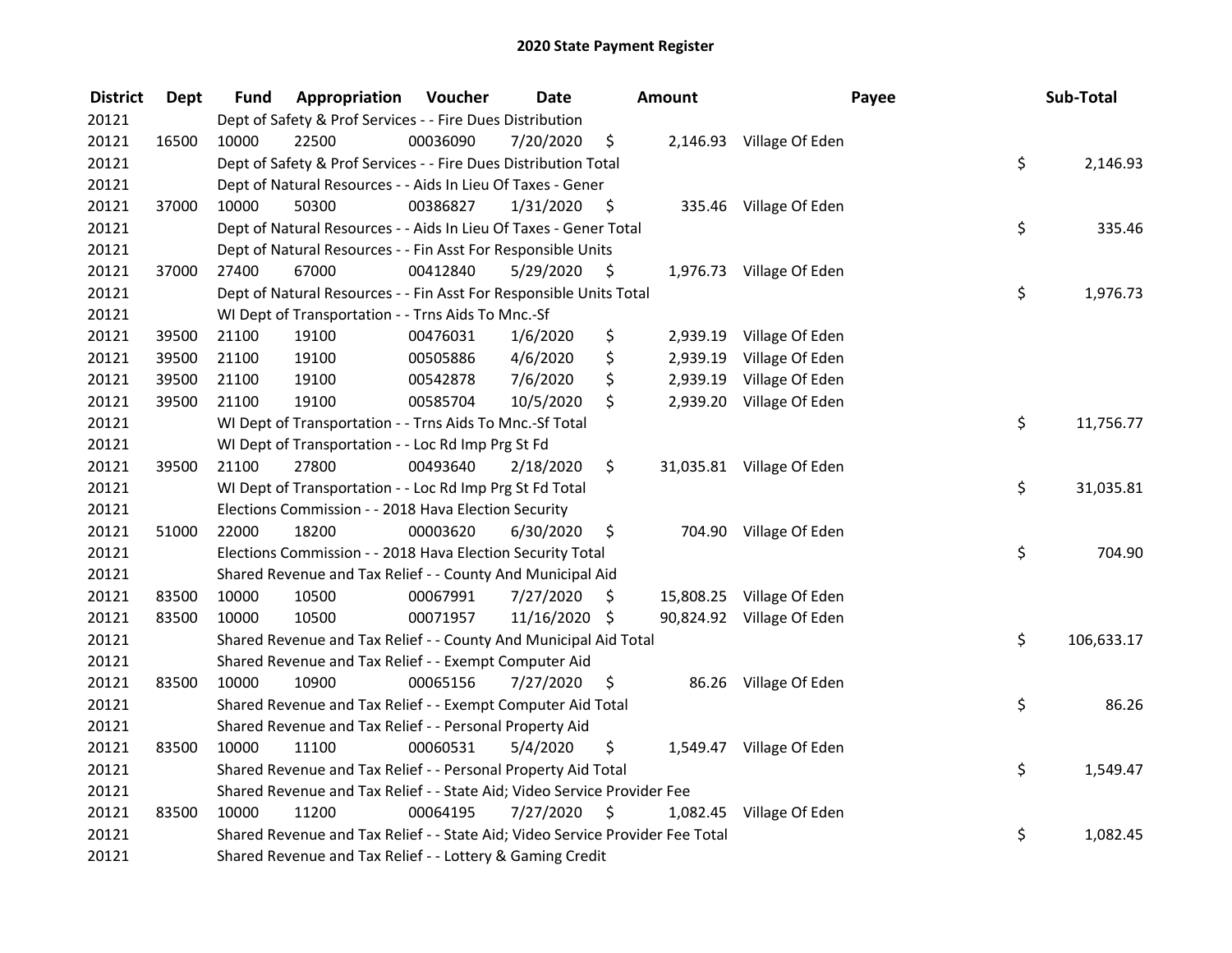| District    | Dept  |       | <b>Fund Appropriation</b>                                       | Voucher  | Date         | Amount |                           | Pavee | Sub-Total  |
|-------------|-------|-------|-----------------------------------------------------------------|----------|--------------|--------|---------------------------|-------|------------|
| 20121       | 83500 | 52100 | 36300                                                           | 00055286 | 3/23/2020 \$ |        | 15,305.29 Village Of Eden |       |            |
| 20121       |       |       | Shared Revenue and Tax Relief - - Lottery & Gaming Credit Total |          |              |        |                           |       | 15,305.29  |
| 20121 Total |       |       |                                                                 |          |              |        |                           |       | 172.613.24 |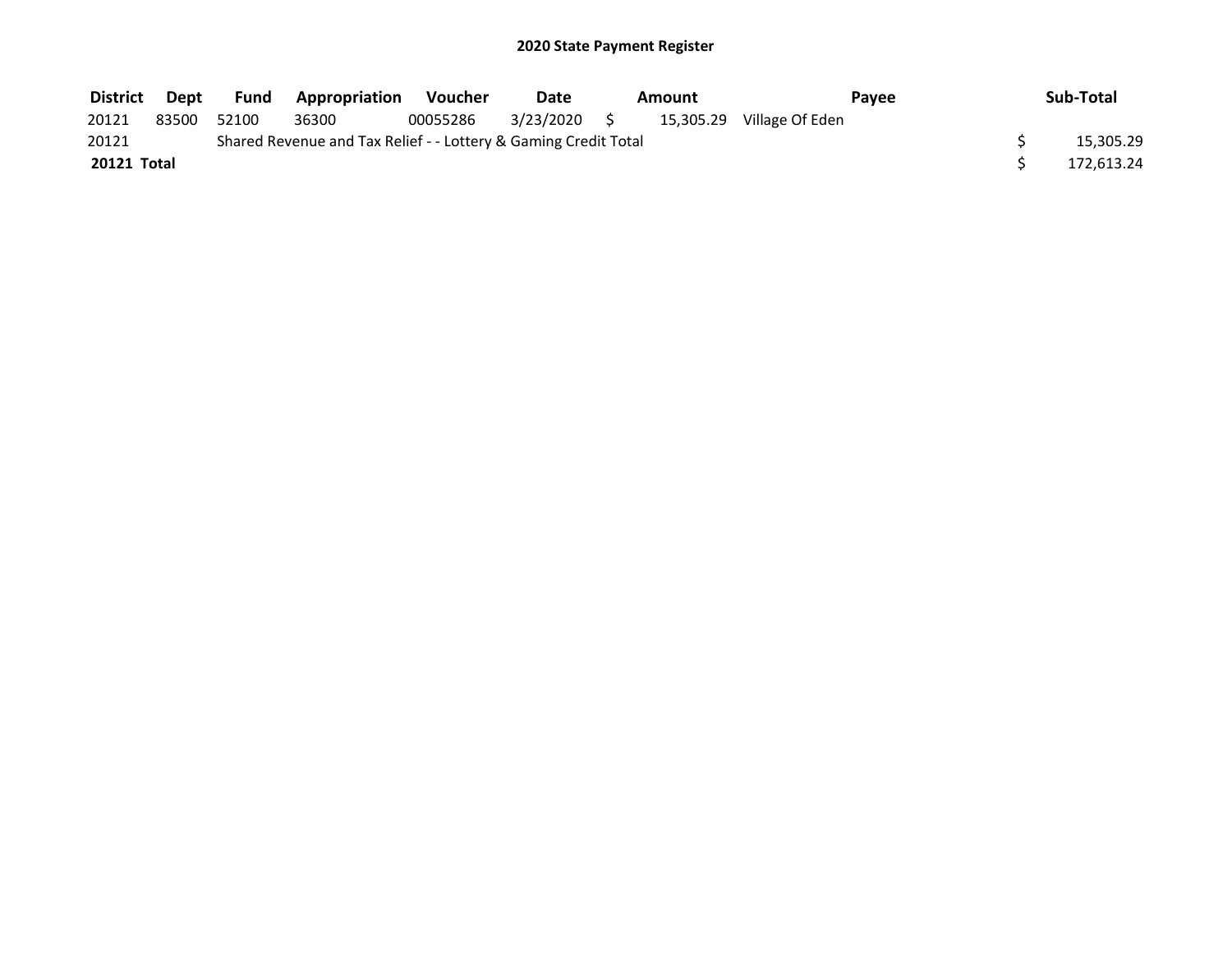| <b>District</b> | <b>Dept</b> | Fund  | Appropriation                                                         | Voucher  | <b>Date</b>   |      | <b>Amount</b> | Payee                          | Sub-Total       |
|-----------------|-------------|-------|-----------------------------------------------------------------------|----------|---------------|------|---------------|--------------------------------|-----------------|
| 20126           |             |       | Dept of Safety & Prof Services - - Fire Dues Distribution             |          |               |      |               |                                |                 |
| 20126           | 16500       | 10000 | 22500                                                                 | 00036091 | 7/20/2020     | \$   |               | 1,003.67 Village Of Fairwater  |                 |
| 20126           |             |       | Dept of Safety & Prof Services - - Fire Dues Distribution Total       |          |               |      |               |                                | \$<br>1,003.67  |
| 20126           |             |       | Dept of Natural Resources - - Fin Asst For Responsible Units          |          |               |      |               |                                |                 |
| 20126           | 37000       | 27400 | 67000                                                                 | 00412782 | 5/29/2020     | \$   |               | 1,013.32 Village Of Fairwater  |                 |
| 20126           |             |       | Dept of Natural Resources - - Fin Asst For Responsible Units Total    |          |               |      |               |                                | \$<br>1,013.32  |
| 20126           |             |       | WI Dept of Transportation - - Trns Aids To Mnc.-Sf                    |          |               |      |               |                                |                 |
| 20126           | 39500       | 21100 | 19100                                                                 | 00476032 | 1/6/2020      | \$   |               | 1,315.40 Village Of Fairwater  |                 |
| 20126           | 39500       | 21100 | 19100                                                                 | 00505887 | 4/6/2020      | \$   | 1,315.40      | Village Of Fairwater           |                 |
| 20126           | 39500       | 21100 | 19100                                                                 | 00542879 | 7/6/2020      | \$   |               | 1,315.40 Village Of Fairwater  |                 |
| 20126           | 39500       | 21100 | 19100                                                                 | 00585705 | 10/5/2020     | \$   |               | 1,315.43 Village Of Fairwater  |                 |
| 20126           |             |       | WI Dept of Transportation - - Trns Aids To Mnc.-Sf Total              |          |               |      |               |                                | \$<br>5,261.63  |
| 20126           |             |       | Department of Administration - - Federal Aid                          |          |               |      |               |                                |                 |
| 20126           | 50500       | 10000 | 14200                                                                 | 00134472 | 12/10/2020 \$ |      | 5,869.00      | Village Of Fairwater           |                 |
| 20126           | 50500       | 10000 | 14200                                                                 | 00136243 | 12/17/2020 \$ |      | 622.89        | Village Of Fairwater           |                 |
| 20126           |             |       | Department of Administration - - Federal Aid Total                    |          |               |      |               |                                | \$<br>6,491.89  |
| 20126           |             |       | Elections Commission - - 2018 Hava Election Security                  |          |               |      |               |                                |                 |
| 20126           | 51000       | 22000 | 18200                                                                 | 00004077 | 8/4/2020      | \$   | 391.40        | Village Of Fairwater           |                 |
| 20126           |             |       | Elections Commission - - 2018 Hava Election Security Total            |          |               |      |               |                                | \$<br>391.40    |
| 20126           |             |       | Shared Revenue and Tax Relief - - Expenditure Restraint Program       |          |               |      |               |                                |                 |
| 20126           | 83500       | 10000 | 10100                                                                 | 00067992 | 7/27/2020     | - \$ |               | 879.13 Village Of Fairwater    |                 |
| 20126           |             |       | Shared Revenue and Tax Relief - - Expenditure Restraint Program Total |          |               |      |               |                                | \$<br>879.13    |
| 20126           |             |       | Shared Revenue and Tax Relief - - County And Municipal Aid            |          |               |      |               |                                |                 |
| 20126           | 83500       | 10000 | 10500                                                                 | 00067992 | 7/27/2020     | S.   |               | 10,917.33 Village Of Fairwater |                 |
| 20126           | 83500       | 10000 | 10500                                                                 | 00071958 | 11/16/2020 \$ |      | 61,864.86     | Village Of Fairwater           |                 |
| 20126           |             |       | Shared Revenue and Tax Relief - - County And Municipal Aid Total      |          |               |      |               |                                | \$<br>72,782.19 |
| 20126           |             |       | Shared Revenue and Tax Relief - - Exempt Computer Aid                 |          |               |      |               |                                |                 |
| 20126           | 83500       | 10000 | 10900                                                                 | 00065157 | 7/27/2020     | \$   |               | 71.70 Village Of Fairwater     |                 |
| 20126           |             |       | Shared Revenue and Tax Relief - - Exempt Computer Aid Total           |          |               |      |               |                                | \$<br>71.70     |
| 20126           |             |       | Shared Revenue and Tax Relief - - Utility Aid                         |          |               |      |               |                                |                 |
| 20126           | 83500       | 10000 | 11000                                                                 | 00067992 | 7/27/2020     | \$   |               | 2,718.25 Village Of Fairwater  |                 |
| 20126           | 83500       | 10000 | 11000                                                                 | 00071958 | 11/16/2020    | \$   |               | 15,738.60 Village Of Fairwater |                 |
| 20126           |             |       | Shared Revenue and Tax Relief - - Utility Aid Total                   |          |               |      |               |                                | \$<br>18,456.85 |
| 20126           |             |       | Shared Revenue and Tax Relief - - Personal Property Aid               |          |               |      |               |                                |                 |
| 20126           | 83500       | 10000 | 11100                                                                 | 00060532 | 5/4/2020      | \$   |               | 2,161.39 Village Of Fairwater  |                 |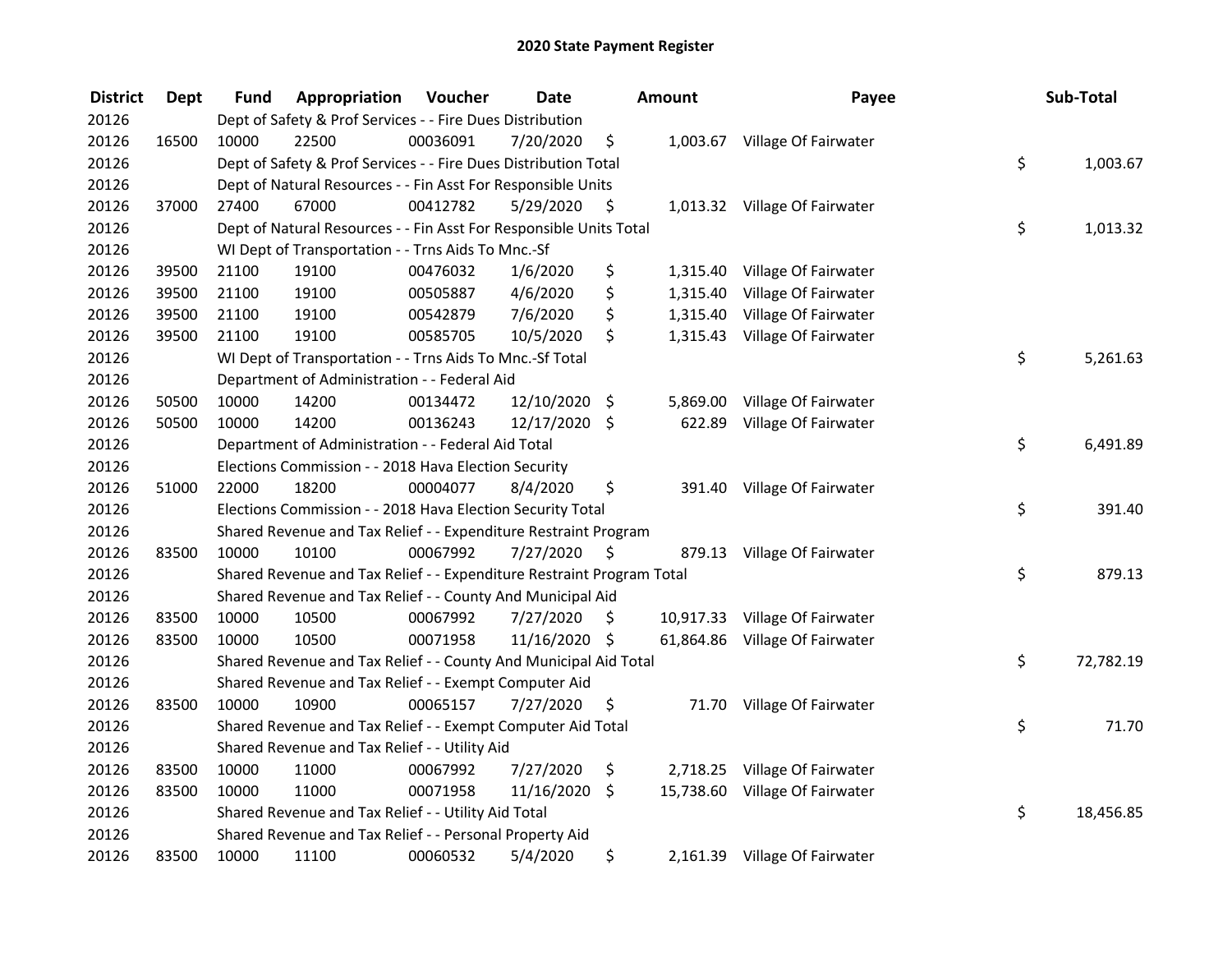| <b>District</b> | <b>Dept</b> | <b>Fund</b> | Appropriation                                                   | <b>Voucher</b> | Date      | Amount | Pavee                | Sub-Total  |
|-----------------|-------------|-------------|-----------------------------------------------------------------|----------------|-----------|--------|----------------------|------------|
| 20126           | 83500       | 10000       | 11100                                                           | 00062455       | 5/4/2020  | 37.34  | Village Of Fairwater |            |
| 20126           |             |             | Shared Revenue and Tax Relief - - Personal Property Aid Total   |                |           |        |                      | 2,198.73   |
| 20126           |             |             | Shared Revenue and Tax Relief - - Lottery & Gaming Credit       |                |           |        |                      |            |
| 20126           | 83500       | 52100       | 36300                                                           | 00055287       | 3/23/2020 | 128.27 | Village Of Fairwater |            |
| 20126           |             |             | Shared Revenue and Tax Relief - - Lottery & Gaming Credit Total |                |           |        |                      | 128.27     |
| 20126 Total     |             |             |                                                                 |                |           |        |                      | 108,678.78 |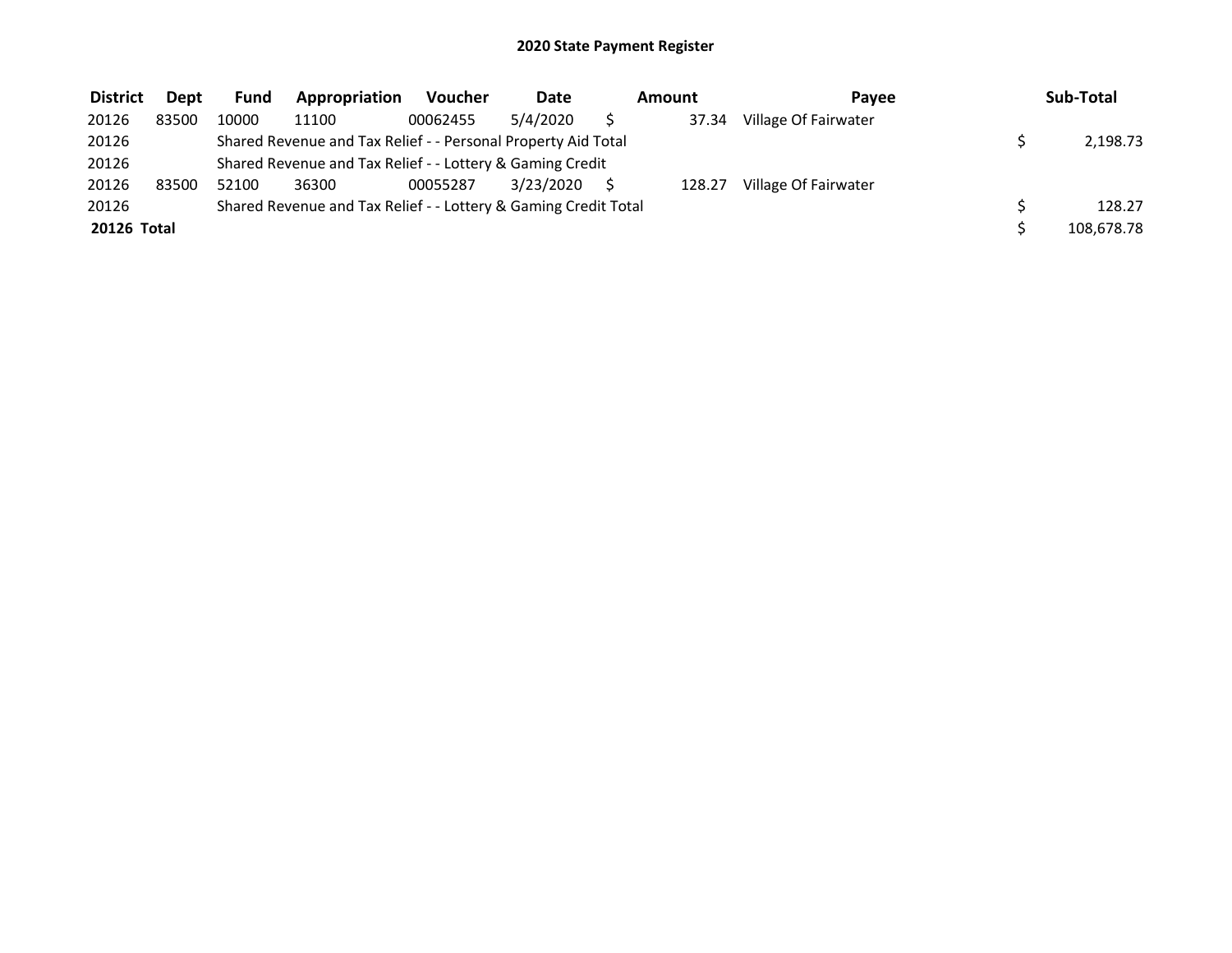| <b>District</b>    | <b>Dept</b> | <b>Fund</b> | Appropriation                                                          | <b>Voucher</b> | Date          |      | <b>Amount</b> | Payee                                                                                                   | Sub-Total       |
|--------------------|-------------|-------------|------------------------------------------------------------------------|----------------|---------------|------|---------------|---------------------------------------------------------------------------------------------------------|-----------------|
| 20142              |             |             | Dept of Natural Resources - - Gen Program Ops-State Funds              |                |               |      |               |                                                                                                         |                 |
| 20142              | 37000       | 21200       | 16100                                                                  | 00405543       | 4/29/2020     | - \$ |               | 185.00 Village of Kewaskum                                                                              |                 |
| 20142              |             |             | Dept of Natural Resources - - Gen Program Ops-State Funds Total        |                |               |      |               |                                                                                                         | \$<br>185.00    |
| 20142              |             |             | Dept of Natural Resources - - General Program Operations --            |                |               |      |               |                                                                                                         |                 |
| 20142              | 37000       | 21200       | 25400                                                                  | 00445699       | 11/13/2020 \$ |      |               | 145.00 Village of Kewaskum                                                                              |                 |
| 20142              |             |             | Dept of Natural Resources - - General Program Operations -- Total      |                |               |      |               |                                                                                                         | \$<br>145.00    |
| 20142              |             |             | Dept of Natural Resources - - Resaids - Urban Forestry Grant           |                |               |      |               |                                                                                                         |                 |
| 20142              | 37000       | 21200       | 58700                                                                  | 00406907       | 4/29/2020     | S.   |               | 5,000.00 Village of Kewaskum                                                                            |                 |
| 20142              |             |             | Dept of Natural Resources - - Resaids - Urban Forestry Grant Total     |                |               |      |               |                                                                                                         | \$<br>5,000.00  |
| 20142              |             |             | WI Dept of Transportation - - Hwy Sfty Loc Aid Ffd                     |                |               |      |               |                                                                                                         |                 |
| 20142              | 39500       | 21100       | 18500                                                                  | 00486382       | 1/30/2020     | \$   | 4,000.00      | Village of Kewaskum                                                                                     |                 |
| 20142              | 39500       | 21100       | 18500                                                                  | 00591151       | 9/28/2020     | \$   | 3,718.00      | Village of Kewaskum                                                                                     |                 |
| 20142              | 39500       | 21100       | 18500                                                                  | 00591152       | 9/28/2020     | \$   | 278.60        | Village of Kewaskum                                                                                     |                 |
| 20142              |             |             | WI Dept of Transportation - - Hwy Sfty Loc Aid Ffd Total               |                |               |      |               |                                                                                                         | \$<br>7,996.60  |
| 20142              |             |             | WI Dept of Transportation - - Loc Rd Imp Prg St Fd                     |                |               |      |               |                                                                                                         |                 |
| 20142              | 39500       | 21100       | 27800                                                                  | 00549793       | 7/9/2020      | \$   |               | 40,741.78 Village of Kewaskum                                                                           |                 |
| 20142              |             |             | WI Dept of Transportation - - Loc Rd Imp Prg St Fd Total               |                |               |      |               |                                                                                                         | \$<br>40,741.78 |
| 20142              |             |             | Department of Health Services - - Emergency Medical Services, Ai       |                |               |      |               |                                                                                                         |                 |
| 20142              | 43500       | 10000       | 11900                                                                  | 00379057       | 9/15/2020     | \$   | 6,151.19      | Village of Kewaskum                                                                                     |                 |
| 20142              |             |             | Department of Health Services - - Emergency Medical Services, Ai Total |                |               |      |               |                                                                                                         | \$<br>6,151.19  |
| 20142              |             |             | Department of Justice - - Law Enforcement Train, Local                 |                |               |      |               |                                                                                                         |                 |
| 20142              | 45500       | 10000       | 23100                                                                  | 00091539       | 12/4/2020     | \$   |               | 1,280.00 Village of Kewaskum                                                                            |                 |
| 20142              |             |             | Department of Justice - - Law Enforcement Train, Local Total           |                |               |      |               |                                                                                                         | \$<br>1,280.00  |
| 20142              |             |             |                                                                        |                |               |      |               | Public Defender Board - - Transcript, Discovery and Records Provided to the Public Defender Board       |                 |
| 20142              | 55000       | 10000       | 10600                                                                  | 00250093       | 6/8/2020      | \$   |               | 5.00 Village of Kewaskum                                                                                |                 |
| 20142              | 55000       | 10000       | 10600                                                                  | 00250094       | 6/8/2020      | \$   | 5.00          | Village of Kewaskum                                                                                     |                 |
| 20142              | 55000       | 10000       | 10600                                                                  | 00250095       | 6/8/2020      | \$   | 5.00          | Village of Kewaskum                                                                                     |                 |
| 20142              | 55000       | 10000       | 10600                                                                  | 00250097       | 6/8/2020      | \$   | 5.00          | Village of Kewaskum                                                                                     |                 |
| 20142              | 55000       | 10000       | 10600                                                                  | 00260314       | 9/2/2020      | \$   | 3.75          | Village of Kewaskum                                                                                     |                 |
| 20142              | 55000       | 10000       | 10600                                                                  | 00270933       | 12/15/2020    | \$   | 10.00         | Village of Kewaskum                                                                                     |                 |
| 20142              |             |             |                                                                        |                |               |      |               | Public Defender Board - - Transcript, Discovery and Records Provided to the Public Defender Board Total | \$<br>33.75     |
| <b>20142 Total</b> |             |             |                                                                        |                |               |      |               |                                                                                                         | \$<br>61,533.32 |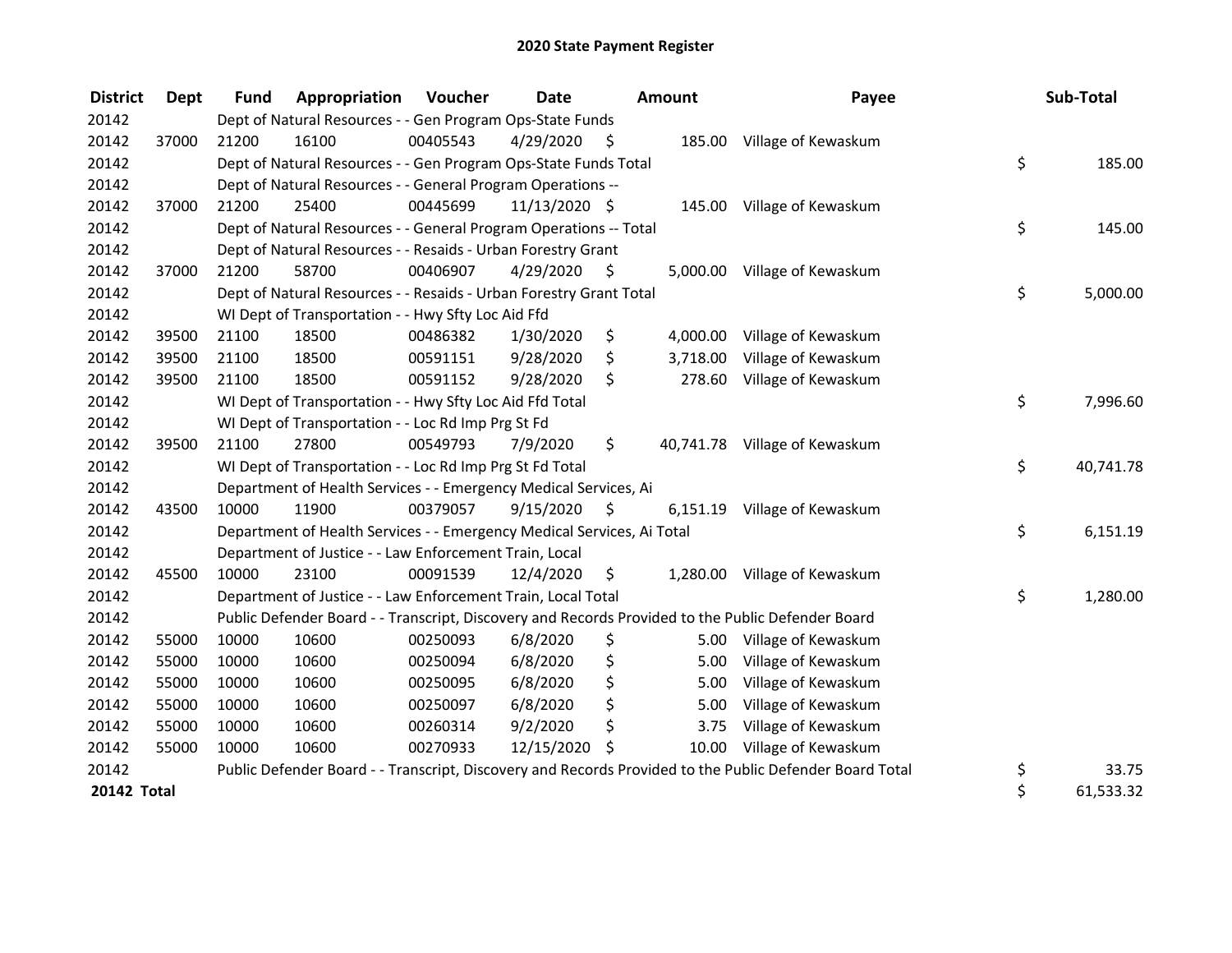| <b>District</b>    | Dept  | <b>Fund</b> | Appropriation                                                      | Voucher  | Date          | <b>Amount</b>   | Payee                             | Sub-Total        |
|--------------------|-------|-------------|--------------------------------------------------------------------|----------|---------------|-----------------|-----------------------------------|------------------|
| 20151              |       |             | Dept of Safety & Prof Services - - Fire Dues Distribution          |          |               |                 |                                   |                  |
| 20151              | 16500 | 10000       | 22500                                                              | 00036092 | 7/20/2020     | \$              | 1,637.04 Village Of Mount Calvary |                  |
| 20151              |       |             | Dept of Safety & Prof Services - - Fire Dues Distribution Total    |          |               |                 |                                   | \$<br>1,637.04   |
| 20151              |       |             | Dept of Natural Resources - - Fin Asst For Responsible Units       |          |               |                 |                                   |                  |
| 20151              | 37000 | 27400       | 67000                                                              | 00412800 | 5/29/2020     | \$              | 1,401.54 Village Of Mount Calvary |                  |
| 20151              |       |             | Dept of Natural Resources - - Fin Asst For Responsible Units Total |          |               |                 |                                   | \$<br>1,401.54   |
| 20151              |       |             | WI Dept of Transportation - - Trns Aids To Mnc.-Sf                 |          |               |                 |                                   |                  |
| 20151              | 39500 | 21100       | 19100                                                              | 00476033 | 1/6/2020      | \$<br>2,496.60  | Village Of Mount Calvary          |                  |
| 20151              | 39500 | 21100       | 19100                                                              | 00505888 | 4/6/2020      | \$<br>2,496.60  | Village Of Mount Calvary          |                  |
| 20151              | 39500 | 21100       | 19100                                                              | 00542880 | 7/6/2020      | \$<br>2,496.60  | Village Of Mount Calvary          |                  |
| 20151              | 39500 | 21100       | 19100                                                              | 00585706 | 10/5/2020     | \$<br>2.496.60  | Village Of Mount Calvary          |                  |
| 20151              |       |             | WI Dept of Transportation - - Trns Aids To Mnc.-Sf Total           |          |               |                 |                                   | \$<br>9,986.40   |
| 20151              |       |             | Department of Administration - - Federal Aid                       |          |               |                 |                                   |                  |
| 20151              | 50500 | 10000       | 14200                                                              | 00134473 | 12/10/2020 \$ | 19,839.31       | Village Of Mount Calvary          |                  |
| 20151              |       |             | Department of Administration - - Federal Aid Total                 |          |               |                 |                                   | \$<br>19,839.31  |
| 20151              |       |             | Shared Revenue and Tax Relief - - County And Municipal Aid         |          |               |                 |                                   |                  |
| 20151              | 83500 | 10000       | 10500                                                              | 00067993 | 7/27/2020     | \$<br>12,287.63 | Village Of Mount Calvary          |                  |
| 20151              | 83500 | 10000       | 10500                                                              | 00071959 | 11/16/2020 \$ | 69,629.88       | Village Of Mount Calvary          |                  |
| 20151              |       |             | Shared Revenue and Tax Relief - - County And Municipal Aid Total   |          |               |                 |                                   | \$<br>81,917.51  |
| 20151              |       |             | Shared Revenue and Tax Relief - - Exempt Computer Aid              |          |               |                 |                                   |                  |
| 20151              | 83500 | 10000       | 10900                                                              | 00065158 | 7/27/2020     | \$<br>165.24    | Village Of Mount Calvary          |                  |
| 20151              |       |             | Shared Revenue and Tax Relief - - Exempt Computer Aid Total        |          |               |                 |                                   | \$<br>165.24     |
| 20151              |       |             | Shared Revenue and Tax Relief - - Personal Property Aid            |          |               |                 |                                   |                  |
| 20151              | 83500 | 10000       | 11100                                                              | 00060533 | 5/4/2020      | \$<br>2,272.76  | Village Of Mount Calvary          |                  |
| 20151              |       |             | Shared Revenue and Tax Relief - - Personal Property Aid Total      |          |               |                 |                                   | \$<br>2,272.76   |
| <b>20151 Total</b> |       |             |                                                                    |          |               |                 |                                   | \$<br>117,219.80 |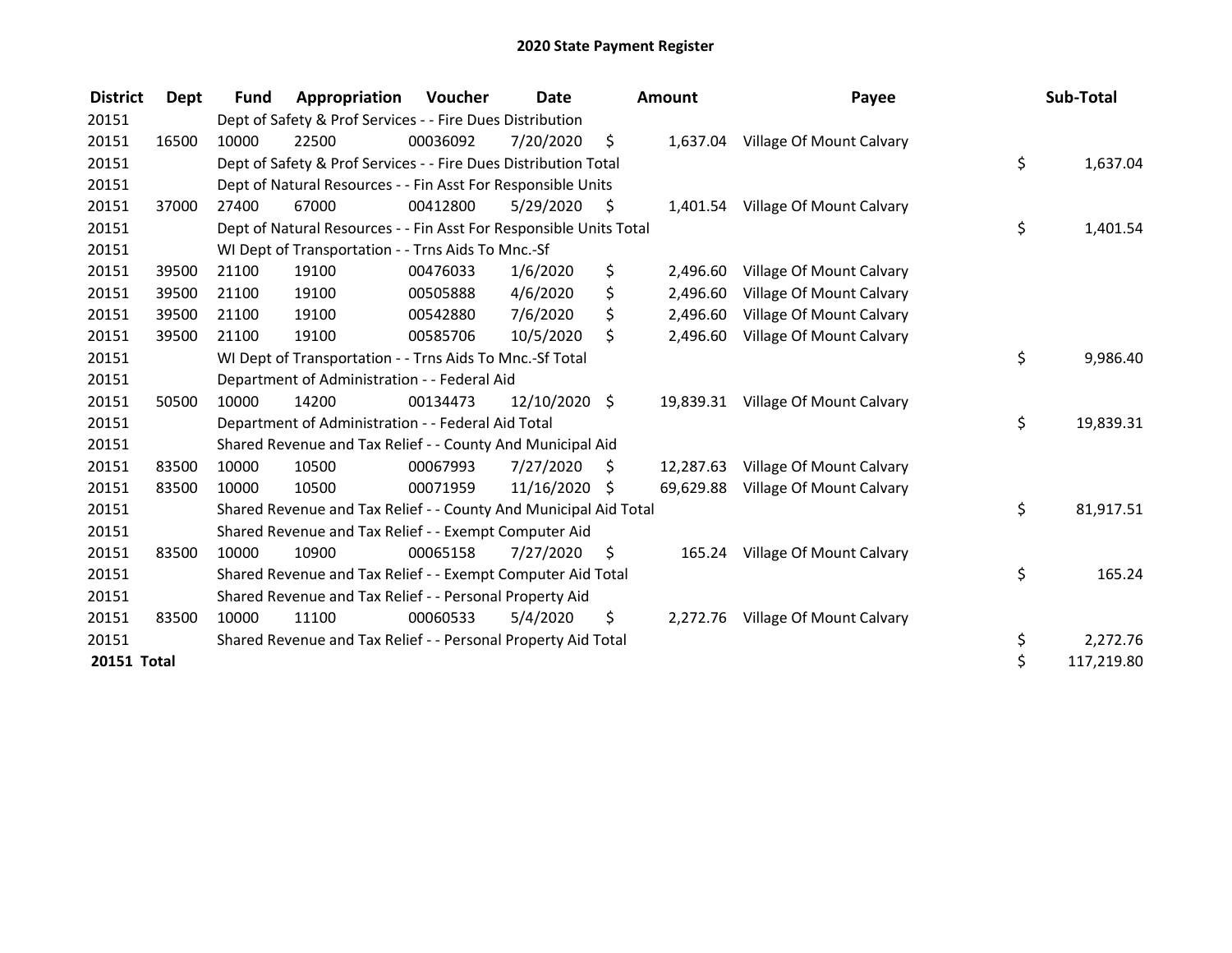| <b>District</b> | <b>Dept</b> | Fund  | Appropriation                                                                   | Voucher  | <b>Date</b>             | Amount          | Payee                                  | Sub-Total        |
|-----------------|-------------|-------|---------------------------------------------------------------------------------|----------|-------------------------|-----------------|----------------------------------------|------------------|
| 20161           |             |       | Dept of Safety & Prof Services - - Fire Dues Distribution                       |          |                         |                 |                                        |                  |
| 20161           | 16500       | 10000 | 22500                                                                           | 00036093 | 7/17/2020               | \$              | 9,296.48 Village Of North Fond Du Lac  |                  |
| 20161           |             |       | Dept of Safety & Prof Services - - Fire Dues Distribution Total                 |          |                         |                 |                                        | \$<br>9,296.48   |
| 20161           |             |       | Dept of Natural Resources - - Fin Asst For Responsible Units                    |          |                         |                 |                                        |                  |
| 20161           | 37000       | 27400 | 67000                                                                           | 00413242 | 5/29/2020               | \$              | 16,371.58 Village Of North Fond Du Lac |                  |
| 20161           |             |       | Dept of Natural Resources - - Fin Asst For Responsible Units Total              |          |                         |                 |                                        | \$<br>16,371.58  |
| 20161           |             |       | WI Dept of Transportation - - Hwy Sfty Loc Aid Ffd                              |          |                         |                 |                                        |                  |
| 20161           | 39500       | 21100 | 18500                                                                           | 00574883 | 8/28/2020               | \$              | 4,000.00 Village Of North Fond Du Lac  |                  |
| 20161           |             |       | WI Dept of Transportation - - Hwy Sfty Loc Aid Ffd Total                        |          |                         |                 |                                        | \$<br>4,000.00   |
| 20161           |             |       | WI Dept of Transportation - - Trns Aids To Mnc.-Sf                              |          |                         |                 |                                        |                  |
| 20161           | 39500       | 21100 | 19100                                                                           | 00476034 | 1/6/2020                | \$<br>76,678.13 | Village Of North Fond Du Lac           |                  |
| 20161           | 39500       | 21100 | 19100                                                                           | 00505889 | 4/6/2020                | \$<br>76,678.13 | Village Of North Fond Du Lac           |                  |
| 20161           | 39500       | 21100 | 19100                                                                           | 00542881 | 7/6/2020                | \$<br>76,678.13 | Village Of North Fond Du Lac           |                  |
| 20161           | 39500       | 21100 | 19100                                                                           | 00585707 | 10/5/2020               | \$<br>76,678.15 | Village Of North Fond Du Lac           |                  |
| 20161           |             |       | WI Dept of Transportation - - Trns Aids To Mnc.-Sf Total                        |          |                         |                 |                                        | \$<br>306,712.54 |
| 20161           |             |       | Department of Health Services - - Emergency Medical Services, Ai                |          |                         |                 |                                        |                  |
| 20161           | 43500       | 10000 | 11900                                                                           | 00379091 | 9/15/2020               | \$<br>5,894.84  | Village Of North Fond Du Lac           |                  |
| 20161           |             |       | Department of Health Services - - Emergency Medical Services, Ai Total          |          |                         |                 |                                        | \$<br>5,894.84   |
| 20161           |             |       | Department of Health Services - - Prepaid Medical Transport Reimbursement       |          |                         |                 |                                        |                  |
| 20161           | 43500       | 10000 | 16300                                                                           |          | AMBULANCE 11/16/2020 \$ |                 | 12,576.81 Village Of North Fond Du Lac |                  |
| 20161           |             |       | Department of Health Services - - Prepaid Medical Transport Reimbursement Total |          |                         |                 |                                        | \$<br>12,576.81  |
| 20161           |             |       | Department of Justice - - Law Enforcement Train, Local                          |          |                         |                 |                                        |                  |
| 20161           | 45500       | 10000 | 23100                                                                           | 00091517 | 12/4/2020               | \$              | 1,440.00 Village Of North Fond Du Lac  |                  |
| 20161           |             |       | Department of Justice - - Law Enforcement Train, Local Total                    |          |                         |                 |                                        | \$<br>1,440.00   |
| 20161           |             |       | Department of Administration - - Federal Aid                                    |          |                         |                 |                                        |                  |
| 20161           | 50500       | 10000 | 14200                                                                           | 00129855 | 10/1/2020               | \$              | 11,025.27 Village Of North Fond Du Lac |                  |
| 20161           | 50500       | 10000 | 14200                                                                           | 00134474 | 12/9/2020               | \$<br>73,611.73 | Village Of North Fond Du Lac           |                  |
| 20161           | 50500       | 10000 | 14200                                                                           | 00136244 | 12/16/2020              | \$              | 8,982.70 Village Of North Fond Du Lac  |                  |
| 20161           |             |       | Department of Administration - - Federal Aid Total                              |          |                         |                 |                                        | \$<br>93,619.70  |
| 20161           |             |       | Elections Commission - - 2018 Hava Election Security                            |          |                         |                 |                                        |                  |
| 20161           | 51000       | 22000 | 18200                                                                           | 00004329 | 8/26/2020               | \$<br>3,038.00  | Village Of North Fond Du Lac           |                  |
| 20161           |             |       | Elections Commission - - 2018 Hava Election Security Total                      |          |                         |                 |                                        | \$<br>3,038.00   |
| 20161           |             |       | Shared Revenue and Tax Relief - - Expenditure Restraint Program                 |          |                         |                 |                                        |                  |
| 20161           | 83500       | 10000 | 10100                                                                           | 00067994 | 7/27/2020               | \$              | 48,124.20 Village Of North Fond Du Lac |                  |
| 20161           |             |       | Shared Revenue and Tax Relief - - Expenditure Restraint Program Total           |          |                         |                 |                                        | \$<br>48,124.20  |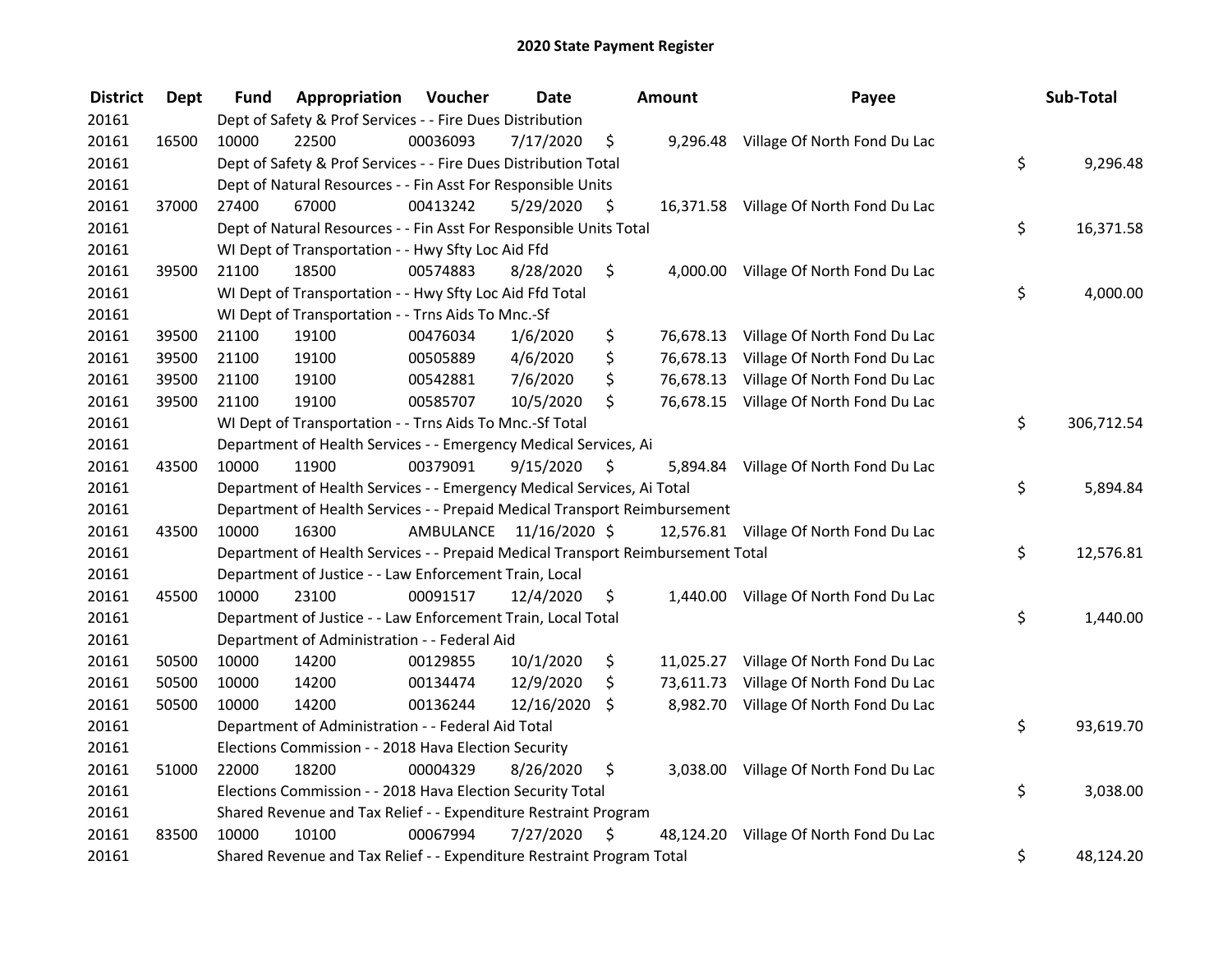| <b>District</b>    | Dept  | <b>Fund</b> | Appropriation                                                                 | Voucher  | <b>Date</b>   |      | Amount       | Payee                                  | Sub-Total          |
|--------------------|-------|-------------|-------------------------------------------------------------------------------|----------|---------------|------|--------------|----------------------------------------|--------------------|
| 20161              |       |             | Shared Revenue and Tax Relief - - County And Municipal Aid                    |          |               |      |              |                                        |                    |
| 20161              | 83500 | 10000       | 10500                                                                         | 00067994 | 7/27/2020     | S    | 206,441.73   | Village Of North Fond Du Lac           |                    |
| 20161              | 83500 | 10000       | 10500                                                                         | 00071960 | 11/16/2020    | S    | 1,157,259.65 | Village Of North Fond Du Lac           |                    |
| 20161              |       |             | Shared Revenue and Tax Relief - - County And Municipal Aid Total              |          |               |      |              |                                        | \$<br>1,363,701.38 |
| 20161              |       |             | Shared Revenue and Tax Relief - - Exempt Computer Aid                         |          |               |      |              |                                        |                    |
| 20161              | 83500 | 10000       | 10900                                                                         | 00065159 | 7/27/2020     | \$   | 956.11       | Village Of North Fond Du Lac           |                    |
| 20161              | 83500 | 10000       | 10900                                                                         | 00067017 | 7/27/2020     | \$   | 2,820.98     | Village Of North Fond Du Lac           |                    |
| 20161              |       |             | Shared Revenue and Tax Relief - - Exempt Computer Aid Total                   |          |               |      |              |                                        | \$<br>3,777.09     |
| 20161              |       |             | Shared Revenue and Tax Relief - - Utility Aid                                 |          |               |      |              |                                        |                    |
| 20161              | 83500 | 10000       | 11000                                                                         | 00067994 | 7/27/2020     | \$   | 4,817.36     | Village Of North Fond Du Lac           |                    |
| 20161              | 83500 | 10000       | 11000                                                                         | 00071960 | 11/16/2020    | Ŝ.   | 27,965.06    | Village Of North Fond Du Lac           |                    |
| 20161              |       |             | Shared Revenue and Tax Relief - - Utility Aid Total                           |          |               |      |              |                                        | \$<br>32,782.42    |
| 20161              |       |             | Shared Revenue and Tax Relief - - Personal Property Aid                       |          |               |      |              |                                        |                    |
| 20161              | 83500 | 10000       | 11100                                                                         | 00060534 | 5/4/2020      | \$   | 3.388.42     | Village Of North Fond Du Lac           |                    |
| 20161              | 83500 | 10000       | 11100                                                                         | 00062456 | 5/4/2020      | \$   | 410.60       | Village Of North Fond Du Lac           |                    |
| 20161              |       |             | Shared Revenue and Tax Relief - - Personal Property Aid Total                 |          |               |      |              |                                        | \$<br>3,799.02     |
| 20161              |       |             | Shared Revenue and Tax Relief - - State Aid; Video Service Provider Fee       |          |               |      |              |                                        |                    |
| 20161              | 83500 | 10000       | 11200                                                                         | 00064196 | 7/27/2020     | S    | 6,824.51     | Village Of North Fond Du Lac           |                    |
| 20161              |       |             | Shared Revenue and Tax Relief - - State Aid; Video Service Provider Fee Total |          |               |      |              |                                        | \$<br>6,824.51     |
| 20161              |       |             | Shared Revenue and Tax Relief - - Lottery & Gaming Credit                     |          |               |      |              |                                        |                    |
| 20161              | 83500 | 52100       | 36300                                                                         | 00055288 | 3/23/2020     | - \$ |              | 34,620.93 Village Of North Fond Du Lac |                    |
| 20161              |       |             | Shared Revenue and Tax Relief - - Lottery & Gaming Credit Total               |          |               |      |              |                                        | \$<br>34,620.93    |
| 20161              |       |             | Miscellaneous Appropriations - - Terminal Tax Distribution                    |          |               |      |              |                                        |                    |
| 20161              | 85500 | 21100       | 46100                                                                         | 00001318 | 12/10/2020 \$ |      | 28,730.95    | Village Of North Fond Du Lac           |                    |
| 20161              |       |             | Miscellaneous Appropriations - - Terminal Tax Distribution Total              |          |               |      |              |                                        | \$<br>28,730.95    |
| <b>20161 Total</b> |       |             |                                                                               |          |               |      |              |                                        | \$<br>1,975,310.45 |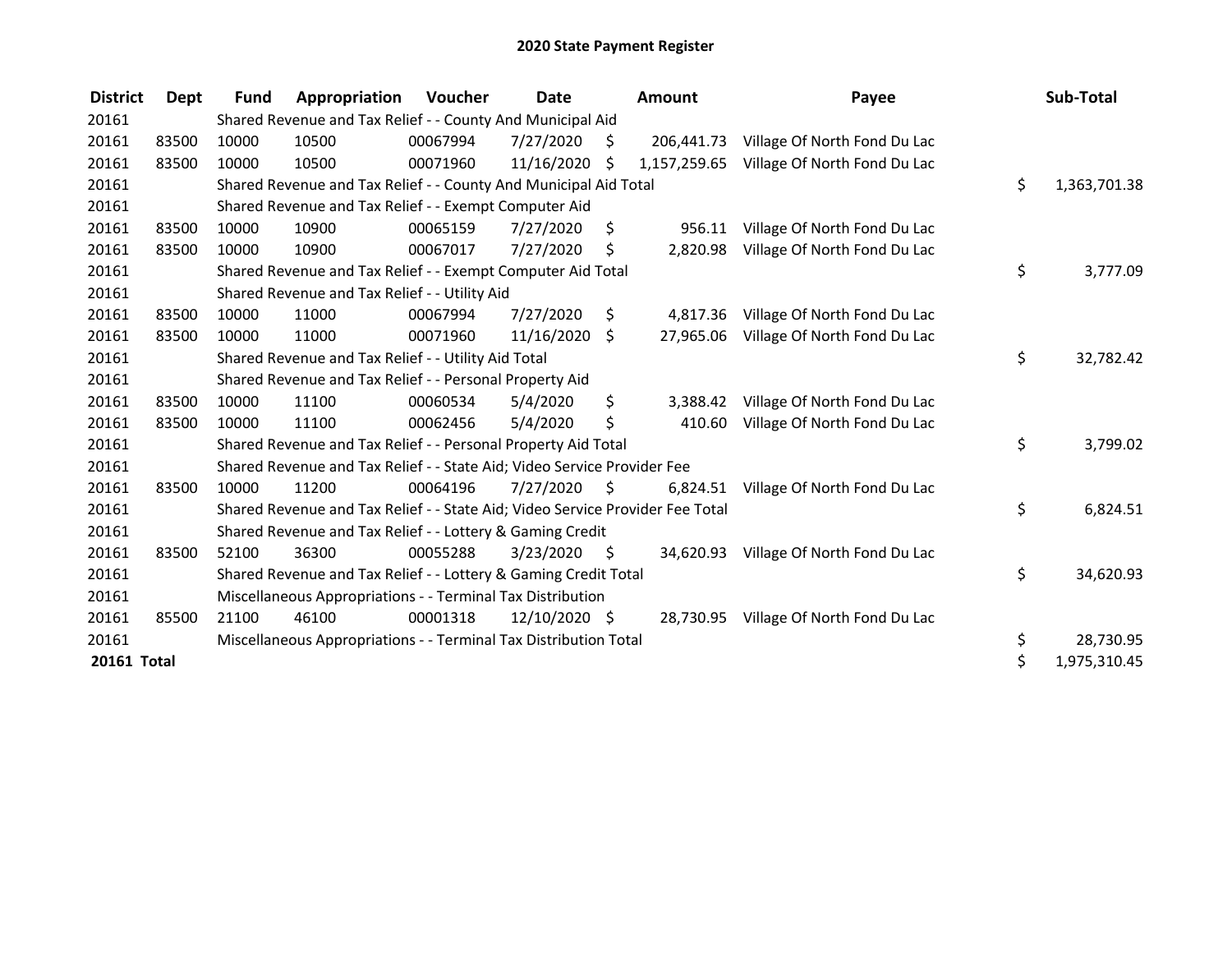| <b>District</b> | <b>Dept</b> | Fund  | Appropriation                                                        | Voucher  | <b>Date</b>   |      | <b>Amount</b> | Payee                          | Sub-Total        |
|-----------------|-------------|-------|----------------------------------------------------------------------|----------|---------------|------|---------------|--------------------------------|------------------|
| 20165           |             |       | Dept of Safety & Prof Services - - Fire Dues Distribution            |          |               |      |               |                                |                  |
| 20165           | 16500       | 10000 | 22500                                                                | 00036094 | 7/20/2020     | \$   |               | 2,976.23 Village Of Oakfield   |                  |
| 20165           |             |       | Dept of Safety & Prof Services - - Fire Dues Distribution Total      |          |               |      |               |                                | \$<br>2,976.23   |
| 20165           |             |       | Dept of Natural Resources - - Aids In Lieu Of Taxes - Gener          |          |               |      |               |                                |                  |
| 20165           | 37000       | 10000 | 50300                                                                | 00405126 | 4/21/2020     | \$   |               | 49.47 Village Of Oakfield      |                  |
| 20165           |             |       | Dept of Natural Resources - - Aids In Lieu Of Taxes - Gener Total    |          |               |      |               |                                | \$<br>49.47      |
| 20165           |             |       | Dept of Natural Resources - - Rec & Resource Aids, Fed               |          |               |      |               |                                |                  |
| 20165           | 37000       | 21200 | 58300                                                                | 00414456 | 6/9/2020      | \$   |               | 2,076.22 Village Of Oakfield   |                  |
| 20165           |             |       | Dept of Natural Resources - - Rec & Resource Aids, Fed Total         |          |               |      |               |                                | \$<br>2,076.22   |
| 20165           |             |       | Dept of Natural Resources - - Resaids - Urban Forestry Grant         |          |               |      |               |                                |                  |
| 20165           | 37000       | 21200 | 58700                                                                | 00432201 | 8/27/2020     | \$   |               | 5,000.00 Village Of Oakfield   |                  |
| 20165           |             |       | Dept of Natural Resources - - Resaids - Urban Forestry Grant Total   |          |               |      |               |                                | \$<br>5,000.00   |
| 20165           |             |       | Dept of Natural Resources - - Fin Asst For Responsible Units         |          |               |      |               |                                |                  |
| 20165           | 37000       | 27400 | 67000                                                                | 00412645 | 5/29/2020     | \$.  |               | 3,486.01 Village Of Oakfield   |                  |
| 20165           |             |       | Dept of Natural Resources - - Fin Asst For Responsible Units Total   |          |               |      |               |                                | \$<br>3,486.01   |
| 20165           |             |       | WI Dept of Transportation - - Trns Aids To Mnc.-Sf                   |          |               |      |               |                                |                  |
| 20165           | 39500       | 21100 | 19100                                                                | 00476035 | 1/6/2020      | \$   | 9,840.92      | Village Of Oakfield            |                  |
| 20165           | 39500       | 21100 | 19100                                                                | 00505890 | 4/6/2020      | \$   | 9,840.92      | Village Of Oakfield            |                  |
| 20165           | 39500       | 21100 | 19100                                                                | 00542882 | 7/6/2020      | \$   |               | 9,840.92 Village Of Oakfield   |                  |
| 20165           | 39500       | 21100 | 19100                                                                | 00585708 | 10/5/2020     | \$   |               | 9,840.92 Village Of Oakfield   |                  |
| 20165           |             |       | WI Dept of Transportation - - Trns Aids To Mnc.-Sf Total             |          |               |      |               |                                | \$<br>39,363.68  |
| 20165           |             |       | Department of Administration - - Federal Aid                         |          |               |      |               |                                |                  |
| 20165           | 50500       | 10000 | 14200                                                                | 00126627 | 8/12/2020     | \$   | 465.05        | Village Of Oakfield            |                  |
| 20165           | 50500       | 10000 | 14200                                                                | 00129856 | 10/2/2020     | \$   | 16,572.99     | Village Of Oakfield            |                  |
| 20165           | 50500       | 10000 | 14200                                                                | 00132139 | 11/13/2020    | \$   | 468.31        | Village Of Oakfield            |                  |
| 20165           | 50500       | 10000 | 14200                                                                | 00134475 | 12/10/2020    | \$   | 393.65        | Village Of Oakfield            |                  |
| 20165           | 50500       | 10000 | 14200                                                                | 00136245 | 12/17/2020 \$ |      | 338.53        | Village Of Oakfield            |                  |
| 20165           |             |       | Department of Administration - - Federal Aid Total                   |          |               |      |               |                                | \$<br>18,238.53  |
| 20165           |             |       | Department of Administration - - Federal Aid, Local Assistance       |          |               |      |               |                                |                  |
| 20165           | 50500       | 10000 | 74300                                                                | 00119148 | 3/17/2020     | \$   |               | 325,990.35 Village Of Oakfield |                  |
| 20165           |             |       | Department of Administration - - Federal Aid, Local Assistance Total |          |               |      |               |                                | \$<br>325,990.35 |
| 20165           |             |       | Department of Administration - - Telecom Access; School Dist         |          |               |      |               |                                |                  |
| 20165           | 50500       | 25500 | 46600                                                                | 00126819 | 8/27/2020     | - \$ |               | 1,529.50 Village Of Oakfield   |                  |
| 20165           |             |       | Department of Administration - - Telecom Access; School Dist Total   |          |               |      |               |                                | \$<br>1,529.50   |
| 20165           |             |       | Elections Commission - - 2018 Hava Election Security                 |          |               |      |               |                                |                  |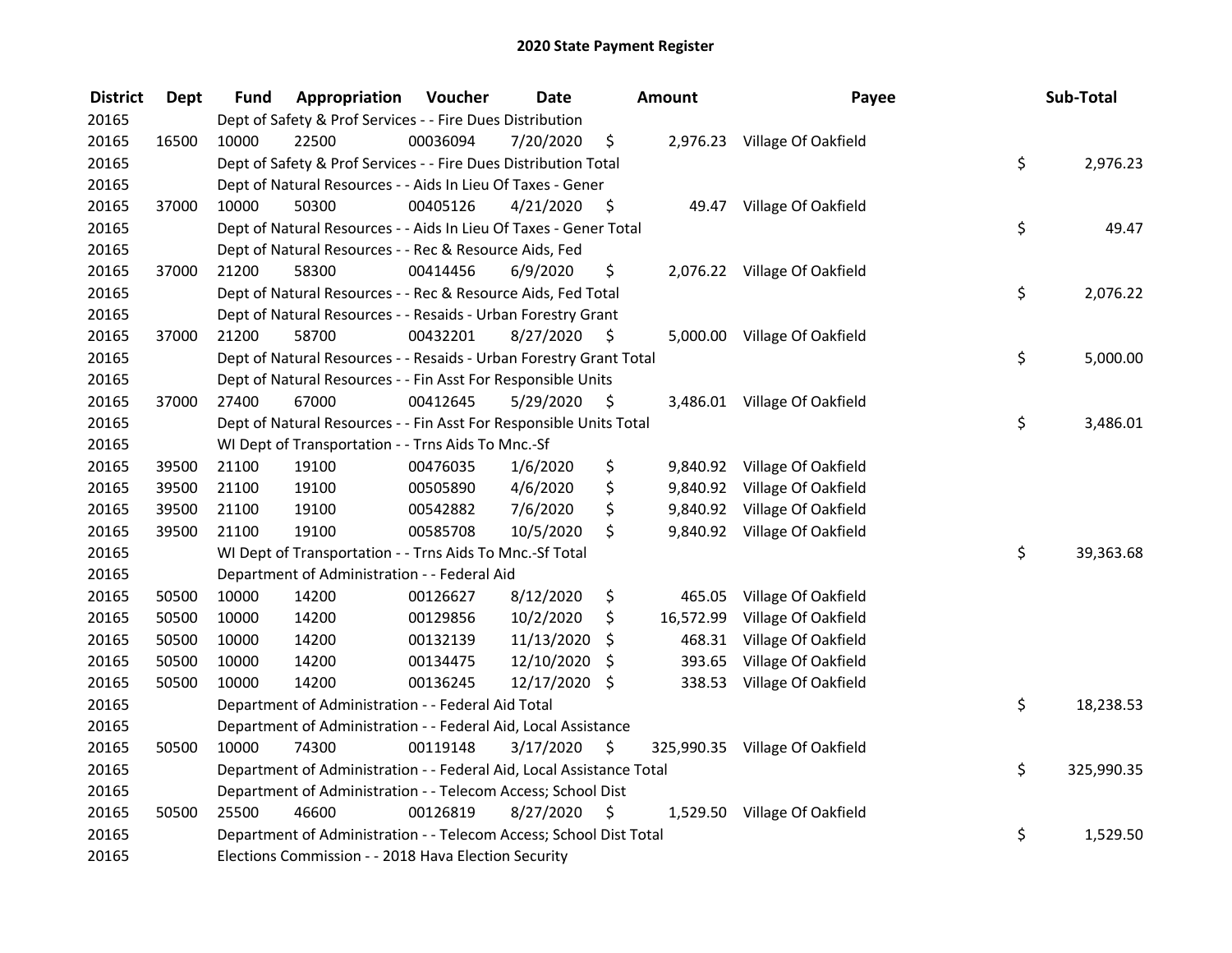| <b>District</b> | Dept  | Fund  | Appropriation                                                         | Voucher  | Date          |      | <b>Amount</b> | Payee               | Sub-Total        |
|-----------------|-------|-------|-----------------------------------------------------------------------|----------|---------------|------|---------------|---------------------|------------------|
| 20165           | 51000 | 22000 | 18200                                                                 | 00003519 | 6/30/2020     | - \$ | 944.70        | Village Of Oakfield |                  |
| 20165           |       |       | Elections Commission - - 2018 Hava Election Security Total            |          |               |      |               |                     | \$<br>944.70     |
| 20165           |       |       | Shared Revenue and Tax Relief - - Expenditure Restraint Program       |          |               |      |               |                     |                  |
| 20165           | 83500 | 10000 | 10100                                                                 | 00067995 | 7/27/2020     | - S  | 11,006.54     | Village Of Oakfield |                  |
| 20165           |       |       | Shared Revenue and Tax Relief - - Expenditure Restraint Program Total |          |               |      |               |                     | \$<br>11,006.54  |
| 20165           |       |       | Shared Revenue and Tax Relief - - County And Municipal Aid            |          |               |      |               |                     |                  |
| 20165           | 83500 | 10000 | 10500                                                                 | 00067995 | 7/27/2020     | - \$ | 19,901.73     | Village Of Oakfield |                  |
| 20165           | 83500 | 10000 | 10500                                                                 | 00071961 | 11/16/2020 \$ |      | 112,776.46    | Village Of Oakfield |                  |
| 20165           |       |       | Shared Revenue and Tax Relief - - County And Municipal Aid Total      |          |               |      |               |                     | \$<br>132,678.19 |
| 20165           |       |       | Shared Revenue and Tax Relief - - Exempt Computer Aid                 |          |               |      |               |                     |                  |
| 20165           | 83500 | 10000 | 10900                                                                 | 00065160 | 7/27/2020     | - \$ | 497.80        | Village Of Oakfield |                  |
| 20165           | 83500 | 10000 | 10900                                                                 | 00067018 | 7/27/2020     | -S   | 76.48         | Village Of Oakfield |                  |
| 20165           |       |       | Shared Revenue and Tax Relief - - Exempt Computer Aid Total           |          |               |      |               |                     | \$<br>574.28     |
| 20165           |       |       | Shared Revenue and Tax Relief - - Personal Property Aid               |          |               |      |               |                     |                  |
| 20165           | 83500 | 10000 | 11100                                                                 | 00060535 | 5/4/2020      | \$   | 962.65        | Village Of Oakfield |                  |
| 20165           | 83500 | 10000 | 11100                                                                 | 00062457 | 5/4/2020      | \$   | 214.78        | Village Of Oakfield |                  |
| 20165           |       |       | Shared Revenue and Tax Relief - - Personal Property Aid Total         |          |               |      |               |                     | \$<br>1,177.43   |
| 20165 Total     |       |       |                                                                       |          |               |      |               |                     | \$<br>545,091.13 |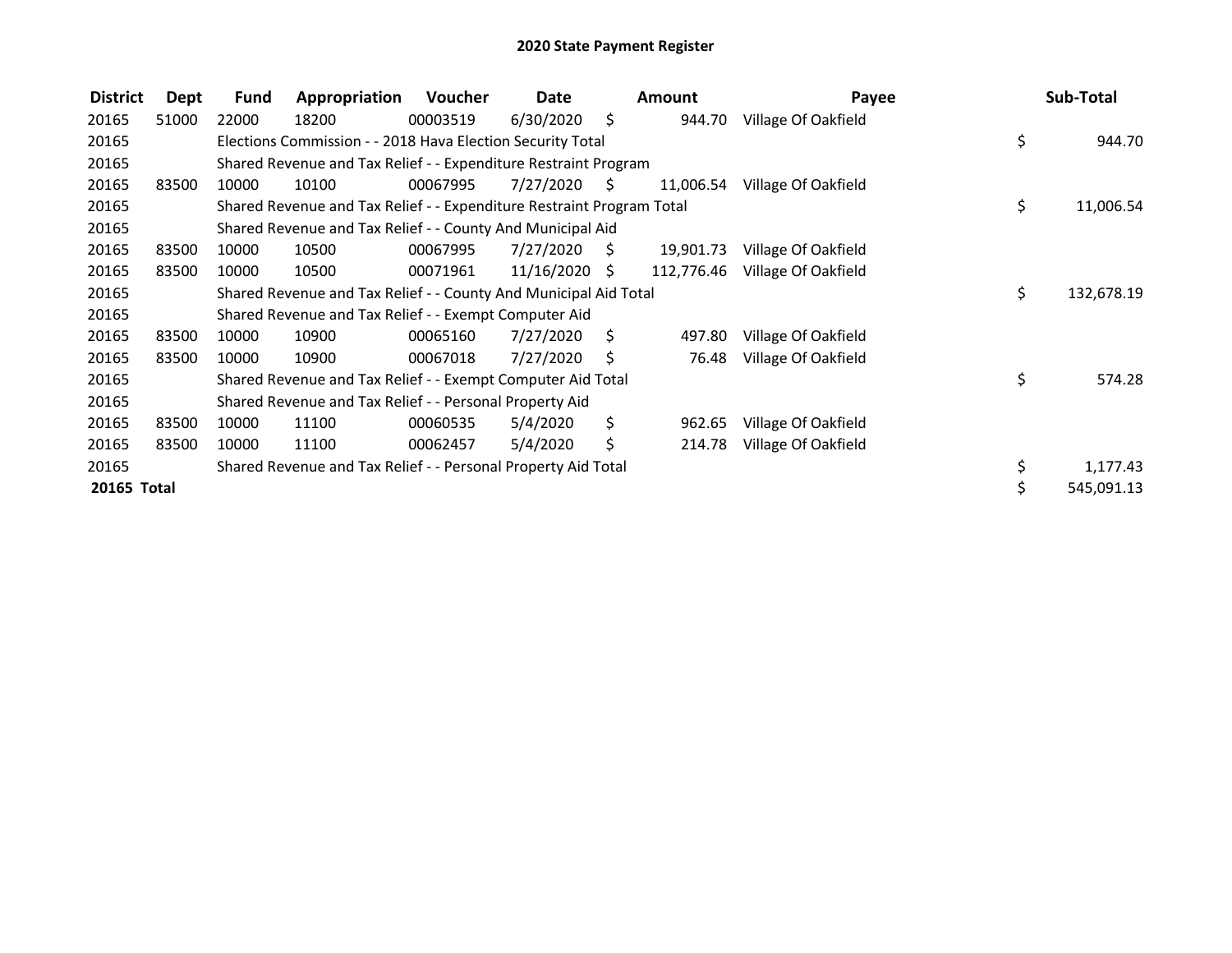| <b>District</b> | <b>Dept</b> | Fund  | Appropriation                                                                 | Voucher  | <b>Date</b>   |      | <b>Amount</b> | Payee                           | Sub-Total        |
|-----------------|-------------|-------|-------------------------------------------------------------------------------|----------|---------------|------|---------------|---------------------------------|------------------|
| 20176           |             |       | Dept of Safety & Prof Services - - Fire Dues Distribution                     |          |               |      |               |                                 |                  |
| 20176           | 16500       | 10000 | 22500                                                                         | 00036095 | 7/20/2020     | \$   |               | 3,026.97 Village Of Rosendale   |                  |
| 20176           |             |       | Dept of Safety & Prof Services - - Fire Dues Distribution Total               |          |               |      |               |                                 | \$<br>3,026.97   |
| 20176           |             |       | Dept of Natural Resources - - Aids In Lieu Of Taxes - Gener                   |          |               |      |               |                                 |                  |
| 20176           | 37000       | 10000 | 50300                                                                         | 00386764 | 1/31/2020     | \$   |               | 129.82 Village Of Rosendale     |                  |
| 20176           |             |       | Dept of Natural Resources - - Aids In Lieu Of Taxes - Gener Total             |          |               |      |               |                                 | \$<br>129.82     |
| 20176           |             |       | Dept of Natural Resources - - Fin Asst For Responsible Units                  |          |               |      |               |                                 |                  |
| 20176           | 37000       | 27400 | 67000                                                                         | 00413150 | 5/29/2020     | - \$ |               | 5,859.08 Village Of Rosendale   |                  |
| 20176           |             |       | Dept of Natural Resources - - Fin Asst For Responsible Units Total            |          |               |      |               |                                 | \$<br>5,859.08   |
| 20176           |             |       | WI Dept of Transportation - - Hwy Sfty Loc Aid Ffd                            |          |               |      |               |                                 |                  |
| 20176           | 39500       | 21100 | 18500                                                                         | 00482186 | 1/16/2020     | \$   |               | 3,972.00 Village Of Rosendale   |                  |
| 20176           |             |       | WI Dept of Transportation - - Hwy Sfty Loc Aid Ffd Total                      |          |               |      |               |                                 | \$<br>3,972.00   |
| 20176           |             |       | WI Dept of Transportation - - Trns Aids To Mnc.-Sf                            |          |               |      |               |                                 |                  |
| 20176           | 39500       | 21100 | 19100                                                                         | 00476036 | 1/6/2020      | \$   |               | 10,619.75 Village Of Rosendale  |                  |
| 20176           | 39500       | 21100 | 19100                                                                         | 00505891 | 4/6/2020      | \$   | 10,619.75     | Village Of Rosendale            |                  |
| 20176           | 39500       | 21100 | 19100                                                                         | 00542883 | 7/6/2020      | \$   |               | 10,619.75 Village Of Rosendale  |                  |
| 20176           | 39500       | 21100 | 19100                                                                         | 00585709 | 10/5/2020     | \$   |               | 10,619.75 Village Of Rosendale  |                  |
| 20176           |             |       | WI Dept of Transportation - - Trns Aids To Mnc.-Sf Total                      |          |               |      |               |                                 | \$<br>42,479.00  |
| 20176           |             |       | Department of Justice - - Law Enforcement Train, Local                        |          |               |      |               |                                 |                  |
| 20176           | 45500       | 10000 | 23100                                                                         | 00091657 | 12/8/2020     | \$   |               | 480.00 Village Of Rosendale     |                  |
| 20176           |             |       | Department of Justice - - Law Enforcement Train, Local Total                  |          |               |      |               |                                 | \$<br>480.00     |
| 20176           |             |       | Shared Revenue and Tax Relief - - County And Municipal Aid                    |          |               |      |               |                                 |                  |
| 20176           | 83500       | 10000 | 10500                                                                         | 00067996 | 7/27/2020     | S    |               | 17,540.11 Village Of Rosendale  |                  |
| 20176           | 83500       | 10000 | 10500                                                                         | 00071962 | 11/16/2020 \$ |      |               | 100,034.46 Village Of Rosendale |                  |
| 20176           |             |       | Shared Revenue and Tax Relief - - County And Municipal Aid Total              |          |               |      |               |                                 | \$<br>117,574.57 |
| 20176           |             |       | Shared Revenue and Tax Relief - - Exempt Computer Aid                         |          |               |      |               |                                 |                  |
| 20176           | 83500       | 10000 | 10900                                                                         | 00065161 | 7/27/2020     | \$   |               | 47.81 Village Of Rosendale      |                  |
| 20176           | 83500       | 10000 | 10900                                                                         | 00067019 | 7/27/2020     | \$   |               | 172.78 Village Of Rosendale     |                  |
| 20176           |             |       | Shared Revenue and Tax Relief - - Exempt Computer Aid Total                   |          |               |      |               |                                 | \$<br>220.59     |
| 20176           |             |       | Shared Revenue and Tax Relief - - Personal Property Aid                       |          |               |      |               |                                 |                  |
| 20176           | 83500       | 10000 | 11100                                                                         | 00060536 | 5/4/2020      | \$   |               | 391.64 Village Of Rosendale     |                  |
| 20176           |             |       | Shared Revenue and Tax Relief - - Personal Property Aid Total                 |          |               |      |               |                                 | \$<br>391.64     |
| 20176           |             |       | Shared Revenue and Tax Relief - - State Aid; Video Service Provider Fee       |          |               |      |               |                                 |                  |
| 20176           | 83500       | 10000 | 11200                                                                         | 00064197 | 7/27/2020     | \$   | 1,206.17      | Village Of Rosendale            |                  |
| 20176           |             |       | Shared Revenue and Tax Relief - - State Aid; Video Service Provider Fee Total |          |               |      |               |                                 | \$<br>1,206.17   |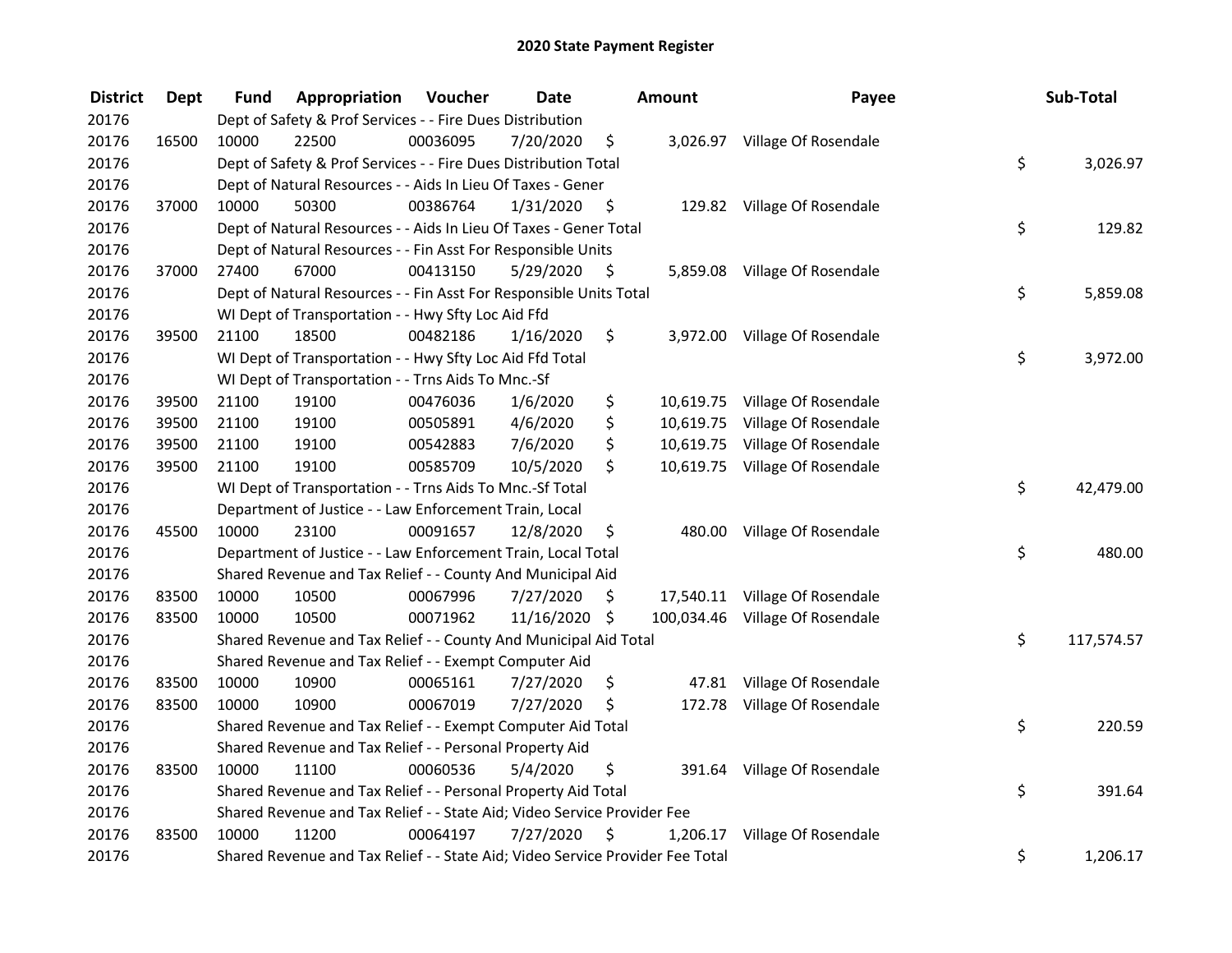|             |  | District Dept Fund Appropriation Voucher | Date | Amount | Payee | Sub-Total  |
|-------------|--|------------------------------------------|------|--------|-------|------------|
| 20176 Total |  |                                          |      |        |       | 175,339.84 |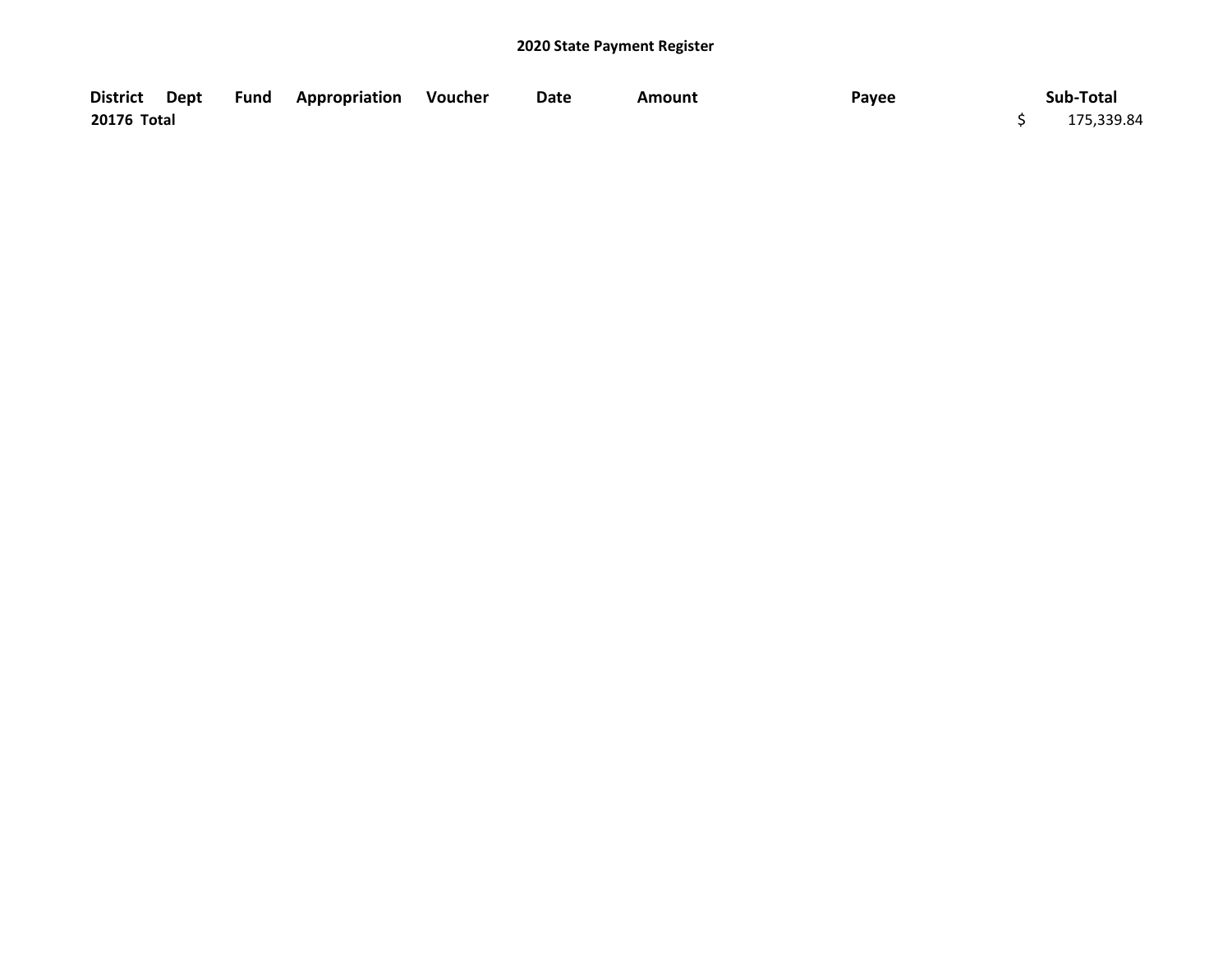| <b>District</b> | Dept  | <b>Fund</b> | Appropriation                                                      | Voucher  | <b>Date</b> |      | <b>Amount</b> | Payee                           | Sub-Total       |
|-----------------|-------|-------------|--------------------------------------------------------------------|----------|-------------|------|---------------|---------------------------------|-----------------|
| 20181           |       |             | Dept of Safety & Prof Services - - Fire Dues Distribution          |          |             |      |               |                                 |                 |
| 20181           | 16500 | 10000       | 22500                                                              | 00036096 | 7/20/2020   | \$   |               | 1,357.74 Village Of Saint Cloud |                 |
| 20181           |       |             | Dept of Safety & Prof Services - - Fire Dues Distribution Total    |          |             |      |               |                                 | \$<br>1,357.74  |
| 20181           |       |             | Dept of Natural Resources - - Fin Asst For Responsible Units       |          |             |      |               |                                 |                 |
| 20181           | 37000 | 27400       | 67000                                                              | 00413315 | 5/29/2020   | - \$ | 812.08        | Village Of Saint Cloud          |                 |
| 20181           |       |             | Dept of Natural Resources - - Fin Asst For Responsible Units Total |          |             |      |               |                                 | \$<br>812.08    |
| 20181           |       |             | WI Dept of Transportation - - Trns Aids To Mnc.-Sf                 |          |             |      |               |                                 |                 |
| 20181           | 39500 | 21100       | 19100                                                              | 00476037 | 1/6/2020    | \$   | 2,266.65      | Village Of Saint Cloud          |                 |
| 20181           | 39500 | 21100       | 19100                                                              | 00505892 | 4/6/2020    | \$   | 2,266.65      | Village Of Saint Cloud          |                 |
| 20181           | 39500 | 21100       | 19100                                                              | 00542884 | 7/6/2020    | \$   | 2,266.65      | Village Of Saint Cloud          |                 |
| 20181           | 39500 | 21100       | 19100                                                              | 00585710 | 10/5/2020   | Ŝ.   | 2,266.65      | Village Of Saint Cloud          |                 |
| 20181           |       |             | WI Dept of Transportation - - Trns Aids To Mnc.-Sf Total           |          |             |      |               |                                 | \$<br>9,066.60  |
| 20181           |       |             | Shared Revenue and Tax Relief - - County And Municipal Aid         |          |             |      |               |                                 |                 |
| 20181           | 83500 | 10000       | 10500                                                              | 00067997 | 7/27/2020   | S    | 10,526.02     | Village Of Saint Cloud          |                 |
| 20181           | 83500 | 10000       | 10500                                                              | 00071963 | 11/16/2020  | S.   | 59,647.44     | Village Of Saint Cloud          |                 |
| 20181           |       |             | Shared Revenue and Tax Relief - - County And Municipal Aid Total   |          |             |      |               |                                 | \$<br>70,173.46 |
| 20181           |       |             | Shared Revenue and Tax Relief - - Exempt Computer Aid              |          |             |      |               |                                 |                 |
| 20181           | 83500 | 10000       | 10900                                                              | 00065162 | 7/27/2020   | \$   | 126.79        | Village Of Saint Cloud          |                 |
| 20181           |       |             | Shared Revenue and Tax Relief - - Exempt Computer Aid Total        |          |             |      |               |                                 | \$<br>126.79    |
| 20181           |       |             | Shared Revenue and Tax Relief - - Personal Property Aid            |          |             |      |               |                                 |                 |
| 20181           | 83500 | 10000       | 11100                                                              | 00060537 | 5/4/2020    | \$   | 915.46        | Village Of Saint Cloud          |                 |
| 20181           |       |             | Shared Revenue and Tax Relief - - Personal Property Aid Total      |          |             |      |               |                                 | \$<br>915.46    |
| 20181 Total     |       |             |                                                                    |          |             |      |               |                                 | \$<br>82,452.13 |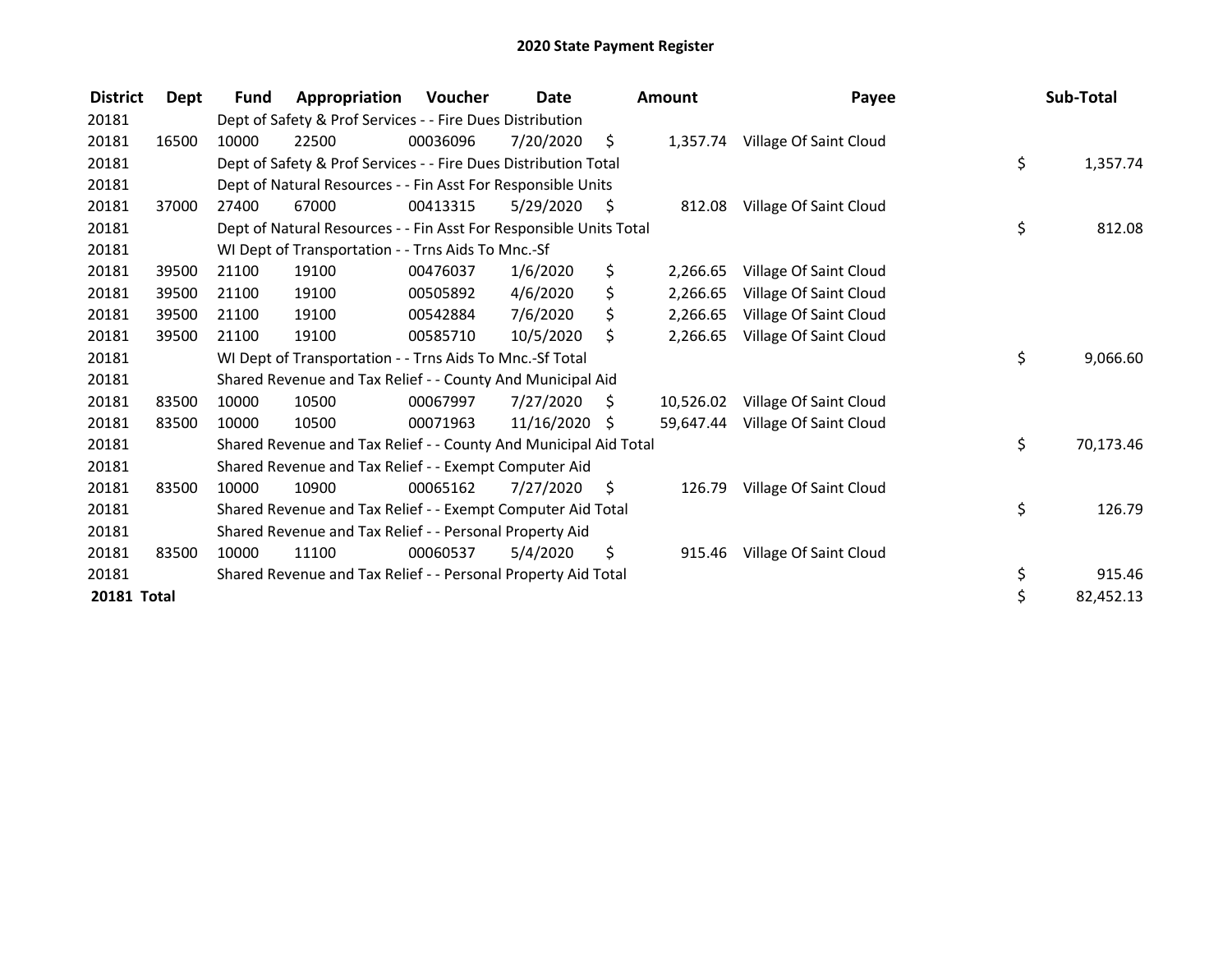| <b>District</b> | <b>Dept</b> | <b>Fund</b> | Appropriation                                                      | Voucher  | <b>Date</b> |         | Amount     | Payee                          | Sub-Total        |
|-----------------|-------------|-------------|--------------------------------------------------------------------|----------|-------------|---------|------------|--------------------------------|------------------|
| 20226           |             |             | Dept of Ag, Trade & Cons Protc - - Retail Petroleum                |          |             |         |            |                                |                  |
| 20226           | 11500       | 27200       | 16100                                                              | 00057595 | 3/18/2020   | \$      | 675.00     | Fond du Lac, City of           |                  |
| 20226           | 11500       | 27200       | 16100                                                              | 00058154 | 4/9/2020    | \$      | 1,840.00   | Fond du Lac, City of           |                  |
| 20226           | 11500       | 27200       | 16100                                                              | 00059335 | 6/18/2020   | \$      | 1,012.00   | Fond du Lac, City of           |                  |
| 20226           | 11500       | 27200       | 16100                                                              | 00060084 | 7/14/2020   | \$      | 276.00     | Fond du Lac, City of           |                  |
| 20226           | 11500       | 27200       | 16100                                                              | 00060104 | 7/14/2020   | \$      | 234.60     | Fond du Lac, City of           |                  |
| 20226           | 11500       | 27200       | 16100                                                              | 00060947 | 8/17/2020   | \$      | 850.00     | Fond du Lac, City of           |                  |
| 20226           | 11500       | 27200       | 16100                                                              | 00064583 | 11/24/2020  | $\zeta$ | 250.00     | Fond du Lac, City of           |                  |
| 20226           |             |             | Dept of Ag, Trade & Cons Protc - - Retail Petroleum Total          |          |             |         |            |                                | \$<br>5,137.60   |
| 20226           |             |             | Dept of Safety & Prof Services - - Fire Dues Distribution          |          |             |         |            |                                |                  |
| 20226           | 16500       | 10000       | 22500                                                              | 00036097 | 7/17/2020   | \$      | 125,837.45 | Fond du Lac, City of           |                  |
| 20226           |             |             | Dept of Safety & Prof Services - - Fire Dues Distribution Total    |          |             |         |            |                                | \$<br>125,837.45 |
| 20226           |             |             | Dept of Natural Resources - - Aids In Lieu Of Taxes - Gener        |          |             |         |            |                                |                  |
| 20226           | 37000       | 10000       | 50300                                                              | 00386802 | 1/30/2020   | Ş.      | 854.95     | Fond du Lac, City of           |                  |
| 20226           | 37000       | 10000       | 50300                                                              | 00404571 | 4/21/2020   | \$      | 87.71      | Fond du Lac, City of           |                  |
| 20226           | 37000       | 10000       | 50300                                                              | 00404572 | 4/21/2020   | \$      | 6.30       | Fond du Lac, City of           |                  |
| 20226           |             |             | Dept of Natural Resources - - Aids In Lieu Of Taxes - Gener Total  |          |             |         |            |                                | \$<br>948.96     |
| 20226           |             |             | Dept of Natural Resources - - Ra- Atv Prj Aids, Gas Tax Pymt       |          |             |         |            |                                |                  |
| 20226           | 37000       | 21200       | 57600                                                              | 00425910 | 7/23/2020   | - \$    | 624.89     | Fond du Lac, City of           |                  |
| 20226           |             |             | Dept of Natural Resources - - Ra- Atv Prj Aids, Gas Tax Pymt Total |          |             |         |            |                                | \$<br>624.89     |
| 20226           |             |             | Dept of Natural Resources - - Petrostorage Envr Remd Awards        |          |             |         |            |                                |                  |
| 20226           | 37000       | 27200       | 66700                                                              | 00433455 | 9/2/2020    | \$      | 37,258.57  | Fond du Lac, City of           |                  |
| 20226           |             |             | Dept of Natural Resources - - Petrostorage Envr Remd Awards Total  |          |             |         |            |                                | \$<br>37,258.57  |
| 20226           |             |             | Dept of Natural Resources - - Ea - Urban Nonpoint Source           |          |             |         |            |                                |                  |
| 20226           | 37000       | 27400       | 65800                                                              | 00405528 | 4/22/2020   | - S     | 36,306.91  | Fond du Lac, City of           |                  |
| 20226           |             |             | Dept of Natural Resources - - Ea - Urban Nonpoint Source Total     |          |             |         |            |                                | \$<br>36,306.91  |
| 20226           |             |             | Dept of Natural Resources - - Fin Asst For Responsible Units       |          |             |         |            |                                |                  |
| 20226           | 37000       | 27400       | 67000                                                              | 00413325 | 5/29/2020   | \$      | 145,472.90 | Fond du Lac, City of           |                  |
| 20226           |             |             | Dept of Natural Resources - - Fin Asst For Responsible Units Total |          |             |         |            |                                | \$<br>145,472.90 |
| 20226           |             |             | Dept of Natural Resources - - Recycling Consolidation Grants       |          |             |         |            |                                |                  |
| 20226           | 37000       | 27400       | 67300                                                              | 00413325 | 5/29/2020   | \$      | 11,182.15  | Fond du Lac, City of           |                  |
| 20226           |             |             | Dept of Natural Resources - - Recycling Consolidation Grants Total |          |             |         |            |                                | \$<br>11,182.15  |
| 20226           |             |             | WI Dept of Transportation - - Conn Hwy Aids St Fds                 |          |             |         |            |                                |                  |
| 20226           | 39500       | 21100       | 16200                                                              | 00477369 | 1/6/2020    | \$      |            | 36,018.71 Fond du Lac, City of |                  |
| 20226           | 39500       | 21100       | 16200                                                              | 00507224 | 4/6/2020    | \$      | 36,018.71  | Fond du Lac, City of           |                  |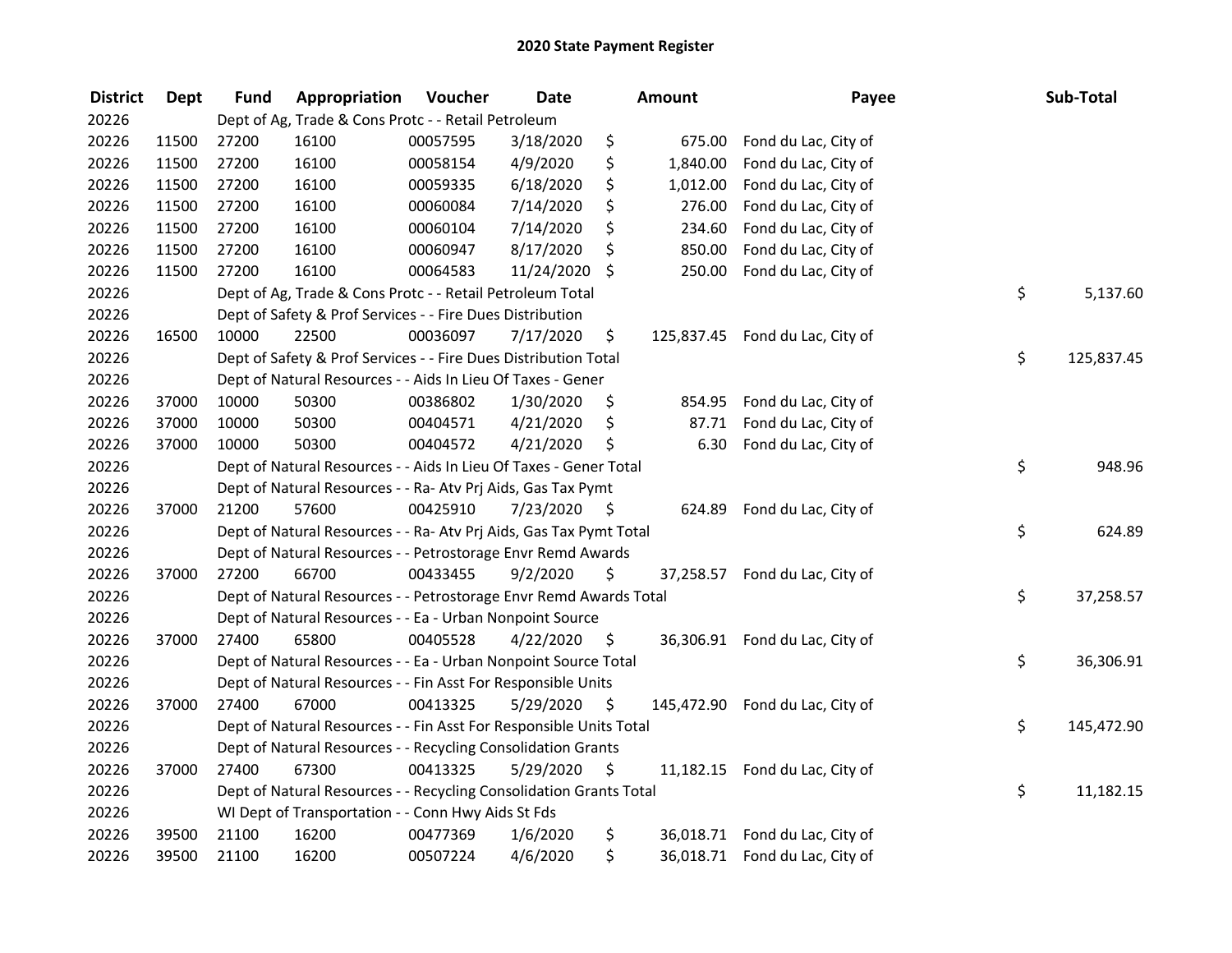| <b>District</b> | <b>Dept</b> | <b>Fund</b> | Appropriation                                                | Voucher  | <b>Date</b> | <b>Amount</b>    | Payee                           | Sub-Total          |
|-----------------|-------------|-------------|--------------------------------------------------------------|----------|-------------|------------------|---------------------------------|--------------------|
| 20226           | 39500       | 21100       | 16200                                                        | 00544216 | 7/6/2020    | \$<br>36,018.71  | Fond du Lac, City of            |                    |
| 20226           | 39500       | 21100       | 16200                                                        | 00587042 | 10/5/2020   | \$<br>36,018.73  | Fond du Lac, City of            |                    |
| 20226           |             |             | WI Dept of Transportation - - Conn Hwy Aids St Fds Total     |          |             |                  |                                 | \$<br>144,074.86   |
| 20226           |             |             | WI Dept of Transportation - - Paratransit Aids, Sf           |          |             |                  |                                 |                    |
| 20226           | 39500       | 21100       | 17500                                                        | 00489521 | 2/6/2020    | \$               | 23,095.00 Fond du Lac, City of  |                    |
| 20226           |             |             | WI Dept of Transportation - - Paratransit Aids, Sf Total     |          |             |                  |                                 | \$<br>23,095.00    |
| 20226           |             |             | WI Dept of Transportation - - Tb, Trns Oper Aid Sf           |          |             |                  |                                 |                    |
| 20226           | 39500       | 21100       | 17600                                                        | 00525178 | 5/12/2020   | \$<br>111,865.00 | Fond du Lac, City of            |                    |
| 20226           | 39500       | 21100       | 17600                                                        | 00574172 | 8/27/2020   | \$               | 335,597.00 Fond du Lac, City of |                    |
| 20226           |             |             | WI Dept of Transportation - - Tb, Trns Oper Aid Sf Total     |          |             |                  |                                 | \$<br>447,462.00   |
| 20226           |             |             | WI Dept of Transportation - - Hwy Sfty Loc Aid Ffd           |          |             |                  |                                 |                    |
| 20226           | 39500       | 21100       | 18500                                                        | 00519668 | 4/28/2020   | \$<br>4,000.00   | Fond du Lac, City of            |                    |
| 20226           |             |             | WI Dept of Transportation - - Hwy Sfty Loc Aid Ffd Total     |          |             |                  |                                 | \$<br>4,000.00     |
| 20226           |             |             | WI Dept of Transportation - - Trns Aids To Mnc.-Sf           |          |             |                  |                                 |                    |
| 20226           | 39500       | 21100       | 19100                                                        | 00476038 | 1/6/2020    | \$<br>504,196.53 | Fond du Lac, City of            |                    |
| 20226           | 39500       | 21100       | 19100                                                        | 00505893 | 4/6/2020    | \$<br>504,196.53 | Fond du Lac, City of            |                    |
| 20226           | 39500       | 21100       | 19100                                                        | 00542885 | 7/6/2020    | \$<br>504,196.53 | Fond du Lac, City of            |                    |
| 20226           | 39500       | 21100       | 19100                                                        | 00585711 | 10/5/2020   | \$<br>504,196.54 | Fond du Lac, City of            |                    |
| 20226           |             |             | WI Dept of Transportation - - Trns Aids To Mnc.-Sf Total     |          |             |                  |                                 | \$<br>2,016,786.13 |
| 20226           |             |             | WI Dept of Transportation - - St Hwy Rehab, Sf               |          |             |                  |                                 |                    |
| 20226           | 39500       | 21100       | 36300                                                        | 00571774 | 8/21/2020   | \$<br>300,000.00 | Fond du Lac, City of            |                    |
| 20226           |             |             | WI Dept of Transportation - - St Hwy Rehab, Sf Total         |          |             |                  |                                 | \$<br>300,000.00   |
| 20226           |             |             | WI Dept of Transportation - - Dept Mgt & Oper St Fd          |          |             |                  |                                 |                    |
| 20226           | 39500       | 21100       | 46100                                                        | 00500645 | 3/9/2020    | \$<br>1,013.85   | Fond du Lac, City of            |                    |
| 20226           | 39500       | 21100       | 46100                                                        | 00535035 | 6/9/2020    | \$<br>961.95     | Fond du Lac, City of            |                    |
| 20226           | 39500       | 21100       | 46100                                                        | 00577880 | 9/3/2020    | \$<br>944.65     | Fond du Lac, City of            |                    |
| 20226           | 39500       | 21100       | 46100                                                        | 00622496 | 12/3/2020   | \$<br>944.65     | Fond du Lac, City of            |                    |
| 20226           |             |             | WI Dept of Transportation - - Dept Mgt & Oper St Fd Total    |          |             |                  |                                 | \$<br>3,865.10     |
| 20226           |             |             | Department of Corrections - - Energy Costs, Energy-Related A |          |             |                  |                                 |                    |
| 20226           | 41000       | 10000       | 10600                                                        | 00333797 | 1/9/2020    | \$<br>432.00     | Fond du Lac, City of            |                    |
| 20226           | 41000       | 10000       | 10600                                                        | 00333801 | 1/9/2020    | \$<br>358.70     | Fond du Lac, City of            |                    |
| 20226           | 41000       | 10000       | 10600                                                        | 00333806 | 1/9/2020    | \$<br>3,046.80   | Fond du Lac, City of            |                    |
| 20226           | 41000       | 10000       | 10600                                                        | 00333810 | 1/9/2020    | \$<br>4,592.40   | Fond du Lac, City of            |                    |
| 20226           | 41000       | 10000       | 10600                                                        | 00333812 | 1/9/2020    | \$<br>6,498.93   | Fond du Lac, City of            |                    |
| 20226           | 41000       | 10000       | 10600                                                        | 00333818 | 1/9/2020    | \$<br>7,666.94   | Fond du Lac, City of            |                    |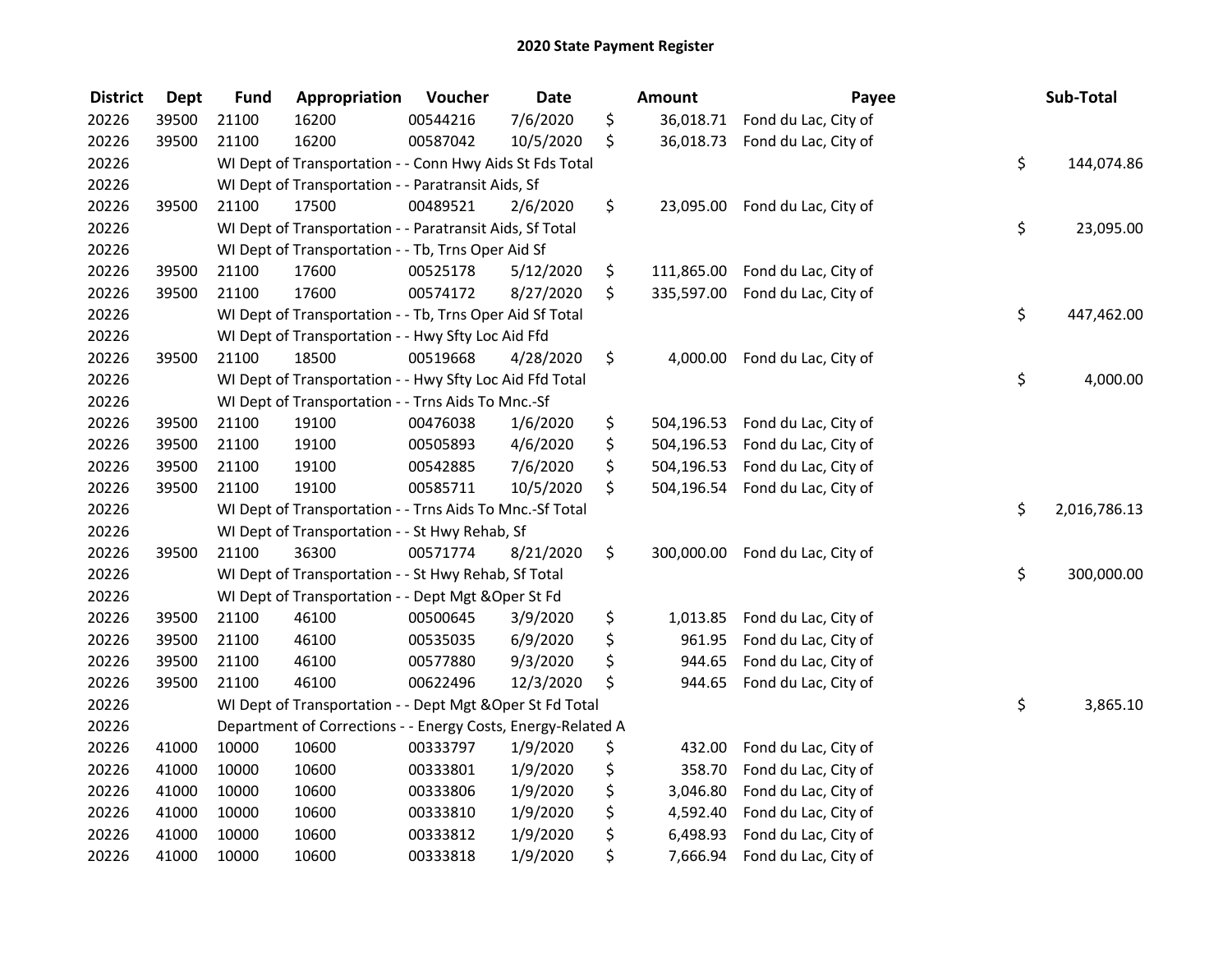| <b>District</b> | <b>Dept</b> | <b>Fund</b> | Appropriation | Voucher  | <b>Date</b> | <b>Amount</b>   | Payee                | Sub-Total |
|-----------------|-------------|-------------|---------------|----------|-------------|-----------------|----------------------|-----------|
| 20226           | 41000       | 10000       | 10600         | 00333838 | 1/9/2020    | \$<br>3,233.40  | Fond du Lac, City of |           |
| 20226           | 41000       | 10000       | 10600         | 00333844 | 1/9/2020    | \$<br>371.42    | Fond du Lac, City of |           |
| 20226           | 41000       | 10000       | 10600         | 00333847 | 1/9/2020    | \$<br>286.10    | Fond du Lac, City of |           |
| 20226           | 41000       | 10000       | 10600         | 00333851 | 1/9/2020    | \$<br>12,455.35 | Fond du Lac, City of |           |
| 20226           | 41000       | 10000       | 10600         | 00333853 | 1/9/2020    | \$<br>2,559.20  | Fond du Lac, City of |           |
| 20226           | 41000       | 10000       | 10600         | 00333876 | 1/9/2020    | \$<br>1,620.80  | Fond du Lac, City of |           |
| 20226           | 41000       | 10000       | 10600         | 00338495 | 1/30/2020   | \$<br>51,625.80 | Fond du Lac, City of |           |
| 20226           | 41000       | 10000       | 10600         | 00353248 | 4/13/2020   | \$<br>12,632.06 | Fond du Lac, City of |           |
| 20226           | 41000       | 10000       | 10600         | 00353249 | 4/13/2020   | \$<br>276.62    | Fond du Lac, City of |           |
| 20226           | 41000       | 10000       | 10600         | 00353251 | 4/13/2020   | \$<br>3,509.40  | Fond du Lac, City of |           |
| 20226           | 41000       | 10000       | 10600         | 00353255 | 4/13/2020   | \$<br>7,503.16  | Fond du Lac, City of |           |
| 20226           | 41000       | 10000       | 10600         | 00353262 | 4/13/2020   | \$<br>6,533.41  | Fond du Lac, City of |           |
| 20226           | 41000       | 10000       | 10600         | 00353269 | 4/13/2020   | \$<br>3,019.20  | Fond du Lac, City of |           |
| 20226           | 41000       | 10000       | 10600         | 00353272 | 4/13/2020   | \$<br>4,647.60  | Fond du Lac, City of |           |
| 20226           | 41000       | 10000       | 10600         | 00353274 | 4/13/2020   | \$<br>2,545.40  | Fond du Lac, City of |           |
| 20226           | 41000       | 10000       | 10600         | 00353277 | 4/13/2020   | \$<br>339.74    | Fond du Lac, City of |           |
| 20226           | 41000       | 10000       | 10600         | 00353279 | 4/13/2020   | \$<br>1,469.00  | Fond du Lac, City of |           |
| 20226           | 41000       | 10000       | 10600         | 00353281 | 4/13/2020   | \$<br>432.00    | Fond du Lac, City of |           |
| 20226           | 41000       | 10000       | 10600         | 00353284 | 4/13/2020   | \$<br>366.68    | Fond du Lac, City of |           |
| 20226           | 41000       | 10000       | 10600         | 00357171 | 4/30/2020   | \$<br>73,374.71 | Fond du Lac, City of |           |
| 20226           | 41000       | 10000       | 10600         | 00371136 | 7/8/2020    | \$<br>12,933.76 | Fond du Lac, City of |           |
| 20226           | 41000       | 10000       | 10600         | 00371178 | 7/8/2020    | \$<br>432.00    | Fond du Lac, City of |           |
| 20226           | 41000       | 10000       | 10600         | 00371182 | 7/9/2020    | \$<br>1,492.00  | Fond du Lac, City of |           |
| 20226           | 41000       | 10000       | 10600         | 00371184 | 7/9/2020    | \$<br>335.00    | Fond du Lac, City of |           |
| 20226           | 41000       | 10000       | 10600         | 00371186 | 7/9/2020    | \$<br>2,375.20  | Fond du Lac, City of |           |
| 20226           | 41000       | 10000       | 10600         | 00371192 | 7/9/2020    | \$<br>3,074.40  | Fond du Lac, City of |           |
| 20226           | 41000       | 10000       | 10600         | 00371193 | 7/9/2020    | \$<br>5,291.11  | Fond du Lac, City of |           |
| 20226           | 41000       | 10000       | 10600         | 00371195 | 7/9/2020    | \$<br>6,714.43  | Fond du Lac, City of |           |
| 20226           | 41000       | 10000       | 10600         | 00371197 | 7/9/2020    | \$<br>6,882.52  | Fond du Lac, City of |           |
| 20226           | 41000       | 10000       | 10600         | 00371199 | 7/9/2020    | \$<br>3,044.80  | Fond du Lac, City of |           |
| 20226           | 41000       | 10000       | 10600         | 00371202 | 7/9/2020    | \$<br>371.42    | Fond du Lac, City of |           |
| 20226           | 41000       | 10000       | 10600         | 00371203 | 7/9/2020    | \$<br>262.40    | Fond du Lac, City of |           |
| 20226           | 41000       | 10000       | 10600         | 00374507 | 7/24/2020   | \$<br>65,045.04 | Fond du Lac, City of |           |
| 20226           | 41000       | 10000       | 10600         | 00389582 | 10/19/2020  | \$<br>432.00    | Fond du Lac, City of |           |
| 20226           | 41000       | 10000       | 10600         | 00389584 | 10/19/2020  | \$<br>11,537.32 | Fond du Lac, City of |           |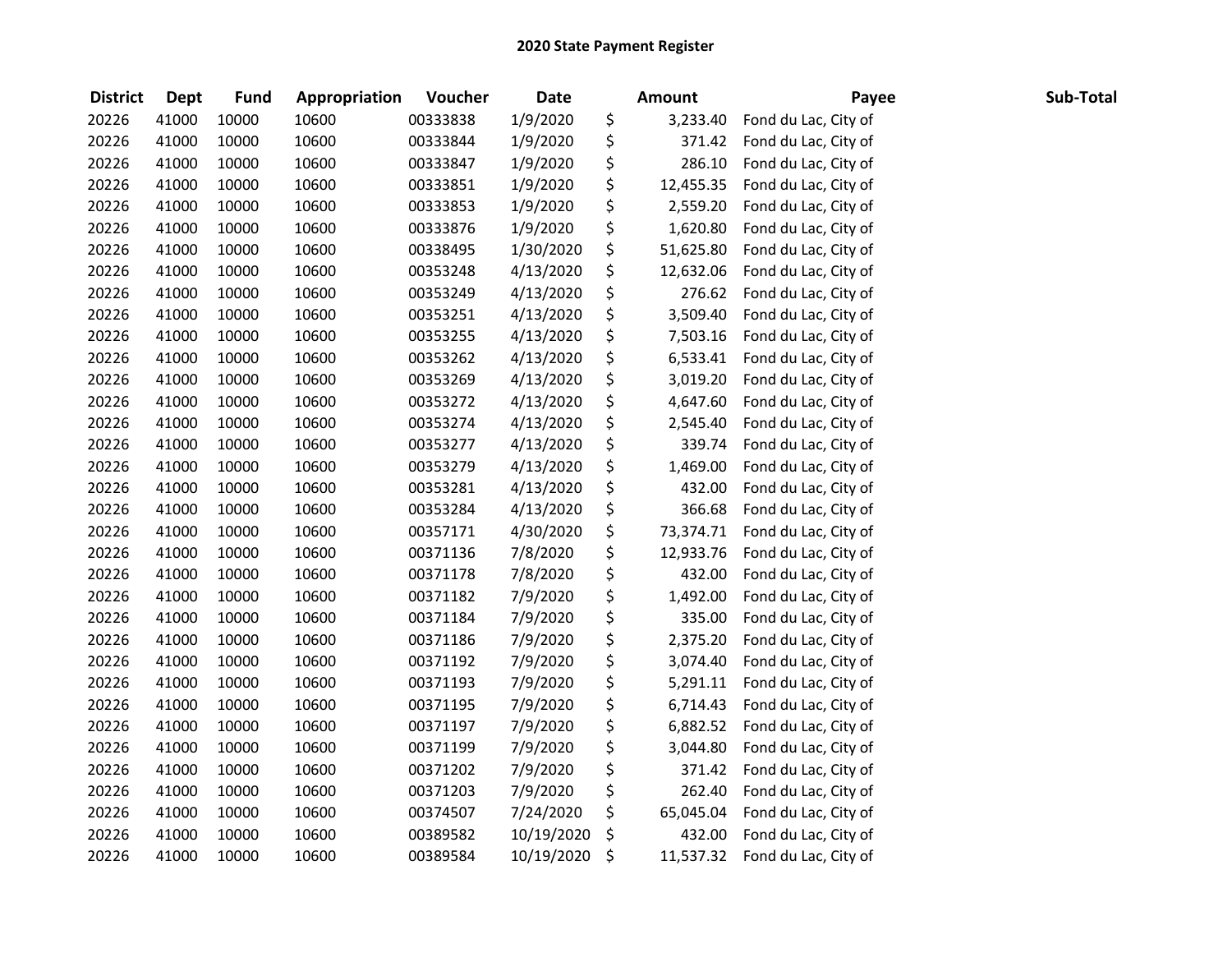| <b>District</b> | <b>Dept</b> | <b>Fund</b> | Appropriation                                                                   | Voucher                 | <b>Date</b>   |             | <b>Amount</b> | Payee                | Sub-Total        |
|-----------------|-------------|-------------|---------------------------------------------------------------------------------|-------------------------|---------------|-------------|---------------|----------------------|------------------|
| 20226           | 41000       | 10000       | 10600                                                                           | 00389589                | 10/19/2020    | \$          | 1,933.60      | Fond du Lac, City of |                  |
| 20226           | 41000       | 10000       | 10600                                                                           | 00389591                | 10/19/2020    | \$          | 339.74        | Fond du Lac, City of |                  |
| 20226           | 41000       | 10000       | 10600                                                                           | 00389593                | 10/19/2020    | \$          | 3,557.40      | Fond du Lac, City of |                  |
| 20226           | 41000       | 10000       | 10600                                                                           | 00389594                | 10/19/2020    | \$          | 6,489.29      | Fond du Lac, City of |                  |
| 20226           | 41000       | 10000       | 10600                                                                           | 00389595                | 10/19/2020    | \$          | 7,132.50      | Fond du Lac, City of |                  |
| 20226           | 41000       | 10000       | 10600                                                                           | 00389596                | 10/19/2020    | \$          | 5,641.24      | Fond du Lac, City of |                  |
| 20226           | 41000       | 10000       | 10600                                                                           | 00389597                | 10/19/2020    | \$          | 3,389.80      | Fond du Lac, City of |                  |
| 20226           | 41000       | 10000       | 10600                                                                           | 00389598                | 10/19/2020    | \$          | 741.80        | Fond du Lac, City of |                  |
| 20226           | 41000       | 10000       | 10600                                                                           | 00389607                | 10/19/2020    | \$          | 295.58        | Fond du Lac, City of |                  |
| 20226           | 41000       | 10000       | 10600                                                                           | 00389616                | 10/19/2020    | \$          | 2,881.20      | Fond du Lac, City of |                  |
| 20226           | 41000       | 10000       | 10600                                                                           | 00389618                | 10/19/2020 \$ |             | 44,589.17     | Fond du Lac, City of |                  |
| 20226           |             |             | Department of Corrections - - Energy Costs, Energy-Related A Total              |                         |               |             |               |                      | \$<br>408,611.54 |
| 20226           |             |             | Department of Health Services - - Emergency Medical Services, Ai                |                         |               |             |               |                      |                  |
| 20226           | 43500       | 10000       | 11900                                                                           | 00379033                | 9/15/2020     | $\varsigma$ | 7,939.59      | Fond du Lac, City of |                  |
| 20226           |             |             | Department of Health Services - - Emergency Medical Services, Ai Total          |                         |               |             |               |                      | \$<br>7,939.59   |
| 20226           |             |             | Department of Health Services - - Prepaid Medical Transport Reimbursement       |                         |               |             |               |                      |                  |
| 20226           | 43500       | 10000       | 16300                                                                           | AMBULANCE 11/16/2020 \$ |               |             | 99,253.09     | Fond du Lac, City of |                  |
| 20226           |             |             | Department of Health Services - - Prepaid Medical Transport Reimbursement Total |                         |               |             |               |                      | \$<br>99,253.09  |
| 20226           |             |             | Dept of Workforce Development - - Local Agreements                              |                         |               |             |               |                      |                  |
| 20226           | 44500       | 10000       | 12700                                                                           | 00301461                | 10/14/2020 \$ |             | 63.86         | Fond du Lac, City of |                  |
| 20226           |             |             | Dept of Workforce Development - - Local Agreements Total                        |                         |               |             |               |                      | \$<br>63.86      |
| 20226           |             |             | Dept of Workforce Development - - Workforce Invest And Assist                   |                         |               |             |               |                      |                  |
| 20226           | 44500       | 10000       | 14100                                                                           | 00267064                | 1/10/2020     | \$          | 394.34        | Fond du Lac, City of |                  |
| 20226           | 44500       | 10000       | 14100                                                                           | 00284358                | 5/7/2020      | \$          | 374.10        | Fond du Lac, City of |                  |
| 20226           | 44500       | 10000       | 14100                                                                           | 00291090                | 7/13/2020     | \$          | 322.41        | Fond du Lac, City of |                  |
| 20226           | 44500       | 10000       | 14100                                                                           | 00301461                | 10/14/2020    | \$          | 270.02        | Fond du Lac, City of |                  |
| 20226           |             |             | Dept of Workforce Development - - Workforce Invest And Assist Total             |                         |               |             |               |                      | \$<br>1,360.87   |
| 20226           |             |             | Dept of Workforce Development - - Title Ib Operations State GPR                 |                         |               |             |               |                      |                  |
| 20226           | 44500       | 10000       | 50200                                                                           | 00301461                | 10/14/2020 \$ |             | 36.02         | Fond du Lac, City of |                  |
| 20226           |             |             | Dept of Workforce Development - - Title Ib Operations State GPR Total           |                         |               |             |               |                      | \$<br>36.02      |
| 20226           |             |             | Dept of Workforce Development - - Title Ib Aids State GPR                       |                         |               |             |               |                      |                  |
| 20226           | 44500       | 10000       | 50900                                                                           | 00272181                | 2/19/2020     | \$          | 76.45         | Fond du Lac, City of |                  |
| 20226           | 44500       | 10000       | 50900                                                                           | 00276063                | 3/11/2020     | \$          | 73.03         | Fond du Lac, City of |                  |
| 20226           | 44500       | 10000       | 50900                                                                           | 00279974                | 4/6/2020      | \$          | 570.03        | Fond du Lac, City of |                  |
| 20226           | 44500       | 10000       | 50900                                                                           | 00281230                | 4/10/2020     | \$          | 64.72         | Fond du Lac, City of |                  |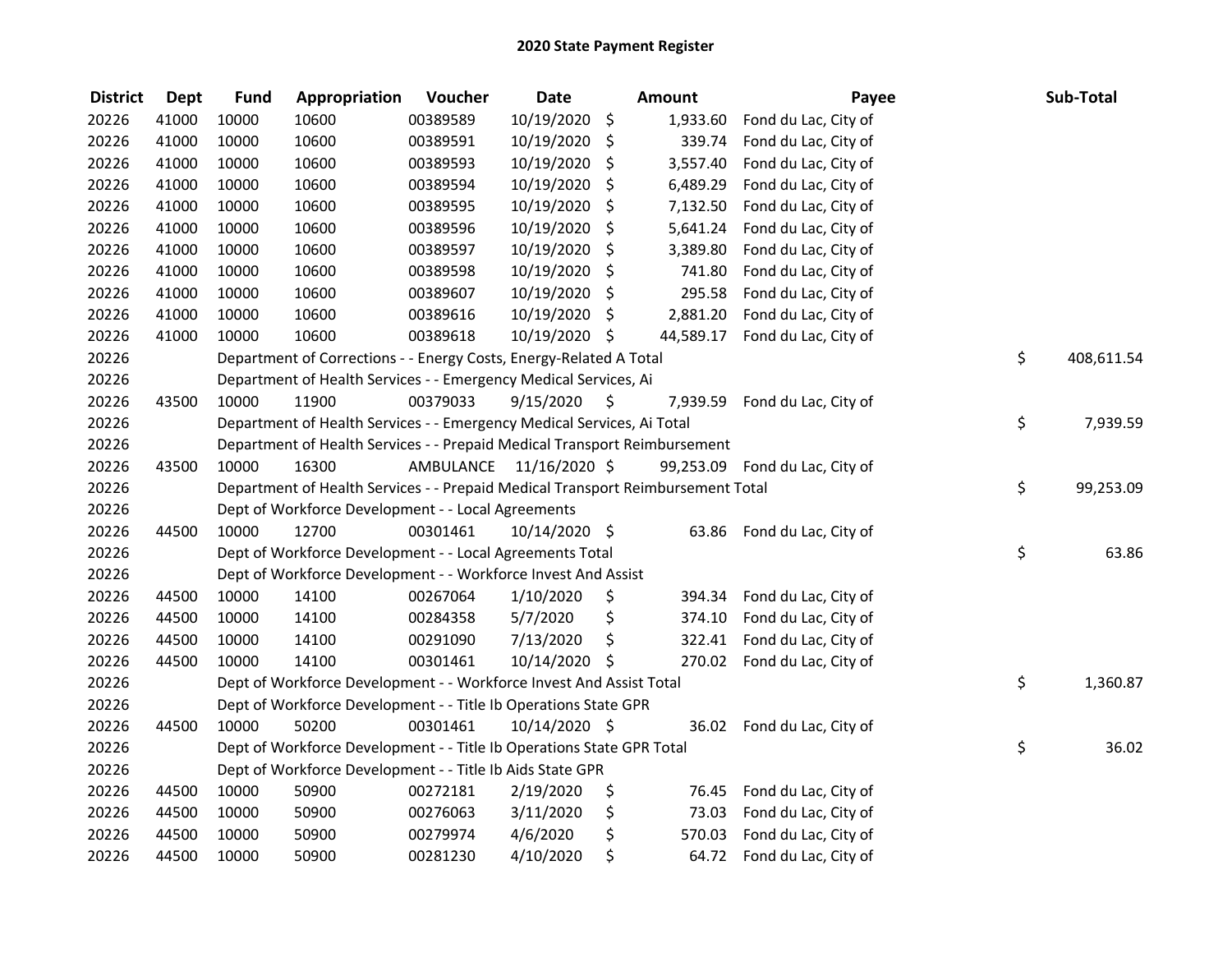| <b>District</b> | <b>Dept</b> | <b>Fund</b> | Appropriation                                                       | Voucher  | <b>Date</b> | Amount |           | Payee                | Sub-Total       |
|-----------------|-------------|-------------|---------------------------------------------------------------------|----------|-------------|--------|-----------|----------------------|-----------------|
| 20226           | 44500       | 10000       | 50900                                                               | 00284147 | 5/4/2020    | \$     | 5.54      | Fond du Lac, City of |                 |
| 20226           | 44500       | 10000       | 50900                                                               | 00288115 | 6/24/2020   | \$     | 1,452.40  | Fond du Lac, City of |                 |
| 20226           | 44500       | 10000       | 50900                                                               | 00289545 | 7/8/2020    | \$     | 544.65    | Fond du Lac, City of |                 |
| 20226           | 44500       | 10000       | 50900                                                               | 00295334 | 8/28/2020   | \$     | 56.63     | Fond du Lac, City of |                 |
| 20226           | 44500       | 10000       | 50900                                                               | 00302246 | 10/28/2020  | \$     | 67.49     | Fond du Lac, City of |                 |
| 20226           | 44500       | 10000       | 50900                                                               | 00307842 | 12/9/2020   | \$     | 13.63     | Fond du Lac, City of |                 |
| 20226           |             |             | Dept of Workforce Development - - Title Ib Aids State GPR Total     |          |             |        |           |                      | \$<br>2,924.57  |
| 20226           |             |             | Dept of Workforce Development - - Title Ib Operations Federal       |          |             |        |           |                      |                 |
| 20226           | 44500       | 10000       | 54100                                                               | 00267064 | 1/10/2020   | \$     | 199.55    | Fond du Lac, City of |                 |
| 20226           | 44500       | 10000       | 54100                                                               | 00284358 | 5/7/2020    | \$     | 189.30    | Fond du Lac, City of |                 |
| 20226           | 44500       | 10000       | 54100                                                               | 00291090 | 7/13/2020   | \$     | 163.14    | Fond du Lac, City of |                 |
| 20226           | 44500       | 10000       | 54100                                                               | 00301461 | 10/14/2020  | \$     | 132.95    | Fond du Lac, City of |                 |
| 20226           |             |             | Dept of Workforce Development - - Title Ib Operations Federal Total |          |             |        |           |                      | \$<br>684.94    |
| 20226           |             |             | Dept of Workforce Development - - Title Ib Aids Federal Prf         |          |             |        |           |                      |                 |
| 20226           | 44500       | 10000       | 54400                                                               | 00272181 | 2/19/2020   | \$     | 282.55    | Fond du Lac, City of |                 |
| 20226           | 44500       | 10000       | 54400                                                               | 00276063 | 3/11/2020   | \$     | 269.97    | Fond du Lac, City of |                 |
| 20226           | 44500       | 10000       | 54400                                                               | 00279974 | 4/6/2020    | \$     | 2,106.15  | Fond du Lac, City of |                 |
| 20226           | 44500       | 10000       | 54400                                                               | 00281230 | 4/10/2020   | \$     | 239.28    | Fond du Lac, City of |                 |
| 20226           | 44500       | 10000       | 54400                                                               | 00284147 | 5/4/2020    | \$     | 20.46     | Fond du Lac, City of |                 |
| 20226           | 44500       | 10000       | 54400                                                               | 00288115 | 6/24/2020   | \$     | 5,366.36  | Fond du Lac, City of |                 |
| 20226           | 44500       | 10000       | 54400                                                               | 00289545 | 7/8/2020    | \$     | 2,012.39  | Fond du Lac, City of |                 |
| 20226           | 44500       | 10000       | 54400                                                               | 00295334 | 8/28/2020   | \$     | 209.37    | Fond du Lac, City of |                 |
| 20226           | 44500       | 10000       | 54400                                                               | 00302246 | 10/28/2020  | \$     | 249.51    | Fond du Lac, City of |                 |
| 20226           | 44500       | 10000       | 54400                                                               | 00307842 | 12/9/2020   | \$     | 50.37     | Fond du Lac, City of |                 |
| 20226           |             |             | Dept of Workforce Development - - Title Ib Aids Federal Prf Total   |          |             |        |           |                      | \$<br>10,806.41 |
| 20226           |             |             | Department of Justice - - Law Enforcement Train, Local              |          |             |        |           |                      |                 |
| 20226           | 45500       | 10000       | 23100                                                               | 00091207 | 12/1/2020   | \$     | 10,400.00 | Fond du Lac, City of |                 |
| 20226           |             |             | Department of Justice - - Law Enforcement Train, Local Total        |          |             |        |           |                      | \$<br>10,400.00 |
| 20226           |             |             | Department of Justice - - Federal Aid, Local Assistance             |          |             |        |           |                      |                 |
| 20226           | 45500       | 10000       | 25100                                                               | 00088028 | 9/9/2020    | \$     | 1,219.86  | Fond du Lac, City of |                 |
| 20226           | 45500       | 10000       | 25100                                                               | 00089463 | 10/26/2020  | \$     | 745.89    | Fond du Lac, City of |                 |
| 20226           |             |             | Department of Justice - - Federal Aid, Local Assistance Total       |          |             |        |           |                      | \$<br>1,965.75  |
| 20226           |             |             | Department of Justice - - Internet Crimes Against Childr            |          |             |        |           |                      |                 |
| 20226           | 45500       | 10000       | 28400                                                               | 00083467 | 5/20/2020   | \$     | 206.25    | Fond du Lac, City of |                 |
| 20226           | 45500       | 10000       | 28400                                                               | 00083645 | 5/18/2020   | \$     | 243.75    | Fond du Lac, City of |                 |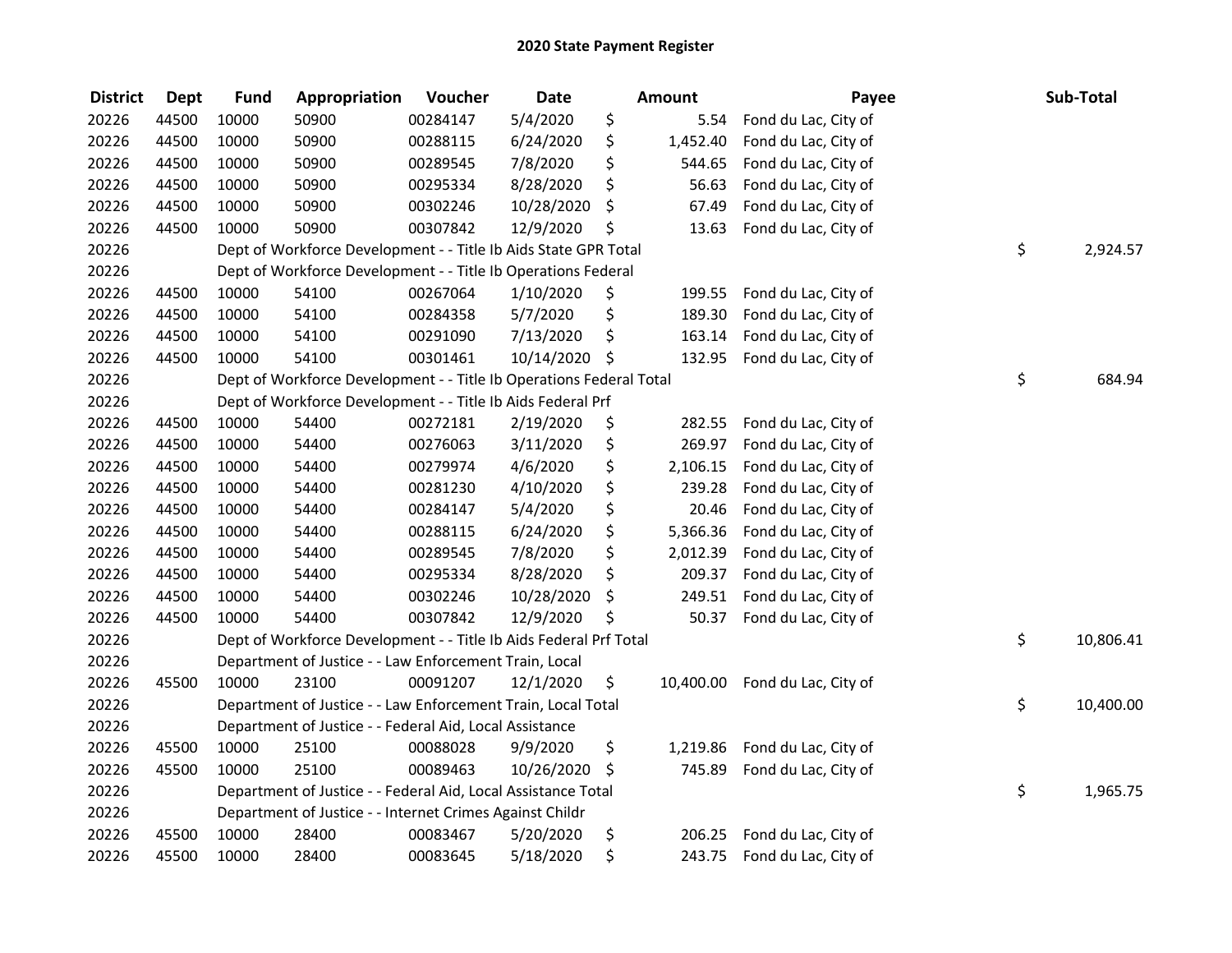## 2020 State Payment Register

| <b>District</b> | <b>Dept</b> | Fund  | Appropriation                                                           | Voucher  | <b>Date</b>   |                     | Amount     | Payee                           | Sub-Total        |
|-----------------|-------------|-------|-------------------------------------------------------------------------|----------|---------------|---------------------|------------|---------------------------------|------------------|
| 20226           | 45500       | 10000 | 28400                                                                   | 00092416 | 12/28/2020    | \$                  |            | 148.60 Fond du Lac, City of     |                  |
| 20226           |             |       | Department of Justice - - Internet Crimes Against Childr Total          |          |               |                     |            |                                 | \$<br>598.60     |
| 20226           |             |       | Department of Justice - - Awards For Victims Of Crimes                  |          |               |                     |            |                                 |                  |
| 20226           | 45500       | 10000 | 50200                                                                   | 00077838 | 1/6/2020      | \$                  |            | 1,700.00 Fond du Lac, City of   |                  |
| 20226           |             |       | Department of Justice - - Awards For Victims Of Crimes Total            |          |               |                     |            |                                 | \$<br>1,700.00   |
| 20226           |             |       | Department of Military Affairs - - Disaster Recovery Aid                |          |               |                     |            |                                 |                  |
| 20226           | 46500       | 10000 | 30500                                                                   | 00071699 | 1/10/2020     | \$                  |            | 2,076.05 Fond du Lac, City of   |                  |
| 20226           |             |       | Department of Military Affairs - - Disaster Recovery Aid Total          |          |               |                     |            |                                 | \$<br>2,076.05   |
| 20226           |             |       | Department of Military Affairs - - Regional Emergency Response Tm       |          |               |                     |            |                                 |                  |
| 20226           | 46500       | 10000 | 30600                                                                   | 00076113 | 4/6/2020      | \$                  |            | 4,128.61 Fond du Lac, City of   |                  |
| 20226           | 46500       | 10000 | 30600                                                                   | 00076172 | 4/6/2020      | \$                  |            | 4,128.61 Fond du Lac, City of   |                  |
| 20226           | 46500       | 10000 | 30600                                                                   | 00078677 | 6/16/2020     | \$                  |            | 4,128.61 Fond du Lac, City of   |                  |
| 20226           | 46500       | 10000 | 30600                                                                   | 00085218 | 11/9/2020     | \$                  |            | 4,128.61 Fond du Lac, City of   |                  |
| 20226           |             |       | Department of Military Affairs - - Regional Emergency Response Tm Total |          |               |                     |            |                                 | \$<br>16,514.44  |
| 20226           |             |       | Department of Military Affairs - - Regional Emergency Response Gr       |          |               |                     |            |                                 |                  |
| 20226           | 46500       | 10000 | 31300                                                                   | 00080382 | 7/20/2020     | \$                  |            | 2,483.36 Fond du Lac, City of   |                  |
| 20226           |             |       | Department of Military Affairs - - Regional Emergency Response Gr Total |          |               |                     |            |                                 | \$<br>2,483.36   |
| 20226           |             |       | Department of Military Affairs - - Federal Aid, Local Assistance        |          |               |                     |            |                                 |                  |
| 20226           | 46500       | 10000 | 34200                                                                   | 00071699 | 1/10/2020     | $\ddot{\mathsf{S}}$ |            | 12,456.27 Fond du Lac, City of  |                  |
| 20226           |             |       | Department of Military Affairs - - Federal Aid, Local Assistance Total  |          |               |                     |            |                                 | \$<br>12,456.27  |
| 20226           |             |       | Department of Administration - - Federal Aid                            |          |               |                     |            |                                 |                  |
| 20226           | 50500       | 10000 | 14200                                                                   | 00126624 | 8/11/2020     | \$                  |            | 20,015.84 Fond du Lac, City of  |                  |
| 20226           | 50500       | 10000 | 14200                                                                   | 00129849 | 10/1/2020     | \$                  | 466,244.93 | Fond du Lac, City of            |                  |
| 20226           | 50500       | 10000 | 14200                                                                   | 00132135 | 11/13/2020    | \$                  | 30,164.69  | Fond du Lac, City of            |                  |
| 20226           | 50500       | 10000 | 14200                                                                   | 00134451 | 12/9/2020     | \$                  | 203,832.54 | Fond du Lac, City of            |                  |
| 20226           | 50500       | 10000 | 14200                                                                   | 00136236 | 12/16/2020    | \$                  |            | 4,796.66 Fond du Lac, City of   |                  |
| 20226           |             |       | Department of Administration - - Federal Aid Total                      |          |               |                     |            |                                 | \$<br>725,054.66 |
| 20226           |             |       | Elections Commission - - General Program Ops, GPR                       |          |               |                     |            |                                 |                  |
| 20226           | 51000       | 10000 | 10100                                                                   | 00005036 | 12/23/2020 \$ |                     |            | 648.10 Fond du Lac, City of     |                  |
| 20226           |             |       | Elections Commission - - General Program Ops, GPR Total                 |          |               |                     |            |                                 | \$<br>648.10     |
| 20226           |             |       | Elections Commission - - 2018 Hava Election Security                    |          |               |                     |            |                                 |                  |
| 20226           | 51000       | 22000 | 18200                                                                   | 00003500 | 6/29/2020     | \$                  |            | 23,206.50 Fond du Lac, City of  |                  |
| 20226           |             |       | Elections Commission - - 2018 Hava Election Security Total              |          |               |                     |            |                                 | \$<br>23,206.50  |
| 20226           |             |       | Shared Revenue and Tax Relief - - Expenditure Restraint Program         |          |               |                     |            |                                 |                  |
| 20226           | 83500       | 10000 | 10100                                                                   | 00067998 | 7/27/2020     | \$                  |            | 914,742.94 Fond du Lac, City of |                  |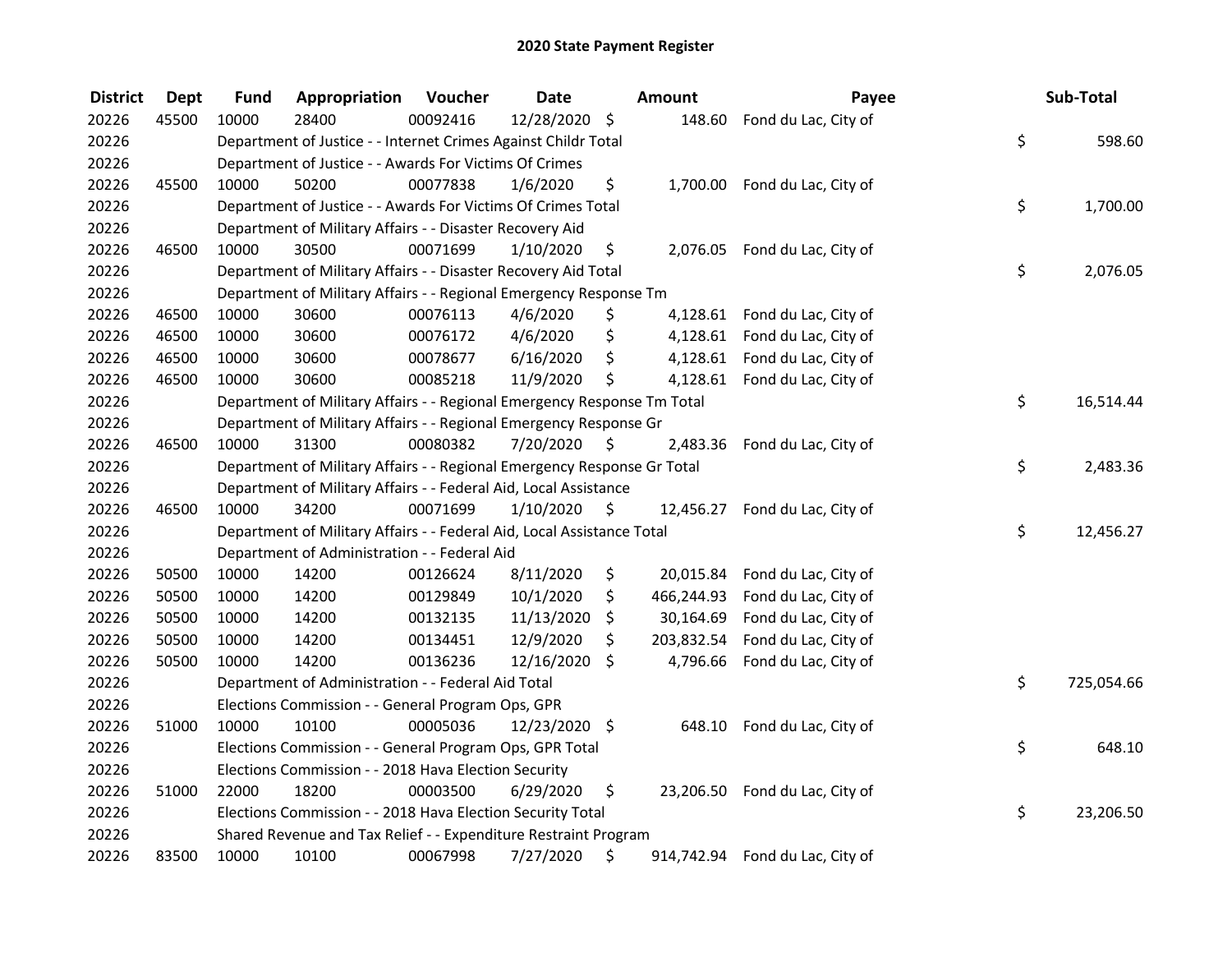| <b>District</b> | <b>Dept</b> | <b>Fund</b> | Appropriation                                                                 | <b>Voucher</b> | Date       |    | <b>Amount</b> | Payee                          | Sub-Total           |
|-----------------|-------------|-------------|-------------------------------------------------------------------------------|----------------|------------|----|---------------|--------------------------------|---------------------|
| 20226           |             |             | Shared Revenue and Tax Relief - - Expenditure Restraint Program Total         |                |            |    |               |                                | \$<br>914,742.94    |
| 20226           |             |             | Shared Revenue and Tax Relief - - County And Municipal Aid                    |                |            |    |               |                                |                     |
| 20226           | 83500       | 10000       | 10500                                                                         | 00067998       | 7/27/2020  | Ŝ. | 809,718.52    | Fond du Lac, City of           |                     |
| 20226           | 83500       | 10000       | 10500                                                                         | 00071964       | 11/16/2020 | Ŝ. | 4,489,151.84  | Fond du Lac, City of           |                     |
| 20226           |             |             | Shared Revenue and Tax Relief - - County And Municipal Aid Total              |                |            |    |               |                                | \$<br>5,298,870.36  |
| 20226           |             |             | Shared Revenue and Tax Relief - - Exempt Computer Aid                         |                |            |    |               |                                |                     |
| 20226           | 83500       | 10000       | 10900                                                                         | 00065163       | 7/27/2020  | S  | 325,884.06    | Fond du Lac, City of           |                     |
| 20226           | 83500       | 10000       | 10900                                                                         | 00067020       | 7/27/2020  | \$ | 61,100.15     | Fond du Lac, City of           |                     |
| 20226           |             |             | Shared Revenue and Tax Relief - - Exempt Computer Aid Total                   |                |            |    |               |                                | \$<br>386,984.21    |
| 20226           |             |             | Shared Revenue and Tax Relief - - Utility Aid                                 |                |            |    |               |                                |                     |
| 20226           | 83500       | 10000       | 11000                                                                         | 00067998       | 7/27/2020  | \$ | 15,849.28     | Fond du Lac, City of           |                     |
| 20226           | 83500       | 10000       | 11000                                                                         | 00071964       | 11/16/2020 | \$ | 94,404.49     | Fond du Lac, City of           |                     |
| 20226           |             |             | Shared Revenue and Tax Relief - - Utility Aid Total                           |                |            |    |               |                                | \$<br>110,253.77    |
| 20226           |             |             | Shared Revenue and Tax Relief - - Personal Property Aid                       |                |            |    |               |                                |                     |
| 20226           | 83500       | 10000       | 11100                                                                         | 00060538       | 5/4/2020   | \$ | 273,660.45    | Fond du Lac, City of           |                     |
| 20226           | 83500       | 10000       | 11100                                                                         | 00062458       | 5/4/2020   | \$ |               | 64,461.34 Fond du Lac, City of |                     |
| 20226           |             |             | Shared Revenue and Tax Relief - - Personal Property Aid Total                 |                |            |    |               |                                | \$<br>338,121.79    |
| 20226           |             |             | Shared Revenue and Tax Relief - - State Aid; Video Service Provider Fee       |                |            |    |               |                                |                     |
| 20226           | 83500       | 10000       | 11200                                                                         | 00064198       | 7/27/2020  | \$ | 57,454.76     | Fond du Lac, City of           |                     |
| 20226           |             |             | Shared Revenue and Tax Relief - - State Aid; Video Service Provider Fee Total |                |            |    |               |                                | \$<br>57,454.76     |
| 20226           |             |             | Shared Revenue and Tax Relief - - School Lvy Tx/First Dollar Cr               |                |            |    |               |                                |                     |
| 20226           | 83500       | 10000       | 30200                                                                         | 00063930       | 7/27/2020  | \$ | 875,856.22    | Fond du Lac, City of           |                     |
| 20226           | 83500       | 10000       | 30200                                                                         | 00067321       | 7/27/2020  | \$ | 4,547,851.07  | Fond du Lac, City of           |                     |
| 20226           |             |             | Shared Revenue and Tax Relief - - School Lvy Tx/First Dollar Cr Total         |                |            |    |               |                                | \$<br>5,423,707.29  |
| 20226           |             |             | Shared Revenue and Tax Relief - - Payments For Municipal Svcs                 |                |            |    |               |                                |                     |
| 20226           | 83500       | 10000       | 50100                                                                         | 00054761       | 2/3/2020   | Ś. | 175,206.96    | Fond du Lac, City of           |                     |
| 20226           |             |             | Shared Revenue and Tax Relief - - Payments For Municipal Svcs Total           |                |            |    |               |                                | \$<br>175,206.96    |
| 20226           |             |             | Shared Revenue and Tax Relief - - Lottery & Gaming Credit                     |                |            |    |               |                                |                     |
| 20226           | 83500       | 52100       | 36300                                                                         | 00055289       | 3/23/2020  | \$ |               | 13,814.33 Fond du Lac, City of |                     |
| 20226           | 83500       | 52100       | 36300                                                                         | 00055653       | 3/23/2020  | Ś. | 1,550,603.30  | Fond du Lac, City of           |                     |
| 20226           |             |             | Shared Revenue and Tax Relief - - Lottery & Gaming Credit Total               |                |            |    |               |                                | \$<br>1,564,417.63  |
| 20226 Total     |             |             |                                                                               |                |            |    |               |                                | \$<br>18,900,596.85 |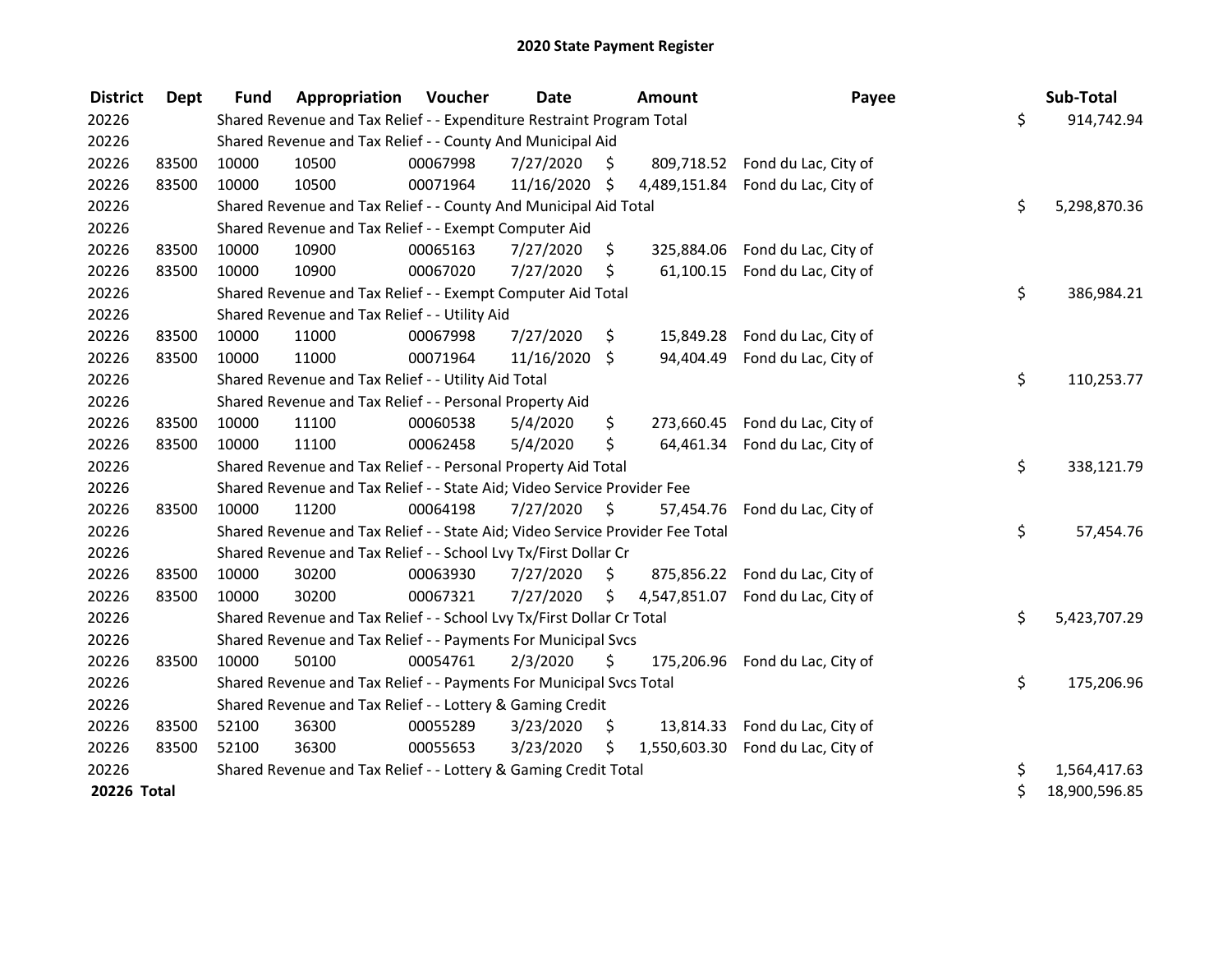## 2020 State Payment Register

| <b>District</b> | <b>Dept</b> | <b>Fund</b> | Appropriation                                                             | Voucher   | <b>Date</b>   | Amount           |                         | Payee | Sub-Total        |
|-----------------|-------------|-------------|---------------------------------------------------------------------------|-----------|---------------|------------------|-------------------------|-------|------------------|
| 20276           |             |             | Dept of Safety & Prof Services - - Fire Dues Distribution                 |           |               |                  |                         |       |                  |
| 20276           | 16500       | 10000       | 22500                                                                     | 00036098  | 7/17/2020     | \$               | 20,912.02 City Of Ripon |       |                  |
| 20276           |             |             | Dept of Safety & Prof Services - - Fire Dues Distribution Total           |           |               |                  |                         |       | \$<br>20,912.02  |
| 20276           |             |             | Dept of Natural Resources - - Fin Asst For Responsible Units              |           |               |                  |                         |       |                  |
| 20276           | 37000       | 27400       | 67000                                                                     | 00412656  | 5/29/2020     | \$               | 26,790.80 City Of Ripon |       |                  |
| 20276           |             |             | Dept of Natural Resources - - Fin Asst For Responsible Units Total        |           |               |                  |                         |       | \$<br>26,790.80  |
| 20276           |             |             | WI Dept of Transportation - - Conn Hwy Aids St Fds                        |           |               |                  |                         |       |                  |
| 20276           | 39500       | 21100       | 16200                                                                     | 00477370  | 1/6/2020      | \$               | 19,791.95 City Of Ripon |       |                  |
| 20276           | 39500       | 21100       | 16200                                                                     | 00507225  | 4/6/2020      | \$<br>19,791.95  | City Of Ripon           |       |                  |
| 20276           | 39500       | 21100       | 16200                                                                     | 00544217  | 7/6/2020      | \$<br>19,791.95  | City Of Ripon           |       |                  |
| 20276           | 39500       | 21100       | 16200                                                                     | 00587043  | 10/5/2020     | \$<br>19,791.95  | City Of Ripon           |       |                  |
| 20276           |             |             | WI Dept of Transportation - - Conn Hwy Aids St Fds Total                  |           |               |                  |                         |       | \$<br>79,167.80  |
| 20276           |             |             | WI Dept of Transportation - - Tc, Trns Oper Aid Sf                        |           |               |                  |                         |       |                  |
| 20276           | 39500       | 21100       | 17700                                                                     | 00525260  | 5/12/2020     | \$<br>21,529.00  | City Of Ripon           |       |                  |
| 20276           | 39500       | 21100       | 17700                                                                     | 00574298  | 8/27/2020     | \$<br>64,586.00  | City Of Ripon           |       |                  |
| 20276           |             |             | WI Dept of Transportation - - Tc, Trns Oper Aid Sf Total                  |           |               |                  |                         |       | \$<br>86,115.00  |
| 20276           |             |             | WI Dept of Transportation - - Trnst/Trns-Rel Aid F                        |           |               |                  |                         |       |                  |
| 20276           | 39500       | 21100       | 18200                                                                     | 00507358  | 3/25/2020     | \$<br>30,294.76  | City Of Ripon           |       |                  |
| 20276           | 39500       | 21100       | 18200                                                                     | 00536803  | 6/12/2020     | \$<br>35,654.57  | City Of Ripon           |       |                  |
| 20276           | 39500       | 21100       | 18200                                                                     | 00578314  | 9/4/2020      | \$<br>32,103.76  | City Of Ripon           |       |                  |
| 20276           |             |             | WI Dept of Transportation - - Trnst/Trns-Rel Aid F Total                  |           |               |                  |                         |       | \$<br>98,053.09  |
| 20276           |             |             | WI Dept of Transportation - - Hwy Sfty Loc Aid Ffd                        |           |               |                  |                         |       |                  |
| 20276           | 39500       | 21100       | 18500                                                                     | 00511173  | 4/3/2020      | \$<br>4,000.00   | City Of Ripon           |       |                  |
| 20276           |             |             | WI Dept of Transportation - - Hwy Sfty Loc Aid Ffd Total                  |           |               |                  |                         |       | \$<br>4,000.00   |
| 20276           |             |             | WI Dept of Transportation - - Trns Aids To Mnc.-Sf                        |           |               |                  |                         |       |                  |
| 20276           | 39500       | 21100       | 19100                                                                     | 00476039  | 1/6/2020      | \$<br>106,218.08 | City Of Ripon           |       |                  |
| 20276           | 39500       | 21100       | 19100                                                                     | 00505894  | 4/6/2020      | \$<br>106,218.08 | City Of Ripon           |       |                  |
| 20276           | 39500       | 21100       | 19100                                                                     | 00542886  | 7/6/2020      | \$<br>106,218.08 | City Of Ripon           |       |                  |
| 20276           | 39500       | 21100       | 19100                                                                     | 00585712  | 10/5/2020     | \$<br>106,218.09 | City Of Ripon           |       |                  |
| 20276           |             |             | WI Dept of Transportation - - Trns Aids To Mnc.-Sf Total                  |           |               |                  |                         |       | \$<br>424,872.33 |
| 20276           |             |             | Department of Health Services - - Emergency Medical Services, Ai          |           |               |                  |                         |       |                  |
| 20276           | 43500       | 10000       | 11900                                                                     | 00379122  | 9/15/2020     | \$<br>6,348.19   | City Of Ripon           |       |                  |
| 20276           |             |             | Department of Health Services - - Emergency Medical Services, Ai Total    |           |               |                  |                         |       | \$<br>6,348.19   |
| 20276           |             |             | Department of Health Services - - Prepaid Medical Transport Reimbursement |           |               |                  |                         |       |                  |
| 20276           | 43500       | 10000       | 16300                                                                     | AMBULANCE | 11/16/2020 \$ | 34,424.16        | City Of Ripon           |       |                  |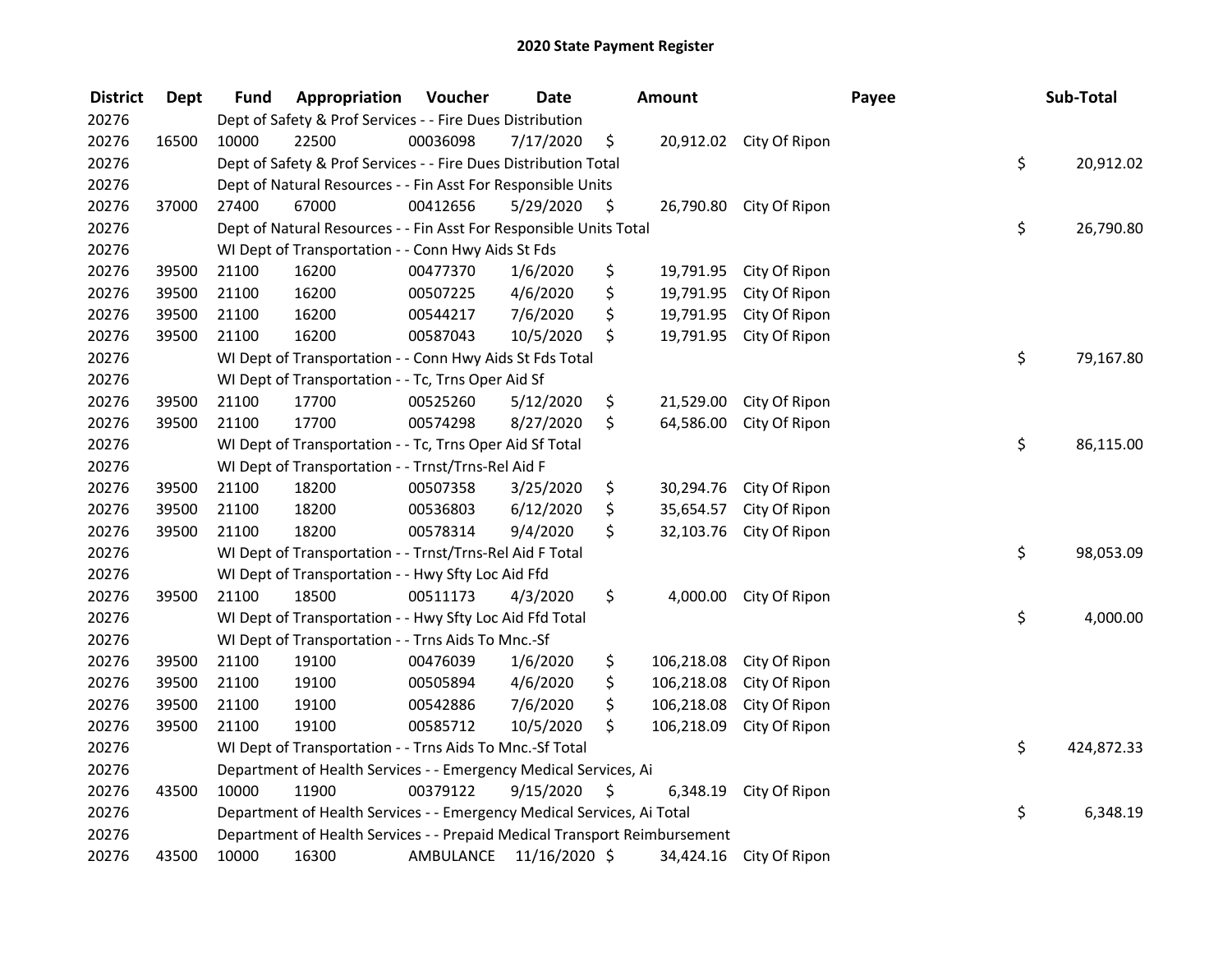| <b>District</b> | <b>Dept</b> | Fund  | Appropriation                                                                   | Voucher  | <b>Date</b>   |     | <b>Amount</b> |                         | Payee |     | Sub-Total    |
|-----------------|-------------|-------|---------------------------------------------------------------------------------|----------|---------------|-----|---------------|-------------------------|-------|-----|--------------|
| 20276           |             |       | Department of Health Services - - Prepaid Medical Transport Reimbursement Total |          |               |     |               |                         |       | \$  | 34,424.16    |
| 20276           |             |       | Department of Justice - - Law Enforcement Train, Local                          |          |               |     |               |                         |       |     |              |
| 20276           | 45500       | 10000 | 23100                                                                           | 00091647 | 12/8/2020     | \$  |               | 2,240.00 City Of Ripon  |       |     |              |
| 20276           |             |       | Department of Justice - - Law Enforcement Train, Local Total                    |          |               |     |               |                         |       | \$  | 2,240.00     |
| 20276           |             |       | Department of Military Affairs - - Army Repair And Maintenance                  |          |               |     |               |                         |       |     |              |
| 20276           | 46500       | 10000 | 10200                                                                           | 00070638 | 1/9/2020      | \$  | 20.00         | City Of Ripon           |       |     |              |
| 20276           | 46500       | 10000 | 10200                                                                           | 00086490 | 12/30/2020 \$ |     | 20.00         | City Of Ripon           |       |     |              |
| 20276           |             |       | Department of Military Affairs - - Army Repair And Maintenance Total            |          |               |     |               |                         |       | \$  | 40.00        |
| 20276           |             |       | Department of Military Affairs - - Federal Aid-Service Contracts                |          |               |     |               |                         |       |     |              |
| 20276           | 46500       | 10000 | 14100                                                                           | 00070638 | 1/9/2020      | \$  | 20.00         | City Of Ripon           |       |     |              |
| 20276           | 46500       | 10000 | 14100                                                                           | 00086490 | 12/30/2020 \$ |     | 20.00         | City Of Ripon           |       |     |              |
| 20276           |             |       | Department of Military Affairs - - Federal Aid-Service Contracts Total          |          |               |     |               |                         |       | \$  | 40.00        |
| 20276           |             |       | Department of Military Affairs - - Federal Aid, Local Assistance                |          |               |     |               |                         |       |     |              |
| 20276           | 46500       | 10000 | 34200                                                                           | 00085860 | 11/23/2020 \$ |     | 922.19        | City Of Ripon           |       |     |              |
| 20276           |             |       | Department of Military Affairs - - Federal Aid, Local Assistance Total          |          |               |     |               |                         |       | \$  | 922.19       |
| 20276           |             |       | Department of Administration - - Federal Aid                                    |          |               |     |               |                         |       |     |              |
| 20276           | 50500       | 10000 | 14200                                                                           | 00126625 | 8/11/2020     | \$  | 6,608.36      | City Of Ripon           |       |     |              |
| 20276           | 50500       | 10000 | 14200                                                                           | 00134452 | 12/9/2020     | \$  | 120,476.64    | City Of Ripon           |       |     |              |
| 20276           | 50500       | 10000 | 14200                                                                           | 00136237 | 12/16/2020 \$ |     | 13,487.80     | City Of Ripon           |       |     |              |
| 20276           |             |       | Department of Administration - - Federal Aid Total                              |          |               |     |               |                         |       | \$  | 140,572.80   |
| 20276           |             |       | Elections Commission - - 2018 Hava Election Security                            |          |               |     |               |                         |       |     |              |
| 20276           | 51000       | 22000 | 18200                                                                           | 00003320 | 6/23/2020     | \$. | 4,556.00      | City Of Ripon           |       |     |              |
| 20276           |             |       | Elections Commission - - 2018 Hava Election Security Total                      |          |               |     |               |                         |       | \$  | 4,556.00     |
| 20276           |             |       | Shared Revenue and Tax Relief - - Expenditure Restraint Program                 |          |               |     |               |                         |       |     |              |
| 20276           | 83500       | 10000 | 10100                                                                           | 00067999 | 7/27/2020     | S   | 99,730.33     | City Of Ripon           |       |     |              |
| 20276           |             |       | Shared Revenue and Tax Relief - - Expenditure Restraint Program Total           |          |               |     |               |                         |       | \$  | 99,730.33    |
| 20276           |             |       | Shared Revenue and Tax Relief - - County And Municipal Aid                      |          |               |     |               |                         |       |     |              |
| 20276           | 83500       | 10000 | 10500                                                                           | 00067999 | 7/27/2020     | \$  | 222,360.48    | City Of Ripon           |       |     |              |
| 20276           | 83500       | 10000 | 10500                                                                           | 00071965 | 11/16/2020 \$ |     | 1,225,618.56  | City Of Ripon           |       |     |              |
| 20276           |             |       | Shared Revenue and Tax Relief - - County And Municipal Aid Total                |          |               |     |               |                         |       | \$. | 1,447,979.04 |
| 20276           |             |       | Shared Revenue and Tax Relief - - Exempt Computer Aid                           |          |               |     |               |                         |       |     |              |
| 20276           | 83500       | 10000 | 10900                                                                           | 00065164 | 7/27/2020     | \$  |               | 26,206.91 City Of Ripon |       |     |              |
| 20276           | 83500       | 10000 | 10900                                                                           | 00067021 | 7/27/2020     | \$  | 18,613.04     | City Of Ripon           |       |     |              |
| 20276           |             |       | Shared Revenue and Tax Relief - - Exempt Computer Aid Total                     |          |               |     |               |                         |       | \$  | 44,819.95    |
| 20276           |             |       | Shared Revenue and Tax Relief - - Utility Aid                                   |          |               |     |               |                         |       |     |              |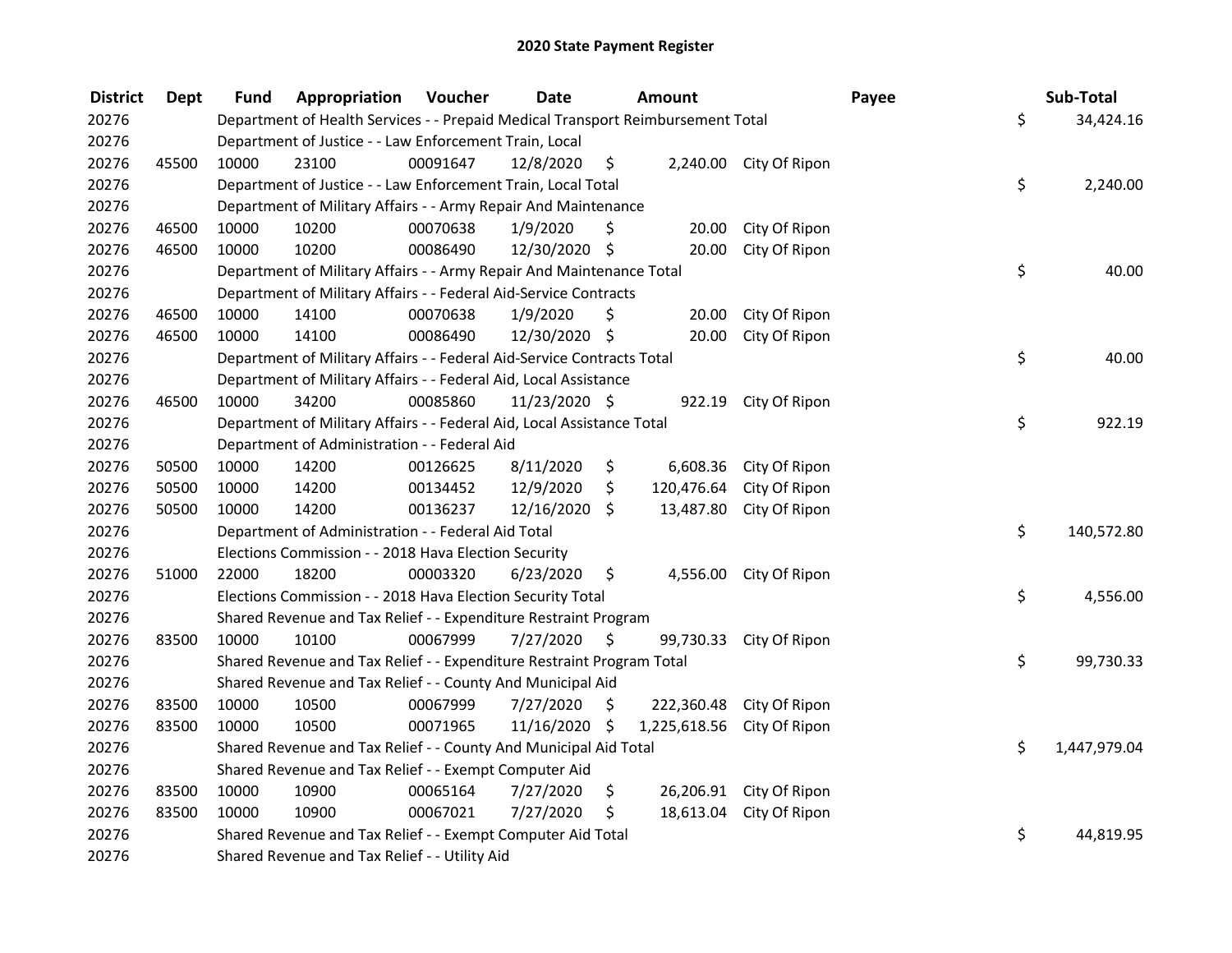| <b>District</b> | Dept  | Fund  | Appropriation                                                                 | Voucher  | Date       |      | <b>Amount</b> |               | Payee |     | Sub-Total    |
|-----------------|-------|-------|-------------------------------------------------------------------------------|----------|------------|------|---------------|---------------|-------|-----|--------------|
| 20276           | 83500 | 10000 | 11000                                                                         | 00067999 | 7/27/2020  | \$   | 4,287.20      | City Of Ripon |       |     |              |
| 20276           | 83500 | 10000 | 11000                                                                         | 00071965 | 11/16/2020 | S.   | 24,959.79     | City Of Ripon |       |     |              |
| 20276           |       |       | Shared Revenue and Tax Relief - - Utility Aid Total                           |          |            |      |               |               |       | \$. | 29,246.99    |
| 20276           |       |       | Shared Revenue and Tax Relief - - Personal Property Aid                       |          |            |      |               |               |       |     |              |
| 20276           | 83500 | 10000 | 11100                                                                         | 00060539 | 5/4/2020   | Ś.   | 9,153.84      | City Of Ripon |       |     |              |
| 20276           | 83500 | 10000 | 11100                                                                         | 00062459 | 5/4/2020   | Ś.   | 40,153.39     | City Of Ripon |       |     |              |
| 20276           |       |       | Shared Revenue and Tax Relief - - Personal Property Aid Total                 |          |            |      |               |               |       | \$  | 49,307.23    |
| 20276           |       |       | Shared Revenue and Tax Relief - - State Aid; Video Service Provider Fee       |          |            |      |               |               |       |     |              |
| 20276           | 83500 | 10000 | 11200                                                                         | 00064199 | 7/27/2020  | - \$ | 10,393.09     | City Of Ripon |       |     |              |
| 20276           |       |       | Shared Revenue and Tax Relief - - State Aid; Video Service Provider Fee Total |          |            |      |               |               |       | \$  | 10,393.09    |
| 20276           |       |       | Shared Revenue and Tax Relief - - Payments For Municipal Svcs                 |          |            |      |               |               |       |     |              |
| 20276           | 83500 | 10000 | 50100                                                                         | 00054799 | 2/3/2020   | S.   | 1,970.07      | City Of Ripon |       |     |              |
| 20276           |       |       | Shared Revenue and Tax Relief - - Payments For Municipal Svcs Total           |          |            |      |               |               |       | \$  | 1,970.07     |
| 20276           |       |       | Shared Revenue and Tax Relief - - Lottery & Gaming Credit                     |          |            |      |               |               |       |     |              |
| 20276           | 83500 | 52100 | 36300                                                                         | 00055290 | 3/23/2020  | - \$ | 5,884.66      | City Of Ripon |       |     |              |
| 20276           |       |       | Shared Revenue and Tax Relief - - Lottery & Gaming Credit Total               |          |            |      |               |               |       | \$  | 5,884.66     |
| 20276 Total     |       |       |                                                                               |          |            |      |               |               |       |     | 2,618,385.74 |